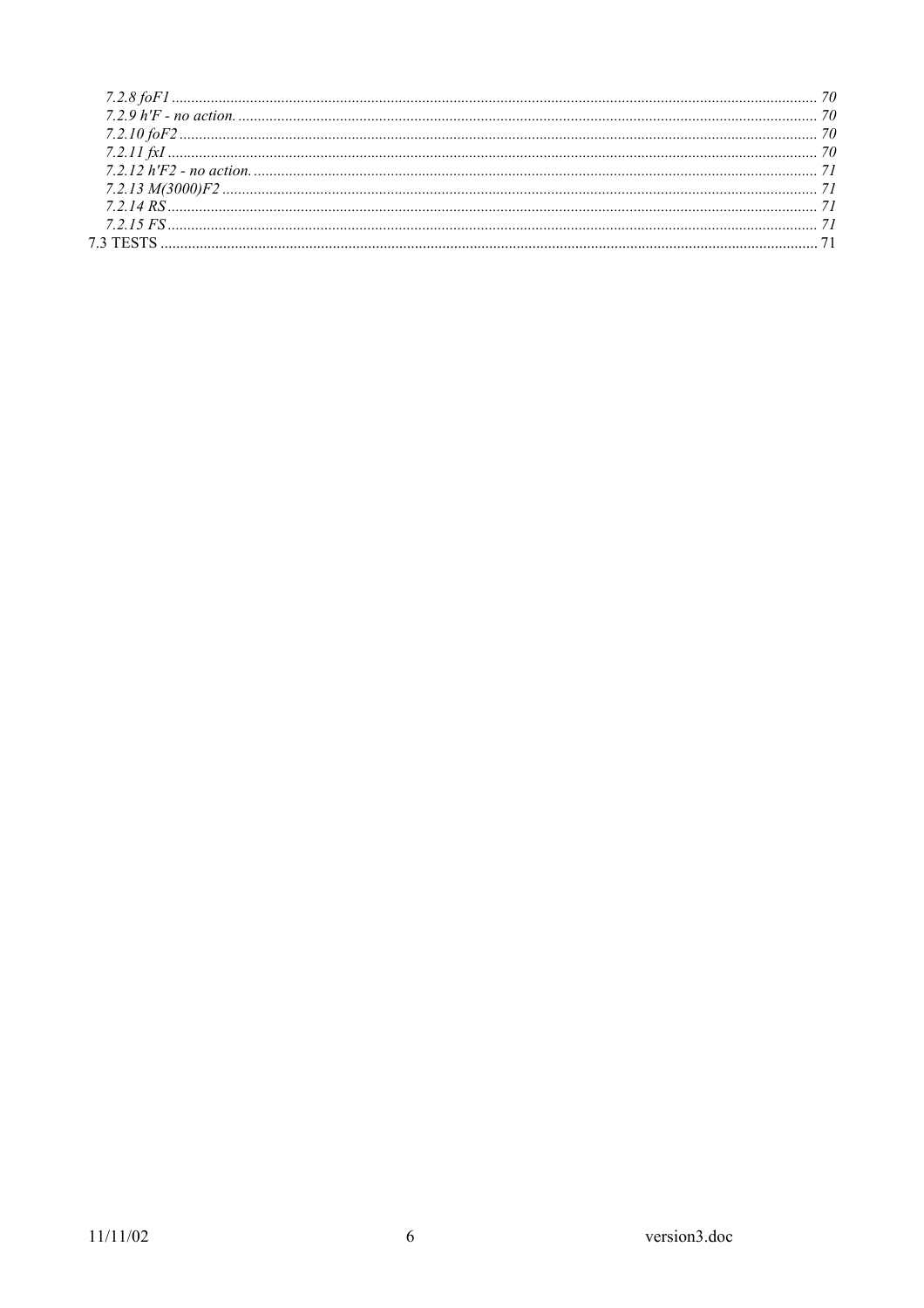# **IPS SCALING CONVENTIONS**

**By Phil Wilkinson First Edition - March 1984 Second Edition March 1990 IPS Scaling Course First edition 1991 Third Edition November 1996**

# **1. SCALING IONOGRAMS.**

The IPS scaling conventions were developed over many years and were eventually documented, as far as was possible, in 1982-84. The first edition of this report was the culmination of that effort. The second edition consolidated some scaling options, clarified parts of the text that were obscure (some remain) and included comments from people who read the text. Special thanks to Alan Rodger, Peter Davies, George Goldstone, and Paul Alekna for this assistance.

In 1991, some of the general material in the S*caling Conventions* was used to form a course on scaling ionograms. That material is now merged with the S*caling Conventions* to again make one document.

The material in the following major sections was used to produce the scaling rules in the IPS scaling stations. The scaling station has been developed to coax the scaler into developing good scaling habits. There are three themes...

- parameters should be scaled with reasonable values and limit values are checked to ensure this happens,
- where scaling letters are used, the scaler is queried if pairs of letters are unlikely for a parameter, and this is the subject of much of this report,
- the scaling of all parameters for an ionogram should be internally consistent.

This first section gives a general overview of scaling ionograms. It is not intended to be precise but rather introduces the scope of the exercise. The second section draws out, in greater detail, a number of scaling issues. The scaling letters are then introduced in the fourth section, followed by a section that describes flags. The fifth section discusses, in detail, scaling each of the parameters. These last two sections contain a good bit of information that a novice scaler does not need to be fully familiar with.

# **1.1 OVERVIEW**

This section is an overview of the scaling details that will be covered in is note.

# **1.1.1 Basic Scaling**

Scaling ionograms means many things. This overview notes the basic areas that should be second nature when looking at ionograms.

- The regions of the ionosphere and effects that are important
	- Normal regions: E, F1, F2 and sporadic E
	- Less familiar: E2, F0.5, F1.5, meteors
	- Notable conditions: spread F, absorption effects
	- Notorious effects: equipment failure, interference

#### Geometry of reflections

- think specular
- know the difference between thick and thin layers; retardation and blanketing,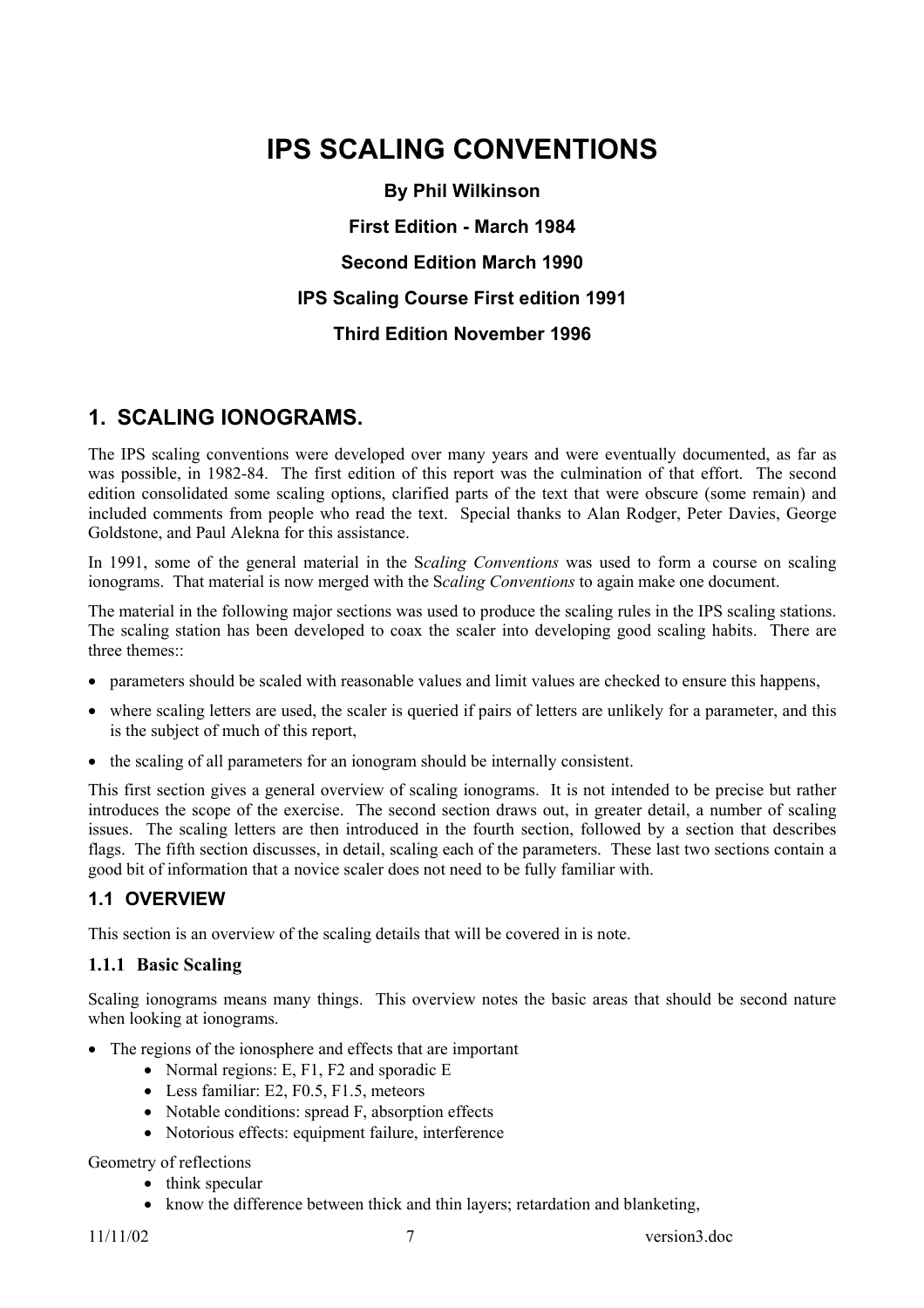- recognise examples of layers
- develop concepts of oblique returns; their recognition and elimination when scaling
- recognise unusual things; particle E, spurs, travelling disturbances

#### Resources

- UAG-23A; the bible of all scalers by Rawer and Piggott
- UAG-50; the High Latitude Supplement by Piggott
- INAG: an outlet for frustration for some, a link with all the other scalers for others
- Japanese scaling manual
- Scaling aids
- IPS High latitude notes
- IPS scaling notes still under revision
- ionograms and your own common sense
	- Look at and scale (even mentally) lots of ionograms.

An important resource, once scaling becomes familiar, is examples of unusual ionograms and how they are scaled. As you scale, note any unusual ionograms for later discussion.

# **1.1.2 Nuts and Bolts of Scaling**

A systematic approach is needed if one person's scaling is to have some chance of resembling another for the same awkward ionogram. Scaling conventions are the basis of this system and these conventions are expressed by scaling letters.

There are three themes.

- Accuracy of the scaling qualifying letters
	- quantitative accuracy; E, D, U
	- unquantifiable errors; J, A, O, Z
	- unknown errors; I
- Reason for the loss of accuracy descriptive letters
	- Gaps; A, B, C, G, L, R, S, W, Y
	- bumps; H, V
	- $\bullet$  things; F, K, P, Q, X, Z
- Flags
	- which are things by another name and will become more obvious later.

# **1.1.3 The Parameter s**

The features of the ionosphere considered important and easily recognised by a wide range of scalers from a single ionogram are the attributes of ionograms that are scaled. These are well known because of their simplicity, reproducibility and utility. The more complex an ionogram, the less likely it is that the scaled values will tell the full story - which can lead to frustration for good scalers.

Geoff King made the comment "nothing of interest in an ionogram is retained in the scaled values". As you come to enjoy scaling you will understand why this is not the bad news it appears to be.

The conventional parameters are: fmin, foE, foF1, foF2, foEs, fbEs, fxI, h'E, h'F, h'F2, h'Es, M(3000)F2, type of Es and at IPS we scale two more: range spread and frequency spread.

There are self consistent ways in which scaling letters can be used with the parameter s and these two items together offer a powerful, if incomplete, way of describing an ionogram.

# **1.1.4 Examples**

As a novice scaler becomes more interested in understanding how ionograms are formed, some of the work mentioned below will become more accessible and interesting.

There are particular features which are best dealt with as units as they contain most, if not all, of the complexity of scaling. Understand these features and you have gone a long way towards understanding the complexities of the ionosphere.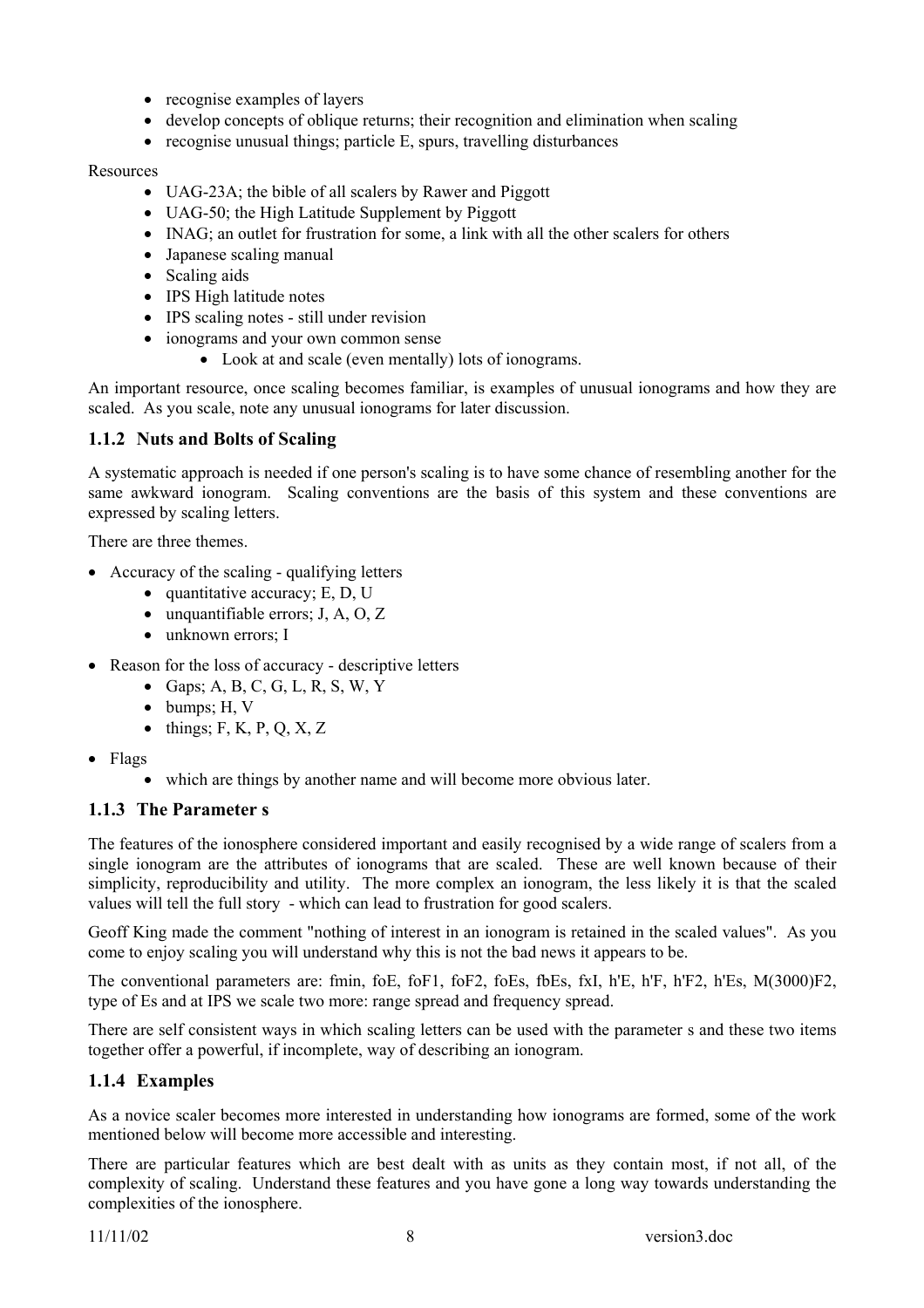- Spread F: a well known night time phenomenon. Look at Cummack, Bowman results. These are "small" scale" irregularities.
- Troughs: a sub auroral feature Bowman's work initially. These are large scale features.
- Travelling ionospheric disturbances Munro, and many, many others. These are medium scale features.
- sporadic E how to measure foEs, sometimes cited as the perfect example of scaling foolishness (it isn't).
- Ionospheric storms how to recognise a small one is the key to forecasting them. These are global events.

Then there are distinctive aspects about the ionosphere in regions.

- high latitudes particle effects (Es-K, B) and troughs and ridges of ionisation
- low latitudes absorption, thick ionosphere and variability

#### **1.1.5 Applications**

The data is scaled to serve some purpose - an application. Generally, the scaling conventions were decided with communicators in mind and scientists as a secondary, but important, group. This needs to be appreciated.

# **1.2 The Objectives of the Course**

At the end of the course everyone will be able to:

- recognise and scale all the conventional parameter s from an ionogram,
- use scaling letters effectively,
- recognise good and bad ionograms,
- use simple principles to clarify scaling of more complex ionograms,
- appreciate the variable sources affecting ionograms and how these relate to communication circuits,
- recognise large scale ionospheric processes and appreciate their likely global extent,
- be more confident in assessing ionospheric effects on communications systems.

Practical experience will be **essential** as scaling is mainly a "hands-on" exercise.

# **1.3 Supporting Physics Training Not Formally Developed**

The following are some areas of physics that are not essential for developing competent scaling habits, but which make the task rather more interesting.

#### **1.3.1 The Atmosphere and Ionosphere**

- Develop concepts of an atmosphere and the natural coordinate system of atmospheres
	- density,
	- collisions,
	- hydrostatic equilibrium,
	- scale heights a density based unit of height.
	- heating temperature.
- And develop basic ideas of fluids and extend these to the ionosphere;
	- winds,
	- waves and tides.
- Having grasped how an atmosphere operates as a medium, look at how an ionosphere appears within it and what processes affect it.
	- Understand the sources of ionisation,
		- solar radiation.
		- energetic particles
		- and the important layer properties;
	- chemistry; recombination and attachment and how they change with altitude,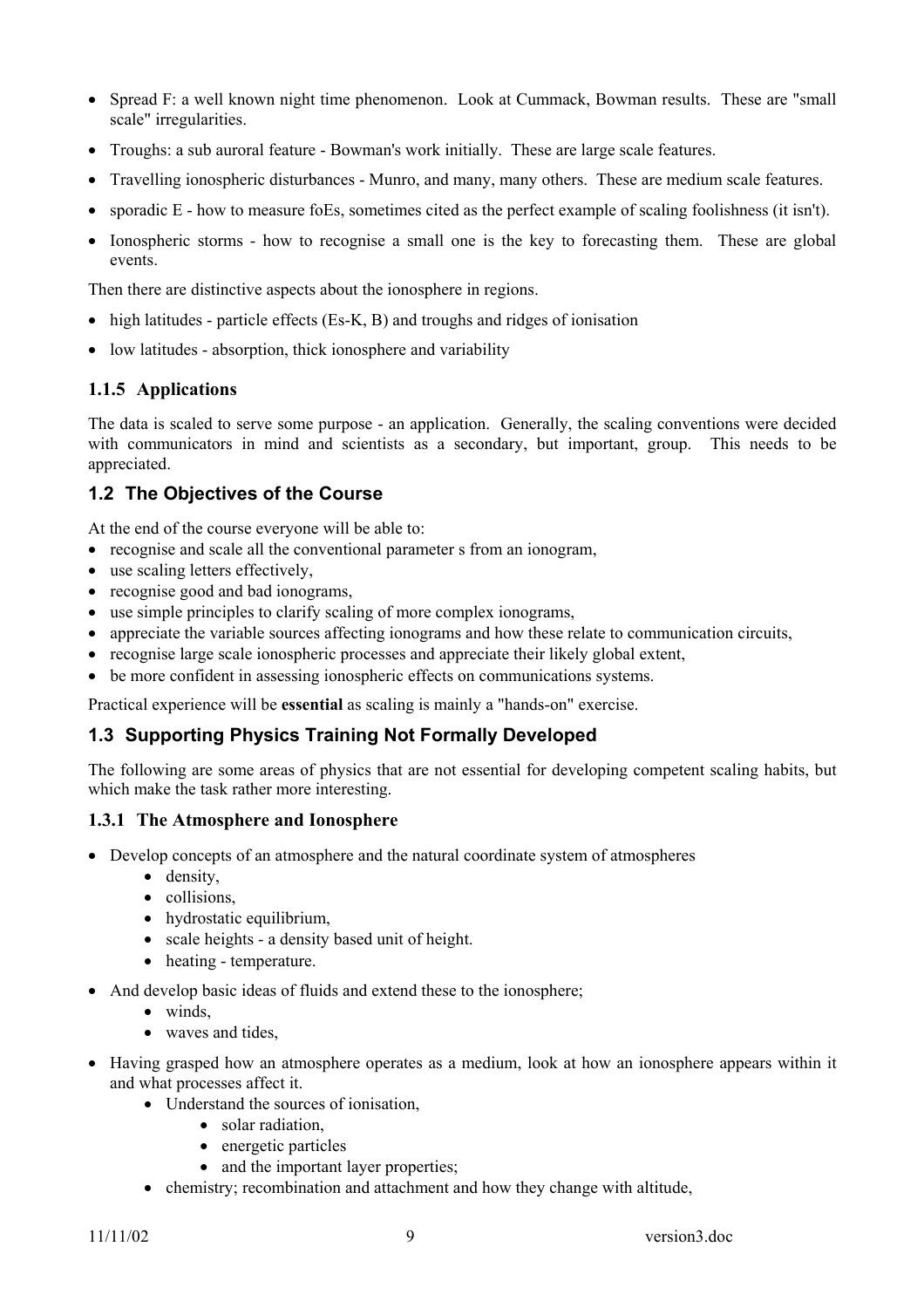• dynamics: ambipolar diffusion, winds, electric fields - and why there is a nighttime ionosphere.

# **1.3.2 Ionospheric Effects on Radio Waves**

Having an idea of what an ionosphere is and the forces that mold it, how does it affect things?

- What is a parabolic layer? How does it differ from a Chapman layer?
- How is propagation on a flat earth different from a curved earth?
- What do we expect an ionogram to look like, given an electron density profile?
- What is magnetoionic theory?
- What can we learn from treating an ionogram as an example of a short path oblique circuit?

Then the applications:

- ionospheric predictions,
- field strengths,
- ray tracing,
- fading, noise and signal quality

All these concepts are linked to the analysis of ionograms and some will be commented on in the course while some won't at this stage.

# **2. THE SCALING ENVIRONMENT**

# **2.1 Introduction**

It is difficult to describe a particular ionogram using just a few descriptive and qualifying letters attached to various parameters scaled from the ionogram. It is equally difficult to describe, in a few words, both the object and result of the application of the various scaling conventions advocated by URSI in UAG-23A. Consequently, different interpretations exist for the various scaling conventions within different station networks and within the same network at different times. The object of this report is to define the current manual scaling conventions used within IPS. These conventions should coincide with the rules proposed by URSI, but where doubts, or differences, exist they will be highlighted by discussions.

After a general discussion of aspects of scaling that are common to all parameters, each parameter is discussed separately. The object of these discussions is to explain the reasons for accepting or rejecting various combinations of qualifying and descriptive letter usage with each parameter. Recommended tables of acceptable scaling letter combinations for all parameters appear at the end of this report. These tables form the basis for validating the scaling of ionograms in the IPS computer scaling system.

Throughout this report it is assumed that the reader is familiar with the problems associated with scaling ionograms. Explanations given are intended to define current practices at IPS (together with some rationale for these practices). Consequently this report is not intended to be a training manual. Reference will frequently be made to other sources to emphasise a point. The prime references are UAG-23A and INAG bulletins.

In most places, where IPS conventions are likely to differ the difference is printed in *italics*.

# **2.2 General Points on Scaling**

# **2.2.1 Scaling an ionogram**

When a scaler first looks at an ionogram, various general principles come into focus. These are discussed here.

# **2.2.1.1 The general philosophy of IPS scaling**

As section 0.2 of (UAG-23A, pp. 2-4) indicates, there are a variety of reasons for scaling ionograms and a variety of reasons for selecting parameters to scale. As shown in UAG-23A, the most workable ionogram scaling option for a worldwide network is to produce a simplified parametric description of the overhead ionosphere. At IPS this approach is adopted, although some emphasis is also placed on attempting to scale the ionogram in such a way that parameters describe the ionogram being scaled. There is no conflict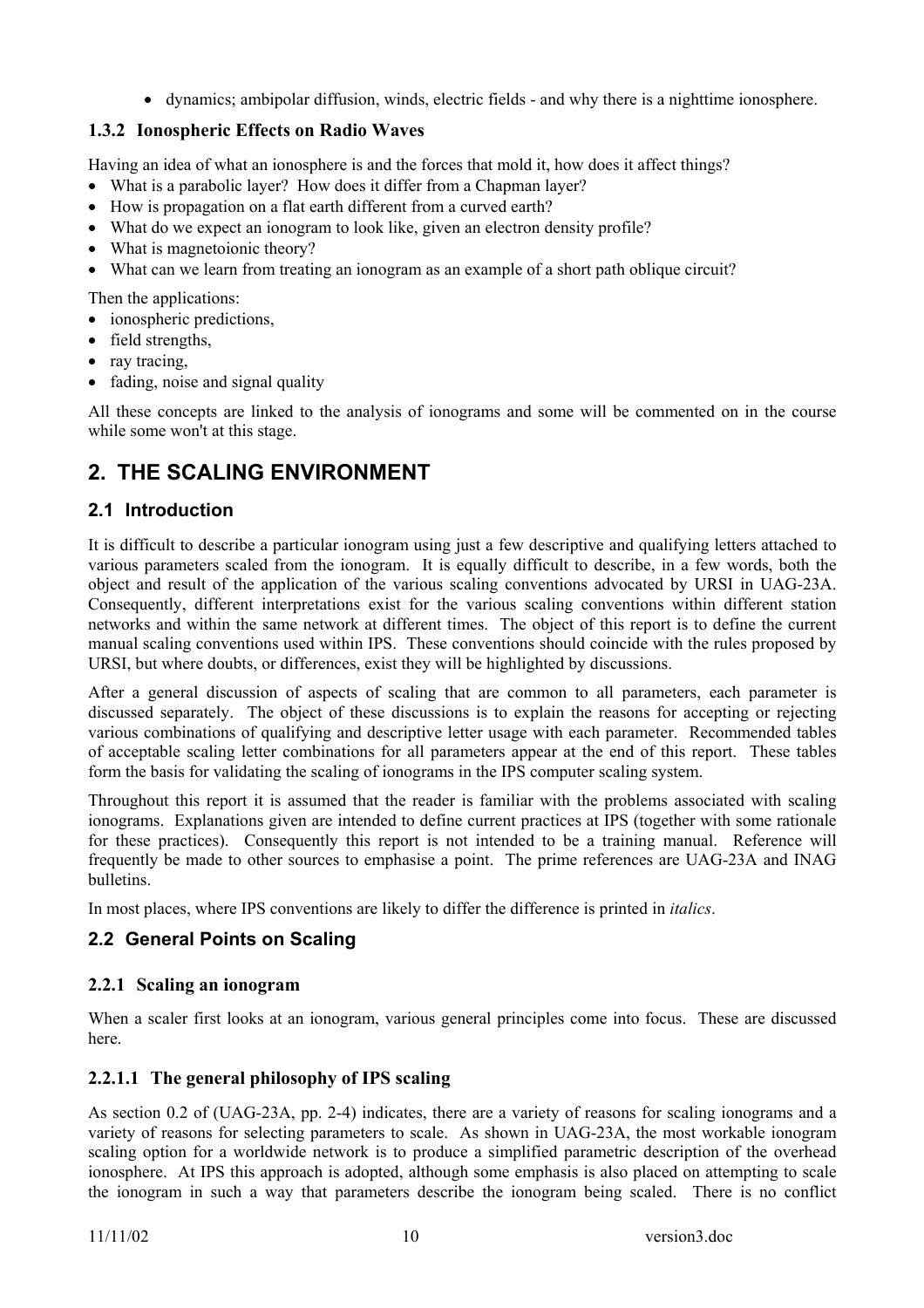between these two approaches (options a and b of section 0.22, UAG-23A) because IPS scaling stresses the importance of describing the overhead ionosphere. In other words, the parameters scaled refer to the ordinary wave vertical reflection, or principal trace, and oblique returns, multiples and other magnetoionic returns are used to clarify the principal trace.

This distinction becomes important when dealing with phenomena such as particle E - IPS has chosen to continue to distinguish between overhead particle E (Es - k) and oblique returns from a particle E cloud (Es r). Had the 1980 URSI scaling option been adopted, and the Es-k and r types been treated as one type, the distinction associated with overhead traces would have become less distinct.

In effect, the scaler is required to use all available evidence on the ionogram, together with simple models of reflecting surfaces, to describe the observed overhead ionosphere. When conflict arises in the interpretation of this evidence, some skill is required by the scaler to deduce where the overhead trace should be and to place accuracy limits (see later in this section) on the estimates.

Problems associated with oblique returns can become extreme at higher latitudes, where ridges of ionisation close to a station dominate ionograms. At IPS, fxI is the only parameter scaled for studying these oblique returns.

# **2.2.2 What is overhead**

There is no consensus opinion on overhead. At British Antarctic Survey, they discussed the issue at length and decided that anything within  $\pm 40^{\circ}$  of the station zenith at Halley Bay is "overhead". However, this definition, they felt, could be dependent on the magnetic coordinates of a station.

At IPS, we have usually regarded overhead in terms of the multiples of a trace. Where the second order multiple is consistent with the primary trace, the overhead echo has been identified. During spread F, some sporadic E and TIDs this leads to minor problems at mid latitudes and rather larger problem at high latitudes. However, no more definitive advice has been suggested. (Note: TID = Travelling Ionospheric Disturbance: a neutral atmosphere gravity wave coupled to the ionised atmosphere causing local ionisation gradients).

Routine scaling of ionograms consists of scaling the ionogram recorded on the hour. While extrapolation in time is frequently used to aid identification of the principal trace, at IPS interpolation is not used to replace an unusual hourly value atypical of ionospheric conditions on the hour. In UAG-23A, section 0.25, p3 this latter option appears to be stressed. If it were applied as stated, the scaler's task would become much more complex and interpretation of scaling rules more ambiguous. At IPS we scale "the ionogram on the hour" rather than "the ionosphere representative of the hour"

# **2.2.3 The parameters scaled**

Fifteen ionospheric parameters are scaled from hourly ionograms at IPS; of these thirteen are standard parameters. They are the seven frequency parameters; fmin, foE, foEs, fbEs, foF1, foF2 and fxI, the four height parameters; h'E, h'Es, h'F and h'F2, M(3000)F2 and the type of sporadic E. All parameters are interpreted as described in sections 1.1 to 1.5 of UAG-23A. In addition, two local spread F parameters are scaled. These are range spread and frequency spread and are not considered in this report.

# **2.3 U E D - Accuracy of scaling (ref. sections 2.2, 2.4 and 2.5 of UAG-23A)**

The qualifying letters D, E, U, I, J, O and Z are used to indicate how accurately an ionogram has been scaled. In this section the idea of accuracy is developed with special reference to D, E and U. The other letters are then introduced in later sub-sections. The qualifying letter A is not introduced until the discussion of fbEs since this is the only parameter it is scaled with.

Correct interpretation of the accuracy rules for scaling ionograms can give considerable trouble to scalers, partly because UAG-23A advocates at least two systems of accuracy explicitly and a third implicitly and partly because objective accuracy is less important than more qualitative judgments about the nature of the ionogram being scaled. This section discusses the possible interpretations of accuracy proposed in UAG-23A and outlines the preferred approach adopted by IPS.

# **2.3.1 Types of accuracy interpretation**

There are three methods available to the scaler for interpreting the accuracy of a particular parameter.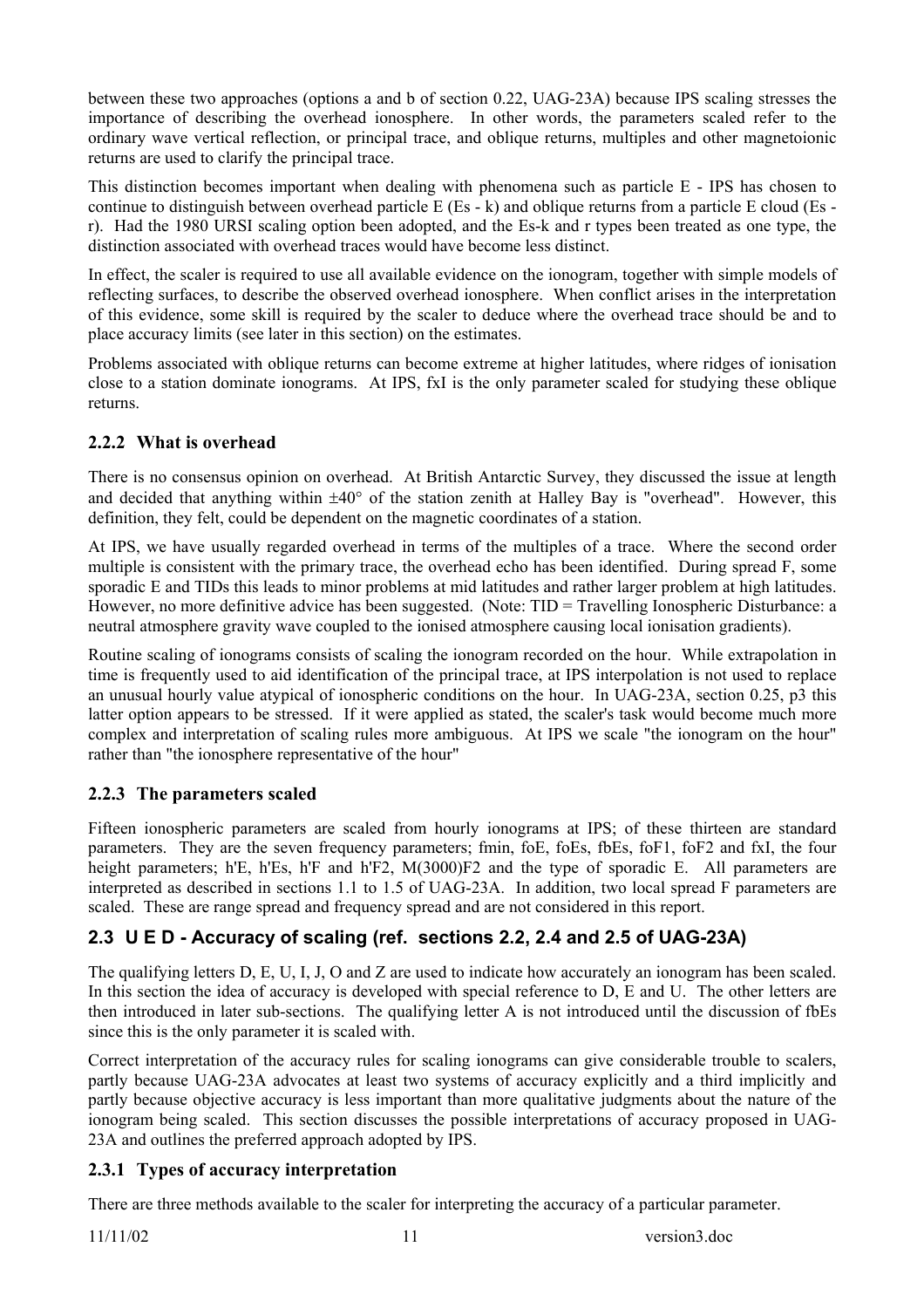### **2.3.1.1 Subjective assessment: measures of peculiarity**

This mode allows more imaginative scaling. A good scaler may have greater freedom to speculate and formulate new interpretations if using qualitative limits, but it is too hard to maintain consistency between scalers.

Historically, this was the early approach adopted by many networks. While numerical accuracy could be assessed for simple ionograms, more complex ionograms were often difficult to interpret. The qualifying letter U was originally introduced to mean unusual and accounted subjectively for the expected (but unmeasurable) inaccuracies likely in the value scaled. Limits could then be set in a similar fashion although this does not appear to have been the case. Limits (E lower, D upper) have evidently always been objective and set currently at 20% of the observed boundary for the principal trace.

This approach is supported by analyses of scaling errors - subjective errors account for a far larger proportion of the total scaling error than pure objective errors. (Wilkinson, 1978)

#### **2.3.1.2 Objective accuracy: measures of accuracy (UAG-23A, section 2.2)**

The converse of subjective assessment is to adopt pure accuracy rules. This is achieved by defining  $\delta$  such that;

#### $\delta$  = observed trace position - expected position

where the expected position is found by inspection of the ionogram. Defined like this, accuracy has an absolute quality. Some flexibility can still be retained by remembering that the accuracy limits apply to **reasonable doubt**, but the accuracy limits (U, E, and D) are anchored to the last visible part of the principal echo being scaled.

This approach has its main advantage in ease of teaching and application. However, by making the limits objective, the meaning of **'reasonable doubt'** is compromised. As a result, many values are not scaled, replacement letters being used instead. In the presence of scatter traces (i.e. Spread F) this is a severe disadvantage.

#### **2.3.1.3 Objective interpretation: measures of consistency (UAG-23A, fig 2.2b)**

A blend of both approaches is obviously desirable. Some objective limits are required, but they should be applied to interpretation of the ionogram rather than be anchored to features on the ionogram. Accuracy now becomes a measure of the scalers consistency in interpreting the ionogram.

Scaling a parameter follows an iterative approach, extra information being assessed and reassessed as the final interpretation is refined. Roughly four steps can be identified:

- (i) the principal trace (overhead ordinary ray) is identified. This may require some thought (iterations) for a complex ionogram.
- (ii) extra information on the ionogram can then be incorporated to consolidate the identification of the principal trace (e.g. use O/X ray associations, multiples, oblique returns, extrapolation can be used with overlays).
- (iii) time evolution of the ionograms from one frame to the next and with respect to normal (median) behaviour is used. (in scaling from film, tracings and tables of medians or predictions were often used to help in interpretation)
- (iv) as a clearer picture of the pattern of the ionogram emerges, ranges of the various parameters will become clear and the final uncertainty will then be a summary of a refined interpretation.

Few ionograms require all four steps, **although it is good practice to think along these lines** while scaling.

Here, the accuracy limits assigned by a scaler will bracket the range of possible interpretations available for each parameter. This approach has the advantage of producing more scaled values where replacement letters might previously have appeared.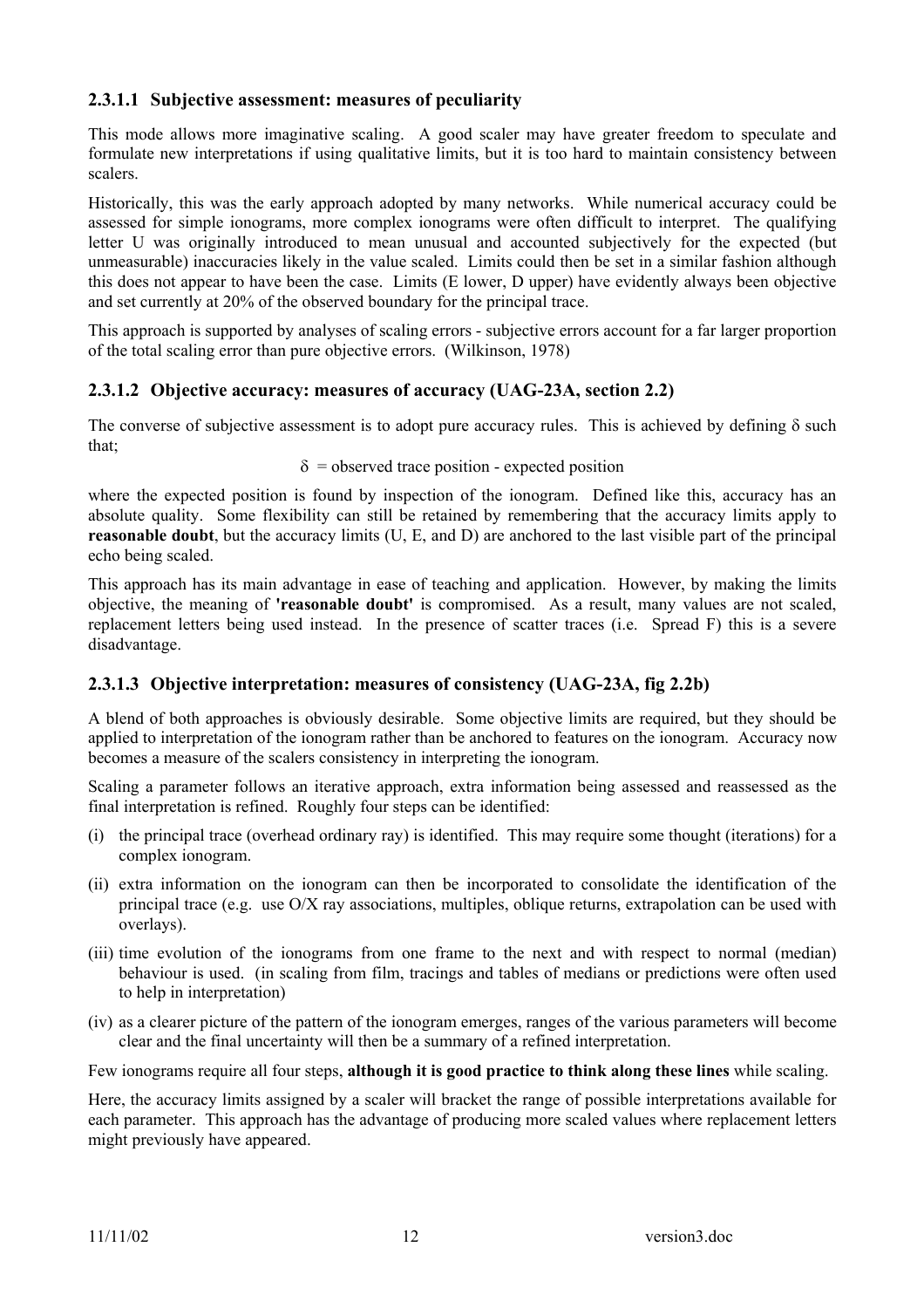For instance, scaling foF2 in the presence of spread F might result in a value being scaled with only descriptive letter F whereas a simple application of measures of accuracy might otherwise require a replacement value to be used.

A problem can often occur when a scaler is certain about the bounds for a value and equally certain that the bounds are, say, just greater than 20% or 10%. It is then tempting to change an E or D to U or leave a U out completely. This becomes more frustrating when the same condition recurs frequently, (e.g. when scaling h'F at night in the presence of interference). By falling to temptation, the scaler is probably making the right decision for the wrong reasons. In such cases, careful inspection of the ionogram will usually give enough extra information to allow the increased accuracy to be legitimately scaled. If careful inspection does not give new grounds for changing the accuracy limit, and you still feel confident then 'reasonable doubt' may be invoked - but with care. Accuracy limits are not, in themselves, precise and problems such as this occur more out of misapplication and unfamiliarity than any other source.

There are two prime disadvantages of this method. First, accuracy can change from scaler to scaler dependent on their own assessment of their skill. As tests of scaler accuracy show, scalers generally adopt this approach, and it is only a disadvantage when a scaler is overzealous. Second, a much greater responsibility is placed on the scaler.

# **2.3.2 Accuracy interpretation adopted by IPS**

There is still considerable debate over which of these approaches is most appropriate. The last case, *objective interpretation,* allows pure accuracy to be used while allowing some uncertainty to be acknowledged when the scaling is clear but the whole pattern of the ionogram suggests normal interpretation could be wrong. It is left to the discretion of the scaler to decide whether the pattern of the ionogram is so unusual that normal accuracy of interpretation is at fault. (It should be possible to explain most unusual patterns by careful inspection of ionograms, but other limiting factors may reduce the available information at the time).

IPS has adopted approaches *objective accuracy* and *objective interpretation.* While *objective interpretation* is preferred, novice scalers may prefer to adopt only stage *objective accuracy* until familiarity and experience with ionograms grows.

As a general rule, qualifying letter U takes the meaning - accurate between 4 to 10% in IPS scaling and is not used to qualify unusual patterns in ionograms unless the interpretation is believed compromised. Where ionograms are unusual, a descriptive letter is used to describe the nature of the unusualness. For ionograms that defy scalers completely, the descriptive letter N may be used. However, a scaling described by N is checked out at IPS Head Office and a more appropriate description of the ionogram will possibly be published in the final data.

# **2.3.3 Summary of the Accuracy of Ionogram Scaling**

Five levels of accuracy are allowed using combinations of descriptive and qualifying letters to show the level of interpretive accuracy attained in scaling a parameter.

These ranges of accuracy are not pure objective limits. Subjective accuracy, described by a single descriptive letter, may encompass errors of large objective magnitude, as described earlier. Also, following the introduction of interpretive accuracy, it will be necessary to use some descriptive letters in ways specifically forbidden in UAG-23A, e.g. descriptive letter S on its own. Researchers using this scaled data will have to set the final objective limits for themselves.

The rules are outlined in the accompanying figure. This gives some guidance on how to scale an extrapolated trace - a common scaling problem.

As an example, refer to Fig. 3.1 on UAG-23A, p69, which shows, among other things, how to scale foE in the presence of a blanketing cusp type sporadic E layer. As pointed out, foE is extrapolated and if possible gives foE \_A. In other words, blanketing may have affected the measurement of foE, but the interpretation is good. Following the extrapolation rules noted on p36 of UAG-23A, (using interpretive accuracy) the value of foE may also be estimated giving a value (foE)UA or a limit value (foE)DA. Neither of these need necessarily be taken from the cusp value so the (foE)UA value taken from the cusp must be biased low, making this a poor location to measure foE from.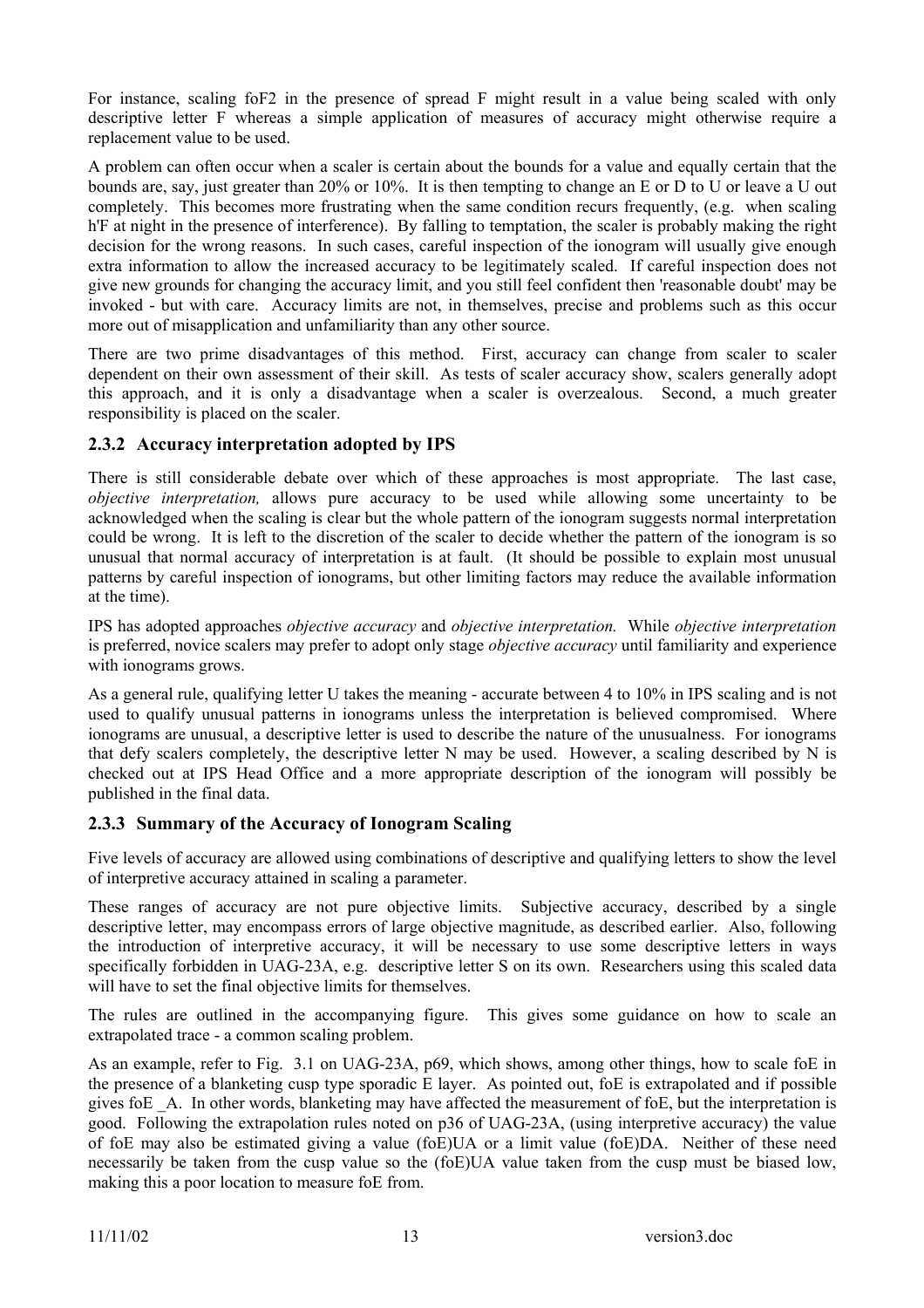The table shows the different levels of scaling accuracy. With good quality ionograms, quiet conditions in the ionosphere and confident scaling, most parameters will have no descriptive or qualifying letters.

Elsewhere in this report the term "full scaling" is mentioned. This refers to all the levels of scaling accuracy being available for the parameter. There are situations where accuracy limits are unlikely to apply because of the nature of the parameter being scaled. These situations are discussed latter in the report.

| <b>No Qualifying Letter</b><br>- value is accurate to within<br>$5\%$                               | No qualifying or descriptive letter is needed. Usually, this means the<br>parameter was easy to scale and errors are smallest.                                                                                                                                                                                                                                                                                                                                                                                                                                                                                                                                                                                                                                                    |
|-----------------------------------------------------------------------------------------------------|-----------------------------------------------------------------------------------------------------------------------------------------------------------------------------------------------------------------------------------------------------------------------------------------------------------------------------------------------------------------------------------------------------------------------------------------------------------------------------------------------------------------------------------------------------------------------------------------------------------------------------------------------------------------------------------------------------------------------------------------------------------------------------------|
| A Descriptive Letter is used<br>- possible errors                                                   | When only a descriptive letter is required, the interpretation is sound, but<br>possibly affected by scaling conditions. This appears to contradict UAG-<br>23A, p34 where only two reasons are cited for using descriptive letters on<br>their own - as replacement letters or when a phenomenon does not affect<br>scaling accuracy. However, statistically, parameters scaled with descriptive<br>letters used this way tend to be less accurate.                                                                                                                                                                                                                                                                                                                              |
| <b>Qualifying Letter U</b><br>- value between 4 and 10%<br>accurate                                 | The qualifying letter U is used when the interpretation is reasonably sound<br>but inadequate information due either to a complex ionosphere or<br>instrumental limitations (or combinations) now allows a range $(4 \text{ to } 10\%)$ of<br>possible values to fit the data.                                                                                                                                                                                                                                                                                                                                                                                                                                                                                                    |
| <b>Qualifying Letters E and D</b><br>value is within 20% of this<br>limit                           | The qualifying letter E or D gives a limit value for the parameter. This is an<br>extension of the rules for U. Now too little unambiguous information exists<br>for a well bounded range of values to be scaled. Instead, a range $(10-20\%)$<br>of values can be used to bracket where the parameter should lie and the<br>clearest boundary of this bracket will be the limit value.<br>For later use of the data, it is conventional, when a choice exists between<br>using an upper (D) or lower (E) limit, to use the limit nearest average<br>conditions. This eases the later calculation of medians as it tends to conserve<br>back towards normal conditions, (i.e. value larger than usual, value smaller                                                              |
|                                                                                                     | than usual).                                                                                                                                                                                                                                                                                                                                                                                                                                                                                                                                                                                                                                                                                                                                                                      |
| <b>Only a Descriptive Letter</b><br>- a large error exists. This is<br>called a replacement letter. | No value is scaled; the reason for a lack of values being described by a<br>descriptive letter, often referred to as a replacement letter. This is a severe<br>state and suggests a particularly difficult ionogram for scaling has been<br>encountered. Even allowing for reasonable doubt, a bound cannot be placed<br>within 20% of the likely position of the value. While just any value is of<br>little use, scalers should strive to obtain all possible information from an<br>ionogram and use replacement letters as a last resort.<br>(This is<br>particularly true of fxI scaling where a value is of great importance and it is<br>almost worth suspending normal accuracy limits to obtain one.<br>Think<br>carefully before scaling a replacement letter for fxI.) |

# **2.4 Extrapolation - a typical accuracy problem**

Novice scalers should learn quickly how to extrapolate effectively. It is at the heart of scaling and is one of the major problems with automatic scaling programs - the human eye appears to be far better at extrapolating traces than a computer program.

Extrapolation refers to the systematic extension of the principal trace, in height and frequency, from regions where the principal trace is clearly visible to regions where it is invisible but where scaled parameters could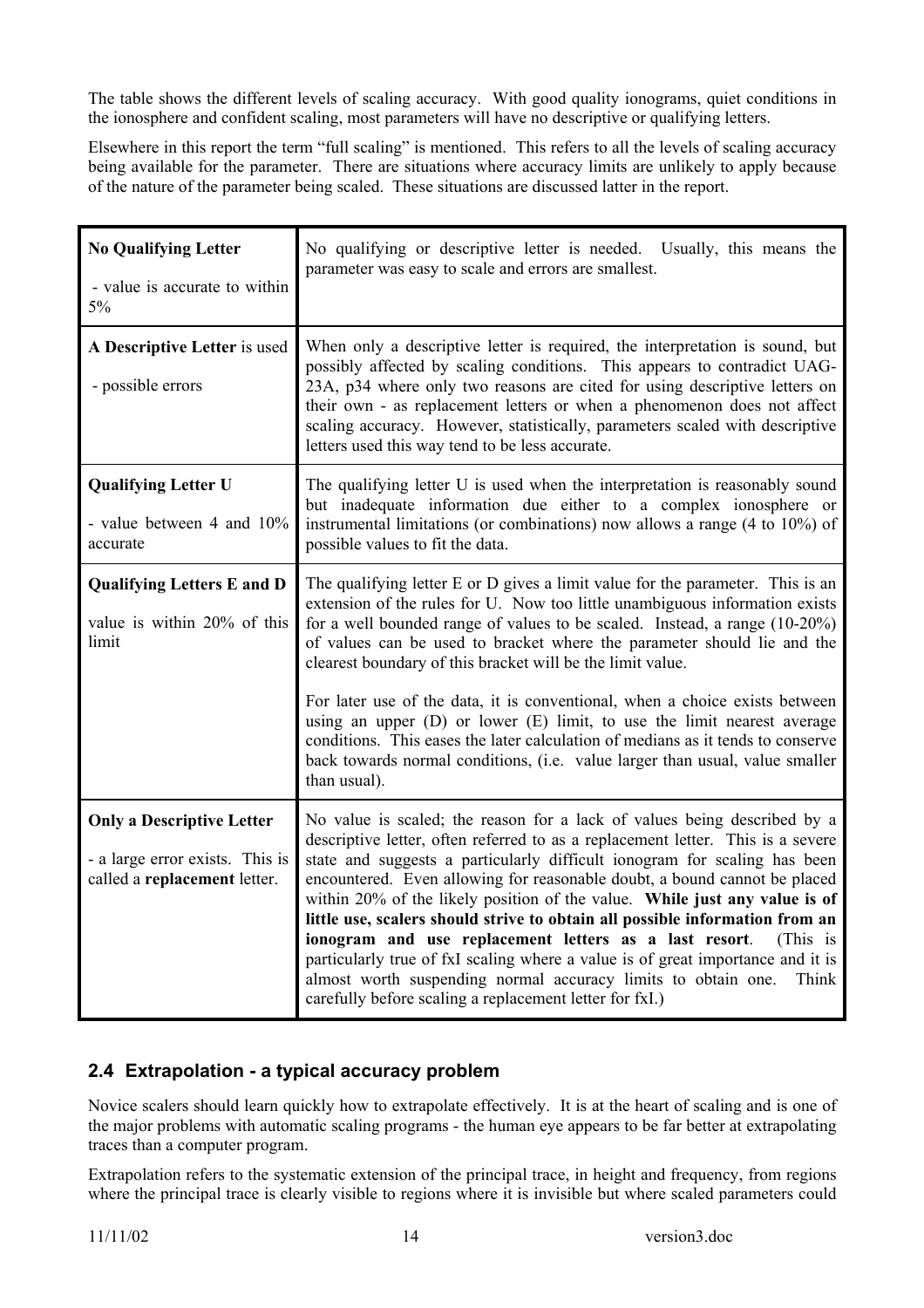be scaled if they were visible. Extrapolation is necessary if systematic errors in scaled values are to be avoided.

Consistent with the accuracy interpretation in the previous section, the error limit placed on a value deduced by extrapolation, and used to determine the qualification of the data, is the range between least possible and greatest possible extrapolation of the value being scaled not the range of the extrapolation (see figure 2.2b, p 36 UAG-23A).

Where the range of extrapolation exceeds 10%, and a limit value becomes appropriate, the limit used is that of the least possible, or greatest possible, extrapolation - whichever is appropriate. UAG-23A does not give complete guidance on this point.

Various aids are used to maintain objectivity in extrapolation. At IPS, the value of overlays for extrapolating both heights and frequencies is emphasised, although it is left to the discretion of individual scalers to decide whether such aids are used or not. IPS also supplies scalers with predictions of median ionospheric conditions to aid recognition of unusual events or, at high latitudes, to assist in identifying the different ionospheric layers.

# **2.5 Interpolation (Qualifying letter I, UAG-23A, p66)**

Novice scalers can ignore interpolation.

Interpolation refers to parameter estimations made across time periods covered by several ionograms. UAG-23A advocates periods less than 2 hours should be used. At IPS interpolation is rarely, if ever, used.

Interpolation should be used to provide numerical values when a value is missing for some equipment reason (C), because of interference (S) or during a fadeout (B). It could be used to replace any ionospheric parameter that is unobservable, provided the parameter is not correlated with the phenomena preventing it from being seen. For instance, at mid latitudes Es and F region parameters are uncorrelated so interpolation can be used to deduce F region parameters blanketed by Es layers. However, at high latitudes sporadic E can be associated with F region ionisation troughs so blanketing could coincide with changes in the F region, and interpolation cannot be used. Interpolation must be applied carefully.

In general, interpolation should only be used for parameters that are slowly varying and obscured for one or at most two hourly ionograms. UAG-23A suggests interpolation must **not** be used:

- when the parameter is varying irregularly or rapidly.
- when the parameter is unobservable for periods greater than 2 hours.
- for fxI, fmin or any sporadic E parameter.
- when the reason for not observing the parameters would be described by  $D, E, F, G, L, N$  or W.

However, UAG-23A suggests interpolation should be used when retardation prevents a parameter being measured. As retardation can often be augmented by the regular diurnal changes in absorption, coupled with low equipment sensitivity, it may affect the same hours each day. *It is questionable whether interpolation should be used to replace these lost values as the 'smooth variation' may, be unknown*.

While interpolation is not to be used when the ionosphere is changing, UAG-23A allows interpolation during disturbances (often indicated by H or V) and during lacuna (Y). This appears to be a contradiction. When used carefully, interpolation can be a valuable aid for obtaining values for parameters where only replacement letters would otherwise appear. However, because UAG-23A has not stated clearly when to use interpolation, scalers are uncertain when it should be used, and probably few consider it. INAG should address this problem. Presumably interpolation with H, V or Y is allowed because these phenomena have a duration of less than an hour or so.

Interpolation can become particularly important for scaling IUWDS (now ISES) data for rapid data exchange. Here a value of foF2 is particularly important as often one value represents a measure of ionospheric conditions for a six hour period. For these data, interpolation could extend up to two or even three hours either side of the hour for which foF2 is measured. However, until there is international agreement on this, it won't be done.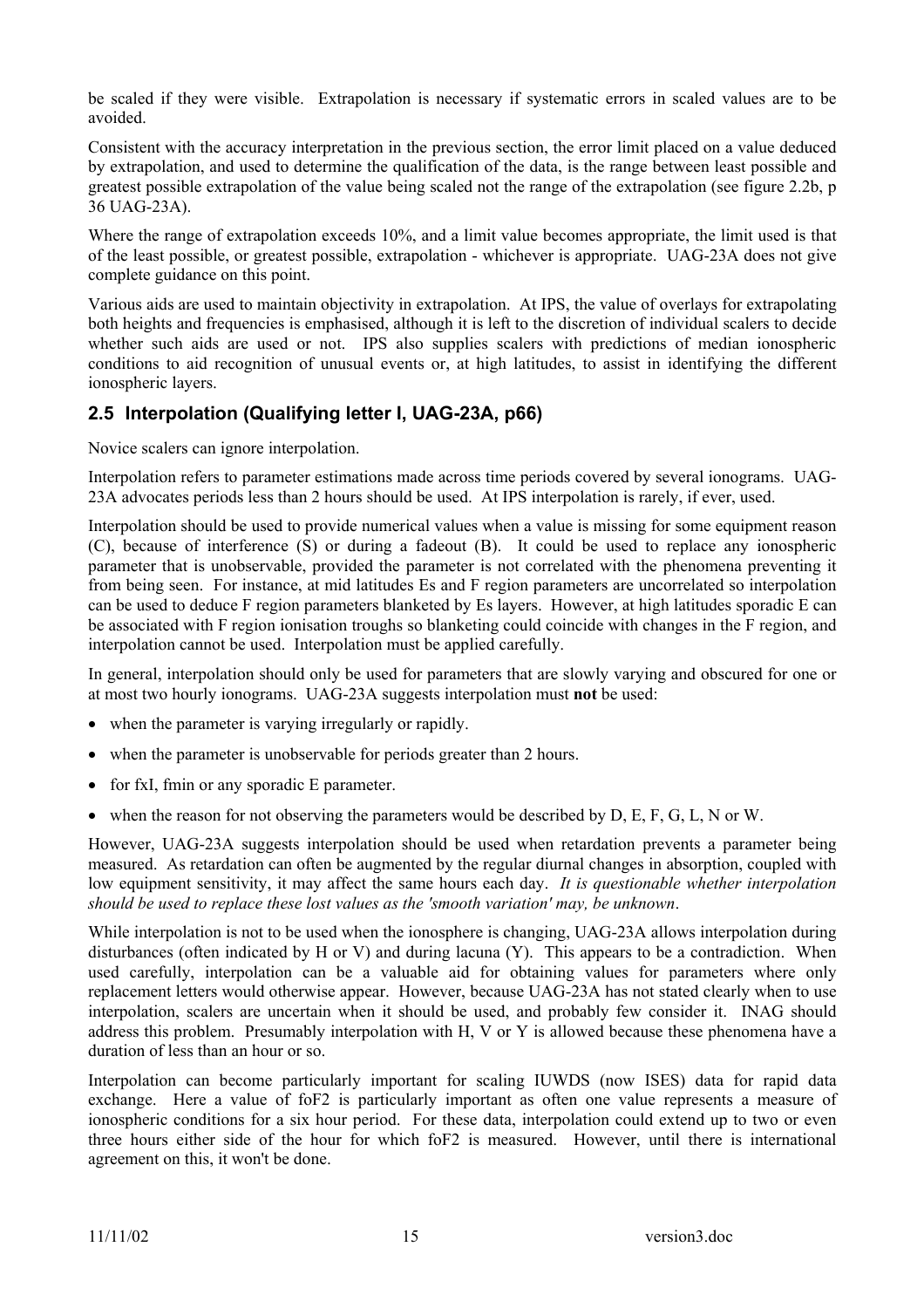# **2.6 J O Z - Magnetoionic Components**

Novice scalers need to understand this section.

When a plane radio wave passes through the ionosphere it is split into two magnetoionic components called the ordinary and the extraordinary wave components. These two components travel along different paths in the same magnetic meridian plane with the extraordinary (or X) component being deviated equatorward of the ionospheric station while the ordinary (or O) component is deviated poleward. By studying both components carefully, the scaler can gain additional information from the ionogram. So; remember:

# **Ordinary (O) comes from the pole**

**Extraordinary (X)** comes from the equator

In this section, the way this additional information is used is discussed.

Table of gyrofrequencies for Australian stations, Units are MHz.

| <b>Station</b>  | $0 \text{ km}$ | 100 km | 200 km | 300 km | 400 km |
|-----------------|----------------|--------|--------|--------|--------|
| <b>Brisbane</b> | 1.51           | 1.44   | 1.37   | 1.30   | 1.24   |
| Canberra        | 1.66           | 1.58   | 1.50   | 1.43   | 1.36   |
| Casey           | 1.81           | 1.73   | 1.64   | 1.57   | 1.49   |
| Cocos           | 1.32           | 1.25   | 1.19   | 1.13   | 1.07   |
| Darwin          | 1.30           | 1.23   | 1.18   | 1.12   | 1.07   |
| Davis           | 1.57           | 1.50   | 1.43   | 1.37   | 1.31   |
| Hobart          | 1.76           | 1.68   | 1.60   | 1.52   | 1.45   |
| Macquarie Is    | 1.83           | 1.74   | 1.66   | 1.58   | 1.51   |
| Mawson          | 1.44           | 1.38   | 1.32   | 1.26   | 1.21   |
| Mundaring       | 1.65           | 1.57   | 1.49   | 1.42   | 1.36   |
| Norfolk Is.     | 1.46           | 1.39   | 1.33   | 1.26   | 1.21   |
| Pt. Mresby      | 1.21           | 1.154  | 1.09   | 1.04   | 0.99   |
| Salisbury       | 1.68           | 1.60   | 1.52   | 1.45   | 1.38   |
| Townsville      | 1.39           | 1.32   | 1.26   | 1.20   | 1.14   |
| Vanimo          | 1.12           | 1.07   | 1.02   | 0.97   | 0.93   |
|                 |                |        |        |        |        |

# **2.6.1 Estimating frequency parameters - Qualifying letters: J O Z.**

It is possible to estimate the ordinary mode component using either the extraordinary or the Z component. When this is done the appropriate qualifying letter (J for use of extraordinary and Z for Z-component) is used together with a descriptive letter indicating the reason for not being able to use the ordinary component. The gyrofrequency and magnetoionic split are shown in the accompanying table.

Similarly, when scaling fxI (the only extraordinary component parameter scaled routinely at IPS), if the ordinary component is used to scale fxI the value is qualified by O.

Using magnetoionic components to obtain values, by addition or subtraction of the magnetoionic split, often ensures values are recorded. However, because the three magnetoionic components traverse different paths within the ionosphere, and have reflection points that are different both in the horizontal and vertical planes,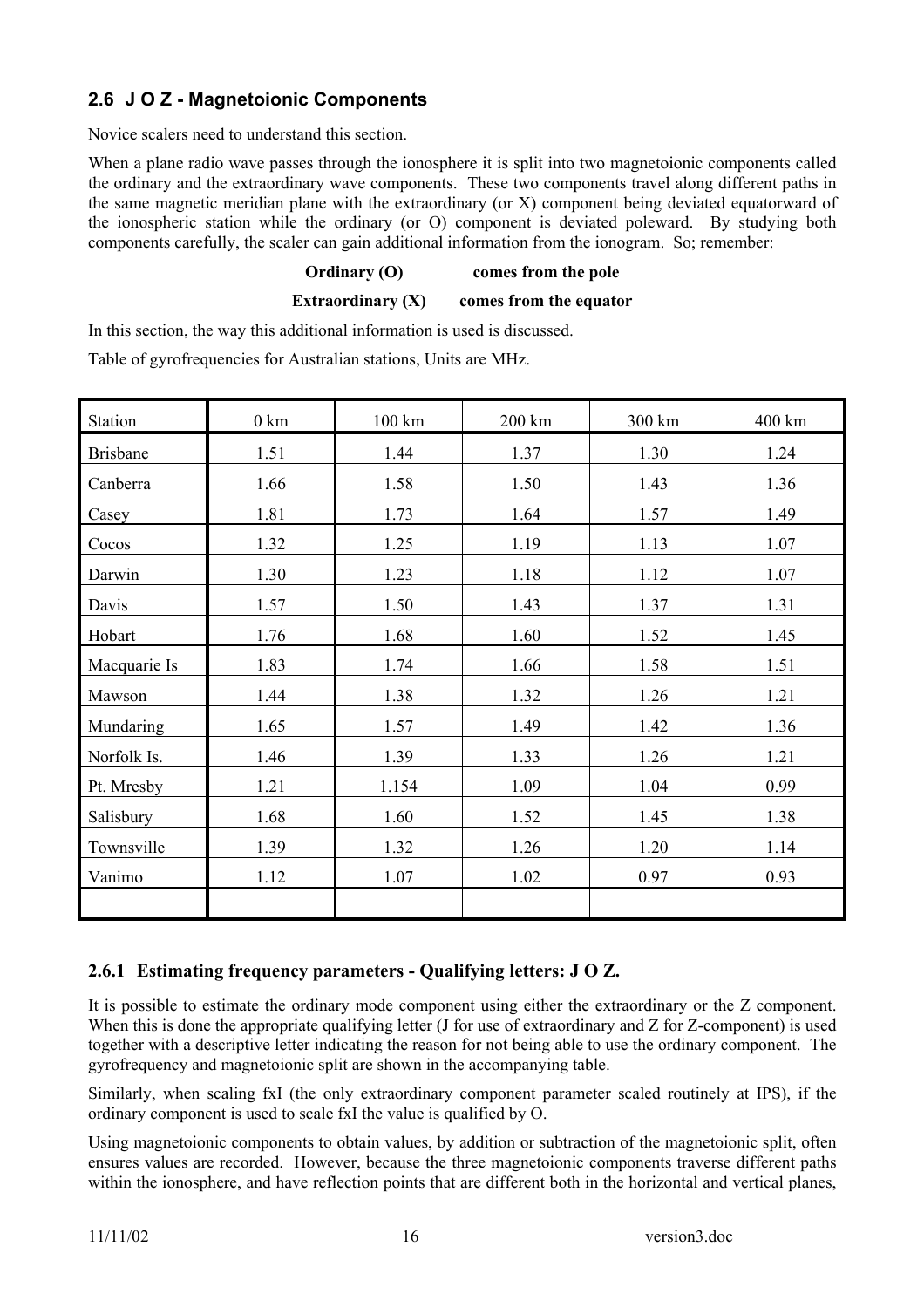errors associated with this approximation are unknown. Large errors are possible if there are ionisation gradients within the ionosphere close to the region defining a parameter.

Because of this, IPS considers it to be good practice to use the approximate position of the principal trace to aid in searching the ionogram for further evidence that will eliminate the need to use an approximation. If such a search reveals no additional information on the location of the principal trace, then the appropriate approximation (with unknown error) is used. It may be difficult, using automatic scaling systems, to both scale one magnetoionic component using another and also use the correct qualifiers, with the scaled value. While the qualifiers O, J and Z imply unknown error, in practice the errors will be less than or equal to the qualifier U.

# **2.6.2 Estimating height parameters**

Because, for any point on an ionogram, for a fixed frequency, h'z < h'o < h'x, there would always be a bias of unknown magnitude associated with heights if they were deduced from other magnetoionic components.

In general, scaling methods that result in a bias of unknown amount are not used. In this particular case, however, the bias will be small for thin layers so h'xEs may be scaled for h'oEs. This is not an IPS scaling convention but is probably adopted here and at many networks when, for instance, foEs is less than fmin. The bias, or error, introduced is unknown, but small, so qualifying the height scaled by U would be satisfactory (describing the reason for not scaling h'oEs by the appropriate descriptive letter - e.g. S, if foEs < fmin). Note that no attempt can be made to correct h'xEs to give a better estimate of h'oEs.

This convenient approximation can only be used for thin reflecting layers such as flat, cusp, high and probably most low types of sporadic E. It should not be used for any thick layers (e.g. normal of particle E, F region).

In a sense, it is still better practice to qualify such heights by J rather than U as they are estimated from the extraordinary component and the errors are unknown.

# **2.7 Disturbances on ionograms**

Novice scalers need to learn how to cope with disturbances in ionograms.

This section covers two points. The obvious one is to remind scalers how disturbances are recorded in the hourly tabulated data. The second point that the section outlines is how scaling copes with just one of many features seen on ionograms by scalers but, apparently, ignored by scientists using the scaled data since the features of the disturbance will not be recorded accurately. It is always worth raising the issue that you, when scaling, are seeing something frequently but are having to ignore it.

A disturbance usually means a large, transitory change in the horizontal ionisation gradient has occurred near the station. These are usually caused by travelling ionospheric disturbances, or TIDs.

# **2.7.1 Classification of disturbances**

Disturbances affecting ionograms can be described by four different letters, listed in order of their effects on the ionosphere.

- **R** defocusing, or weakening, of trace in a region of retardation.
- **V** a clear forked trace on a critical frequency.
- **H** a stratification, or when the general form of the ionogram changes.
- **Y** large tilt.

Disturbances are only of interest when errors are likely to occur as a result of their presence. They are not flagged because hourly values undersample disturbances badly and because the ionosonde is a biased method of recording their presence, making statistics based on the scaling deceptive. Disturbances are always present on ionograms and can be detected as small changes in heights and critical frequencies. They are particularly evident in time lapse movie sequences of ionograms recorded every five minutes.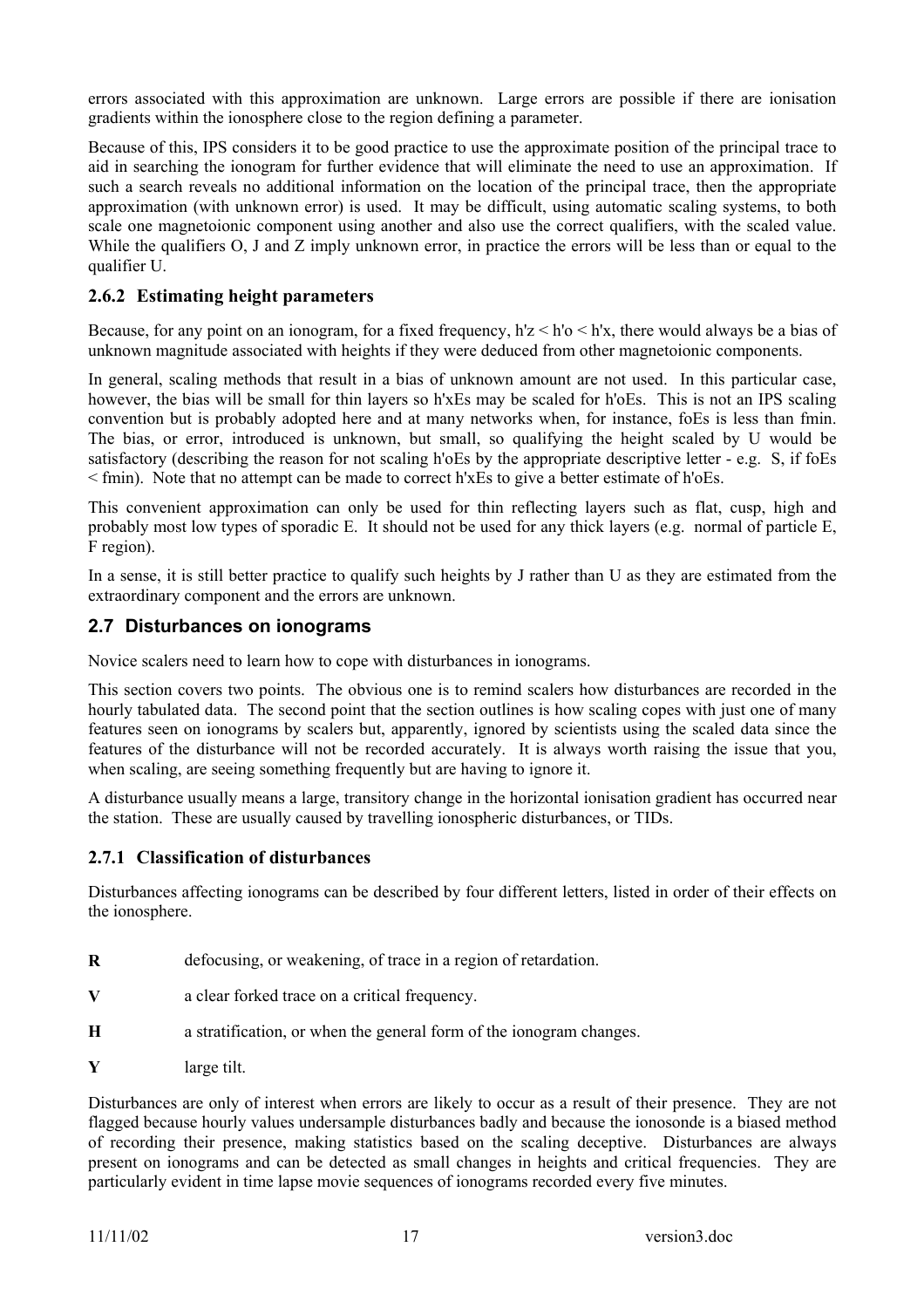There may be some merit in discriminating between H and V, as at our 1982 conference Piggott gave the impression that V was more common in the Northern hemisphere. If this is so, then disturbances should be flagged and a statistical study carried out. However, I don't feel there would be much value in it as the principal difference between forked traces and stratification is the height of the disturbance above the ground in disturbance wavelengths. While the V trace could be caused by a less convex disturbance than the H trace, if both occur at the same height, the difference in occurrence probably results from a difference in layer heights rather than disturbance amplitudes.

If careful use were made of R, V, H and Y it might be possible to refine the scaling of disturbances on ionograms, making up a subjective set of classifications. This could prove useful for classifying days as more or less disturbed. While IPS is not currently using such classifications, some experimentation may be worthwhile, and the letters R, V, H and Y could be used to show increasingly greater effects of disturbances.

# **2.7.2 Accuracy rules associated with disturbances**

Various conventions have been suggested in UAG-23A for ensuring the accuracy of measurements made during disturbed periods is estimated using reasonably consistent rules. Often an accurate measurement can be made in the presence of a disturbance, but some qualification of this measurement is desirable because evidence exists to show it may not be a good representation of the ionosphere for the hour. This requires careful interpretation to decide when "the ionogram" should be scaled and when "the hour" should be scaled.

At IPS, the ionogram is scaled and the adjacent ionograms may be used to give an estimate of possible errors. More weight is placed on consistency of interpretation within the one ionogram than on consistency between several ionograms.

Considerable care has to be taken in deciding how to deal with inconsistencies between multiples and the principal trace; a measure of differences in the overhead ionosphere, and differences between the magnetoionic components, a measure of spatial differences near the station. If the difference in the magnetoionic components is used as an accuracy criteria, then disturbances moving north-south are more likely to be qualified than those moving east-west as north-south disturbances are more likely to affect one or other of the magnetoionic components preferentially whereas east-west disturbances will affect both.

However, in the final analysis, it may not be worthwhile making large efforts to define the accuracy of parameters scaled during disturbances as the ionosphere is continually being affected by small scale disturbances whose accumulative effect can, for instance, be shown to produce a 5 to 7% errors in measured foF2 values.

# **2.7.3 Extrapolation and interpolation during disturbances**

Interpolation is recommended to ensure a value is obtained for a parameter that may otherwise be lost because of a disturbance. This appears inappropriate at first sight, because interpolation will take place in time, across a sequence of disturbed ionograms. However, the intent here appears to be to extract the disturbance effect and interpolate over the rest. That appears more like the deceased letter T, rather than I. In general, then, interpolation during disturbances will be difficult as care has to be taken to ensure that the ionosphere is not so disturbed that interpolation loses meaning. If the ionosphere appears to be varying rapidly, don't interpolate.

# **2.7.4 Summary**

While this appears to be a tale of "don'ts" the recognition of disturbances and correct interpretation of their presence may prove to be valuable information the future 5A network can offer. For now, their recognition will give forecasters a clearer picture of the changes occurring in the ionosphere.

# **3. COMMON DESCRIPTIVE LETTER USAGE**

While a novice scaler need not remember all the details in the following sections immediately, familiarity with the scaling letters is important. The following sections are intended to highlight areas where the use of descriptive letters has been open for discussion. It is not intended as a complete tutorial on each scaling letter - UAG 23A is far more comprehensive.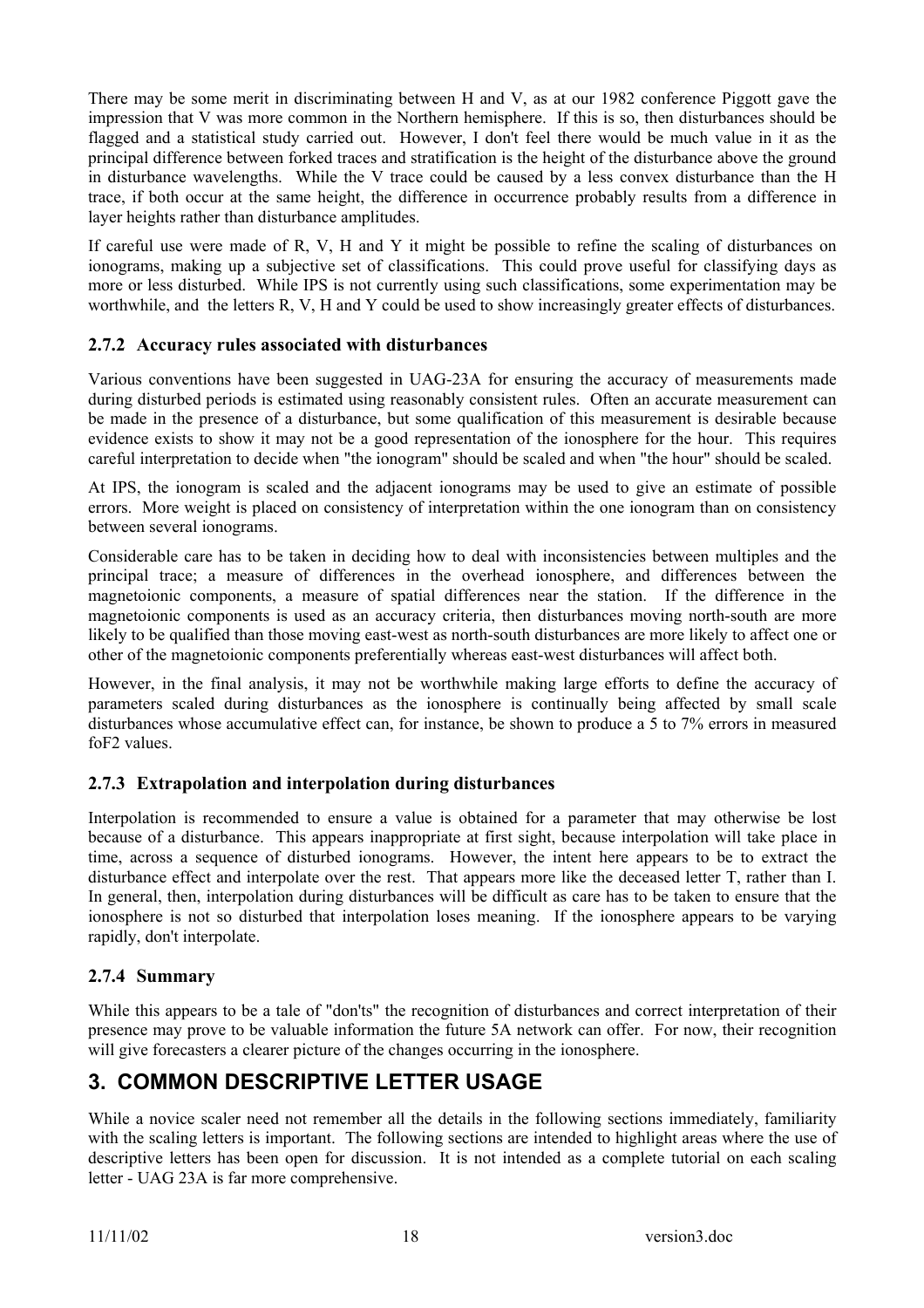The various descriptive letters, used either as flags or to describe sources of error in estimating scaled parameters, have common meanings for all parameters. In general, IPS uses the descriptive letters in two ways

(a) to flag various phenomena as described in the next section, or

(b)to show the reason for a loss of accuracy in a scaled value.

This differs from the suggested reasons for letter usage (UAG-23A, p34), but is a more correct description of both the normal URSI scaling conventions and the accuracy interpretation IPS uses. This is because accuracy is always established first, then the scaler attributes flags to the appropriate parameter s and may, in so doing, overwrite the reason for a loss of accuracy.

In the following sub-sections each of the scaling letters is described briefly. In many cases, the discussion includes comments on definitions given in UAG-23A where these definitions have lead to problems in interpretation at IPS. These discussion points are retained here as they raise many small issues that require common sense. Scaling, frequently, is common sense.

Throughout the rest of the text the following conventions are adopted.

- Often a pair of scaling letters is mentioned in connection with a scaled value. This is written as ## where # refers to a scaling letter, e.g. ES. The # is used whenever any reasonable scaling letter is appropriate.
- Sometimes  $(xxx)$ ## is written where  $(xxx)$  is a parameter, say fmin, e.g. (fmin)ES.
- Sometimes, where it is obvious, only the scaling letters are referred to as  $\#$ , e.g. ES.
- When only one letter, a descriptive letter, is intended it is written as  $\#$ , e.g.  $\mathbb{F}$ , and no attempt is made to show the blank position for the qualifying letter.
- When no value is scaled, and the reason for this is tabulated by a single descriptive letter, the letter is referred to as a "replacement letter" because it replaces the missing value.

#### **3.1 A - measurement affected by a lower thin layer**

IPS uses A to describe any condition where a parameter is obscured either physically (blanketing) or by superposition of traces on an ionogram. Usually critical frequencies will not be measurable because of blanketing by sporadic E whereas height parameters may be scaled, but with reduced certainty as a result of another layer, or multiples of a layer, being superposed over the parameter being scaled.

# **3.2 B - measurement affected by non-deviative absorption**

As introduced by UAG-23A, p72, B is used to indicate an increase in non-deviative absorption resulting in loss of accuracy when scaling parameters. The two sources of increased non-deviative absorption commonly encountered are fadeouts (which can result in a complete blackout) caused by solar flare X-ray emissions, and particle precipitation (normally restricted to auroral and sub auroral latitudes).

Fadeouts occur instantaneously and affect the entire sunlit hemisphere, the effects depending on the solar zenith angle and, to a limited extent, on station location. Data loss caused by fadeouts is rare and unlikely to affect median tabulations. However, since fadeouts affect all ionosondes in the sunlit hemisphere they offer useful corroborative evidence that the ionosonde timing is correct.

Energetic particle precipitation can also increase ionisation in the D region, often resulting in a complete loss of ionospheric records. These absorption events have reasonably well established diurnal properties, so ionospheric data may be preferentially lost at particular times of the day. This can then affect the final median tabulations for parameters.

As described in UAG-23A, p72, these are the only occasions when B should be used as a descriptive letter. However elsewhere (e.g. UAG-23A, p101), B is also used to describe the effects of differential absorption between the ordinary and extraordinary components. This may affect absorption in two contexts:

• absorption reduces the extraordinary component amplitude below the detection level for the ionosonde, while the ordinary component is still visible. This is a special case and will depend on frequency.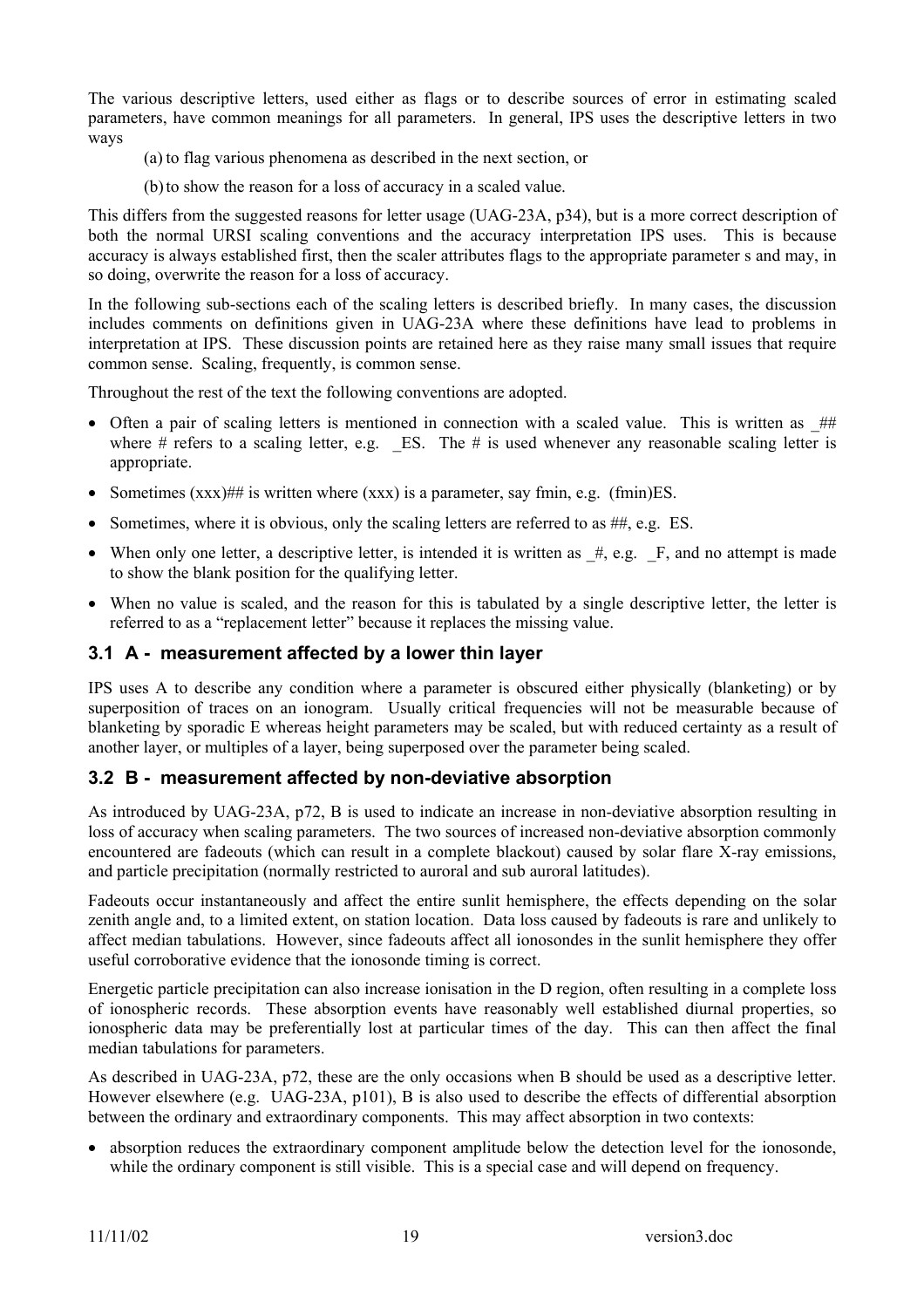• when observations are made near the gyrofrequency, the extraordinary mode is not observed. This is really a special case of the first, but is now independent of equipment operation.

While B is a legitimate usage near the gyrofrequency it is questionable whether the scaling is as useful at any frequency where the extraordinary wave is not observed, or is observed to be different from the ordinary wave.

Absorption affects all the ionogram, the effect diminishes with increasing frequency and is greater for the extraordinary wave than the ordinary wave observed at the same frequency. Provided an ionosonde is operating correctly, and absorption is normal, there should be no need to use descriptive letter B.

When B is used to describe a loss of accuracy it implies absorption has increased substantially above normal conditions. When absorption is believed to be normal, but fmin is high enough to affect scaling of parameters, possibly descriptive letters R (deviative absorption) or C (equipment fault) are more appropriate. If, for instance, an ionosonde is designed without correct allowance for changing levels of solar activity, normal absorption may prevent foE from being observed. Here C may be more appropriate than B.

In the past, IPS has incorrectly tended to use B to explain any major diurnal increases in fmin above foE in addition to the correct usage, indicating major changes in absorption.

# **3.3 C - equipment failure**

When C is used, it generally implies an avoidable fault has occurred preventing the accurate scaling of a parameter. Don't be afraid of using C, but be sure the problem gets fixed. If you are scaling data from a station you are not immediately responsible for, bring any problems where C is required to the attention of people in Sydney (e.g. Paul Alekna and myself).

'Avoidable' can have a broad range of meanings, but at IPS the meaning is restricted to cover only those failures that could be avoided with the particular equipment currently being used. Thus, for example, when fmin is high at only one station in the IPS network, it is reasonable to suppose that the station equipment is faulty. Any scaling inaccuracies resulting from the high fmin should therefore be described by C rather than B. If further investigation reveals no reason for the high fmin, then (by agreement with IPS H/O) C may be superseded by some other descriptive letter. This is an admission that the ionosonde in question is operating as well as it can - such acceptance is not given lightly.

However, if fmin regularly exceeded foE near midday at most of the stations in a network then, presumably, the equipment is not sensitive enough to record the E region. Here, C is not appropriate. In other words, C is not used to describe the perceived poor operation of an ionosonde with respect to an arbitrary standard - a previous generation of ionosonde, for instance. This may be an important issue when 5A ionograms are scaled. (Written in 1983. Sadly, how prophetic!)

However, it is worth considering whether C should be used when ionosonde design results in parameters being poorly defined. Obviously it would be difficult to maintain adequate standards for reference, but if a full range of URSI ionogram parameters cannot be recorded because of some equipment limitation, it appears desirable to note the fact.

IPS does not scale C when ionograms are lost because of interference from local transmitters, rain or snow static. *This is not the usual convention*. Presumably these interference forms were included under C because they constitute poor equipment location and design. However, IPS experience at Mawson has shown local transmissions are far from avoidable, so S is preferable - and gives a catalogue of local interference data losses. Snow and rain static are possibly equipment faults associated with poor aerial earthing or proximity of high tension power lines. Only the former could be interpreted as a C condition.

# **3.4 D - upper frequency limit of ionosonde is exceeded**

It is rare when ionograms exceed the upper limit of a modern ionosonde - but not impossible. When this event occurs, the parameter concerned is scaled DD for a frequency component. Obviously, if the upper limit is variable, the appropriate limit would be recorded although it is hard to imagine how this would occur normally and not be C. (see W for heights)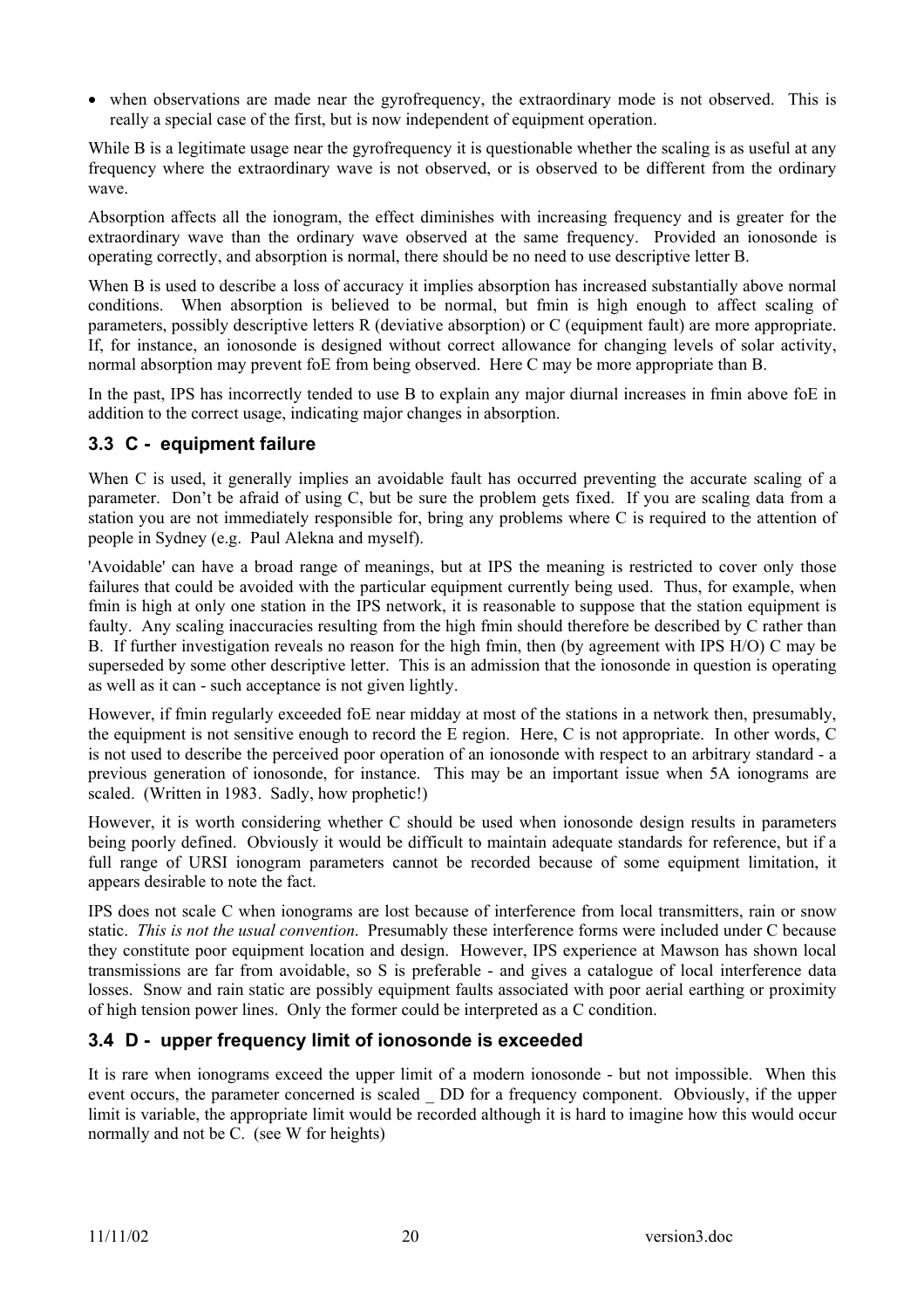# **3.5 E - lower frequency limit of ionosonde**

Various conventions are adopted when parameters fall below the lower frequency limit of the ionosonde. The conventions vary dependent on the parameter and it is convenient to tabulate them here. As the lower frequency limit for which ionospheric returns are observed is often set by interference, rather than the ionosonde, the same conventions are used.

| <b>Scale</b> | <b>Parameters</b>           |                                |
|--------------|-----------------------------|--------------------------------|
| $E$ fmin $#$ | fmin, foEs, fbEs, foF2, fxI | where $#$ may be any character |
| #            | $M(3000)F2$ , h'Es, h'F     | replacement letter             |
| (nothing)    | foE, foF1, $h'E$ , $h'F2$   | scale nothing                  |

Note: there is no good reason why foE, foF1, h'E and h'F2 should not be scaled like M(3000)F2 etc. However, it is convenient not to and has been the convention at IPS in the past.

There are good arguments for not scaling ES on foE - it is how the result is observed but this may distort the medians near sunrise and sunset - a point that should be checked.

# **3.6 F - spreading echoes influenced the measurement**

UAG-23A is not precise in its definition of F as an accuracy parameter. On p34, F is defined as 'measurements are affected by spread F', while p75 refers to 'the presence of spread echoes'. As F is also used to flag frequency spread, the dual usage becomes confusing.

When measurements of any parameters are influenced by spreading, descriptive letter F is used. Thus, F may appear on both height and frequency parameters. When used in this context, F is not indicating the presence of spread with clear limits, instead the limits will vary dependent on the level of accuracy. Furthermore, F is not necessarily the only reason for a loss of accuracy and may not be the major reason.

# **3.7 G - layer ionisation density is too low**

A better definition of G is; layer ionisation is lower than an underlying thick layer, as G is commonly used to explain the absence of a parameter because of a lower thick layer (normal E when no sporadic E parameters are observed and often F1 layer for F2 parameters during a storm) prevent the layer from being observed. If there is no evidence of a lower thick layer, G is probably not the appropriate descriptive letter.

One particular exception to this rule was to scale G on any foEs value that was less than foE. These layers are not now scaled, removing the need for this rule except when fbEs is less than foE.

Where either G or W appears reasonable; favour G. This usually only applies to foF2.

# **3.8 H - measurement influenced by stratification**

H is used in two contexts in UAG-23A; when multiple inflections or turning points are observed, or where the general form of heights, or critical, frequencies, is altered.

When applied to foF2 this takes on a distinct meaning; descriptive letter H describes clear transient stratifications near foF2. This distinction is further refined because both H and V can be used for describing these effects on foF2 and scalers must choose between the two.

However, the distinction is less precise for other parameters, for which H is used to describe any transient disturbed effects that may have affected the measurement.

It would be preferable for H to be used to highlight any scaled parameters that are affected by transient disturbances. 'Transient' can be defined as "having a duration of minutes to an hour or two at most". These disturbances should not be confused with ionospheric storms, although stable phenomena such as E2, F0.5 or F1.5 can be flagged using H. The usual reason for not scaling these layers is that they are of limited importance for radio propagation. Evidently, this is how the line has been drawn in the past and it seems practical. Little has been made of foF1.5 and E2 in the past.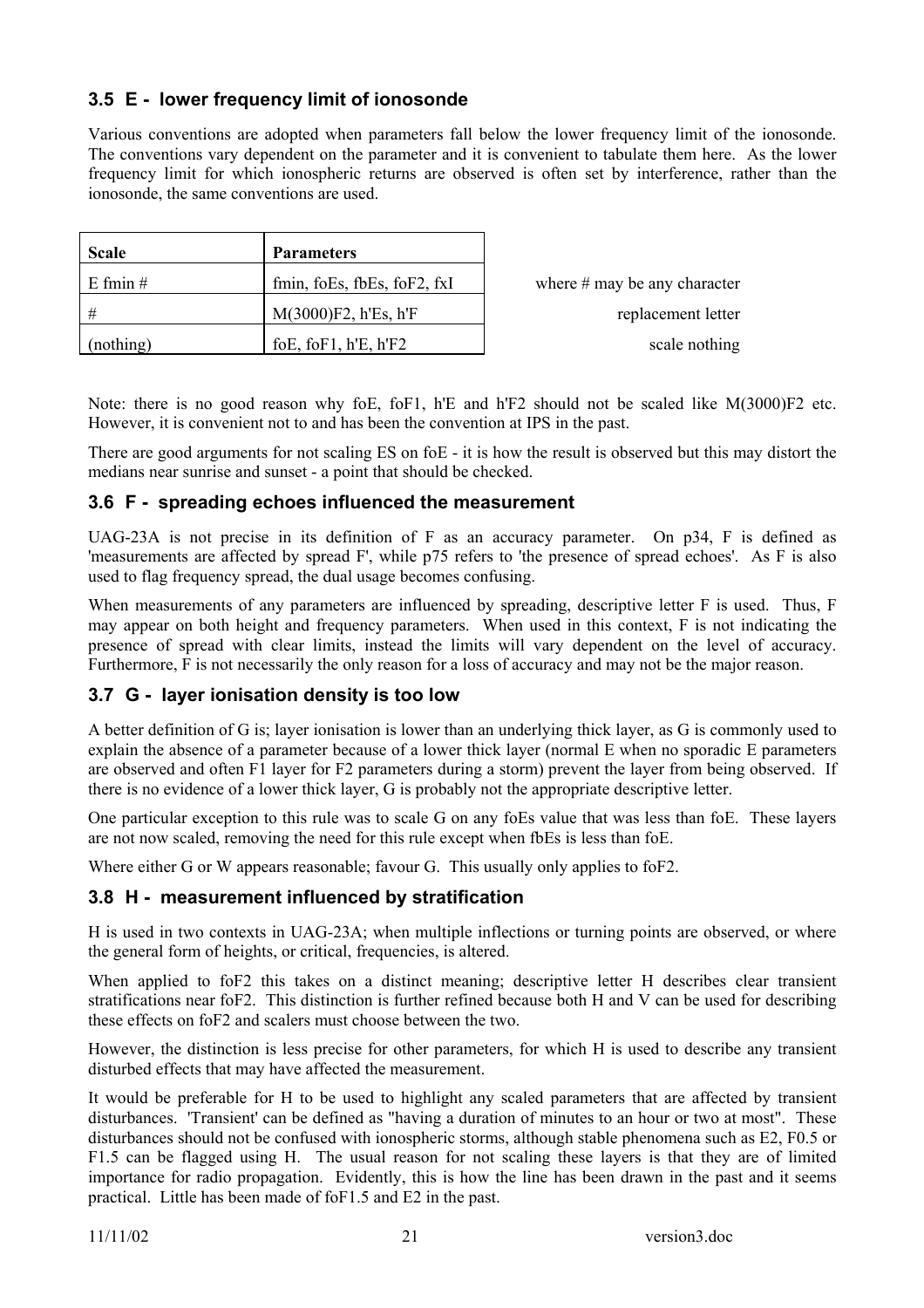# **3.9 K - measurement is obtained from particle-E (either Es-r or Es-k)**

Descriptive letter K is used to show that the values are obtained from a particle E layer. Particle E is a thick layer within the ionosphere and may be observed overhead (Es-k) or obliquely (Es-r). These values should form a homogeneous group and their properties may affect median tabulations containing them.

# **3.10 L - insufficient cusp between layers**

L is only used for the parameters foF1 and h'F2 and its discussion is postponed for now.

IPS does not use spread F type L.

### **3.11 M - mixed modes (no long used)**

URSI have ceased to support the use of this descriptive letter. To the best of my knowledge, M has not been used at IPS.

#### **3.12 N - interpretation is impossible**

In the initial scaling of ionogram parameters, IPS allows N to be scaled anywhere as a descriptive letter. However, the parameters scaled this way are scaled again at IPS head office, so no published data should contain a descriptive letter N. So, N does not appear in the lookup tables.

In principle, ionograms where N is used are considered for future submission to INAG, making N a flag for "unusual ionogram". However, few, if any, really interesting ionograms have been found this way.

#### **3.13 O - measurement refers to the ordinary component**

IPS does not use this descriptive letter; why does URSI support it? When the ordinary component is scaled in an extraordinary tabulation the qualifying letter O is used together with the descriptive letter that best explains why the extraordinary component could not be scaled.

When the accuracy of the ordinary component is qualified, by U, E or D, then this level of accuracy supersedes O on the extraordinary component. This carries the implicit assumption that the errors in using the ordinary component to calculate the extraordinary component are less than 4%, or U.

# **3.14 P - man made perturbation (also spread flag)**

IPS has not had much cause to use P. Things like atomic bombs, reentering satellite debris, rocket motor exhaust, barium clouds etc. can all affect the ionosphere, but it would be hard to unambiguously identify the source, even knowing the timing of events. Maybe it adds something to scaling to have the possibility of scaling P available, but I don't think this descriptive letter needs to be retained. Note: P is used as a flag on fxI to show a spur is controlling fxI.

#### **3.15 Q - measurement influenced by range spread**

Q, as defined (UAG-23A, p88), is not intended for describing a loss of accuracy. However (UAG-23A, p35), occasions can arise where it is a good descriptive letter for scaling inaccuracy. It is particularly valuable, for instance, at low latitudes when foF2 is ill-defined, or not defined at all, in the presence of equatorial spread. In this case, F cannot be used on foF2 because no frequency spread is present, so Q becomes essential for describing the accuracy of the foF2 value scaled.

Normally, however, inaccuracy of measurements resulting from spread returns is scaled as F. For parameters, such as h'F, F is superseded by the range spread flag Q when range spread exceeds 30 km.

Range spread greater than 30 km is recommended as a range spread flag threshold as this is consistent with past IPS usage. Such a convention is certainly equipment dependent so setting the threshold at twice the normal trace width has a lot to commend it.

# **3.16 R - influence of attenuation near critical frequency**

There are a variety of ways R could be defined depending on the physical process assumed to be causing the attenuation.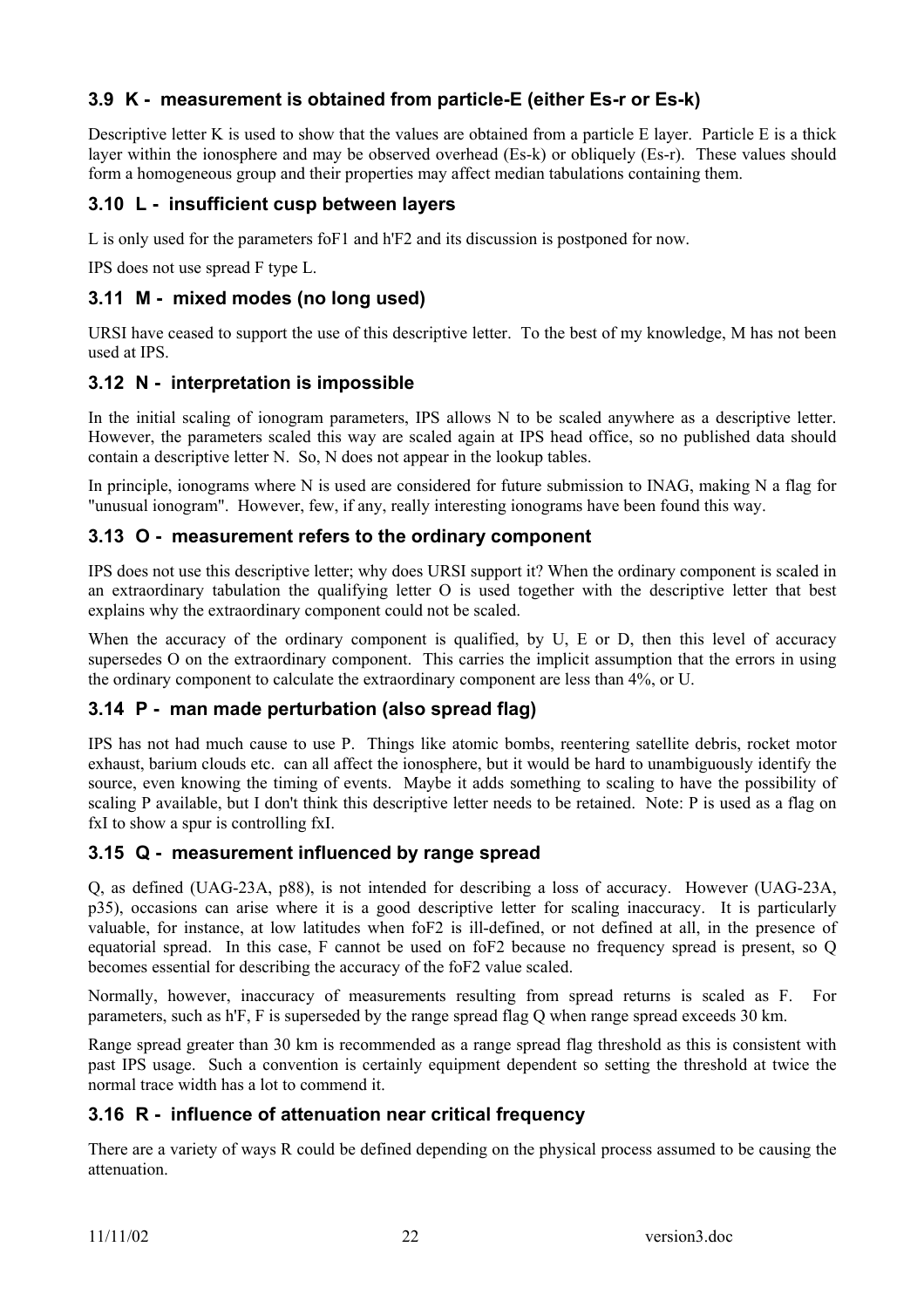UAG-23A discussed R in the context of deviative absorption causing the attenuation and stresses that "the attenuation must be associated with retardation". However, small undulations near the reflection point for a radio wave can produce focusing and defocusing effects that can further weaken ionospheric traces in regions of retardation. This point occasionally becomes important when interpreting fbEs.

If a strict definition of R is adopted, then R could not be used with any height parameters or sporadic E parameters because retardation would not be present.

UAG-23A also states that "R can only be used when there is evidence for the existence of a principal ray trace". Accepting this implies R could not be scaled for, say, foe when  $f_{\text{min}} > f_{\text{0}}E$ .

Evidently retardation (R) is a solar cycle dependent parameter, being used more often at solar maximum than solar minimum. This is because at solar maximum the ionosphere is thicker. The effect can be enhanced for ionosondes using narrow pulse widths. Thus, there is also an equipment reason for loss of definition of critical frequencies. While C might be appropriate, R is conventionally used because it is difficult to recognise the different effects on ionograms.

IPS has tended to relax these rules at times and R has been used as a descriptive letter, where C or B may be more appropriate. (See the discussion on when to scale C). For practical purposes, congenital equipment failures such as "too narrow a pulse width" are interpreted as R.

# **3.17 S - measurement influenced by interference or atmospherics**

Use of S is straightforward except for two areas.

At IPS, S is can be used as a descriptive letter with no attached qualifying letters. This maintains consistency with the preferred accuracy convention adopted by IPS. While UAG-23A advocates the accuracy approach adopted by IPS, some scaling letters, such as S, are restricted in their usage.

As said previously, the general interpretation of local interference sources being classed as instrumental faults is not adopted by IPS except in special instances where the fault can be corrected by the IPS operator (principle of avoidable data loss).

# **3.18 T - value determined from a sequence (no longer used)**

URSI and IPS no longer support the use of this descriptive letter and probably never did.

#### **3.19 V - forked trace may influence measurements**

It is far from clear to me why V exists as well as H. Because H is used to cover all disturbances, V is only used for small disturbances. About the only reason for distinguishing between V and H is that V can be recognised relatively easily on ionograms. Note: New Zealand do not allow V because careful inspection of such traces show they are very thin stratifications or satellite traces. Alan Rodger comments that this type of trace should be studied using a good directional ionosonde.

# **3.20 W - layer lies above the height range of the ionogram**

This descriptive letter is used mainly with F2 parameters either at low latitudes, when the ionosphere is thicker than usual, or during ionospheric storms.

# **3.21 X - refers to the extraordinary component (also spread flag)**

IPS does not use this scaling letter. Comments on descriptive letter O are appropriate here. Note: X is used on fxI as a flag for no spread is present.

# **3.22 Y - lacuna and severe tilts (also lacuna flag)**

Descriptive letter Y is used in UAG-23A, and also by IPS, for three different conditions.

- gaps in ionograms
- severe tilts
- lacuna.

Of these, lacuna is identified as a unique ionospheric phenomenon and a variety of indicators exist for establishing whether it is present. This has been treated in detail in UAG-23A pp. 53-57 and pp. 93-95. I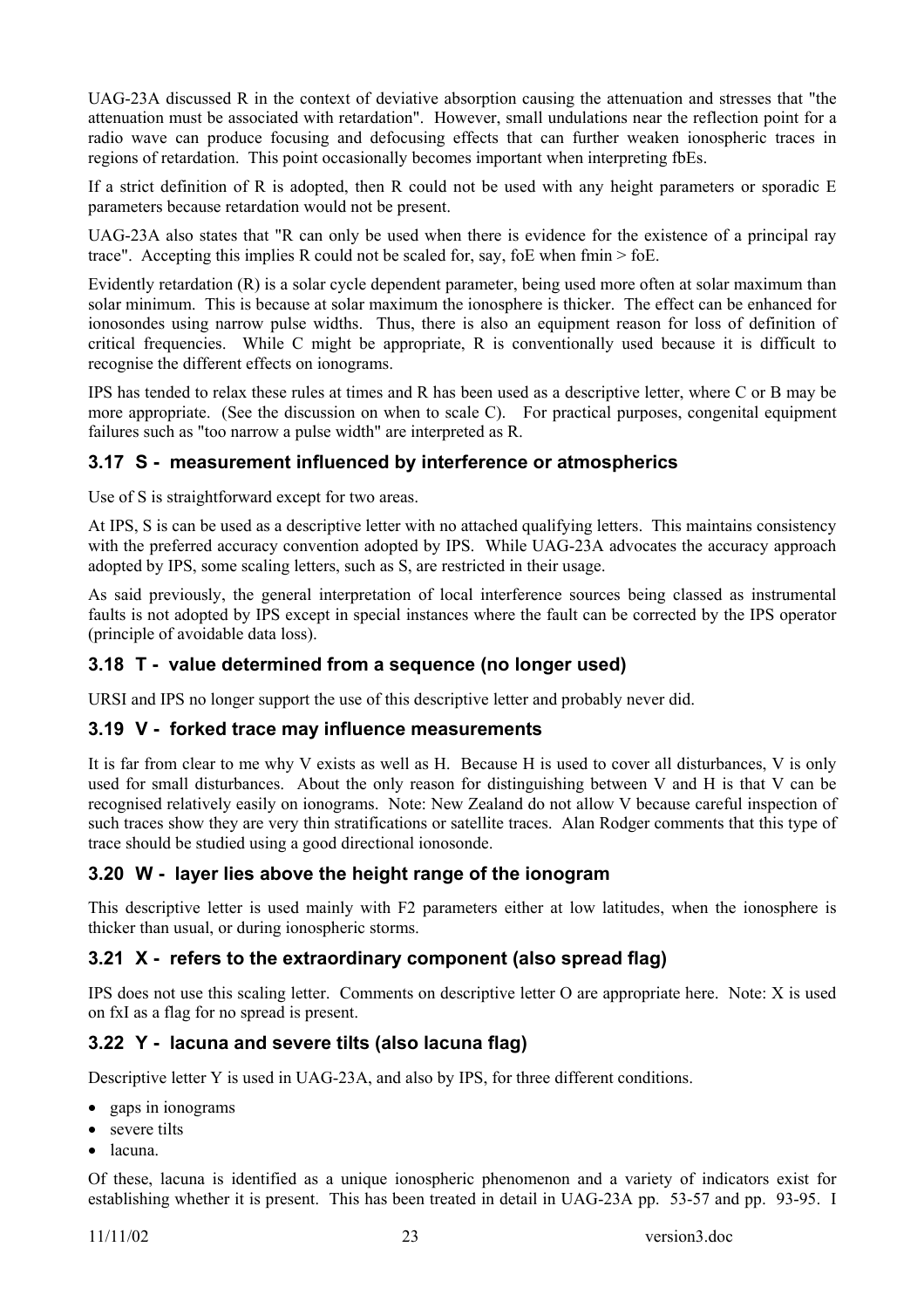think that it would have been better to introduce a new scaling letter to describe this phenomenon once recognised. However, INAG chose to refine the meaning of Y in the handbook, thereby complicating its usage.

At IPS, Y is therefore a flag on foE, foF1 and h'F2 for lacuna. If other parameters are inaccurate because of lacuna, Y can be used as a descriptive letter on them, thereby refining the description of lacuna for the ionogram. In other words, once Y is used on a flag parameter, it gives greater significance to other Y descriptive letters scaled with that ionogram.

However, on parameters other than foE, foF1, and h'F2, Y may be used for lacuna, severe tilts or gaps in the trace, as interpretation dictates.

The meaning of 'severe' is a little hard to make objective although most scalers have a reasonable idea of how 'severe tilt' differs from 'disturbance'. I would prefer 'severe tilt' to mean that the whole F region is oblique as might occur near a trough. At present there is no symbol available to represent this. It could prove useful on h'F and fbEs for instance.

An amazing number of articles and discussions have occurred around the use of Y. However it is rare when it can be used on IPS ionograms correctly.

# **3.23 Z - Z mode is present (a flag)**

Z may be required as a descriptive letter associated with loss of accuracy. However, when the Z mode overlays other traces A is preferable, although the usage may not be conventional, (e.g., much like the A usage in  $JA$ ). Currently Z is only used as a flag.

# **4. Flagging Special Ionospheric Conditions -** *an IPS Convention*

A novice needs to be familiar with flags, especially spread F flags. If scaling high latitude ionograms, understanding particle E is essential. Scaling  $\hat{Y}$  and  $\hat{Z}$  can be learned as it is encountered.

# **4.1 An introduction to flags**

A flag is a descriptive letter, used with a particular parameter, which describes some ionospheric phenomenon. The phenomenon could affect the accuracy of the parameter scaled but it need not do so. This convention is only stated explicitly for a few select features on ionograms (e.g. spread F) and implicitly for a range of others (e.g. lacuna). The mixture of conventions makes it difficult to interpret the data for analysis.

For a flag to be useful it should have the highest priority of all letters scaled for the parameter to which it belongs. This is an important concept and it is not stated explicitly in UAG-23A.

Thus, the normal explanation of accuracy limitations is superseded by the flag. The best way to achieve this is;

- scale the ionogram and interpret accuracy in the normal way citing the appropriate scaling letter for any loss of accuracy,
- then check to see if a flag is appropriate and if it is, scale it, overwriting the previous descriptive letter in the process;
- the descriptive letter now probably bears no relationship to the qualifier.

As an example: an ionogram is scaled where the F2 trace is clean, but both components are obscured by a combination of high interference and retardation near the critical frequencies. In this particular case fxI can be measured but with reduced accuracy, say qualified by U. The reason for the reduced accuracy is either interference, S, or retardation, R, whichever appears most appropriate. So normal accuracy scaling gives an fxI value, US. Next, the flags appropriate to fxI are checked. As there is no spread on fxI, X is scaled and supersedes S. The final scaling UX.

There may be several flags appropriate for scaling with a parameter. If so, a clearly defined hierarchy must be defined. Later this will be done.

UAG-23A and INAG do not advocate flags. Instead, possible flags are indicated and it is left to the individual networks to decide whether to use them and if so, what hierarchy they will choose. To ensure consistency between networks, the various possible hierarchies should be discussed by INAG so that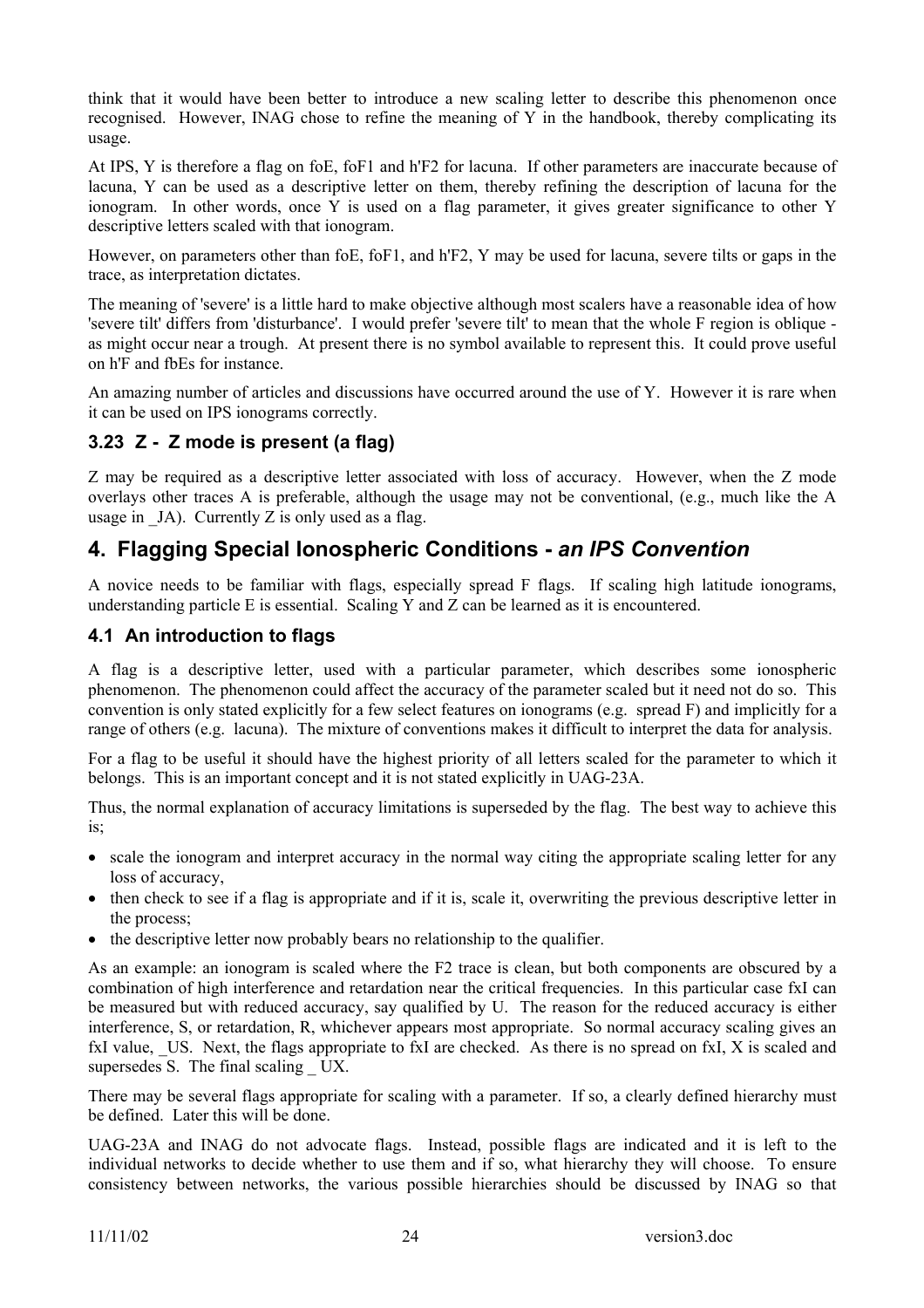networks are fully aware of the choices they are making. Past choices should also be acknowledged so past data is made more amenable to analysis.

It is important to realise that:

- a flag may be the only indication researchers have that a particular phenomenon has occurred. Because of this, precise use of flags is vital.
- flags bear no relationship to reasons for a loss of accuracy.
- networks should define which flags they are currently using and what hierarchy they use when more than one flag applies to a parameter. (Ideally such a hierarchy should be published along with scaled data.)
- flags apply to the hourly ionogram being scaled. For special transient phenomena, such as lacuna, possibly flags could apply to all ionograms recorded within 30 minutes of the hour. IPS does not do this.

# **4.2 Spread F flags; F, Q, P and X**

There are five spread F flags - F, L, P, Q and X. These flags should not be confused with spread-F types, or spread-F typing, which are referred to in UAG-23 and INAG in various places. Spread F typing is applied in a similar way to sporadic-E typing. The various types of spread F present on an ionogram are identified and inserted in a spread F type table. Examples of these tables appear in INAG-42. As most of the spread types can be derived from the flags scaled on IPS data, IPS does not produce separate tables. Because IPS is not using spread F tables, there is no need for the optional spread F flag L. This is, as defined, shorthand for range and frequency spread both being present. If a type table were produced, then L would be used when foF2 was described by F and h'F by Q.

# **4.2.1 F - frequency spread**

Whenever the frequency range of spread exceeds or is equal to 0.3 MHz F is scaled on foF2. The alternative definition is that spread is present when the recorded trace is double the normal pulse width. Many (BAS) believe this definition is less sensitive to the type of ionosonde being used. The same is true for the 30 km threshold for using Q. (spread  $\chi$  0.3 MHz.)

# **4.2.2 Q - range spread**

Whenever range spread exceeds 30 km in virtual height, Q is scaled on h'F2, h'F, h'E and h'Es. An alternative definition of spread extent in terms of the pulse width has not been used as it is inconsistent in the past IPS scaling conventions. (Spread β 30 km)

# **4.2.3 P - spur**

When a trace is recorded from an oblique reflecting region, usually at a much higher frequency than the overhead F layer, and fxI is scaled from it, then the flag P is scaled on fxI. Although this phenomena will normally be accompanied by spreading, it need not be. (The phenomena scaled is usually called a spur because of what it looks like on an ionogram, not what it is physically.) Note that as defined, UAG-23A, p58, anything that doesn't fit the Q classification, but is "spready", can be classified as P. As defined in UAG-23A, p58, P does not allow for two cases that could affect IPS results.

- P is only scaled on fxI if fxI is scaled from a spur. This is probably the normal convention, but it is not clear from the definition. A spur may be clear on an ionogram, but fxI is not scaled from it. In this case no P is scaled.
- It clear that the presence of a spur necessarily implies spreading is also occurring. IPS would not require spreading to be present for a spur to be scaled as P.

P is not scaled from E region returns. This is sometimes difficult to determine at high latitudes where oblique Es layers can appear at F region heights. With experience, this does not pose major difficulties and becomes one of the challenges of scaling.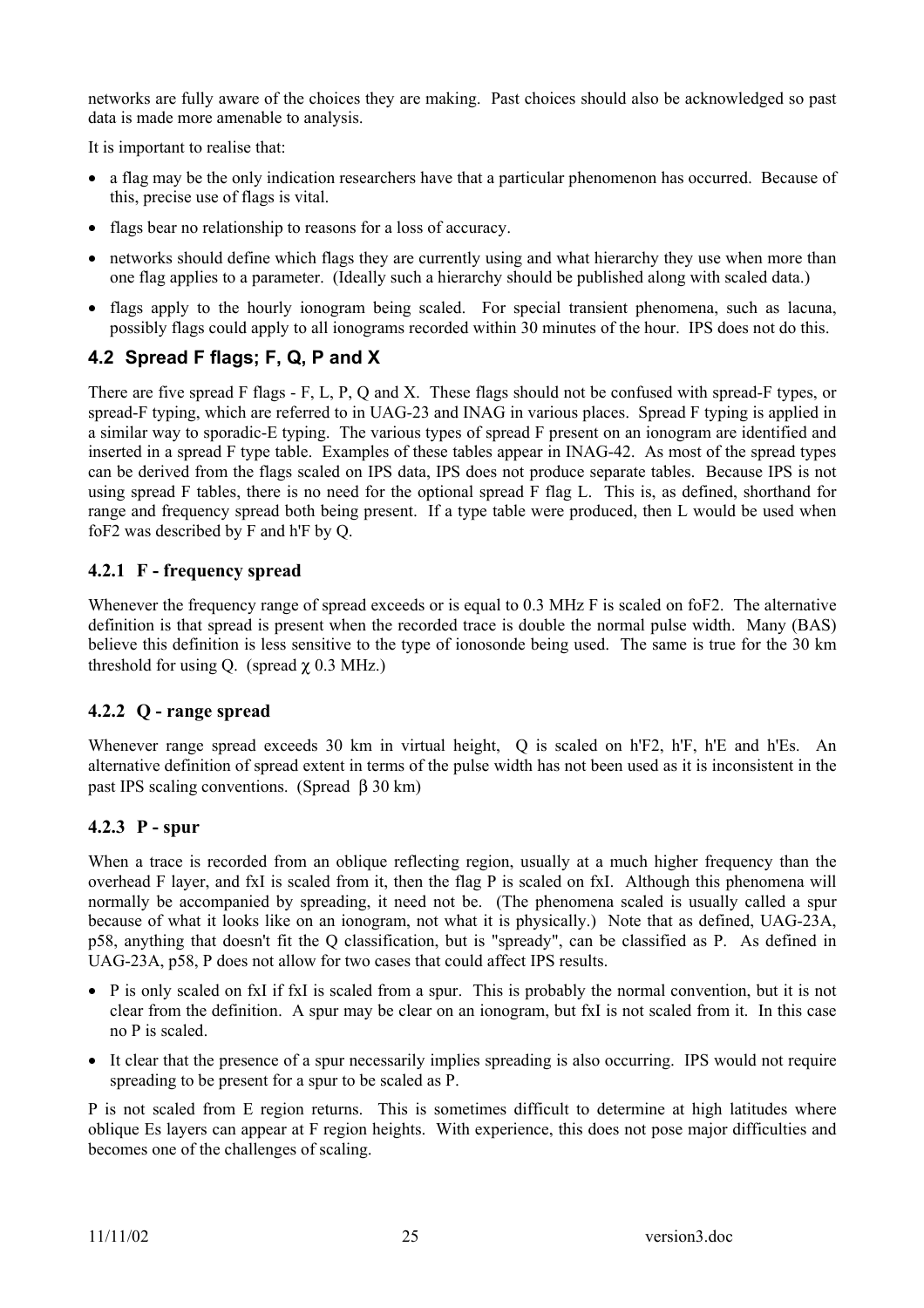### **4.2.3.1 X-no spread**

At IPS we have scaled the descriptive letter X on fxI when spreading was less than 0.3 MHz. This was a local rule that IPS changed in 1983.

As described in UAG-23A, fxI, and descriptive letter X, were introduced as an experiment. Neither parameter nor descriptive letter was clearly defined. As fxI is now accepted as a routine parameter it is appropriate that both fxI and the use of X on fxI should be defined carefully.

In other words, fxI is scaled for every hour of the day and X is scaled when no spread is present on the F2 trace. This is a minimum assumption definition.

IPS has altered its scaling of X to allow for this. In other words, when frequency spread is scaled as  $1$  (FS = 1 an IPS local parameter), fxI will have no descriptive letter X and foF2 will have no descriptive letter F. This, together with the conventional URSI parameters supplies more information on spread F.

This definition makes X a functional daytime parameter, as occasional minor daytime spread will now be flagged by the absence of X on fxI.

# **4.3 Particle E overhead, Es-k**

Conventions introduced here are intended to simplify scaling. However, they are not necessarily accepted internationally. Furthermore, URSI proposed voluntary adoption of an amalgamation of Es-k and Es-r into the one Es-r type. IPS has decided not to adopt this suggestion. Rather than weaken the definition of Es-k, it is to be strengthened by requiring Es-k to be scaled as the second type of sporadic E if overhead particle E is present though not controlling foEs. This becomes the only firm rule for flagging the presence of particle E. From experience, it is rare when particle E does not control foE, so these restrictions shouldn't matter.

IPS does not use descriptive letter K as a flag for particle E. However, when measurements are made from particle E, then the descriptive letter, K, has a high priority as the particle layer affects the final statistics for the parameter being recorded. This apparent contradiction is because of flags are not associated with values. The descriptive letter K signifies that the associated value was scaled from particle E.

IPS considers particle E is a common name for thick layers of ionisation formed in the E region by particle precipitation. When seen obliquely this is Es-r and when seen overhead it is Es-k. While all parameters scaled for either Es-r or Es-k are described by K, only Es-k is tabulated in foE and h'E tables. This definition implies the scaler knows when particles are present. However, the same definitions should be applied to any thick non-solar layer. This possibility is not emphasised because it is intended that the scaler try and identify particle layers and distinguish them from other types of layer. The other strong variable is time variability.

Piggott has shown that intermediate F layers can be seen at Mawson, further complicating this discussion. This type of layer is discussed under foF1, where it should be scaled when seen.

Thus, when overhead particle E is present, the top frequency for particle E is scaled in the foE table and the height of the layer is scaled in the h'E table. Both foE and h'E are always described by K, irrespective of the cause for errors in measuring foE and h'E, because particle E may alter the final median table evaluations of foE in a systematic way.

If the overhead particle E penetration frequency is greater than for any other sporadic E type present, then the Es-k layer is also scaled as foEs. The sporadic-E blanketing frequency and layer height must be scaled from the layer giving foEs, so fbEs and h'Es are both scaled from the particle-E layer. Again, descriptive letter K is scaled on foEs, fbEs and h'Es because the particle E may alter the final median evaluations.

In other words;

the penetration frequency of the overhead particle E layer = foE  $K = f_0E_5$   $K = f_0E_5$   $K = g_0E_5$ 

and, the height of the particle E layer = h'E  $K = h'Es$  K

However, when Es-r controls foEs, the value is scaled as foEs K and h'Es K. fbEs, here, is not scaled with a K because Es-r, being oblique, cannot blanket. This is contentious and only gains acceptability when all scaled parameters can be treated together. It is used so that those occasions when particle E shows no multiple won't get placed, automatically, in the retardation -Es bin. Note that IPS now accepts that in normal circumstances Es-r cannot blanket. However, blanketing may be observed in association with Es-r and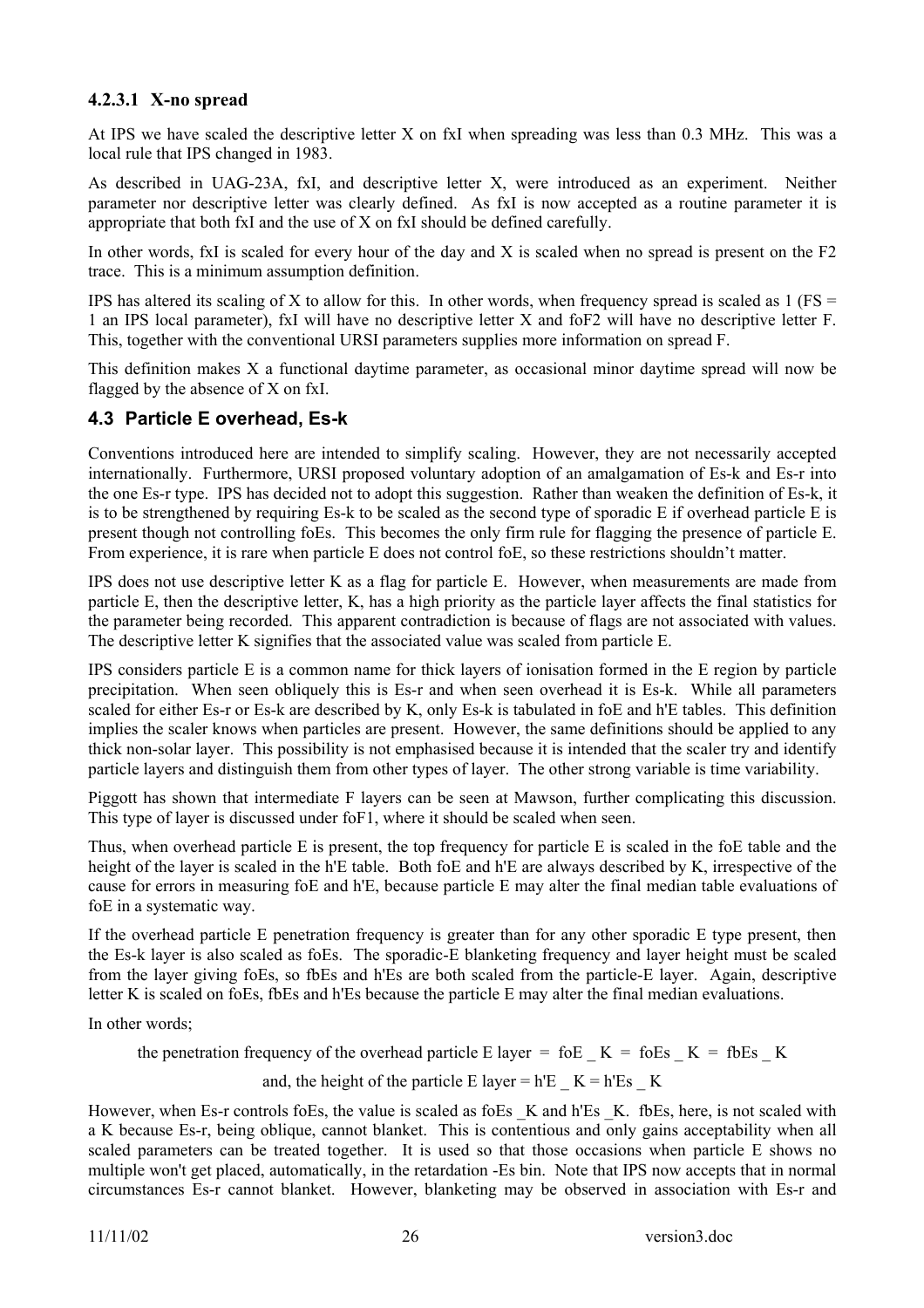should always be scaled. Provided all scaling conventions are followed, any inconsistencies can be removed at an analysis stage. When blanketing accompanies Es-r then Es-K is present, but possibly it is due to a lower flux of particles.

Notice that the median evaluations can be affected by particle E because particle E is associated with various auroral forms that can have specific repetitive diurnal behaviors that can affect parameters in the same way at the same (magnetic) time each day.

# **4.4 l - Low type sporadic E**

*IPS has a local convention of scaling low type Es as the second type of sporadic E*, or the first if no other type is present, if fmin is measured from the low Es layer.

This local convention was introduced to improve absorption information from fmin. Obviously equipment limitations and broadcast interference will still affect fmin.

If Es-k is present, but does not control foEs, then Es-k is scaled as the second Es type and the low layer is then scaled as the third type. Up to three sporadic-E types can be recorded and tabulated.

# **4.5 Y - Lacuna**

At present, it appears rare at all latitudes when a clear example of lacuna is observed on 4B ionograms. However, lacuna conditions are important, as shown in the literature and INAG, so a clear convention for flagging its occurrence is needed. For this purpose, Y should be the descriptive letter used whenever a parameter is either not scaled, or scaling is affected by lacuna.

To ensure that the condition is always flagged, Y has the highest priority of all scaling letters on foE, foF1, and M(3000)F2, thus;

- lacuna affects the E region, scale Y on foE.
- lacuna affects the F1 region, scale Y on foF1.
- lacuna affects the F2 region, scale Y on M(3000)F2.

Lacuna is flagged on M(3000)F2 rather than foF2, because Y could have two meanings when applied to foF2, making the identification ambiguous.

Notice the distinction between using descriptive letter Y to show that a parameter is affected by the lacuna condition and using Y to flag lacuna in various regions of the ionosphere. As a flag, Y has an unambiguous meaning, highest priority of all scaling letters for that parameter and is not related to the accuracy qualification for the parameter. For other parameters, Y is appropriate if scaling accuracy is affected by the lacuna condition.

Unlike particle E, and the use of descriptive letter K, lacuna does not alter most parameters, it obscures them. Thus limit values are likely to be affected, but scaled values are not. Its effects on median tables should be less significant, even though lacuna can have clear diurnal and seasonal patterns of occurrence.

The only parameter likely to be affected is fbEs, where a lacuna could affect the measurement of fbEs. Some effort has been taken defining flags for lacuna because of discussions in the past about whether gaps in traces are lacuna or not. However, lacuna is rare at Australian sites and gaps in traces can almost always be explained in other terms.

# **4.5.1 s - Slant type sporadic E**

Slant type sporadic E is also considered a fundamental indicator of lacuna. However, it is also seen at most of the Australian midlatitude ionospheric stations. While it is always scaled, if present, it is not a flag for anything and has a lower priority than the Es layer controlling foEs, Es-k and Es-l. In other words, at present Es-s may be present on an ionogram but could still be the fourth type of sporadic E scaled. It is not used for foEs, fbEs and h'Es scaling.

# **4.5.2 Z - the Z-mode**

UAG-23A p97 is not completely clear about which parameters Z should be recorded on. It starts by saying 'The critical frequency or height parameter is described by Z.....' and in paragraph 6 states, 'The letter Z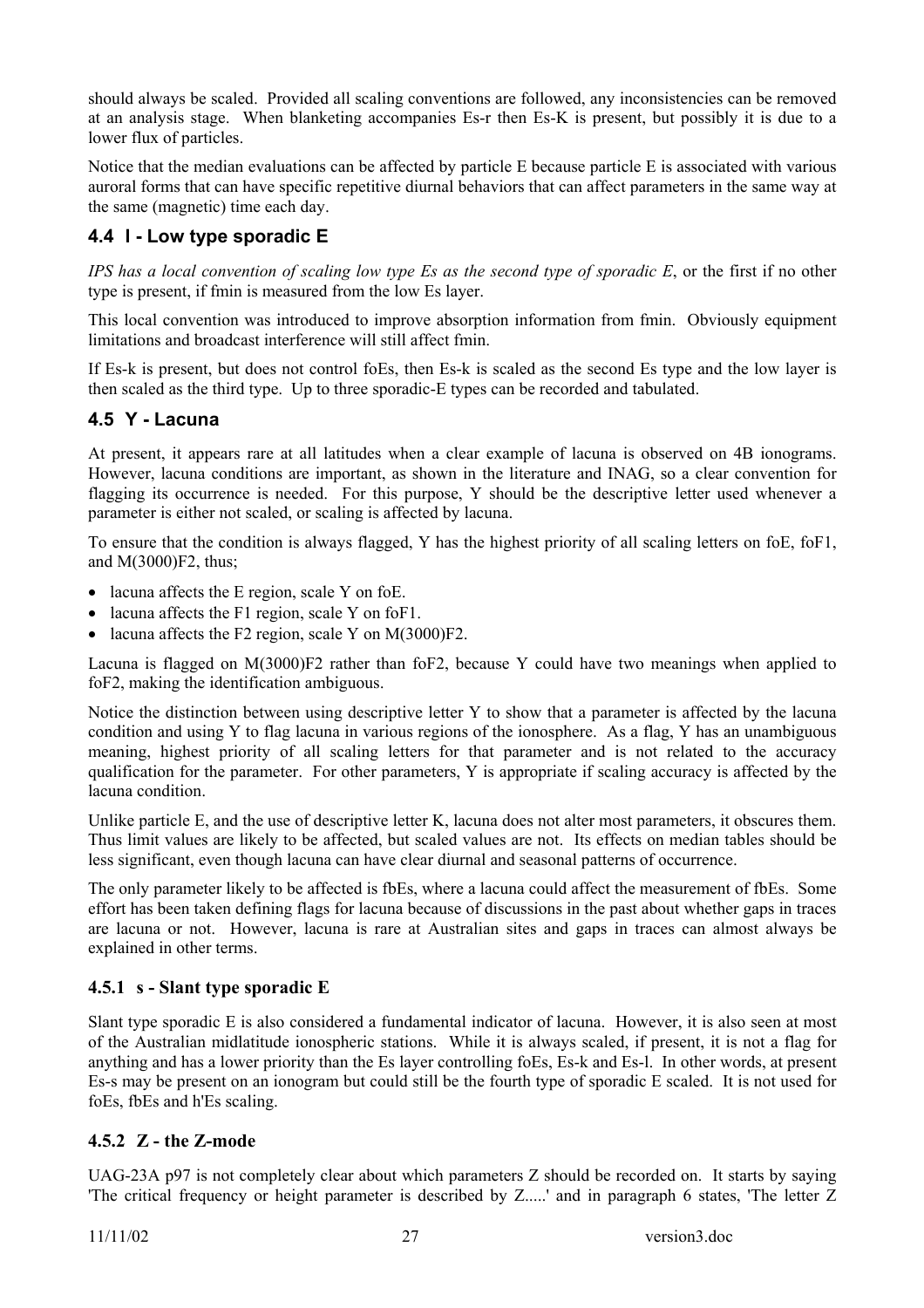should be recorded as a descriptive letter with the frequency parameter of the appropriate layer'. It happens to be convenient to define Z as a flag for either frequency or height parameters as this can resolve problems of hierarchies of letters. In particular, it can resolve the problem of where to record Z when the F2 region is showing spreading. In this respect, the qualifying letter Z cannot be used as a flag as it may mean using an estimate of foF2 that is more uncertain than can normally be scaled from the ionogram.

Conventions IPS follow;

| fmin      | when fmin is scaled from the $Z$ trace, use the descriptive letter $Z$ on fmin.                                                                                                                                                                                                                                                                                                                                |  |
|-----------|----------------------------------------------------------------------------------------------------------------------------------------------------------------------------------------------------------------------------------------------------------------------------------------------------------------------------------------------------------------------------------------------------------------|--|
| h'E       | When the Z mode is present in the E region, h'E is described by Z (see UAG-23A, p54-56,<br>where $Z$ is flagged on $h'E$ , not fo $E$ ) so fo $E$ is clear to show lacuna is present with $Y$ . Note:<br>IPS currently scales Q on h'E as a range spread flag. This could clash with scaling Z on<br>h'E. The local convention to handle this condition is, if Q is required on h'E, then scale $Z$<br>on foE. |  |
| foEs      | When the Z mode is observed in association with an Es layer, foEs is described by Z. This<br>will probably only apply to particle E layers. Z has the highest priority of all descriptive<br>letters used with foEs, including K.                                                                                                                                                                              |  |
| foF1      | When the Z mode is present in the F1 region, foF1 is described by Z. However, if F1<br>lacuna is present Y takes precedence. As a local rule, if lacuna is present and the F1 Z<br>mode can still be observed, then scale Z on h'F.                                                                                                                                                                            |  |
| M(3000)F2 | When the Z mode is present in the F2 region, $M(3000)F2$ is described by Z. This is<br>unconventional. However, both foF2 and h'F are used for spread F flagging, fxI has spread<br>parameters X and P scaled on it and h'F2 is usually a daytime parameter. That leaves<br>M(3000)F2, which has no other flags attached to it.                                                                                |  |

Z is only scaled as a flag on these parameters. As the Z mode cannot be a source of inaccuracy it should not appear on any other parameters. When the Z mode is used to deduce another magnetoionic component, that value is always qualified by Z.

These flags are introduced because Z is seen infrequently at IPS stations so its occurrence may be of interest. If it is seen regularly then flagging would be pointless - e.g. at Scott Base.

# **4.6 When are flags not flags**

The direct answer is, when they are not being used with parameters for which they are defined as flags.

It requires only a little thought to remember that F, for instance, when used as a descriptive letter with M(3000)F2 is indicating that M(3000)F2 is in error as a result of trace spreading. While use of F with other parameters than foF2 gives a richer description of the ionogram being scaled, it is not necessarily unambiguous information.

Thus letters used as flags revert to accuracy descriptive letters when they appear on other parameters.

# **4.7 Summary of IPS flags**

The flags used by IPS and considered in these sub-sections can be summarized in the following table.

| <b>Flag</b>  | <b>Parameter</b> | <b>Phenomenon flagged</b>                                             |
|--------------|------------------|-----------------------------------------------------------------------|
| F            | $f$ oF2          | Frequency spread > 0.2 MHz or $\geq$ 0.3 MHz (accuracy 0.1<br>$MHz$ ) |
| $\mathbf{k}$ | Es type          | Particle E                                                            |
|              | Es type          | low type Es                                                           |
| D            | fxI              | spur                                                                  |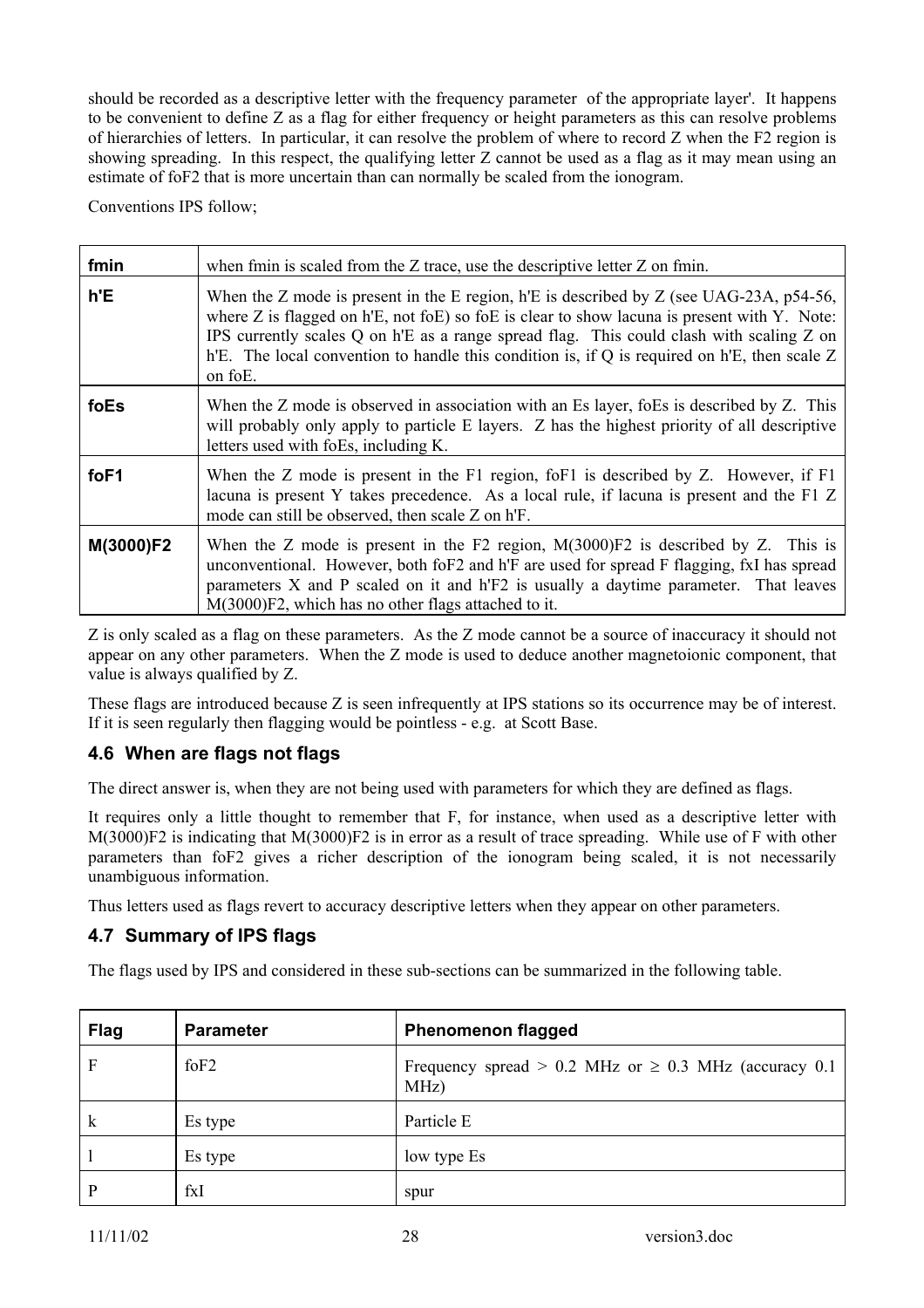| Q                | $h'F2$ , $h'F$ , $h'E$ , $h'E$ | range spread $>$ 30 km                                             |
|------------------|--------------------------------|--------------------------------------------------------------------|
| $\boldsymbol{X}$ | fxI                            | no spread                                                          |
| Y                | foE, foF1, M(3000)F2           | lacuna                                                             |
|                  | fmin                           | fmin evaluated from Z mode                                         |
| Ζ                | $h'E(foE)$ ,<br>M(3000)F2      | foEs, foF1(hF), $\vert$ Z mode observed in E, Es, F1 and F2 region |

# **5. Scaled parameters**

# **5.1 fmin, lowest frequency at which echoes are observed**

fmin is the lowest frequency at which echo traces are observed on the ionogram.

#### **5.1.1 General comments**

fmin is scaled with two competing purposes in mind

- the primary purpose is as a measure of the ionosonde performance,
- the secondary purpose is to estimate the amount of absorption present.

The primary requirement is to estimate ionosonde low frequency sensitivity, so fmin is always scaled as the lowest observed frequency for which echoes are returned from the ionosphere. All the scaling conventions adopted by IPS, and advocated in UAG-23A, are therefore used.

fmin is also affected by absorption - the minimum limit on fmin, set by equipment factors, being enhanced by diurnal variations in solar controlled absorption, and sporadically further enhanced by solar flare emissions and particle precipitation. There are better possibilities for estimating absorption. The minimum frequency from the second multiple is more sensitive to absorption, but for our ionosondes (4B) this would only be useful for a few hours around sunrise and sunset. A digital ionosonde (5A?), could record amplitudes at a constant frequency, but it will probably be of dubious value.

IPS has decided to scale low type Es in the sporadic-E type table as a flag, indicating fmin is measured from a low Es layer. This is the only rule IPS has introduced to improve the use of fmin as an absorption parameter and it is currently under review. Intermittent traces are often seen in the vicinity of fmin. These are often associated with low type Es, so fmin is still scaled from the lowest frequency and the presence of a low type is indicated in the type column.

Various alternatives could have been added; e.g. descriptive letter A, to indicate fmin was not scaled from the normal E region. However, these require quite difficult judgments on the part of the scaler, and considering the effect of ionosonde sensitivity on fmin, the additional scaling effort may be wasted. They are not used.

In general, while two processes are being monitored, when a conflict arises between measuring one or other process more accurately, it is resolved by remembering that fmin is neither a good measure of absorption nor a good estimate of equipment sensitivity, it is merely convenient and equipment comes first.

# **5.1.2 Qualifying letter usage**

Accuracy estimates for fmin depend on the use to be made of fmin.

As IPS uses fmin as an equipment monitor, the definition quoted at the beginning of the section requires fmin to be scaled from an observable ionospheric return. This will almost always be an exact measurement, although qualifier U may occasionally be required for faint or obscured returns. However, it is conventional to accept that if returns are lost for non-ionospheric and non-equipment reasons, then the equipment would not be fairly represented by the observed value and the qualifier E is used to show that returns could be observed if the obscuring source (usually broadcast interference) was removed. E is also used when returns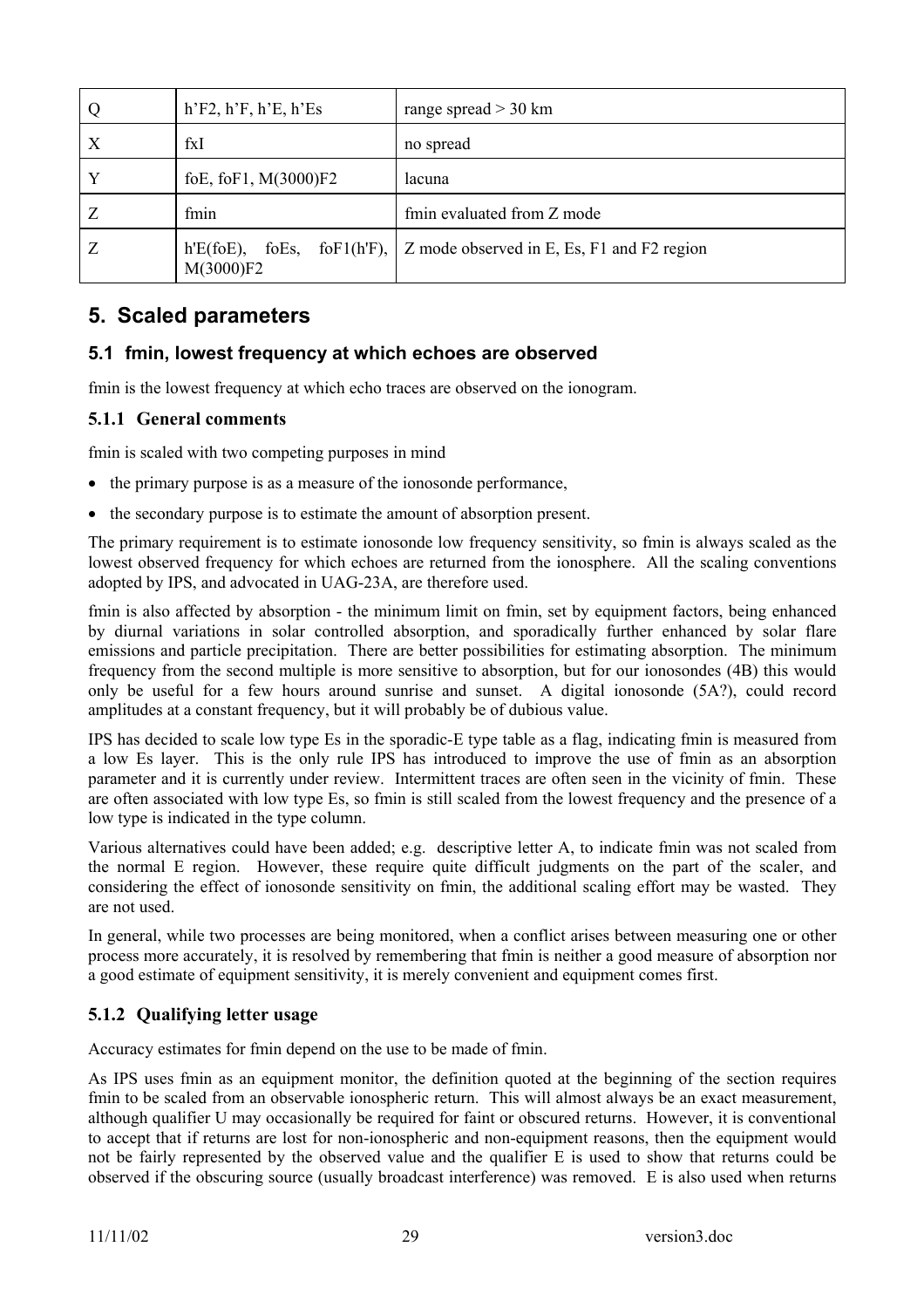are observed down to the lower limit of the ionosonde. The qualifier D, however, will never be required because the value scaled must be an ionospheric return.

If absorption monitoring were the prime objective in measuring fmin, then maybe more use could be made of the accuracy qualifications to estimate where fmin should lie, but IPS does not do this.

No interpolation is allowed with fmin by IPS or URSI. This is consistent with the primary equipment monitoring objective of fmin but inconsistent if absorption monitoring is regarded as important.

# **5.1.3 Flag used with fmin**

If fmin is measured from the Z mode, the value is always described by Z. This is the only flag used with fmin. The values so flagged would not be used for absorption studies.

# **5.1.4 Descriptive letter usage**

Descriptive and qualifying letter usage for fmin are shown in the accompanying lookup table. Specific letter usage are discussed in the following subsections.

| lower limit of the ionosonde    |
|---------------------------------|
| broadcast interference          |
| the equipment is malfunctioning |

#### **5.1.4.1 B - absorption**

As fmin is primarily an equipment sensitivity monitor, when scaled values are affected by significant increases in absorption, greater than the normal diurnal changes observed, the descriptive letter B is added. The two occasions when this is usually required are fadeouts and particle precipitation. Both are reasonably easily identifiable events. Replacement B is only scaled when no ionospheric traces are present.

B is not used to describe fmin when fmin is regularly greater than foE near midday although B is acceptable if foE is lost on less than 25% of the days in a month. *This is a local convention*. When fmin is greater than foF1, or greater than foE on more than 25% of the days of a month, descriptive letter C should be used. While absorption is affecting fmin, the equipment is obviously operating poorly and is the main reason for the poor measurement (a correctly operating ionosonde should record foE near midday at solar maximum every day of the year). Replacement B would never be used in this case.

This observation is certainly true at middle and low latitudes, but at high latitudes particle precipitation will make B more appropriate than C.

The descriptive letter B, unaccompanied by any qualifier, can be used if, in the scalers estimation, absorption is greater than usual even though fmin has changed little from previous days. The descriptive letter B would be used for occasions when the traces are weakened or it could also be used for scalers to draw attention to unusual circumstances such as after-effects of ionospheric storms or anomalous winter absorption increases. *This is a local convention used to enhance fmin* by allowing the scaler to identify periods where absorption appears more important. Some of the conventions, especially this last one, are subjective and will be reassessed.

# **5.1.4.2 C - equipment problems"**

Where equipment is operating below optimum, resulting in high fmin values during the day, the descriptive letter C is used with fmin (see previous discussion on B). In particular, when fmin is regularly higher than foE then fmin C is scaled. Replacement C is only scaled if no ionospheric traces are observed.

However, where fmin is enhanced, or limited, by equipment design features (such as a low pass filter) then the fmin value is described by the reason for the feature, not by C. In other words, the ionosonde was designed to minimise the effects of unavoidable external effects (e.g. a local high power HF transmitter). Where doubt exists on this point, consult IPS Head Office.

As fmin is primarily an equipment parameter; it is debatable whether fmin  $\,C\,$  or (fmin) EC should be scaled for extreme values of fmin. At IPS, when equipment is operating poorly for moderate periods (more than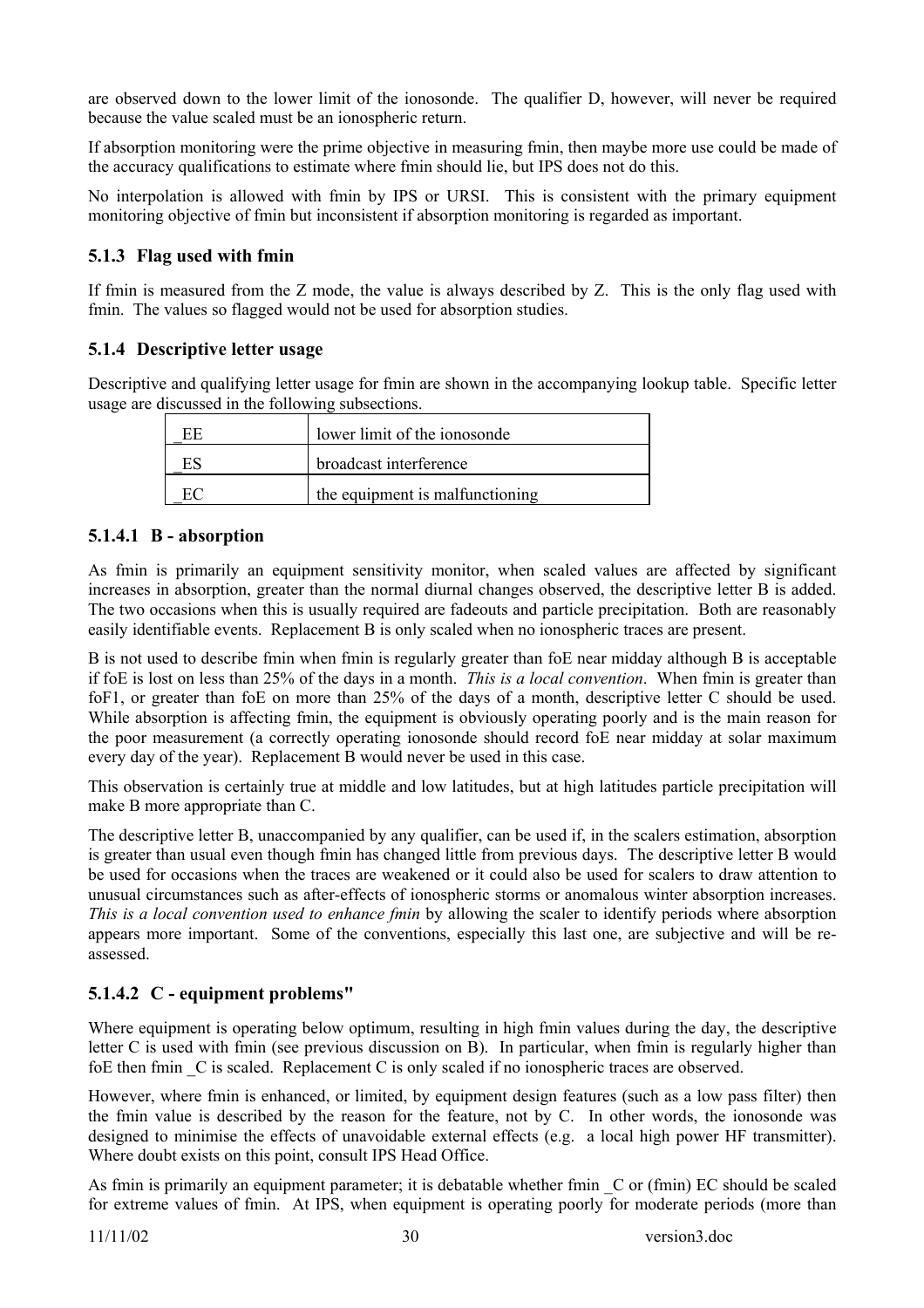two or three weeks), then descriptive letter C alone is more appropriate as there is probably no doubt about where fmin is. (C is a sort of "I'm fixing it" flag). Descriptive letter C may also be used if ionosonde sensitivity is reduced by an unknown amount - e.g. aerial problem, underdeveloped film.

For absorption studies, any fmin values described by C would be excluded irrespective of qualification.

# **5.1.4.3 E - ionosonde lower limit**

When fmin drops below the lower limit of the ionosonde, (fmin) EE is the conventional scaling used.

#### **5.1.4.4 H - disturbances affecting measurement**

Infrequently, the lowest frequency observed can return from the second reflection rather than the first. If only the first reflection is scaled then the equipment sensitivity is not fairly represented, but absorption studies are improved. One possible solution would be to scale the second reflection using descriptive letter H on fmin to indicate an unusual measurement. However, this condition can often occur at night where interference is still probably the primary limitation on fmin.

At IPS, we assume this condition does not occur frequently enough affect fmin and therefore fmin is always scaled from the first return and H is added. *This is a local scaling convention*.

#### **5.1.4.5 R - retardation**

UAG-23A, p72, recommends that when fmin approaches foE, and nondeviative absorption is progressively enhanced by deviative absorption, then the scaled value should be recorded as (fmin) UR. As it is not possible to know how much fmin is being enhanced by deviative absorption, U cannot have a true accuracy meaning. Therefore the scaling fmin R is preferred at IPS.

While deviative absorption will affect estimates of equipment response, B or C are always used if fmin exceeds foE.

# **5.1.4.6 S - interference**

S is scaled as an unqualified descriptive letter when ionosonde sensitivity has been reduced as a result of strong interference. *This is a local convention* and is preferred to the use of C because statistical studies of S may give information on the source of the interference. Typically, local transmissions at Mawson prevented ionograms from being recorded by desensitising the 4B receiver.

# **5.2 foE, the critical frequency of the normal E region**

foE is the ordinary wave critical frequency corresponding to the lowest thick layer in the E region which causes a discontinuity in the height of the E trace.

# **5.2.1 General Comments**

There are many reasons for scaling foE, yet it is one of the first parameters suggested for elimination when a reduced set of ionogram parameter s is discussed. Some reasons for scaling it are:

- it is important as a daily replacement value for the sporadic-E parameters foEs and fbEs.
- at some locations particle E can enhance foE and might go undetected if foE was not scaled.
- foE is an excellent time indicator. If you doubt the local time on an ionogram, foE will usually give an estimate of time within an hour.

It can be more difficult to scale foE than other parameters because a wide variety of effects - obscuration by Es layers, absorption, retardation, lacuna, particle precipitation - can all affect it. This range of effects possibly makes normal E-region parameters useful, as it ensures practice with nearly all the usual scaling variables. This has particular advantages during scaler training, because the location of foE can always be known reasonably accurately in advance, from predictions or running medians of foE, leaving the scaler to deal almost entirely with the processes affecting the accuracy of measurements.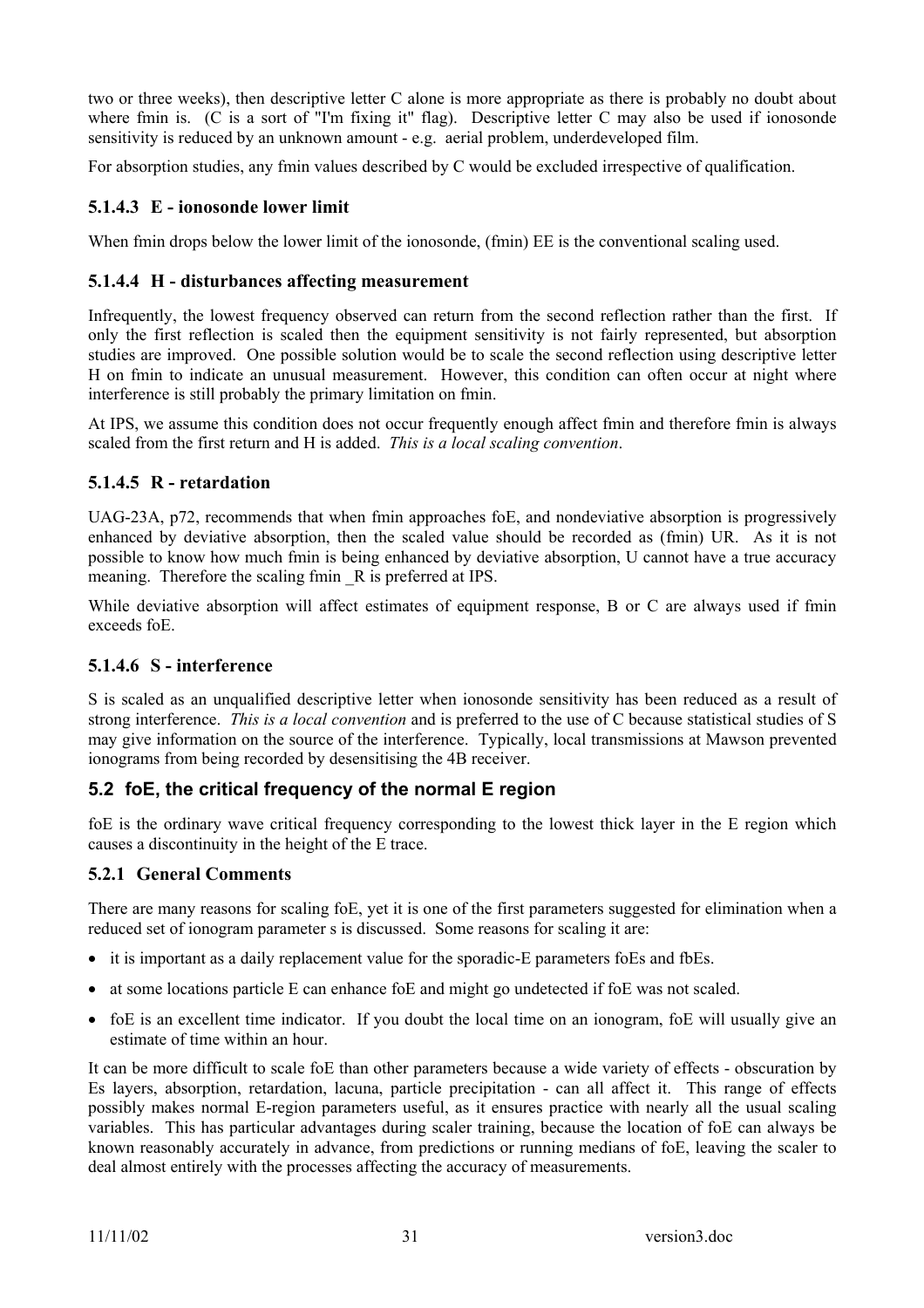However, because foE is so predictable, special efforts are required in scaling it accurately. Researchers are only aware of the many competing processes affecting foE because scalers recorded foE carefully. For instance, small shifts in the maximum value of foE can be deduced from hourly values, giving information on movements of the Sq focus. This type of study is impossible if too much reliance is placed on predicted values of foE.

Scaling foE near sunrise is more difficult because a variety of processes often produce unusual E-region layer shapes compared with those observed near midday. As a general rule, IPS scale foE from the cusp that is largest and lowest in frequency, or where the first break in the ionospheric trace is seen (Piggott, INAG-35, p6). In other words, when it becomes difficult to decide which cusp is most important, then the layer as a whole is judged and the cusp is picked out for the layer that is expected to control the maximum frequency propagated by the E layer. *It should be possible to make a family of M-sliders to quantify this rule*.

Care is also needed when an E2 layer is present. Occasionally, E2 will appear before layer sunrise at normal E-region heights and can be mistaken for the normal E region. *When E2 is present, use descriptive letter H on foE*.

Both during early morning, and near sunset, the E region reflection may not be observed but its presence can be deduced from the turnup in the F-layer ordinary wave reflection. This effect must not be confused with turnup in the extraordinary component as it approaches the gyrofrequency, which is between 1.0 MHz to 1.7 MHz for IPS stations, (see earlier Table). It is also possible that the turnup is an E2 layer.

Scaling foE from the X component is difficult when near the interference limit. This is especially true for the extraordinary component because the interference limit is near the gyrofrequency. A good practice is only scale foE from the X ray if some turnup in the O ray also is present.

# **5.2.2 Qualifying letter usage**

Scaling letters are used to indicate the full range of accuracy possible. Exceptions are discussed with the appropriate descriptive letters.

Where a choice exists between using limits D or E, the limit that is closest to the expected foE value is used. This ensures the final medians represent normal conditions.

Interpolation is allowed, although it should be restricted to, at most, the few hours either side of the ionogram being scaled. Predictions and running means of foE may be used to estimate where foE should be, but cannot be used for interpolation. It should only be used in fadeouts.

Both Z mode and extraordinary components can be used to deduce foE.

# **5.2.3 Flag used with foE**

*Generally local rules apply*. Lacuna (Y) and the Z mode (Z) can both be flagged on foE. However, the Z mode is only flagged on foE if h'E is scaled with a Q. In the very unlikely event that Q, Z and Y are all possible, Y takes precedence, but save the ionogram.

#### **5.2.4 Descriptive letter usage**

# **5.2.4.1 A - blanketing**

While foE may be deduced from either magnetoionic component, some care may be required because mode coupling will be possible and because all components would most likely be blanketed together. When a cusp Es layer blankets foE, the Z mode, if present, may be used and scaled as (foE)ZA.

#### **5.2.4.2 B - absorption**

(foE) DB is excluded, as it has no meaning.

(foE) JB is considered most unlikely as absorption will affect the extraordinary more than the ordinary component. If the F trace extraordinary ray were used, (foE)UB would probably be a more likely estimate of the errors involved.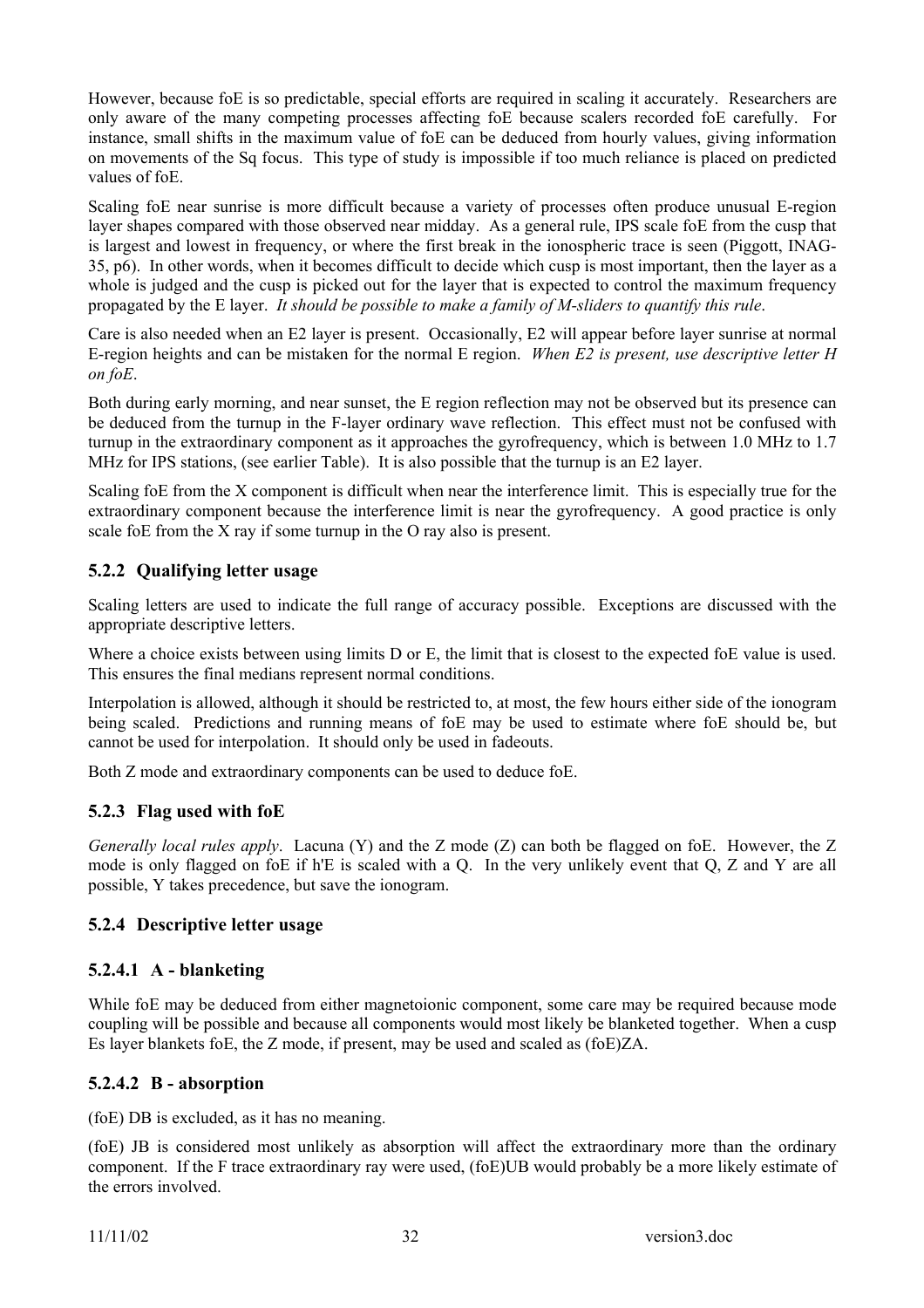Interpolation is only used to obtain an foE value during a fadeout. If particle precipitation is present, foE could be enhanced in a variable fashion, (Es-k), making interpolated values unreliable.

# **5.2.4.3 D - upper frequency limit**

This was more common when band changes were used in older ionosondes. If a band was missing, D was a more complete description than C. IPS have no use for this scaling.

# **5.2.4.4 E - lower frequency limit**

If foE falls below the lower limit of the ionosonde, it may still be possible to deduce a value using the turnup in the ordinary wave return from the F region. Either (foE) UE or EE could be used. Remember that when the layer cannot be seen, then the turnup may not be due to the normal E region. Usually this will be apparent from a sequence.

When foE drops lower than this in frequency, no value is scaled and no replacement letter is required.

It is unlikely, that JE could ever be used with current IPS ionosondes because of the proximity of the gyrofrequency to the ionosonde lower frequency limit. In these cases extraordinary wave turnup will almost certainly be associated with the gyrofrequency.

#### **5.2.4.5 F - spread affects accuracy**

Spreading in the E region may affect the accuracy of foE, but it won't usually be severe enough to prevent a reasonably accurate foE value being scaled.

If spread is severe, it could be due to particle E, and if so K would take precedence - sequences, coupled with prior knowledge of where foE normally appears, will help here.

At mid-latitudes, foE can become spread because of local ionisation instabilities. While IPS have introduced Q to flag this on h'E, F on foE may also refine the description of the ionogram.

#### **5.2.4.6 H - disturbances**

Descriptive letter H is scaled when the normal E region trace shows a cusp not normally scaled at a station. UAG-23A indicates that H is applicable in all such cases, even when scaling is accurate, because a potential source of error has been introduced. The extent of this error may be interpreted using differences between multiples and between the O and X mode, in which case qualifying letters U and, possibly E or D may be required. However large disturbances causing foE to be in error by over 0.2 MHz will be unusual and possibly worth noting. If a disturbance is large enough for interpolation to be required for foE, the event is most unusual.

# **5.2.4.7 K - particle E**

Whenever foE is scaled from particle E, the value is always described by K. Should lacuna be present, Y supersedes K, but the presence of particle E is still known from the Es type table.

Replacement K is not allowed as K cannot be a reason for not scaling foE.

Interpolation is not allowed because particle E is an irregular sporadic E-layer. However, considering the value of measuring particle E, if interpolation is likely to be the only way a value is recorded, it may be worth reconsidering this point.

# **5.2.4.8 R - deviative absorption**

R is used strictly to show the effects of deviative absorption. If fmin exceeds foE on more than 10 days in a month, R should not be used as B or C are more appropriate. For R to be used with foE, there must be some evidence of increasing attenuation in association with an increase in retardation. Provided this is observed, then all levels of accuracy are allowed, although replacement R is considered unusual. Interpolation should be possible.

If deviative absorption is high, the X component is also affected.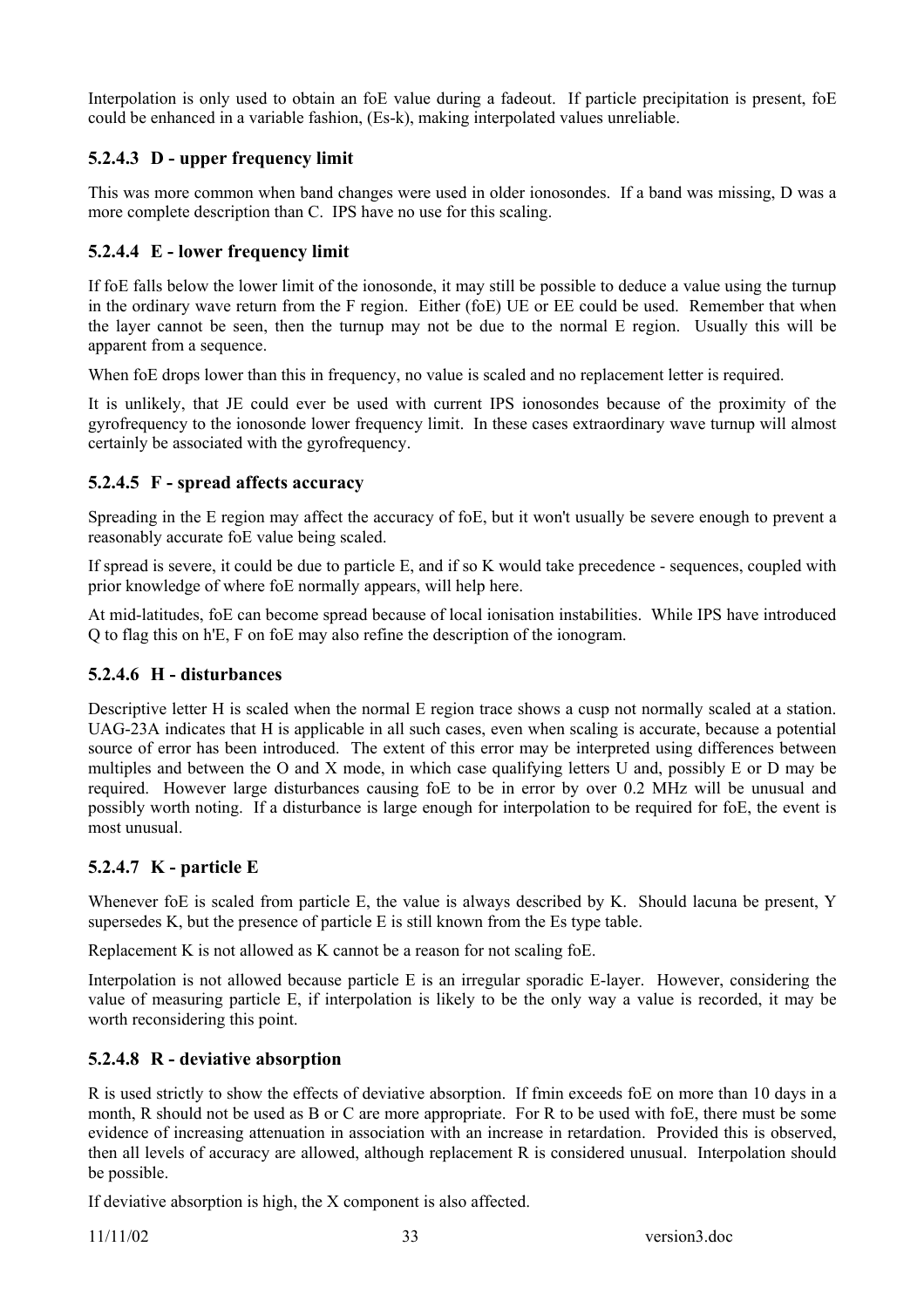# **5.2.4.9 Y - lacuna (a flag)**

ZY and JY are both considered unusual. However, they retain the weight 6 for a flag, and this supersedes all other weights. Interpolation is allowed because I think lacuna obscures foE but does not alter it in any way.

Y cannot be used to describe large gaps near foE because Y is the lacuna flag for foE. Such gaps must now be described by R, B, or H whichever is appropriate. If cases arise where this approach leads to a poor description of the ionogram then the rules may have to be reassessed.

# **5.3 h'E, height of the normal E region**

h'E is the minimum virtual height of the normal E layer.

#### **5.3.1 General Comments**

Comments made about foE apply here also, although h'E is significantly easier to scale than foE. At IPS, the main value of h'E is that the range spread and Z mode flags are scaled on it.

#### **5.3.2 Qualifying letter usage**

The upper limit, D, is rarely used with h'E as the normal E region is the lowest ionospheric layer observed on an ionogram. Any loss of accuracy will mean the part of a trace observed must be greater than h'E, so E is the only limit possible.

Because h'E is a thick layer it should not be estimated from other magnetoionic components. However, in most cases the difference in virtual height for the ordinary and extraordinary components is usually within scaling accuracy and could therefore be used.

#### **5.3.3 Flag used with h'E**

Both range spread, Q, and the presence of an E region Z mode are flagged on h'E. If both are present, Q has priority on h'E and Z is then scaled on foE. This is done because Q is a local parameter and Z is an URSI parameter so the latter is preserved even if the method is unusual. (See F, below, for a possible additional flag).

#### **5.3.4 Descriptive letter usage**

#### **5.3.4.1 B - blanketing**

Perhaps DA seems reasonable, using the argument that the layer is thin so E must be just above the h'Es value.

#### **5.3.4.2 E - lower frequency limit of ionosonde**

EE and UE may both be appropriate when foE is just above the lower limit of the ionosonde. Replacement E is used when foE is deduced from the F region turnup and no E region is observed, so no h'E can be scaled or estimated.

#### **5.3.4.3 F - spread affects measurement**

It will generally be hard to assess how much effect spread has on height measurements, such as h'E, although its presence may constitute a source of unknown error. While descriptive letter F is regarded as normal, examples where accuracy limits can be placed will be unusual. Replacement F is not allowed and it would probably be superseded by Q.

It is worth scaling F as a range spread flag on h'E when spreading doesn't exceed 30 km, thereby keeping Q within URSI bounds while gaining extra information on the spreading in the E region. *This is a local rule*.

# **5.3.4.4 G - insufficient ionisation in the layer**

There is no need for descriptive letter G with h'E.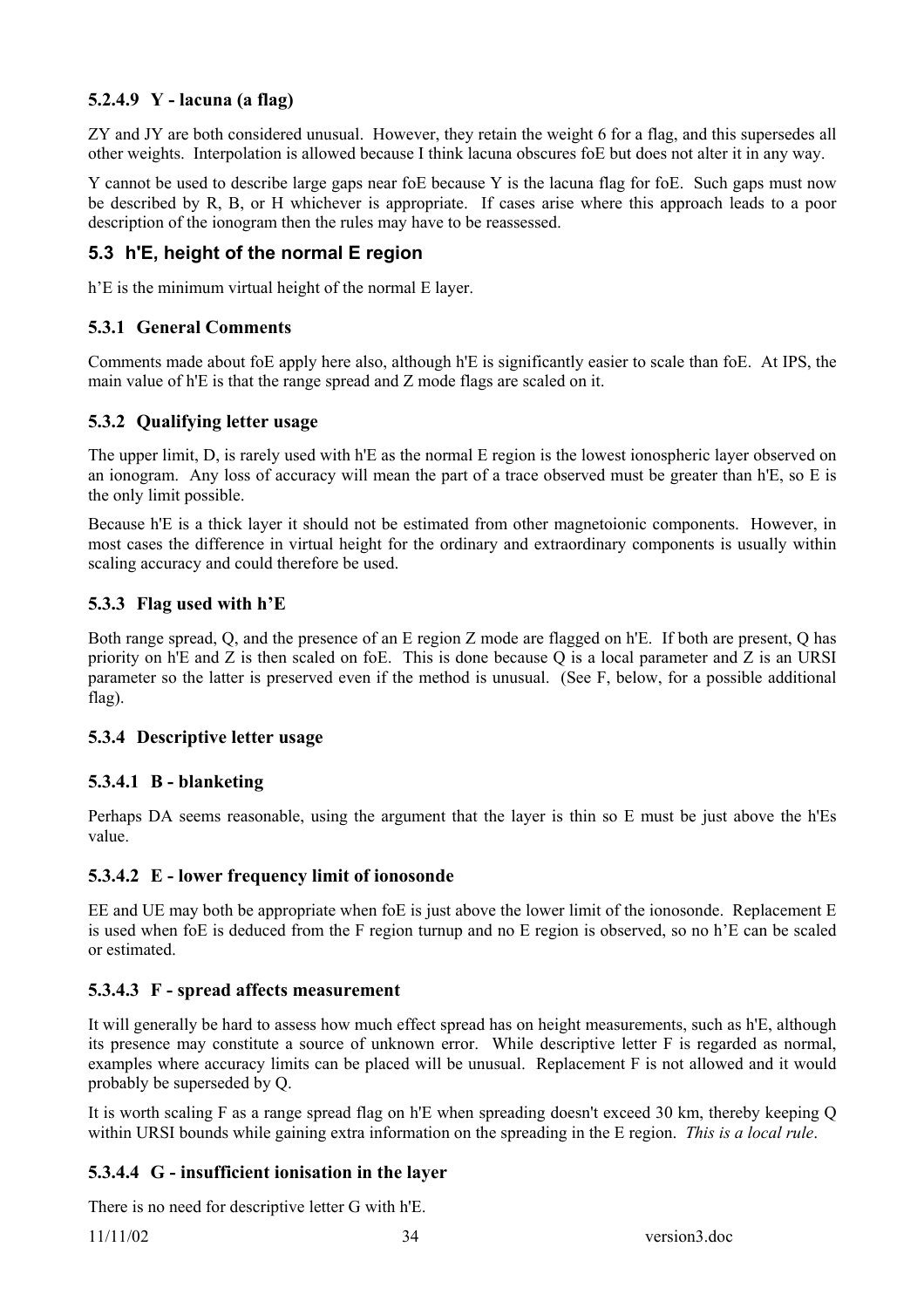G is used to show h'Es for cusp and, in particular, high type Es layers are inaccurate. If there were more ionisation in the sporadic E layer, then the effects of retardation associated with the lower, thick, E layer would not produce errors in the height. However, similar reasoning does not hold for h'E as there is no lower thick layer. Any lower thin layers can obscure higher layers, but they cannot produce biased (by retardation) heights in the layers.

# **5.3.4.5 H - disturbance**

Disturbances are unlikely to affect, h'E, and if they do it is most unlikely that enough information will be available on the ionogram to assess the accuracy.

# **5.3.4.6 K - particle E**

Whenever h'E is scaled from a particle-E layer, the value is always described by K. Should range spread, or a Z mode, also be present, Q or Z supersede K. (See foE, descriptive letter K, for other comments.)

# **5.3.4.7 Q - range spread (a flag)**

Replacement Q should be an unusual condition and interpolation cannot be allowed to obtain a value lost because of spread.

#### **5.3.4.8 R - retardation**

If fmin is high, then h'E may be affected by retardation, but it is not obviously the primary reason for loss of accuracy, i.e. loss of ionosonde sensitivity or higher than normal absorption may be more appropriate. During solar maximum fmin may increase enough to be affected by deviative absorption, in which case R would be used. Retardation is considered a secondary effect and is used to describe h'E when fmin increases significantly for less than 25% of the days in a month.

If fmin  $\le$  foE and h'E is usually affected by retardation, B is appropriate. If fmin  $\ge$  foE, usually h'E is replaced by C. However, if h'E is only rarely affected by retardation, R could be scaled. Similarly, if fmin > foE is rare, replacement R could be used.

However, all this places a reasonable load on the scaler for a limited return. An acceptable alternative is to use descriptive letter B for all cases except when  $f_{\text{min}} > f_{\text{0}}E$ , in which case replacement C is used. Consequently no cases exist where R is required.

#### **5.3.4.9 Y - gaps, tilts or lacuna**

All the following processes mentioned are questionable scaling outcomes:

- Gaps affecting h'E, as occur in association with low type Es are described by B a better physical description of the measurement problem than Y.
- Large scale tilts are unlikely to affect the E region as chemical processes are fast here and will rapidly eliminate any steep gradients.
- Lacuna is an upper E region phenomena unlikely to penetrate to low E-region heights and therefore unlikely to affect h'E.

No scaling outcomes are accepted.

# **5.4 foEs, the top frequency recorded from sporadic E**

foEs is the ordinary wave top frequency corresponding to the highest frequency at which a mainly continuous Es trace is observed.

#### **5.4.1 General Comments**

All sporadic-E parameters (foEs, fbEs and h'Es) are scaled from the same sporadic E layer; that is the sporadic E ordinary mode layer with the greatest critical frequency, foes. Thus foes is the maximum foes value observed on the hourly ionogram.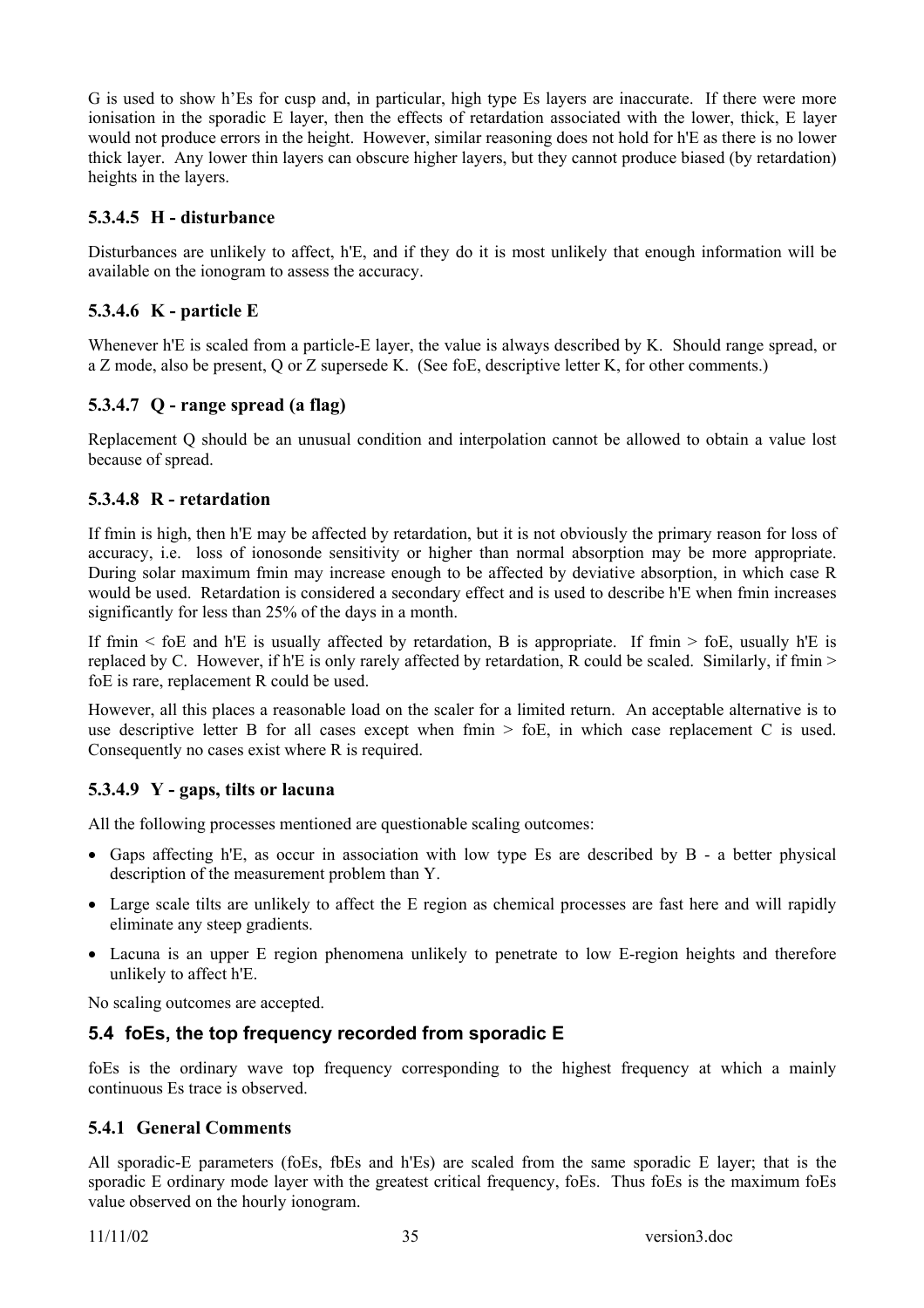Neither foEs nor fbEs are scaled from a low type Es layer unless foEs>foE and l-Es is the maximum foEs for the ionogram.

In the past, IPS scalers have not always followed this rule, and have scaled foEs from a layer that is present in a developing sequence. This approach has significant advantages if sequential layers can always be identified. However, as IPS has at least a solar cycle of such data (1974-84), the more specific rule will now be strictly applied.

Note: If it is assumed that sporadic E layers form close to 100 km then the layer with the maximum foEs is the layer controlling the maximum frequency propagated by sporadic E. (An E-region slider could also be used for foEs, but it is not.)

# **5.4.2 Qualifying letter usage**

All levels of accuracy are allowed with foEs and any exclusions are discussed with the appropriate descriptive letters.

Interpolation is not allowed.

foEs is often calculated from fxEs, using the magnetoionic split appropriate for 100 km.

If the Z mode is formed in thin layers it will be obscured, but it is observed for thick layers, such as particle E, in which case ZK is the only scaling allowed. If a Z mode is seen, it could also control fmin.

#### **5.4.3 Flags used with foEs**

The Z mode is flagged on foEs, but this will probably only duplicate the flag on h'E when a particle-E layer shows a Z mode.

#### **5.4.4 Descriptive letter usage**

### **5.4.4.1 A - blanketing**

JA is commonly used when foEs is deduced from fxEs, but no other use for descriptive letter A is appropriate.

# **5.4.4.2 B - absorption**

Absorption can effect foEs in two ways:

- reduce fxEs with respect to foEs even to the extent that fxEs is not seen (as the extraordinary mode is absorbed more than the ordinary mode.)
- some types of sporadic E are gain sensitive so the top frequency foEs may be reduced or eliminated. This may affect spread Es which is not treated as a separate class of Es.

These are both matters of intensity, more absorption, more effect. As we may know absorption is affecting results, it will be desirable to note this, but it will rarely be possible to determine how effective it is.

Only descriptive letter B and replacement B are allowed as the loss of accuracy will be unknown.

During daylight hours, if no sporadic E-layer, or E region is observed a limit value (fmin) EB is scaled for foEs.

#### **5.4.4.3 D - upper frequency limit of ionosonde**

When foEs exceeds the upper limit of the ionosonde, (limit) DD is scaled. The descriptive letter D is not otherwise used with foEs.

#### **5.4.4.4 E - lower frequency limit of ionosonde**

When no sporadic-E layers are seen, and fmin is scaled EE, foEs is scaled (fmin) EE.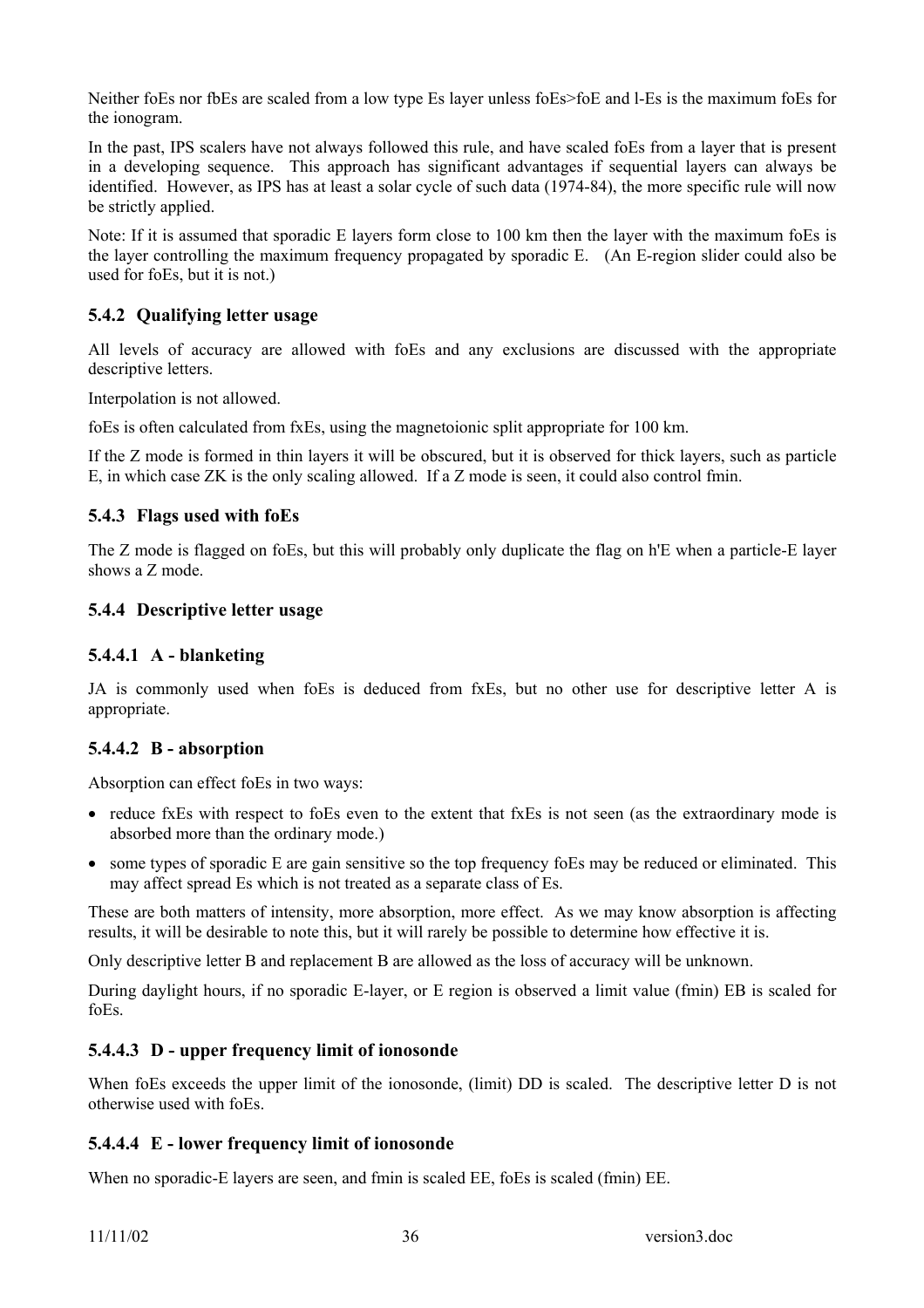While foEs may be deduced from fxEs in these circumstances, for IPS ionosondes, the X component will probably be too close to the gyro frequency to be observed.

### **5.4.4.5 F - spread affecting the measurement**

While not scaled on foEs, F is appropriate at times. When the sporadic E layer looks spread, and Q is appropriate on h'Es, it is possible that the foEs value deduced from the layer depends on equipment sensitivity. If so, F on foEs is an appropriate way of indicating a possible error.

### **5.4.4.6 G - insufficient ionisation**

When no sporadic-E layer is observed above foe, foes is scaled as (foe) EG - meaning that any sporadic-E layer that is present has a critical frequency lower than foE.

When foE cannot be scaled accurately, and only a replacement letter is tabulated, foEs can be scaled as replacement letter G. However, if doubt exists whether a sporadic-E layer is present or not, the alternatives are to scale (fmin) EG when fmin > foE, or (f) EG where  $f <$  foE but foE is not observable, f being the last observed reflection from lower E region. The last option is unusual.

### **5.4.4.7 H - disturbance**

Disturbances can affect foEs, but it seems unusual. When a large disturbance occurs it may even cause the sporadic E layer before it distorts it.

### **5.4.4.8 K - particle E**

When foEs is controlled by particle E, foEs is always described by K, and K has priority over all other scaling letters including Z.

Replacement K is not allowed, as particle E cannot be the reason for not scaling the layer.

#### **5.4.4.9 Y - (not used)**

This should not be used when lacuna obscures where foEs could be, as there will generally be insufficient information available to tell with certainty whether a sporadic-E layer is present or not. In these cases G is scaled.

### **5.5 fbEs, the blanketing frequency associated with foEs**

fbEs is the lowest ordinary wave frequency at which the Es layer begins to become transparent.

### **5.5.1 General Comments**

fbEs is scaled from the same sporadic-E layer that foEs is scaled.

Although this is the normal URSI convention, it can lead to identification problems. At times, two layers are present, such as in fig. 4.20 p122 UAG-23A, where only the lower layer has a blanketing frequency. This can lead to indecision. However, as shown in the caption, fbEs is still scaled for the same layer for which foEs was scaled. On other occasions, when more than one sporadic-E layer is present, fbEs can clearly be controlled by a layer with a lower foEs. There are no conventions that allow this condition to be flagged. Presumably it happens infrequently and rules defining it could be unworkable.

### **5.5.2 Qualifying letter usage**

A full range of accuracy is allowed, exclusions being discussed with the appropriate descriptive letter.

No interpolation is allowed.

As the blanketing frequency, fbEs, is not a critical frequency, but is a minimum transmission frequency for sporadic-E, normally a thin layer, it is difficult to relate the various similar minimum frequencies for other magnetoionic components to one and other.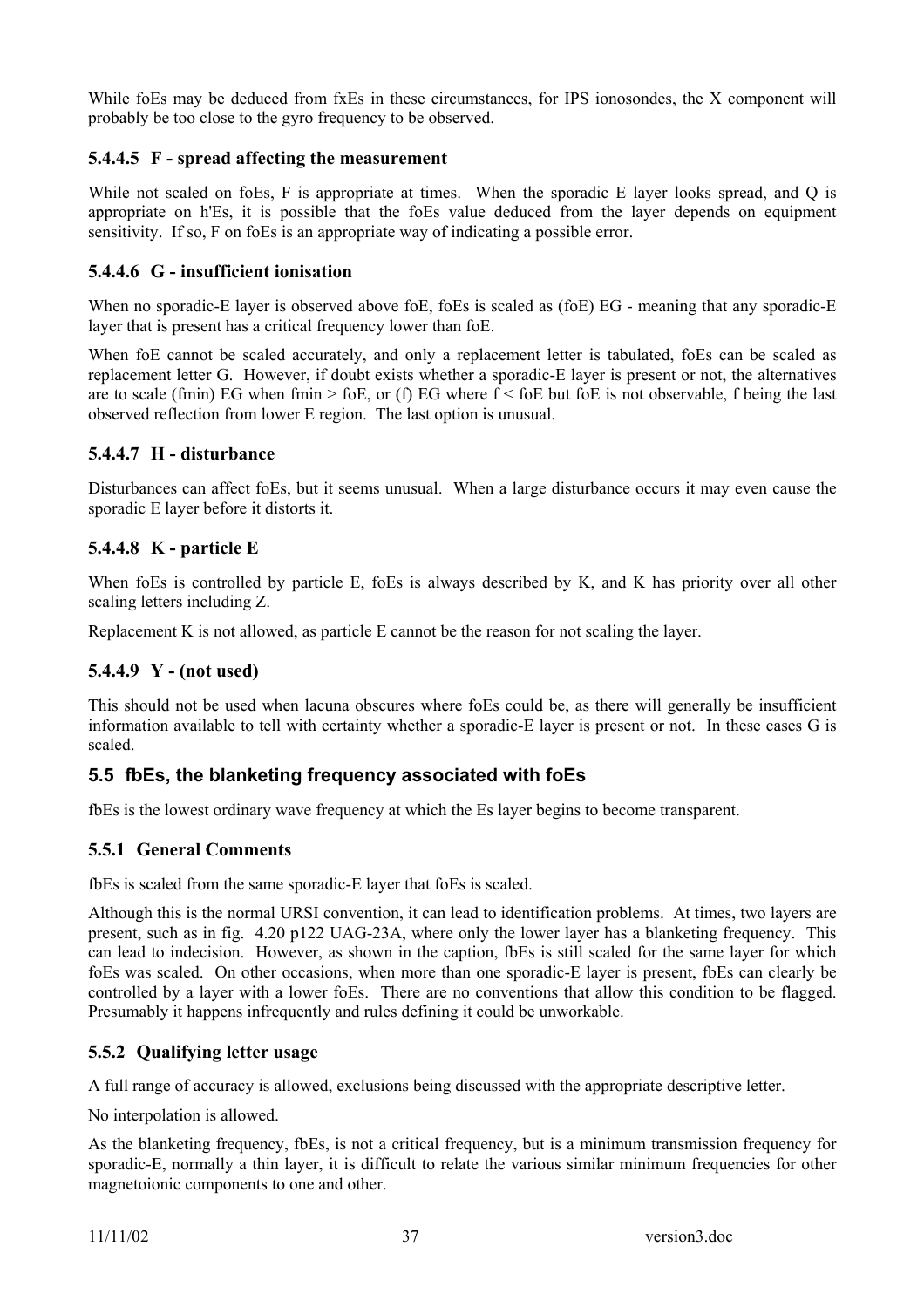There is nothing in UAG-23A to give guidance on when the X mode cannot be used to deduce O mode parameters. Such deductions will be incorrect when the normal relationship

#### fx - fo  $\sim$  0.5 fB

is incorrect. This problem should only arise when foEs  $TM$  3 MHz. This is particularly significant for fbEs, because when sporadic-E layers are less than 1 km thick, mode coupling can occur causing the 0.5 fB relationships to fail. However, R. H. Clarke showed that for Brisbane, mode coupling was statistically unimportant. Thus, fobEs could be deduced from fxbEs with reasonable safety, the qualifier J warning of unknown errors. Clarke pointed out that there was also a significant scatter associated with this result and postulated that this resulted from spatial gradients between the O and X wave reflection points. This introduces two effects, one is the parameter s of the Es region observed and the other is the F region observed. During periods when the F region is disturbed, the latter can also be an important factor.

A further important factor is that for fbEs within about 1 MHz of foE, differential, non-deviative absorption between the ordinary and extraordinary components could introduce a variable bias favouring higher fxbEs values.

Thus while mode coupling may be rare, and absorption small, in general, errors are larger than normally experienced when deducing one component from others. Because of this, a usage such as this is regarded as provisionally acceptable until tested further.

The qualifying letter A is only used with fbEs and has the descriptive letter A. This was introduced because fbEs is measured from the layer, normally the F layer, seen through the Es layer. When the blanketing is high enough no returns are seen and therefore no fbEs value can be measured. In these cases fbEs is recorded as (foEs)AA. Piggott pointed out that a better estimate of fbEs can be made by using foEs measured from the second multiple. This seems reasonable on inspecting specific cases and can be used with AA when cases are found. It is a situation where a little extra effort looking at a sequence of ionograms may support the hypothesis.

### **5.5.3 Flags used with fbEs**

No flags are used with fbEs.

### **5.5.4 Descriptive letter usage**

#### **5.5.4.1 A - blanketing and obscuration by multiples**

This will often be used when multiples of the sporadic E layer are superposed over the F trace making the determination of fbEs inaccurate. EA, DA and UA will all be possible, but replacement A would be unusual.

Possibly when there is confusion over whether the blanketing frequency scaled is controlled by the same layer controlling foEs, descriptive letter A could be scaled. No accuracy range would be appropriate however, as a value was chosen and only a subjective error of judgment is being recorded.

#### **5.5.4.2 B - nondeviative absorption**

Absorption may affect fbEs by varying degrees. It will probably be unusual if enough evidence exists for a limit to be placed on the extent of the effect, particularly at mid latitudes where parameters are often insensitive to gain changes, so accuracy limits will often be subjective, descriptive letter B being most appropriate. The limit DB is excluded as having no meaning, and JB is excluded as the extraordinary component will almost certainly be affected producing biased results for the deduced fobEs.

#### **5.5.4.3 C - equipment problems**

\_JC will be for the very rare occasion when the O component is lost but X is seen. \_JS follows for similar reasons.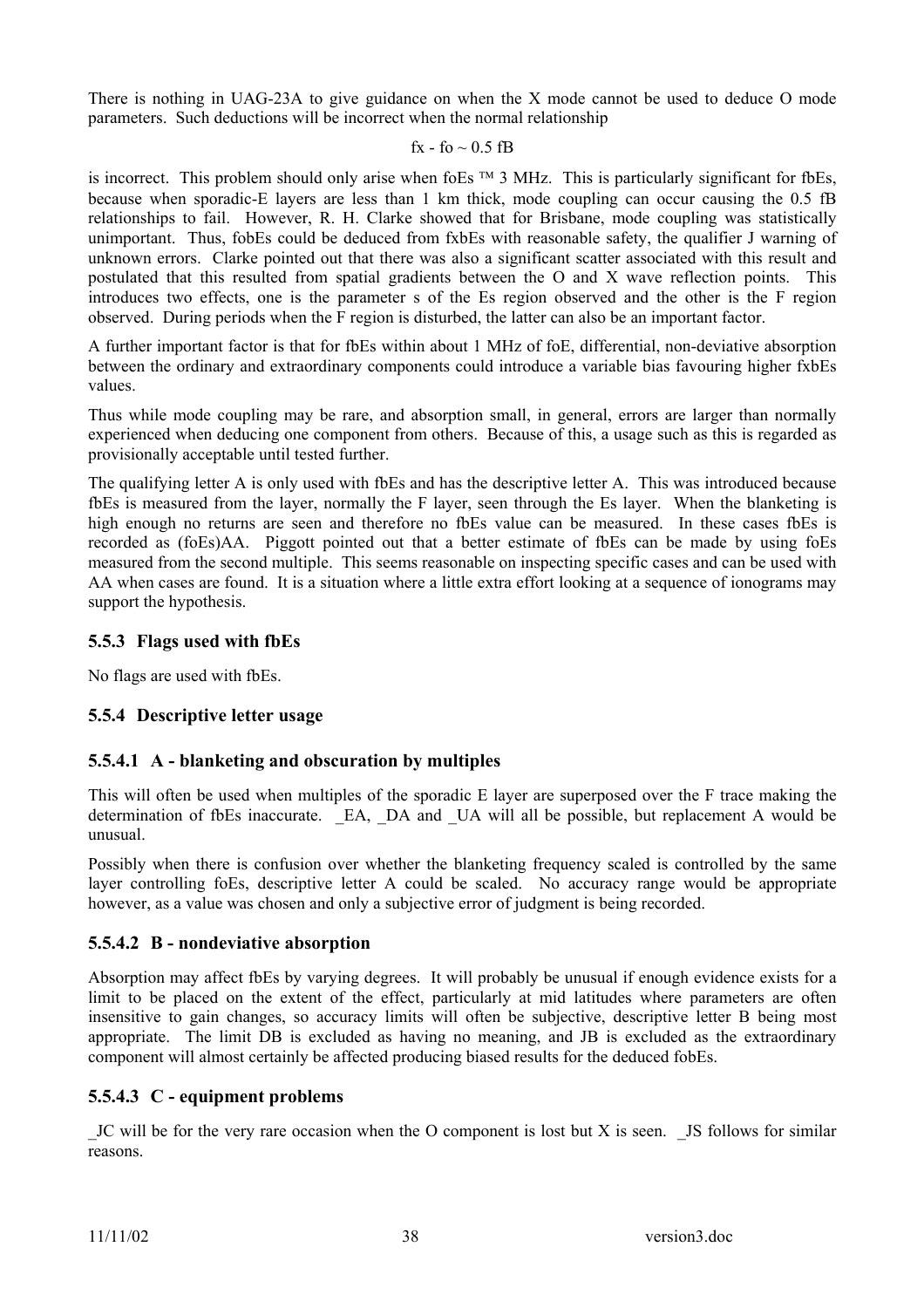### **5.5.4.4 D - upper limit of ionosonde**

If a blanketing layer clearly extended to the top frequency of the ionosonde, it may be appropriate to scale AD rather than AA, as AA is not really correct now (as the event is so rare, it is hardly worth worrying).

### **5.5.4.5 E - lower limit of ionosonde**

When foEs < fmin, and fmin falls below the lower limit of the ionosonde, fbEs is scaled as (fmin) EE.

#### **5.5.4.6 F - spread affecting measurement**

fbEs is normally measured from the F region which, if spread, may affect the final value of fbEs. No \_DF or replacement F is allowed. The issue here is that a confusion of Es and possibly oblique F traces may make fbEs suspect. A more correct scaling would be H - implying a disturbed ionosphere.

#### **5.5.4.7 G - insufficient ionisation**

When no sporadic-E layer is observed during daytime, the limit value scaled for fbEs is (foE) EG. The same limit is scaled when a non-blanketing sporadic-E layer is present.

When foEs > foE but fbEs < foE, then fbEs always carries the descriptive letter G, which supersedes all other descriptive letters on fbEs. Note that UG and DG must also be possible because of this.

Replacement G can be scaled when foE is scaled with only a replacement letter - see foEs for a discussion of this case.

### **5.5.4.8 H - disturbances**

If the layer from which fbEs is measured (normally the F layer) is tilted then fbEs can be in error by some unknown amount. If fbEs < foEs, but the layer is clearly tilted, describe fbEs by H. If fbEs > foEs, and the layer appears tilted, describe fbEs by Y (see Y for further comments).

When H is scaled this way. UH may be reasonable, but  $EH$  is unusual and DH is not possible.

### **5.5.4.9 K - particle E**

Whenever fbEs is scaled from the particle-E layer that controls foEs, fbEs is always described by K.

A more correct scaling would be H - implying a disturbed ionosphere.

Because of the definition fbEs = foE, for particle E. JK is a possible scaling.

The scaling  $AK$  is not allowed because, when particle E is present, fbEs = foEs = foE always, and there is no doubt about the value of fbEs.

#### **5.5.4.10 R - retardation and defocusing**

If fbEs is within, say, 0.3 MHz of a critical frequency, then deviative absorption will probably increase fbEs by some unknown amount. Descriptive letter R only is appropriate.

Small-scale travelling ionospheric waves in the lower F region can produce focusing and defocusing. These can result in part(s), or all, of the F trace disappearing between foE and foF1, during the daytime. In such cases, R, UR and in extreme cases, (if the sequence suggests large enough excursions) ER are all appropriate. In these cases, if  $f$ bEs  $>$  foEs, scale fbEs = (foEs)UR, with U or E as appropriate.

In general R is preferred to Y or H, as these are not large tilts, but are only small reductions in signal strength caused by defocusing in the F region and the reflected amplitude is already reduced.

#### **5.5.4.11 Y - gaps and large tilts**

During daytime, when fbEs > foEs, R will usually be more appropriate than Y. However, at night, large tilts are possible and the defocusing effects, seen in a region of large retardation, will not be observed so descriptive letter Y can be used. In either case, assuming  $f$  to Es =  $f$  b Es (at most), an accuracy limit may be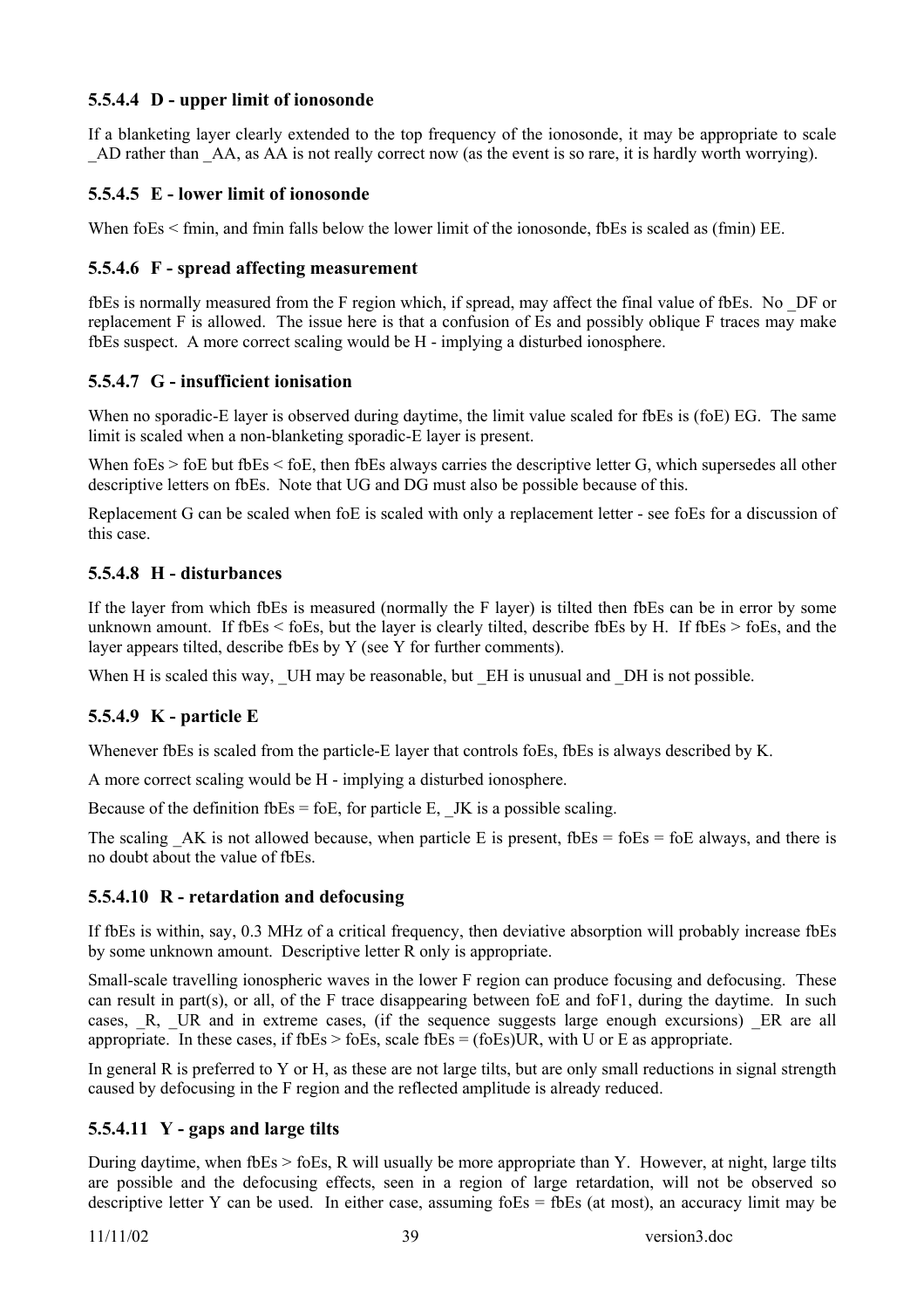placed on fbEs depending on how large (fbEs - foEs) is. No DY case exists. Remember that if fbEs  $>$  foEs then the value of fbEs is almost certainly disturbed and some descriptive letter is appropriate.

If there is good evidence for the F region and fbEs being constant, while foEs varies, then if fbEs > foEs it may be more appropriate to scale fbEs from the F region. However, this is an unusual condition and should only be scaled in this way if a sequence shows this to be the case. Remember, Y is not flag and does not signify lacuna is present.

## **5.6 h'Es, virtual height of the layer associated with foEs**

h'Es is the minimum virtual height of the trace used to give foEs.

## **5.6.1 General Comments**

At mid-latitudes, the height of high and cusp type sporadic-E layers may possibly contribute to tidal observations of the upper E region. When h'Es is scaled from thick particle-E layers it is technically possible to use this height to estimate the energy of the particles producing the layer.

Currently, at IPS, range spread in Es layers is flagged on h'Es by the descriptive letters Q and F ?

These are possible areas where h'Es can contribute useful information and hence are reasons for scaling h'Es - a parameter URSI has considered not worth supporting in the past.

### **5.6.2 Qualifying letter usage**

Full accuracy usage is allowed, bar the use of D. As with all heights measured from ionograms, D is not used.

Interpolation is not allowed for sporadic E parameters.

On occasions (Magnetoionic components) h'oEs will occasionally be deduced from h'xEs. This is only done for thin layers (c, h, f, l types) where the errors are considered small enough to be qualified by U. The qualifier J is attractive, as any bias could be assessed, but this is not advocated all the same.

## **5.6.3 Flags used with h'Es**

The range spread flag, Q, is the only flag used with h'Es.

### **5.6.4 Descriptive letter usage**

### **5.6.4.1 A - blanketing**

There are two occasions when descriptive letter A is used with h'Es. When a cusp or high type Es is observed but is obscured by range spreading on a lower Es layer and when the Es\_a or Es\_r heights are blanketed. Both are rare and peculiar cases. Because of the oblique traces involved, only descriptive letter A is allowed. Normally, when particle E is present, descriptive letter K supersedes A anyway.

### **5.6.4.2 B - non-deviative absorption**

Absorption will not affect the heights of thin layers, such as flat, low, cusp and high layers. However, it could affect thick or amorphous layers like particle E (Es-k and r) or auroral Es. In these cases, the condition will probably be unusual and the error limits unknown. Only descriptive letter and replacement B is allowed.

### **5.6.4.3 C - equipment problems**

If height markers were missing on ionograms, sporadic-E layers could give a good estimate of 100 km but associated heights, including h'Es, would all be in error by 10-20% and scaled UC at best.

### **5.6.4.4 E - lower frequency limit of ionosonde**

When no sporadic-E layer is present and fmin is EE then the replacement letter E is scaled.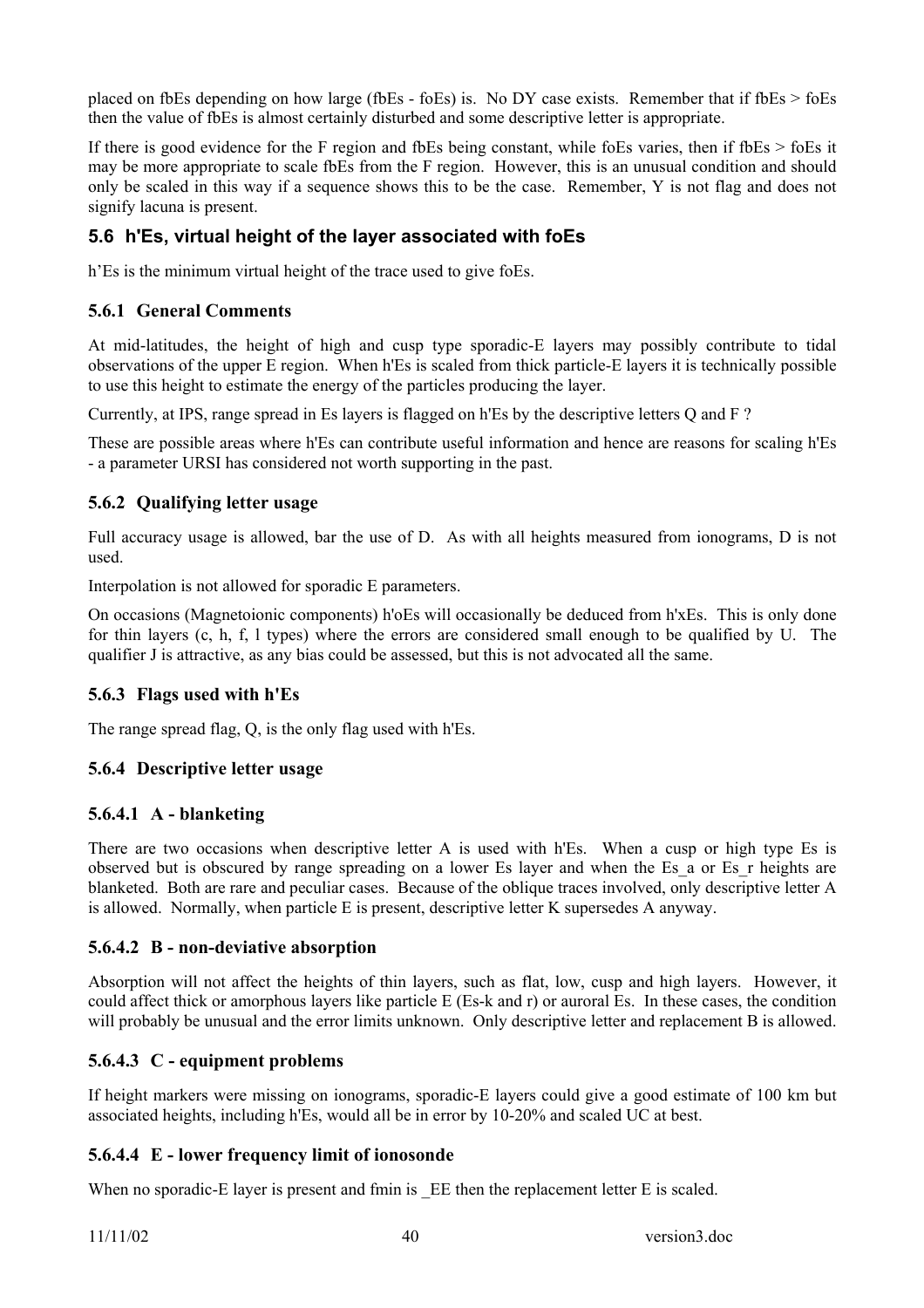### **5.6.4.5 F - spread present**

*As a local rule, F is scaled if the Es layer is spread*, but not spread enough for Q to be used. Unlike Q, this is not a flag and can be superseded by other descriptive letters if required. While F is rather unusual on a height parameter, it may be useful.

#### **5.6.4.6 G - insufficient ionisation**

For a high or cusp type sporadic-E layer, if foEs is close to foE, retardation associated with the normal E layer can bias h'Es too high. It is conventional to scale (h'Es) EG in these cases, a good value for h'Es only being scaled when a horizontal trace is observed because it is generally not possible to assess accuracy limits for this case. Although it is not easily proven, it is probably rare when UG is actually a good assessment of the accuracy, even when it seems it should be. (Where "tidal" layers, or sequential Es, are concerned, as h'Es decreases, foEs can often increase, making it even harder to assess accuracy.)

When no Es layer is present, and foEs is scaled (foE) EG, it is conventional at IPS to scale h'Es as replacement letter G.

#### **5.6.4.7 H - disturbance**

If there is evidence for large tilts in the sporadic-E layer (from inspection of multiples, for instance) h'Es may also be in error by some unknown amount. At most, descriptive letter H could be used but it will be rare.

### **5.6.4.8 K - particle E**

No replacement K is allowed.

As with h'E, if h'Es is scaled from a particle E layer, it is always described by K, and K is only superseded by Q as the descriptive letter on h'Es.

#### **5.6.4.9 R - retardation**

Retardation cannot affect h'Es, so descriptive letter R is not used with h'Es.

The two occasions where it might be significant are when foEs is too close to foE, so G is the descriptive letter, and when h'Es is scaled from a thick layer that does not go horizontal, probably E, S or B will be appropriate although a case for R is possible.

### **5.7 foF1, critical frequency of the F1 layer**

foF1 is the ordinary wave F1 critical frequency.

### **5.7.1 General Comments**

foF1 is scaled at all Australian stations. UAG-23A, p19 suggests that at low latitudes it can sometimes be difficult to identify foF1 unambiguously, however, foF1 is scaled at Vanimo (geographic lat. =  $2°S$ ) nevertheless, and evidently poses no problems. During solar maximum, in winter, foF1, is not observed at most Australian stations unless a travelling disturbance "makes it visible".

The principal problem, associated with scaling foF1, is deciding what level of accuracy to scale when the foF1 cusp is ill-defined and scaling letter L is appropriate. In particular, UAG-23A, p85, had advocated a \_DL scaling where the more physically correct scaling would have been \_EL. In 1981 URSI accepted that the DL scaling was inappropriate and that replacement L should be used. The argument for this was that although DL was wrong, and EL more appropriate, neither was of value because the ionogram often highlights small changes in ionisation, especially near cusps. Thus, there was almost certainly no useful information associated with the cusp when \_EL is appropriate, and scaling it is therefore deceptive. Furthermore, analysis carried out to prove these points also showed that the error associated with EL is really unknown, the E being a lower limit flag.

This is discussed in INAG 27. At IPS, the DL scaling was replaced by L, as proposed by URSI, although EL may be recorded if scalers wish. The latter scaling is accepted because it is often possible to feel certain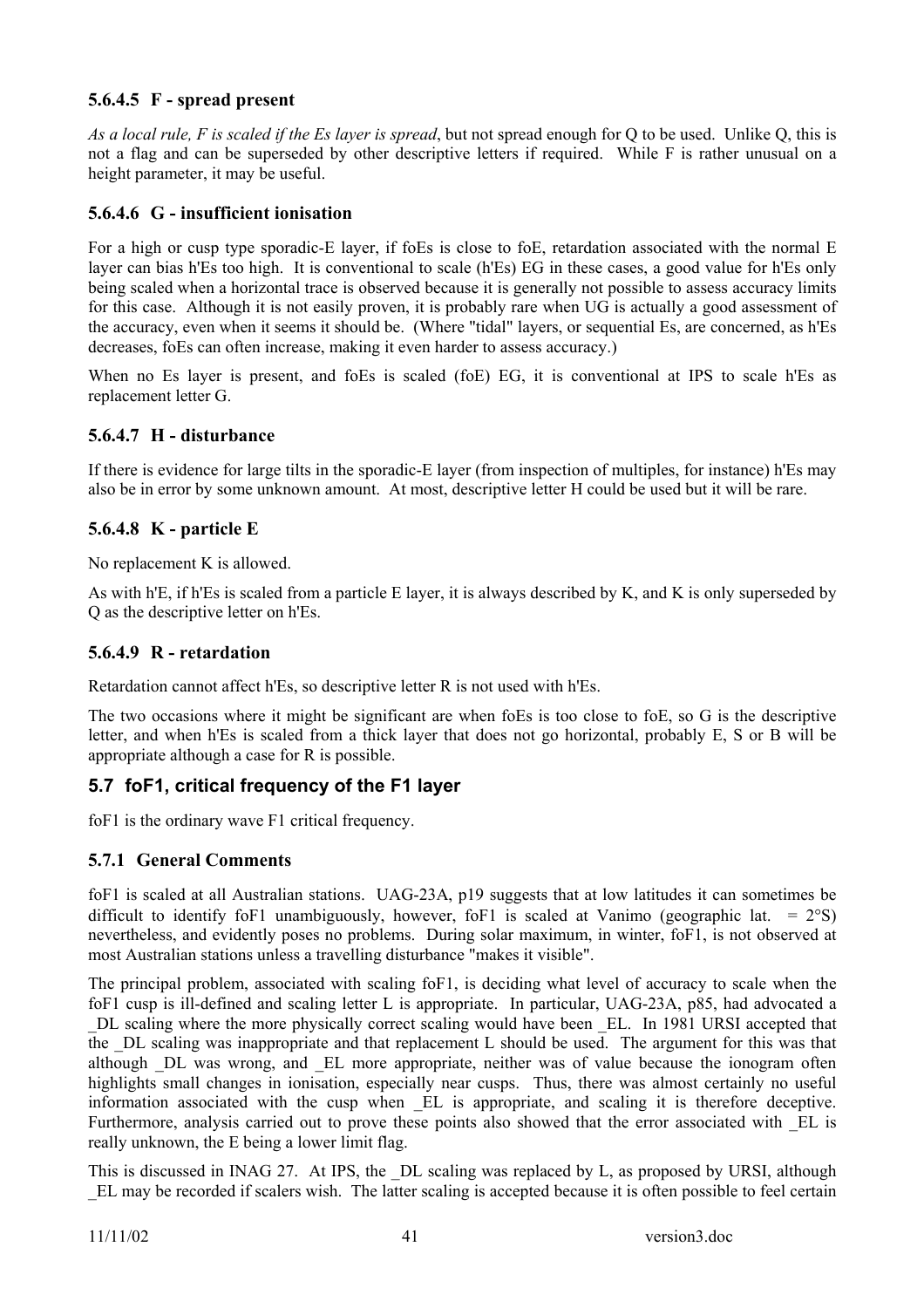about the scaling, and using a replacement value appears to be an inappropriate interpretation of the accuracy rules. It also breaks a cardinal scaling rule; **get a value if possible and leave it to the researchers to interpret it**.

It is worth remembering that the arguments against using EL are also true for UL, which also must be biased too high. So it is wrong to think that banning \_EL would ban the bias.

The various scaling options are outlined, UAG-23A, pp. 85, 87) and are summarised in table 4.

| Case         |            | 2          |            | 4          | $\mathfrak{Z}$ | 6       |
|--------------|------------|------------|------------|------------|----------------|---------|
| M(3000)F1    | Indistinct | Indistinct | Indistinct | Defined    | Defined        | Defined |
| h'F2         | No tangent | No tangent | Tangent    | No Tangent | Tangent        | Tangent |
| foF1         | No cusp    | Poor cusp  | Poor cusp  | Poor cusp  | Poor cusp      | Cusp    |
| <b>Scale</b> |            |            |            |            |                |         |
| h'F2         | No entry   | L          | L          | L          | $\perp$        |         |
| foF1         | No entry   | L          | EL<br>L or | L or EL    | $-UL$          |         |

- where, for cases 1 to 3,  $M(3000)F1 = \text{indistinct}$ , means the M slider couldn't fit the curve.
- and for cases 4, 5 and 6 h $F2$  = tangent, means the F2 trace can be fitted by a horizontal tangent.
- and for cases 2 to 5 for  $I = poor cusp$ , means the cusp is rounded.

(see h'F2, for further discussion.) Note: entry 3 is probably uncommon.

Before leaving this table, it is interesting to speculate on how much the usage of L depends on the use of an M(3000)F1 slider. Had a shorter distance MUF been chosen, would foF1 be defined more often? In other words, is the L usage a measure of the F1 layer height? I feel it is and, because of this, would have preferred if foF1 was defined by only requiring h'F2 to be defined. As h'F2 is the minimum in retardation between foF1 and foF2, if h'F2 isn't defined, it implies there is insufficient retardation in the F1 region, making the F1 region less significant. A rather more elaborate method has been proposed for scaling foF1, but it is not used at IPS.

In winter, during solar maximum, foF1 may only appear because of a TID, or during an ionospheric storm. Particularly a TID, it would seem more appropriate to scale H - the reason for foF1 appearing - rather than L - the appearance on the ionogram. Piggott argued strongly in favour of L, on the basis that if disturbances are really causing the trace to appear, then statistical studies will prove it. This is obviously the correct approach because while a disturbance may have made the F1 region more visible, it could be that this happens only at certain preferred times, so H is only part of the story. Furthermore, H is not a flag for disturbances on ionograms and has a more precise meaning with foF1 scaling.

foF1 can be difficult to scale in the presence of F0.5 and F1.5. One possible way to aid in identification of the correct trace is to use the ratio of (foE/foF1) for guidance. Piggott claims this is a reasonably constant value for any one location. However, obtaining it requires care - our raw data shows a large scatter. If selected good data are used for foE and foF1, each station can obtain these ratios - and should. In general, foF1 will be continuous over a day, and consistent from one day to the next and, for Australian stations, F0.5 and F1.5 are more variable or evolve faster. Plus, experience should help scalers in picking foF1 out consistently.

Note: see h'F for comments on intermediate layer sequences.

### **5.7.2 Qualifying letter usage**

Full accuracy is allowed, as is interpolation. Both extraordinary and Z modes may be used to deduce the ordinary component.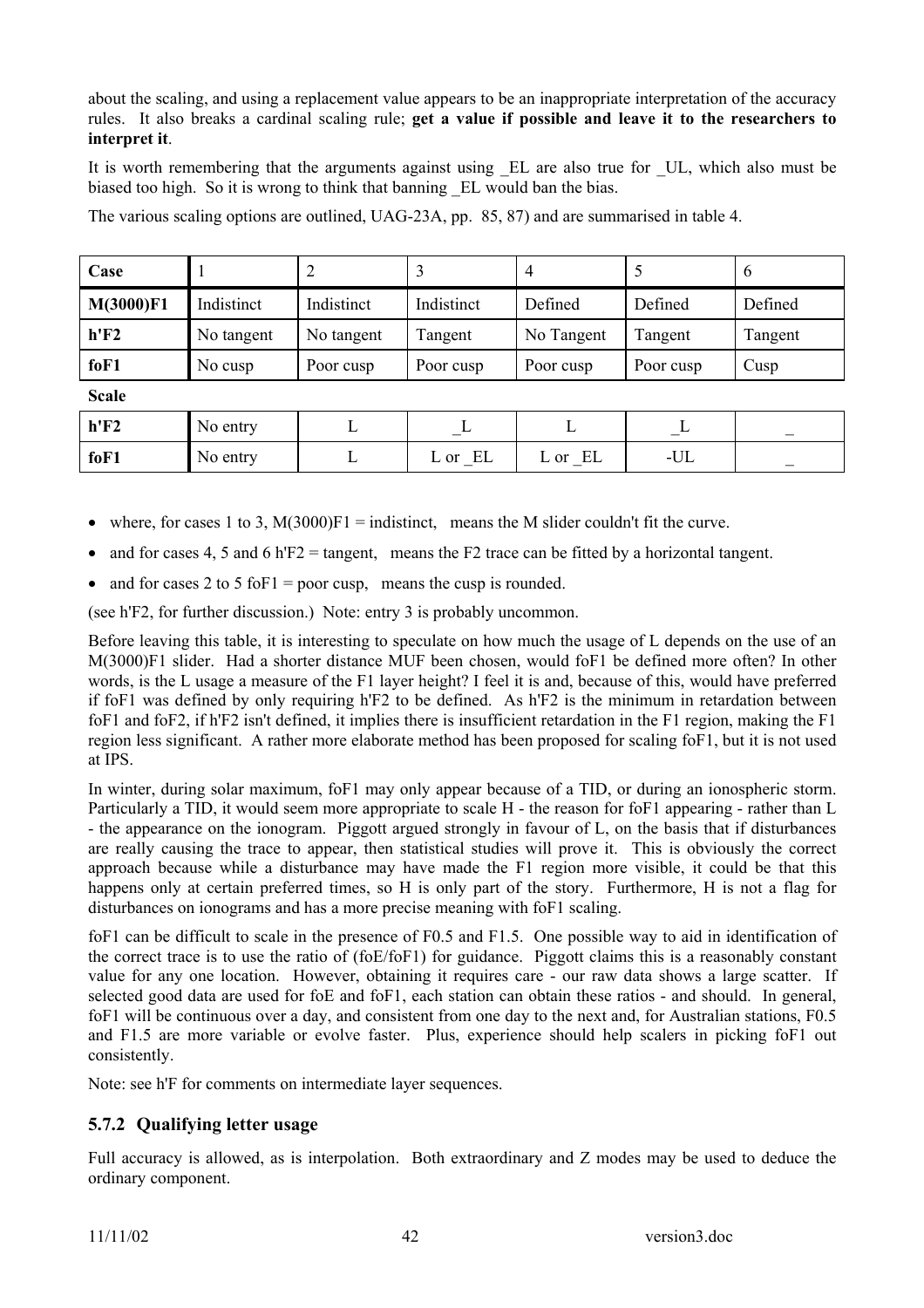### **5.7.3 Flags used with foF1**

Two flags are used with foF1 - Y for lacuna in the F1 region and Z for the Z mode observed for the F1 region. If a Z mode occurs at the same time as lacuna (unusual or rare) then Y takes precedence, and the Z is scaled on h'F. (Note, h'F2 seems more appropriate as a substitute for foF1 but h'F2 is also used for lacuna.)

### **5.7.4 Descriptive letter usage**

### **5.7.4.1 A - blanketing**

\_JA is considered unusual and \_ZA will not occur if the component is blanketed. \_DA is excluded.

### **5.7.4.2 D - upper frequency limit**

foF1 will never reach this limit unless it is lowered artificially for some equipment reason, hence scale C.

### **5.7.4.3 E - lower frequency limit**

Nor will foF1 reach the lower frequency limit of a modern ionosonde. Again C is appropriate.

#### **5.7.4.4 F - measurements affected by spread echoes**

While a full range of accuracy is allowed, spread greater than 0.2 MHz on foF1 is uncommon at Australian stations, so several scaling outcomes are unusual and worth noting when they occur.

Because daytime spread is a strong indicator of a disturbed ionosphere, it seems its presence should be flagged on foF1. However, at present, it isn't, because spread must exceed 0.2 MHz for normal URSI conventions.

### **5.7.4.5 G - insufficient ionisation**

During severe ionospheric storms, foF2 drops below foF1 and foF1 can also be depressed by 0.5 MHz or so. At solar maximum this condition, combined with high foE, could result in foF1 dropping below foE. It would be a rare occurrence. Examples of this are worth finding.

If the normal E region were enhanced by particle E (Es-k), then A should supersede G, and limit values on foF1 and foF2 are no longer mandatory. However, if a significant depression is apparent from a near normal foE K value, EG may still be a better scaling for the ionogram. If you see it, save the ionogram. Irrespective of this, EG is rejected as unlikely.

#### **5.7.4.6 H - disturbance**

The F1 cusp region frequently shows the presence of disturbances which can make the scaling of foF1 more difficult. When this occurs, the multiples, and other magnetoionic components may be used to obtain an estimate of foF1 together with an accuracy limit bracketing the possible values (e.g. E/D/U). When a single component (X or Z) is used to determine foF1, it implies greater confidence in this component than in the average scaling for all components.

Replacement H implies foF1 is in error by roughly 0.8 MHz, but it is still regarded as acceptable.

#### **5.7.4.7 L - ill-defined cusp**

Correct use of L poses a number of minor difficulties. The use of L is tied to whether the F1 region is developed enough to warrant scaling, as has been discussed in sec. 3.8.1. In a sense, L is a flag for this condition and normal accuracy limits have been suspended. Thus EL or L implies foF1 is barely visible and UL implies it is just visible. There is no real need for L which, by rights, can contribute no more information.

Should a Z or X mode cusp be more easily scaled than the ordinary cusp, then it appears likely that a disturbance has affected the F1 region and, for instance. JH would be more appropriate that JL. Without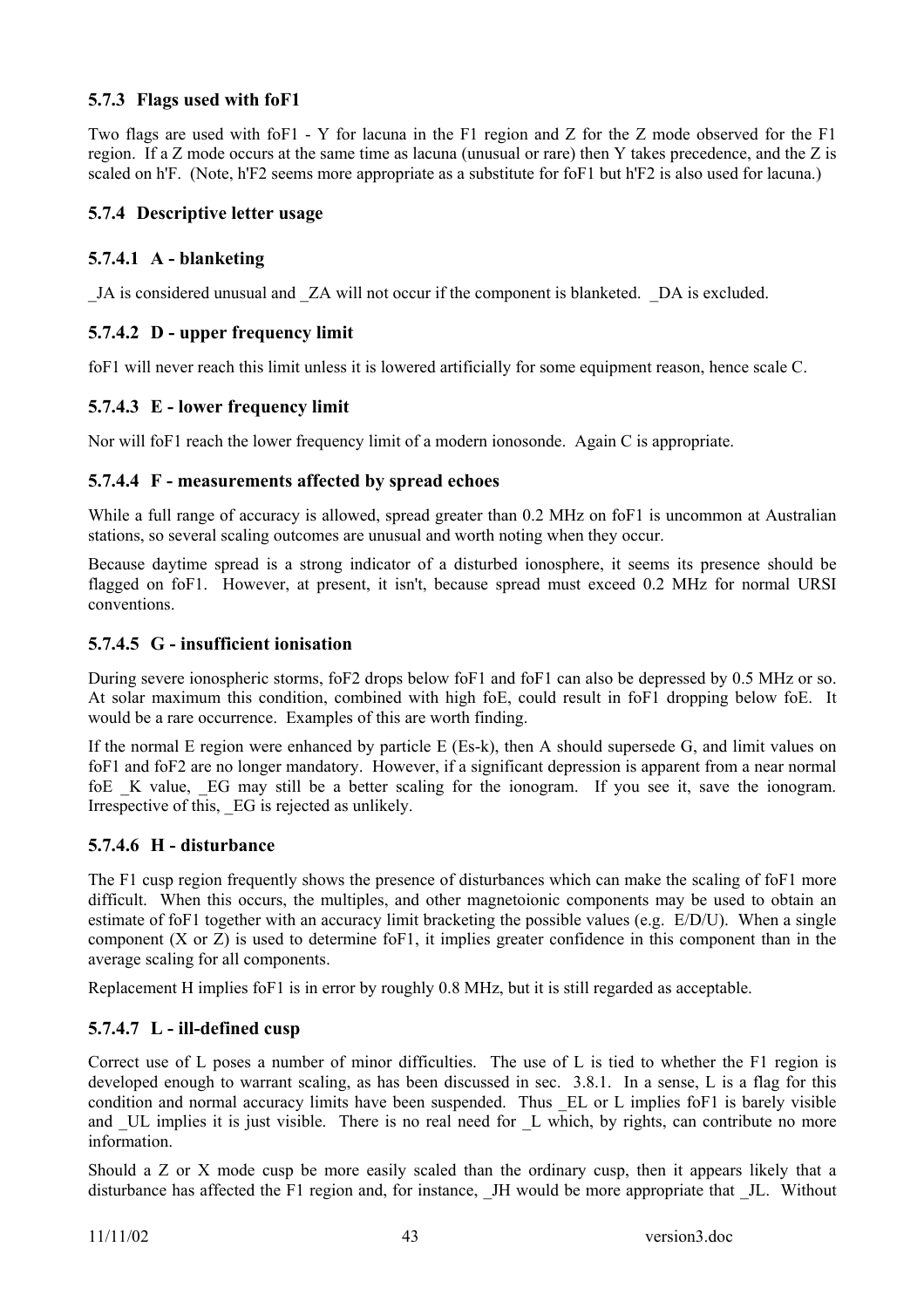this ruling \_JL would be required for most disturbances observed. This is different from scaling H when a disturbance causes an F1 region to appear.

### **5.7.4.8 R - deviative absorption**

It often seems that retardation effects are accentuated by equipment limitations rather than pure ionospheric effects (probably a failure in design, rather than routine operation). For instance, Piggott suggested narrow pulse widths resulted in more R results at solar maximum. This could make R a sensitive equipment parameter worth careful scaling.

For foF1, which is normally observed on ionograms because of an inflection in the n(h) profile, retardation would appear to be reasonably unlikely to affect foF1 beyond UR.

Replacement R should be very rare and is therefore not included in the tables. Normally there will be enough information to extrapolate to foF1 from both E and F2 sides to give a value. If foF1  $\le$  fmin occurs often enough, R is unlikely to be appropriate - C should be used as it implies major equipment problems.

Both  $ZR$  and  $JR$  appear unusual, although if R is an equipment effect, then the X or  $Z$  modes could be stronger than the ordinary mode.

#### **5.7.4.9 W - upper height limit**

It will be unusual for foF1 to be affected by a W condition that accompanies an (foF1)EG condition, particularly near dawn. Descriptive letter W is maybe the most likely usage, with UW and DW are also possible. Replacement W is very rare.

### **5.7.4.10 V - forked trace**

Particularly during G conditions, V could appear on foF1.

### **5.7.4.11 Y - lacuna (a flag)**

As Y is a lacuna flag on foF1, it will be necessary to scale gaps or severe tilts in the F1 trace by some other letter. H is most appropriate.

### **5.7.4.12 Z mode in F1 region (a flag)**

If lacuna is present, scale Z on h'F if h'F not used for the range spread flag Q.

### **5.8 h'F2, minimum virtual height of highest stable F layer**

h'F2 is the minimum virtual height of the ordinary wave trace for the highest stable stratification in the F region.

#### **5.8.1 General Comments**

h'F2 is the minimum in retardation between the F1 and F2 regions - its physical value is not clear, although by scaling it, a better overall picture of the ionogram can be obtained. It is scaled at all Australian stations applying almost the same rules as for foF1.

The principal rule used for recognising h'F2 is whether the F2 trace shows a horizontal tangent. If it does, h'F2 can be scaled, if not, it cannot - consistent with comments in UAG-23A, p22. Possible h'F2 results were shown in the foF1 table. No \_UL scaling is considered because there seems little advantage in indicating that a tangent is almost present, as \_UL implies. Extrapolation cannot be used with L to infer a tangent because; "what is observable, is all there is to observe". In other words, extrapolating implicitly assumes that h'F2 can be defined and that the underlying ionisation is preventing it from being observed. This is not the case, a lack of a tangent shows that there is insufficient ionisation present in the F1 region to define one.

Piggott suggested h'F2 should only be scaled when foF1 is not described by L. While there is some merit in this approach, it is easier to scale h'F2 when a tangent is possible, and add L if foF1 is described by L, as a reminder that the value is probably of limited value.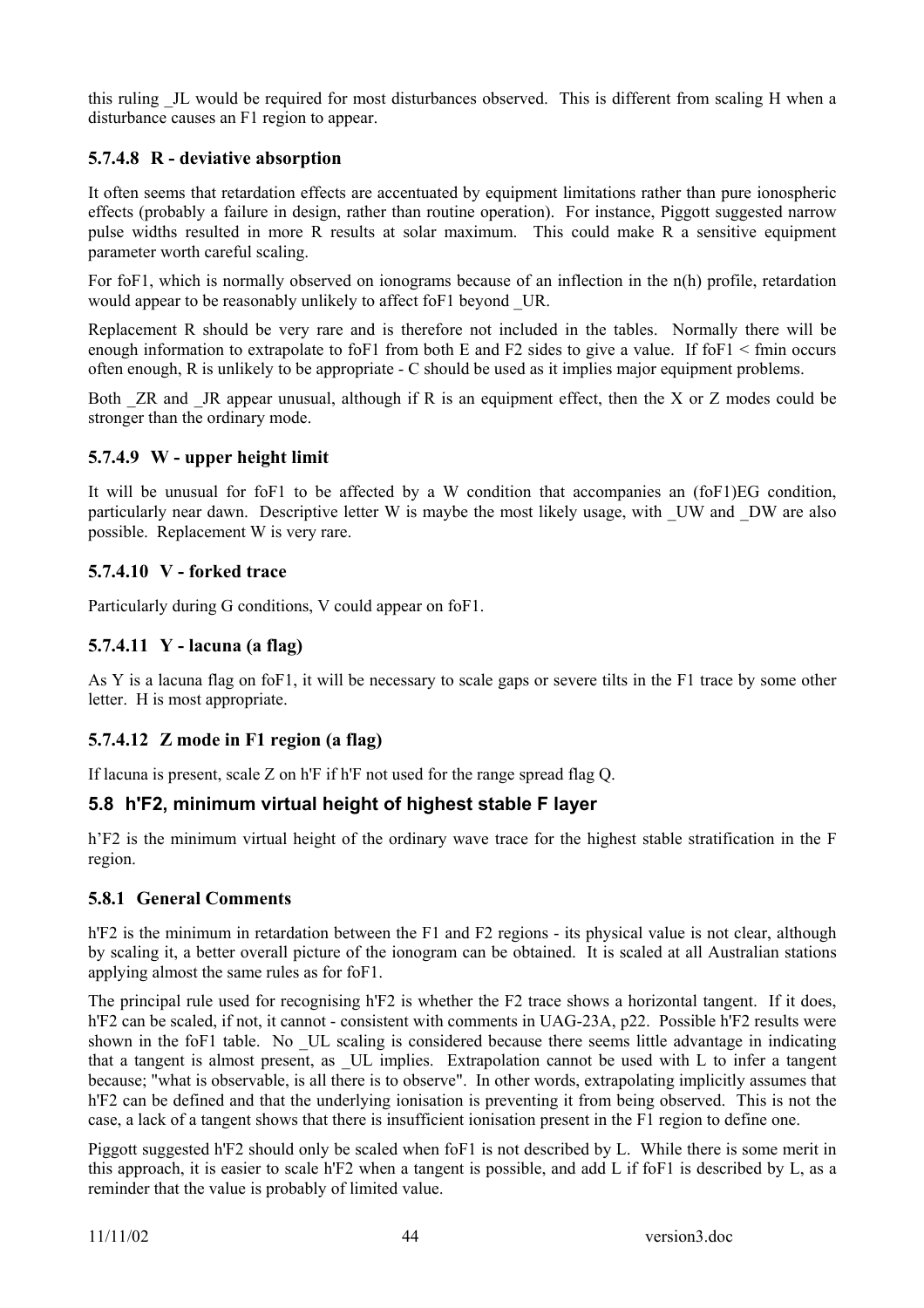Normally, the frequency at which h'F is scaled is clearly lower than where h'F2 is scaled. However, when there is additional ionisation in the E(F) region, retardation can be greater and so the minimum virtual height within the F region appears close to F2, where h'F2 would normally be scaled. This then presents a problem for the scaler. If normal scaling conventions are followed,  $h'F = h'F2$ , and the h'F series of measurements appears to contain a discontinuity. If the sequence is scaled treating parameters as roughly constant in height/frequency then h'F2 < h'F.

This event is evidently reasonably common for New Zealand stations and so, like New Zealand, we shall scale h'F from the F1 region and h'F2 from the F2 region, describing both with H. *This is a local convention* and the results should be reported to INAG. This approach was suggested partly to maintain consistency with New Zealand scaling conventions, since IPS now scale their ionograms, partly to alleviate concern over apparent UAG-23A contradictions and partly to ease automatic error checking of parameter s.

## **5.8.2 Qualifying letter usage**

Full accuracy , bar qualifier D, is allowed, as is interpolation. Because h'F2 is measured from a thick layer, Z and X traces can not be used to determine h'F2.

### **5.8.3 Flags on h'F2**

When F2 region lacuna removes the point where h'F2 would be measured, Y is flagged on h'F2. If foF2 is also affected by lacuna, then a Y will appear there also.

This is an unconventional scaling and could lead to difficulties if no foF1 or h'F2 value is defined. For now, Y is scaled on these parameters as a descriptive letter, even if the parameters would not normally be scaled according to the ionogram sequence being inspected.

### **5.8.4 Descriptive letter usage**

### **5.8.4.1 F - spread affecting measurements**

As virtual heights are measured from the minimum height associated with a layer, it is hard to see what measurable errors are present. There will be the occasional rare instance when oblique traces have shorter time delays, and hence could be scaled as the virtual height the virtual height parameter, but this will be rare and probably does not affect h'F2. Thus F indicates an unknown error and the qualifying letter would be a height-dependent indicator of the height range of the spread.

If range spread is scaled on h'F2 as a flag, there is less of a problem, Q being scaled when spread exceeds 30 km and F being used when spread is less than 30 km, but possibly affecting the measurement.

It appears to me that accuracy limit, E, is a subjective flag rather than a good accuracy estimate and that more use can be made of F or UF. Replacement F appears to be an unusual, or even rare, circumstance worthy of careful inspection. (See H for further comments.)

### **5.8.4.2 G - insufficient ionisation**

When foF2 < foF1, h'F2 replacement G is used with h'F2. No other results are required.

### **5.8.4.3 H - stratification**

When satellite traces are present in the minimum near h<sup>'F2</sup>, the measurement of h<sup>'F2</sup> could be in error. However, the extent of the error may be hard to assess. Variations in the patterns of O and X components may place limits on the error, but it will be subjective. Often spread conditions near h'F take the form of satellite traces, suggesting H is a more appropriate descriptive letter than F (or Q). There appear to be no clear conventions here, probably because it is difficult to define terms of reference that will remain consistent.

At IPS, satellite traces near h'F2 are not used as a criteria for deciding whether F or H is appropriate. Instead H retains its usual meaning, and is used to describe h'F in the presence of disturbances. The effects of these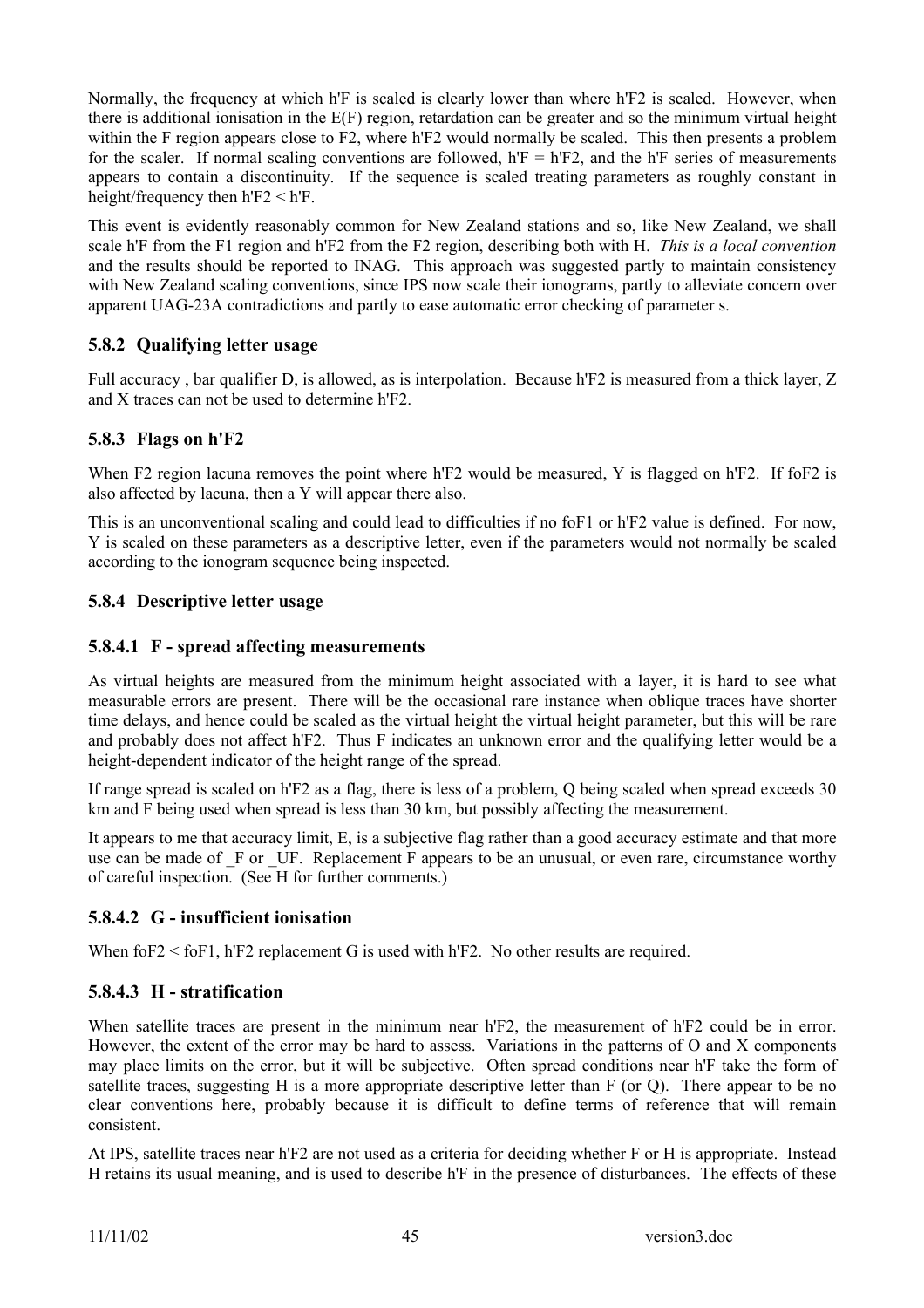disturbances may cause discrete spread traces near h'F2 and it is left to the scaler's discretion to decide whether F or H is a better description of the reduced accuracy of h'F2.

Although interpolation or replacement H are both considered unusual, they are both acceptable results.

When F1.5 is present, h'F2 is scaled with descriptive letter H - *an IPS convention.*

### **5.8.4.4 L - poorly defined cusp at foF1**

As already mentioned in section 3.9.1 and shown in table 4, only L or L are normally allowed. The descriptive letter L is not a reason for loss of accuracy, and extrapolation is not used to obtain a tangent. Nevertheless UL is accepted although it appears unnecessary.

### **5.8.4.5 Q - range spread flag?**

Currently, Q is normally a range spread flag, F being used if measurements are affected by spread echoes. If Q is used as a range spread flag on h'F2, then range spread must exceed 30 km before it is scaled.

I favour flagging range spread, rather than using F to indicate possible unknown errors in h'F2. Q is only accepted provisionally. *This will be experimented with as a local flag*. Daytime spread is usually associated with disturbed days, so it is important to be aware of and able to forecast these events.

### **5.8.4.6 R - retardation**

As h'F2 is the minimum in retardation between foF1 and foF2 it should be the last part of the ionogram affected by retardation. For h'F2 to be affected by R, some other effect like low equipment sensitivity (C), or high absorption (B), or a large tilt (H or Y) will be more appropriate.

To allow for cases where foF2 approaches foF1 and retardation is large,  $\,R$  and  $\,UR$  are allowed.

### **5.8.4.7 W - upper height limit of ionosonde**

W cases are not common, and UAG-23A emphasises that care must be taken not to scale W when G is more appropriate. While replacement W, like replacement G, is possible, it is hard to see how accuracy conditions would be appropriate. The trace will either be there, or not.

The only possible error is the gross one of not being sure it is the F2 region or not - then descriptive letter W may be appropriate. Descriptive letter W could also be used at low latitudes when an unusual stratification could be confused with foF2 and the height range of the ionosonde is too small to give unambiguous information for scaling. However, the usage is questionable.

## **5.9 h'F, minimum virtual height returned from the F region**

h'F is the minimum virtual height of the ordinary wave F trace.

## **5.9.1 General Comments"**

h'F is scaled from "the F region as a whole". (UAG-23A, p22). In other words, h'F is not scaled from transient phenomena that are unrepresentative of the ionosphere. The question is, how transient? A disturbance may lower h'F for a few minutes to an hour while F0.5 can produce a similar effect for several hours. Normally multiples and O and X component differences can be used to discriminate between the various possibilities. F0.5 often occurs and can eventually become disjoint from the F1 layer, dropping in height and becoming a high type sporadic E layer. UAG-23A offers a special parameter h'F0.5 for local studies of this phenomenon. However, at IPS, and probably most places, no attempt is made to discriminate between F1 and F0.5 regions, h'F being scaled from F0.5, if it is present. In the past, IPS scaled \_UH on h'F if it were deduced from F0.5, this scaling being based on fig. 3.22 p83 of UAG-23A. This scaling has now been discontinued in favour of - H, U being used for accuracy only. However, because no local study is made of F0.5, we have no real information on this phenomenon which may be important for sporadic-E studies. It may be worth considering whether the condition can be better flagged. If h'F0.5 were scaled, then presumably  $h'F = h'F0.5$  by virtue of the definition of  $h'F$  so a flag seems more appropriate than a new parameter.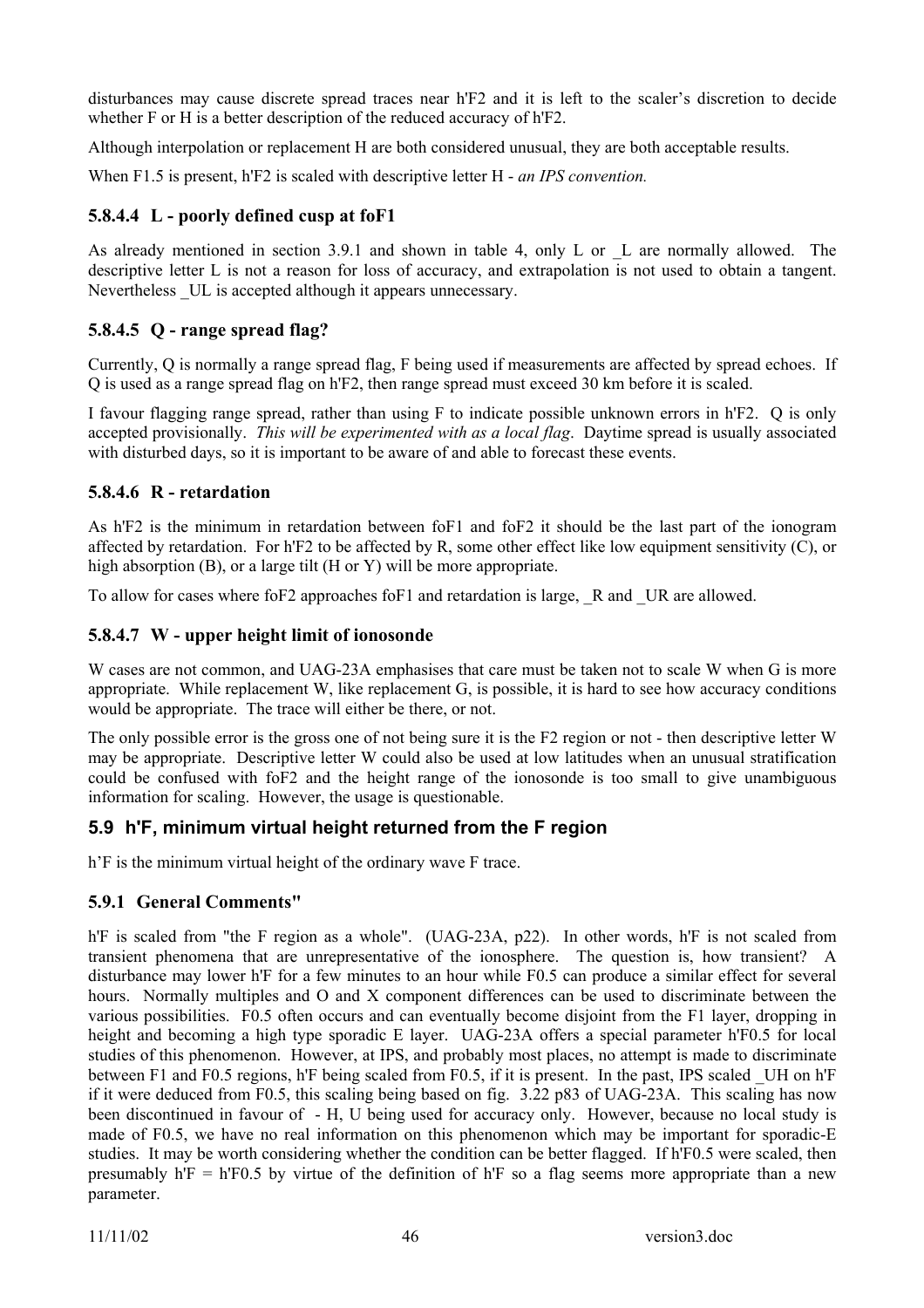As discussed with h'F2, on occasions during the day the virtual height of the F2 region, where h'F2 is normally scaled, is less than that of the F1 region (where h'F is normally scaled). This tends to be a high latitude effect and normally h'F < h'F2. Here only h'F is scaled from the F1 region, h'F from the F2 and both have descriptive letter H. *This is a local convention*.

## **5.9.1.1 Intermediate layer scaling**

Intermediate layer sequences, at night, can produce a range of effects - the most significant being the appearance of a second stratification in the F-region. This is a disturbed condition, as inspection of a sequence of ionograms, or ionograms from local stations, shows. At IPS, h'F is scaled from the lower height, h'F2 is used to record the upper height and the intermediate frequency is recorded in foF1. M(3000)F2 is usually scaled from the upper layer. All parameters affected by the intermediate layer are described by H or descriptive letter L, with its usual accuracy meanings (see table) if the intermediate cusp is poorly defined and EL is much preferred to replacement L. On occasions this event can distort the E region and look like particle E. The distinction between particle E (or true night E) and the intermediate layer, is that the sequence of ionograms will usually show the event starting at large virtual heights and frequencies. This is an example of a large scale TID.

There is another high latitude phenomena, much more like a layer than the midlatitude disturbance, and also associated with the term "intermediate layer". The distinction between the two types is that when the layer forms, O and X returns are consistent with overhead returns, while this is usually not true of the disturbance. When an overhead layer is formed, the descriptive letters H or L are no longer appropriate but the same scaling conventions should be adopted.

### **5.9.2 Qualifying letter usage**

As heights are always minimum values, D cannot normally be used as a qualifier. This is particularly obvious for E region heights, and similar reasons also follow for h'F. However, a special case may arise at night, when tongues of ionisation extend down to low altitudes and can be observed at oblique angles. Here heights are obviously low and yet may be the only scaleable trace. If scaled, then it may seem reasonable to show that it is a lower limit for the heights. The DH result will be allowed as a rare possibility.

At night h'F can be difficult to measure when it doesn't actually reach a horizontal state before the trace is cut off by interference. Extrapolation of the trace is then required and, with the aid of overlays, can be carried out effectively. It is possible to estimate h'F consistently, within the U limits on occasions. However, UAG-23A, p22 implies ES should always be scaled. IPS also allow US and S, as it is consistent with the accuracy conventions we prefer.

### **5.9.3 Flags used with h'F**

Range spread, Q, takes precedence over all other descriptive letters on h'F. If a Z mode is present in the F1 region as well as lacuna, a Z is flagged on h'F and has precedence over all letters, including Y but not Q.

### **5.9.4 Descriptive letter usage**

### **5.9.4.1 A - obscured by multiples**

Es layer multiples may obscure the region where h'F is measured. If it is possible to estimate h'F from the X component \_JA is appropriate. It is far less likely for the Z mode to be used this way so \_ZA is very rare.

### **5.9.4.2 B - nondeviative absorption**

Interpolation may only be used during fadeouts (SID).

At high latitudes, troughs of ionisation may be associated with rapid increases in h'F. As these events may also be accompanied by absorption events and height changes and absorption are correlated, interpolation cannot be used.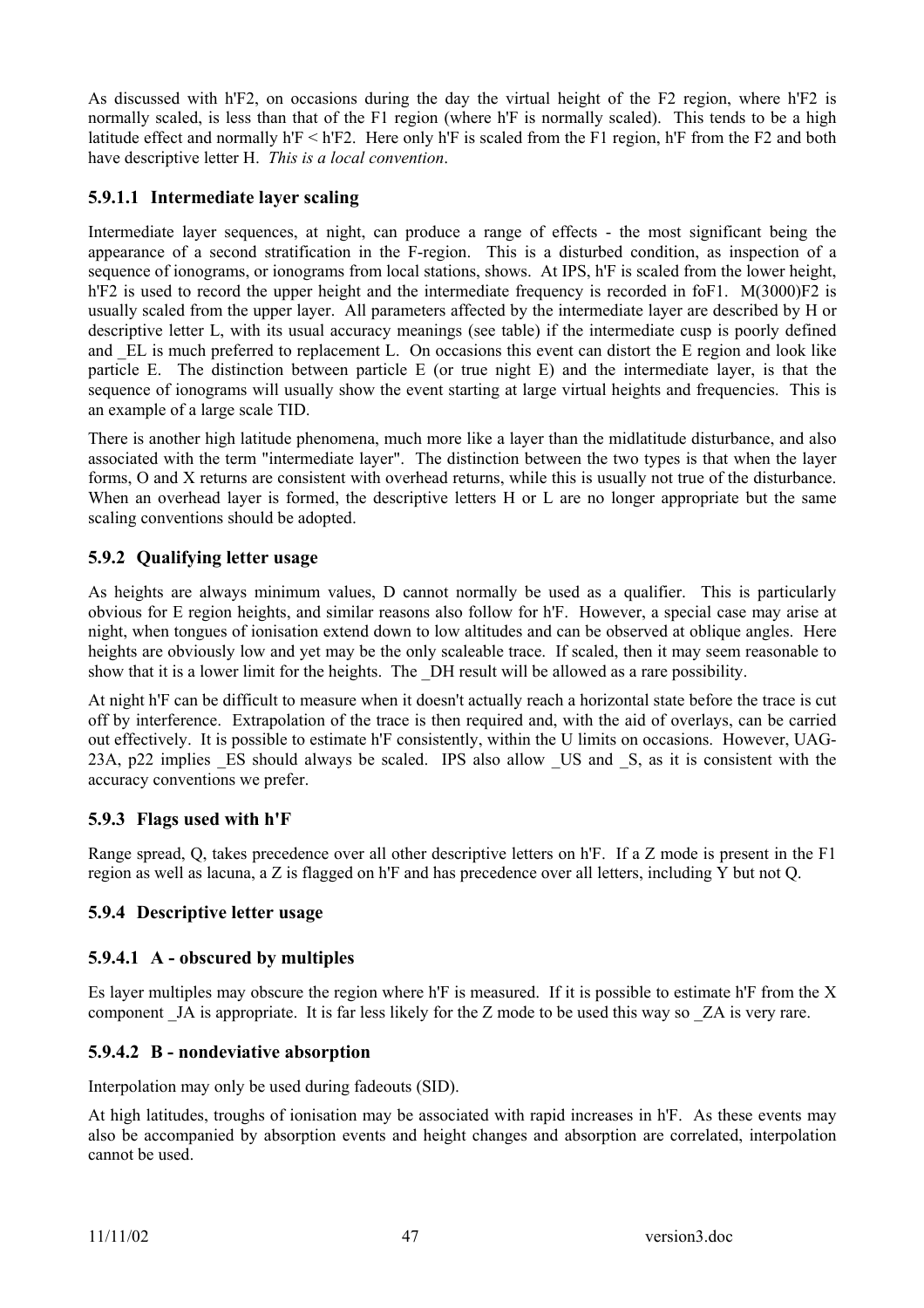### **5.9.4.3 E - low frequency limit of ionosonde**

The lower limit of the ionosonde may affect the accuracy of h'F, but usually doesn't. Interference is the more normal limit. However, replacement E is acceptable if extrapolation errors are large.

#### **5.9.4.4 F - measurements affected by spread**

Comments made on scaling F on h'F2 apply here also. Spread may cause unknown errors in h'F, and because h'F often falls in the height range 200-300 km, Q may not necessarily be scaled. F indicates smaller errors in h'F than would be expected when Q is scaled but Replacement F is always superseded by Q. However, to remain consistent with earlier scaling conventions, F is retained. Ideally, F should only be used when errors occur because of spread. While spread of 30 km may occur, it doesn't really imply an error in h'F.

#### **5.9.4.5 H - disturbance**

H can be used as a disturbance flag instead of just to describe reasons for a loss of accuracy. It indicates such unusual events as F0.5. When evidence exists for h'F being controlled by an oblique low altitude tongue of ionisation, \_DH may be used. The intermediate layer may also be described by H, although L may also be appropriate.

In addition to these conditions, H is also used in the usual way to show transient disturbances may have affected h'F.

#### **5.9.4.6 Q - range spread flag**

Whenever range spread exceeds 30 km, Q is used as a descriptive letter on h'F.

#### **5.9.4.7 R - deviative absorption**

h'F may become indistinct, with a weak trace resulting from deviative absorption, but the condition seems rare. During daytime when fmin is greater than the position where h'F is scaled, then R may be used when the event occurs on less than 25% of the days of a month otherwise B or C should be used.

Both descriptive letter R and UR are retained for occasions when foF1 is reasonably close to foE and h'F becomes difficult to measure.

#### **5.9.4.8 W - upper height limit of ionosonde**

W will rarely, if ever, be required with h'F. Only replacement W is allowed.

#### **5.9.4.9 Y - gaps, tilts or lacuna**

Y is used to show how a variety of phenomena may be affecting the scaling of h'F. If lacuna is the cause of measurement difficulties, it will be possible to deduce this from the foF1 flag.

All results are allowed, including interpolation, although probably UY and IY are rare.

#### **5.9.4.10 Z mode flag**

Descriptive letter Z is an alternate Z mode flag for Z being observed for the F1 region. It will rarely be needed.

#### **5.10 M(3000)F2, the MUF2 factor**

M(3000)F2 is the 3000 km MUF factor for the F2 region.

#### **5.10.1 General Comments**

M(3000)F2 is often quoted as the second most important parameter scaled from an ionogram. Certainly, it is considered particularly important by IPS and every attempt should be made to obtain values.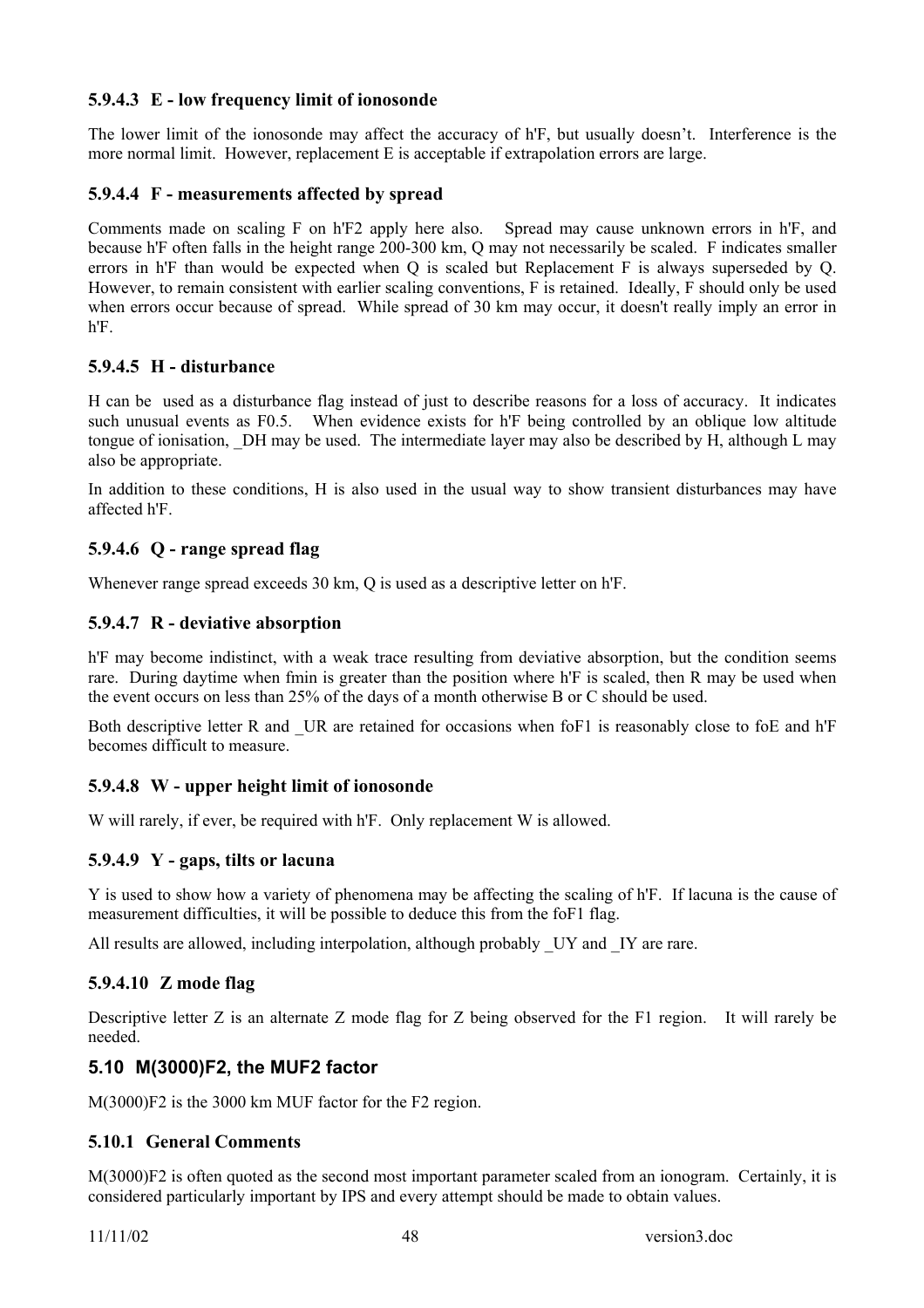Because ionograms normally have logarithmic frequency scales, the M-factor can be estimated using a special slider constructed according to instructions given in UAG-23A, p23. This approach is convenient for manual scaling, but is probably not so useful for semi-automatic systems, where the point of tangency can be estimated analytically. This would be especially desirable where blanketing approaches the normal point of tangency and the limit is not always clear.

### **5.10.2 Qualifying letter usage**

Since IPS installed semi-automatic scaling, no limit values of M(3000)F2 have been scaled. It is not obvious why this should be, although it possibly arises because there is surprisingly little information in UAG-23A on scaling M(3000)F2 and no guidance on accuracy interpretation. *This would appear to be an oversight that INAG should rectify*. The need possibly becomes greater as alternative methods for scaling M(3000)F2 are used in different semi-automatic scaling systems.

The problems of accuracy will depend on the scaling system to some extent, but reasonable guidelines should still be possible. When manual scaling was used, it was always possible to shift the slider about to estimate the best fit for the ionogram. However, problems arise in the present IPS scaling environment, because M(3000)F2 is scaled as a point on the ionogram and later interpreted using the scaled foF2 value. When foF2 is qualified by E or D, the calculation of M(3000)F2 will also be inaccurate, but a value should be possible. If both foF2 and the location of M(3000)F2 are qualified, the problem is more difficult. However, that does not seem to be a good reason for not scaling limit values of M(3000)F2.

As an interim remedy, a look up table for the accuracy is given in the table below which gives a first estimate of accuracy for M(3000)F2 by applying limits to the expression. Inspection of the ionogram may change these entries as errors in M(3000)F2 and foF2 may compensate. Ultimately, however, the error in M(3000)F2 must be greater than the error in either foF2 or at the point of tangency to the F-region trace. As more scaling is carried out using semi-automatic systems, it may be desirable to introduce MUF(3000)F2 as a subsidiary parameter. This can be measured directly from the point of tangency and M(3000)F2 calculated later using the tabulated hourly foF2 values. Certainly IPS could do this and estimate the value of using the two approaches. Clearly, more MUF(3000)F2 values can be scaled than M(3000)F2 values because of the latter's dependence on foF2. If M(3000)F2 is calculated directly, as at present, then the final accuracy can be assigned using foF2 errors and the estimated error in the point of tangency or the estimated error in M(3000)F2. Although it is obvious when you think about it, the accuracy limits for foF2 and M(3000)F2 are reversed. This is because M(3000)F2 and foF2 are inversely proportional to one another.

| Accuracy         | explanation      |                          |   |   |  |   | <b>Qualifying Letters</b> |   |   |                    |  |
|------------------|------------------|--------------------------|---|---|--|---|---------------------------|---|---|--------------------|--|
| Tangency         | initial estimate | $\overline{\phantom{0}}$ | U | - |  |   |                           |   |   |                    |  |
| foF <sub>2</sub> | foF2 accuracy    |                          |   |   |  |   |                           |   | E |                    |  |
| M(3000)F2        | final accuracy   |                          |   |   |  | E |                           | F |   | replacement letter |  |

Table: Accuracy scaling for M(3000)F2 (Note: b means no qualifier needed)

The maximum error is always assigned. When both foF2 and the point of tangency are limit values, it will not be possible to assign a sensible value and a replacement letter is used.

Full accuracy is allowed, as is interpolation.

M(3000)F2 is normally deduced from the O component, but it can be deduced from either the X or Z component (INAG-23A, p67). Two cases are relevant here. First, the M(3000)F2 point of tangency is measured from the O component and foF2 is deduced from either X or Z. Here M(3000)F2 is qualified by Z but not J, (UAG-23A, pp. 66-67). In these cases,  $M(3000)F2$  should be qualified by U as neither qualifier Z nor J has meaning with M(3000)F2. Second, M(3000)F2 may be deduced entirely from the X component (INAG-39 and INAG-46). Provided foF2 is not close to the gyrofrequency, fB, or foF1, corrections for underlying ionisation should not be too large. However, because the correction is not constant, the method is not normally used. Unknown errors may exist, and there is no clear guidance regarding the accuracy limits on foF2 when near foF1, or foF2 near fB while it seems M(3000)F2 deduced in this way should be flagged. Possibly the qualifier J could be added to M(3000)F2, described by the reason for not using the O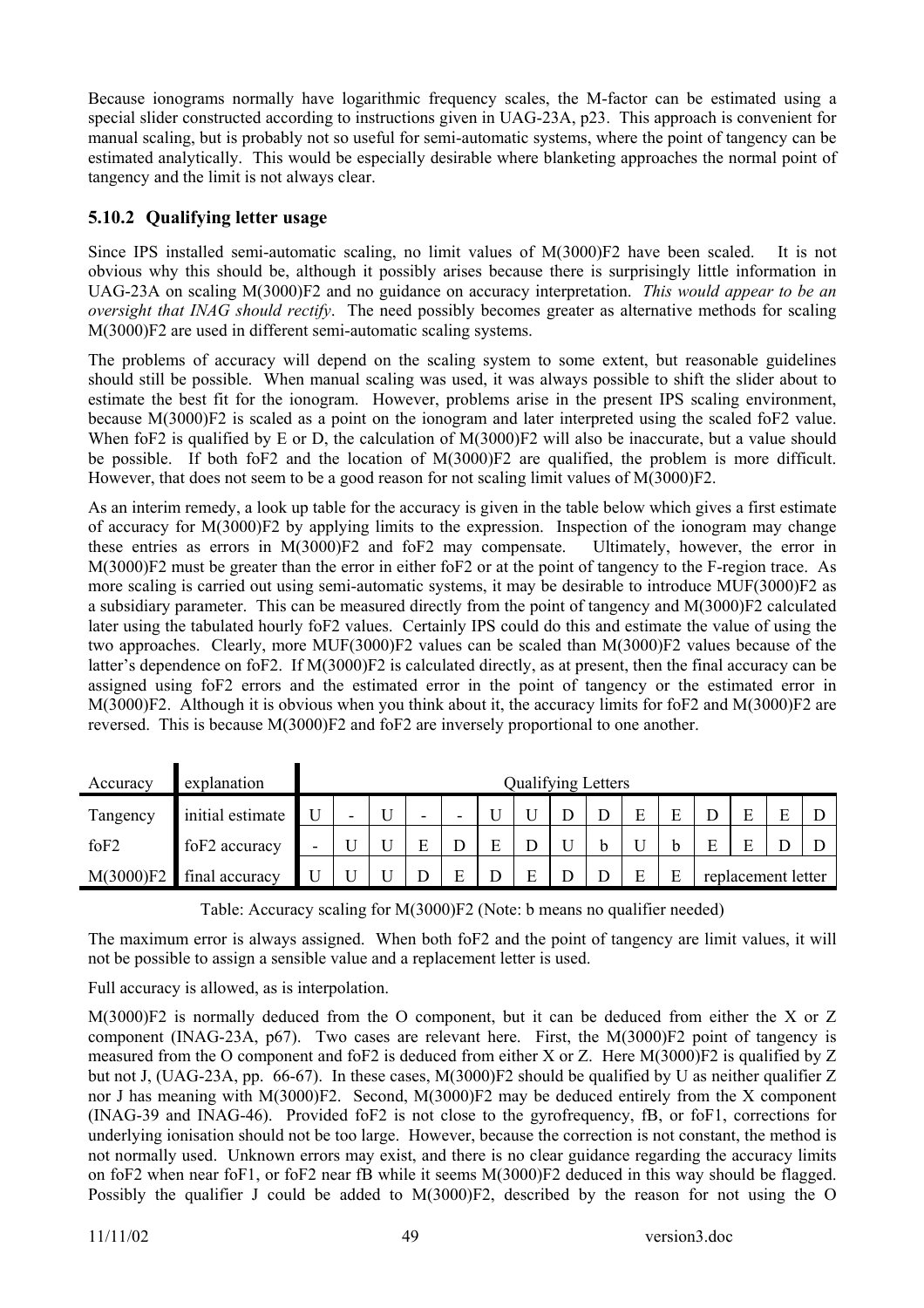component, and scaling programs allow for this. In calculating medians, such values would not be used until they are shown to be sensible.

### **5.10.3 Flag scaled with M(3000)F2**

When the Z mode is observed in the F2 region, descriptive letter Z is scaled on M(3000)F2. This is an unconventional scaling adopted because F is flagging spread on foF2. Z has precedence over all other descriptive letters on M(3000)F2, so the scaling ZZ could occur if the Z mode is used for calculating M(3000)F2. In addition, lacuna in the F2 region is flagged on M(3000)F2. Z and Y are considered never to occur together, but if they did Y supersedes Z.

### **5.10.4 Descriptive letter usage**

### **5.10.4.1 A - blanketing**

Full accuracy, excluding EA, is allowed. If the F trace is blanketed up to or just beyond the point of tangency, a lower limit for the point of tangency will still be possible, resulting in a maximum estimate of M(3000)F2 being obtained.

#### **5.10.4.2 B - non deviative absorption**

Following the same logic as A, DB is the only limit value allowed for M(3000)F2. As M(3000)F2 is an F region parameter. Interpolation should only be used for fadeouts.

### **5.10.4.3 D - upper frequency limit of ionosonde**

If foF2 exceeds the upper limit of the ionosonde, then the value of M(3000)F2 calculated will be a lower limit. Thus ED is a valid usage. UD is rare and almost not worth having. If both foF2 and the point of tangency are above the ionosonde limit, then replacement D is scaled. All occur in unusual circumstances.

#### **5.10.4.4 E - lower frequency limit of ionosonde**

An upper limit to M(3000)F2 can be calculated, at best, and UB may be possible when the point of tangency falls below the lower limit of the ionosonde. Once foF2 disappears below the limit, replacement E is appropriate.

#### **5.10.4.5 F - measurement affected by spread traces**

Spread F can affect M(3000)F2 measurements in two ways. First, foF2 can be affected and have reduced accuracy and second, M(3000)F2 can be hard to define.

Full accuracy is allowed, care being taken in using the correct E or D limit.

When M(3000)F2 is deduced, as shown in UAG-23A, (p78 fig 3.14) it has been conventional in IPS to scale \_UF rather than just \_F, as errors of at least 5% are considered present.

F is not a flag for spread-F near the M(3000)F2 point of tangency.

#### **5.10.4.6 G - insufficient ionisation**

Replacement G is allowed for a G condition. If the F2 region is just present then possibly retardation could affect the measurement and if so a descriptive letter G is allowed to show this possibility.

Note that IPS does not scale M(3000)F1 in place of M(3000)F2 in a G condition, because while M(3000)F1 may give an indication of the MUF for a storm condition, the appropriate limit to apply is not clear. Possibly descriptive letter G would be adequate. *This should be investigated*.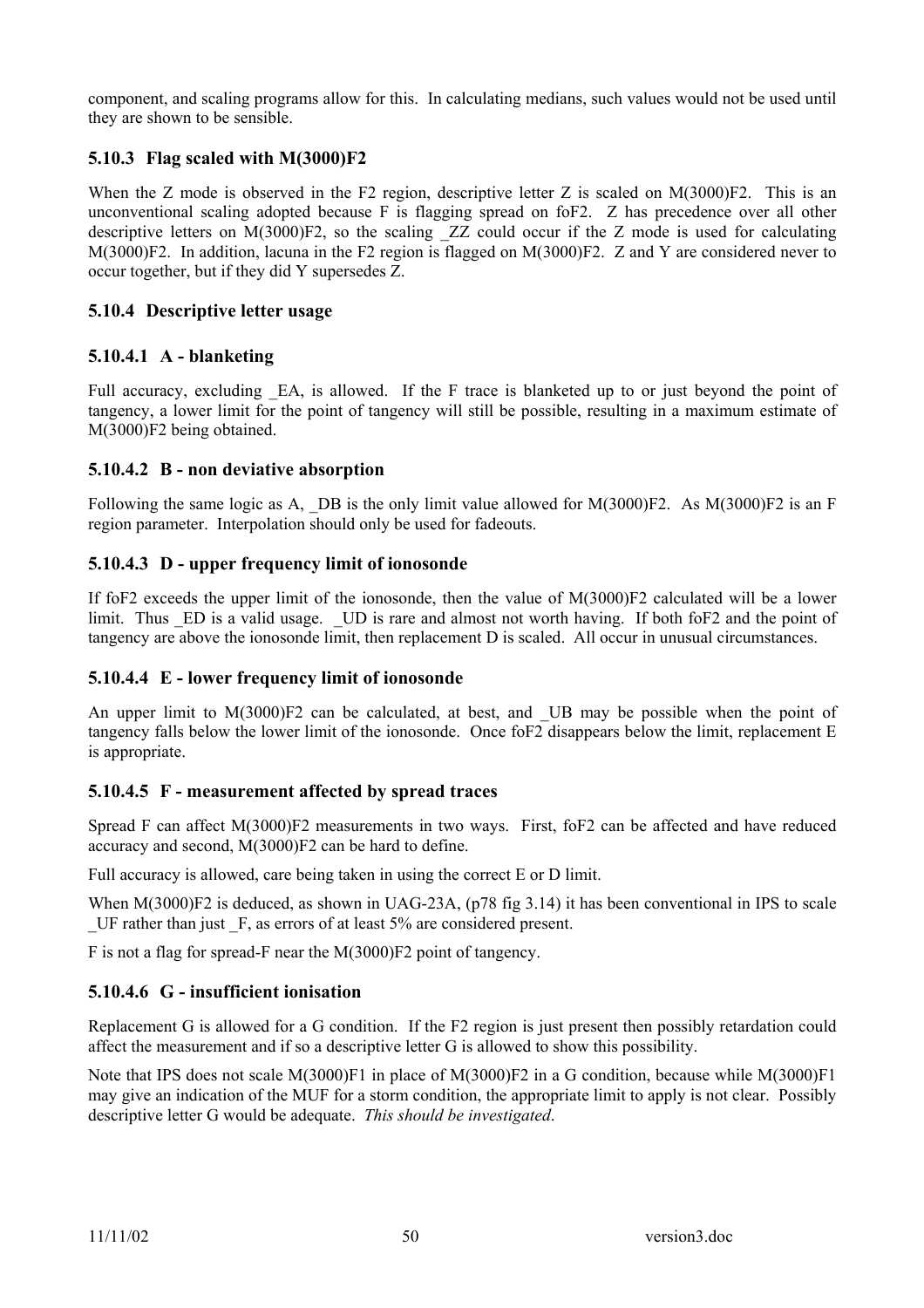### **5.10.4.7 H - disturbances**

UAG-23A states that M(3000)F2 is measured from the "regular layer as a whole", (UAG-23A, p83). This appears to be contradicted when stratifications occur as a result of disturbances, as foF2 is measured from the upper frequency - an area where a training guide is desirable. IPS interprets this to mean, scale from the main trace ignoring the cusp and describe by H.

Disturbances may affect both foF2 and the point of tangency, and the combined error limits may be hard to assess. UAG-23A suggests UH be used where traces are clearly disturbed. Some level of accuracy limit may be assessed from comparing O and X traces. Thus, descriptive letter H is also used where a disturbance is present but not having a significant effect on accuracy. For now, E and D are unrealistic and are eliminated.

While replacement H seems less necessary for foF2 than other levels of accuracy, the same is not true for M(3000)F2 where multiple traces associated with large disturbances may produce inconsistent results. Interpolation is allowed, but is used with caution and considered rare when successful.

#### **5.10.4.8 L - insufficient cusp**

When the F2 region is sufficiently disturbed for no M(3000)F2 to be obtained, or to be possible with errors, descriptive letter L is used. In such cases the M-slider may only be tangent to the F1 layer. While disturbances may cause this, L describes the condition better. This condition means that a 3000 km circuit could be propagated by the F1 layer rather than the F2 layer.

### **5.10.4.9 Q - measurement affected by range spread**

At low latitudes, range spread can leave foF2 undefined, and hence M(3000)F2 is undefined also. Replacement Q is appropriate. UAG-23A, p77, fig 3.13 gives an example of replacement Q for foF2. This appears to be a special use of Q and if any critical frequency appears, the accuracy would be described by F, not Q.

#### **5.10.4.10 R - deviative absorption**

Retardation will affect foF2, especially at solar maximum, and may, in extreme circumstances, affect the point of tangency for M(3000)F2. As foF2 will be, at worst, qualified by D, M(3000)F2 will at worst be qualified by E. Qualifying letter D will not be used with M(3000)F2.

Interpolation is allowed to obtain improved accuracy.

#### **5.10.4.11 V - forked trace**

As V can affect foF2, it could also affect M(3000)F2. However, these are probably small disturbances, so only descriptive letter V and UV are allowed, the latter being used if errors are apparent. (It would be interesting to study these events one day to see if there really are errors involved.)

#### **5.10.4.12 W - upper height limit of ionosonde**

At low latitudes, descriptive letter W may be used where extrapolation gives a consistent value of foF2, but the F2 trace has not become vertical. Probably descriptive letter W would not be used at other latitudes.

As only DW is possible for foF2, EW will be the only limit possible for  $M(3000)F2$ .

#### **5.10.4.13 Y - lacuna, a flag**

F2 region lacuna is scaled as a flag on M(3000)F2. When Y is used with foF2 to indicate a severe tilt, H will be used on M(3000)F2.

### **5.10.4.14 Z mode flag for F2 region**

The presence of a Z mode in the F2 region is noted on M(3000)F2 as a priority scaling letter. *This is a local convention* and has already been discussed.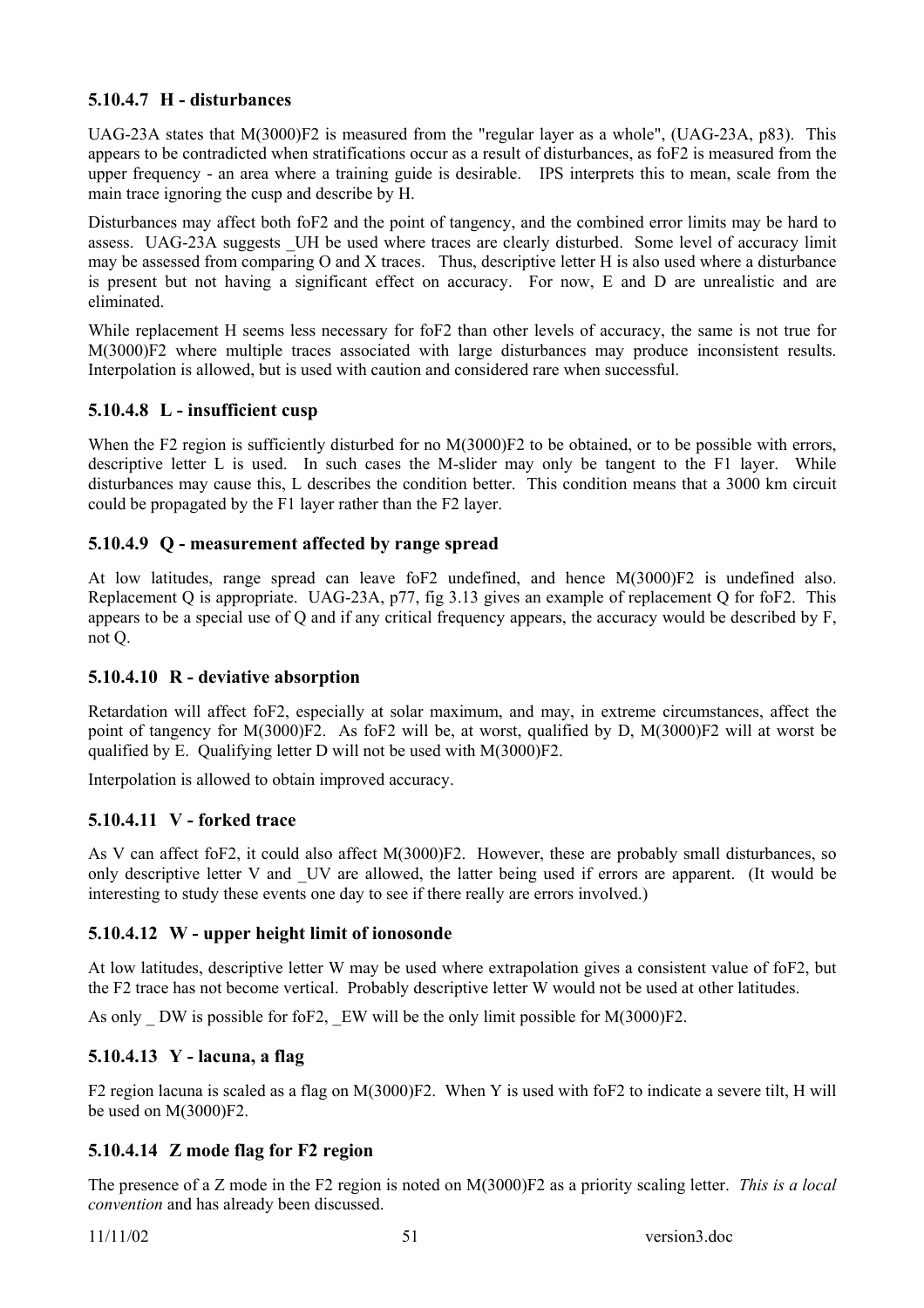## **5.11 foF2, the critical frequency of the F2 region**

foF2 is the ordinary wave critical frequency from the highest stratification in the F region, called the F2 critical frequency.

### **5.11.1 General Comments**

This is the most important parameter scaled from an ionogram and also the most carefully studied. Because of this, problems that are not covered fully in UAG-23A are rare indeed. Scaling foF2 only poses two major problems not encountered with other parameters.

First, because of the significance of foF2, there is sometimes a temptation to be too accurate in scaling it. That is, where interpretation proves too difficult, scalers sometimes prefer to put a replacement letter thereby reducing the number of values available for study. If scaled values are correctly qualified and described, researchers should not be mislead by values where subjective interpretation is questionable. This can arise particularly in the presence of spread, or where ridges of ionisation are located near the ionosonde station. Here, particularly with reduced height ranges, identifying the overhead trace can prove difficult, placing considerable onus on scalers trying to obtain useful values.

Second, the effects of retardation coupled, at high solar activity periods, with a reduced system response can make foF2 difficult to measure. This is a deviative absorption effect; although non-deviative absorption decreases as 1/f2, deviative absorption is affected by electron density gradients as well. This can become especially difficult at low latitudes, where the 800 km height range can be a significant disadvantage. Again, the scalers responsibility to later researchers is large and it becomes most important for consistent reasoning to be used in interpreting the ionogram, to establish what information losses exist. Often values will have to be scaled as accurate, but described by a condition influencing interpretation.

In both cases, provided consistency is preserved, then later studies should reveal any systematic variations which can then be brought to the scalers attention.

#### **5.11.2 Qualifying letter usage**

All levels of accuracy are used, including interpolation. Both X and Z components may be used to give foF2 when there is insufficient information available to obtain a value directly.

#### **5.11.3 Flags used with foF2**

When spread exceeds or is equal to 0.3 MHz near foF2, descriptive letter F is used with foF2. Historically, this is the most important flag used with any parameter.

#### **5.11.4 Descriptive letter usage**

#### **5.11.4.1 A - blanketing**

Blanketing should be either effective or not in obscuring foF2. Errors in foF2 at this point will be directly associated with errors in fbEs \_AA usage.

Doubt may arise when only the vertical portion of the foF2 cusp is visible. This may then be confused with vertical noise traces that can sometimes occur on ionograms. Sequences of ionograms, together with comparisons of the Es multiples, should help resolve these cases. Normally, if ftEs of the Es multiples exceeds the apparent foF2 value, then this is evidence for the trace to be a noise effect. Alternatively it may be a multiple of foF2. Or, if only one trace is seen, it may be O or X ray. Ultimately, a subjective judgment will be required, so foF2 would probably be a good value described by A.

Where Es traces are consistent, but evidence exists for the F region being tilted - as often happens at high latitudes - the question arises as to how important the qualifiers U, E or D should become.

Possibly the X component may be identified, but the likelihood would be rare and appears to depend on spatially variable sporadic E layer.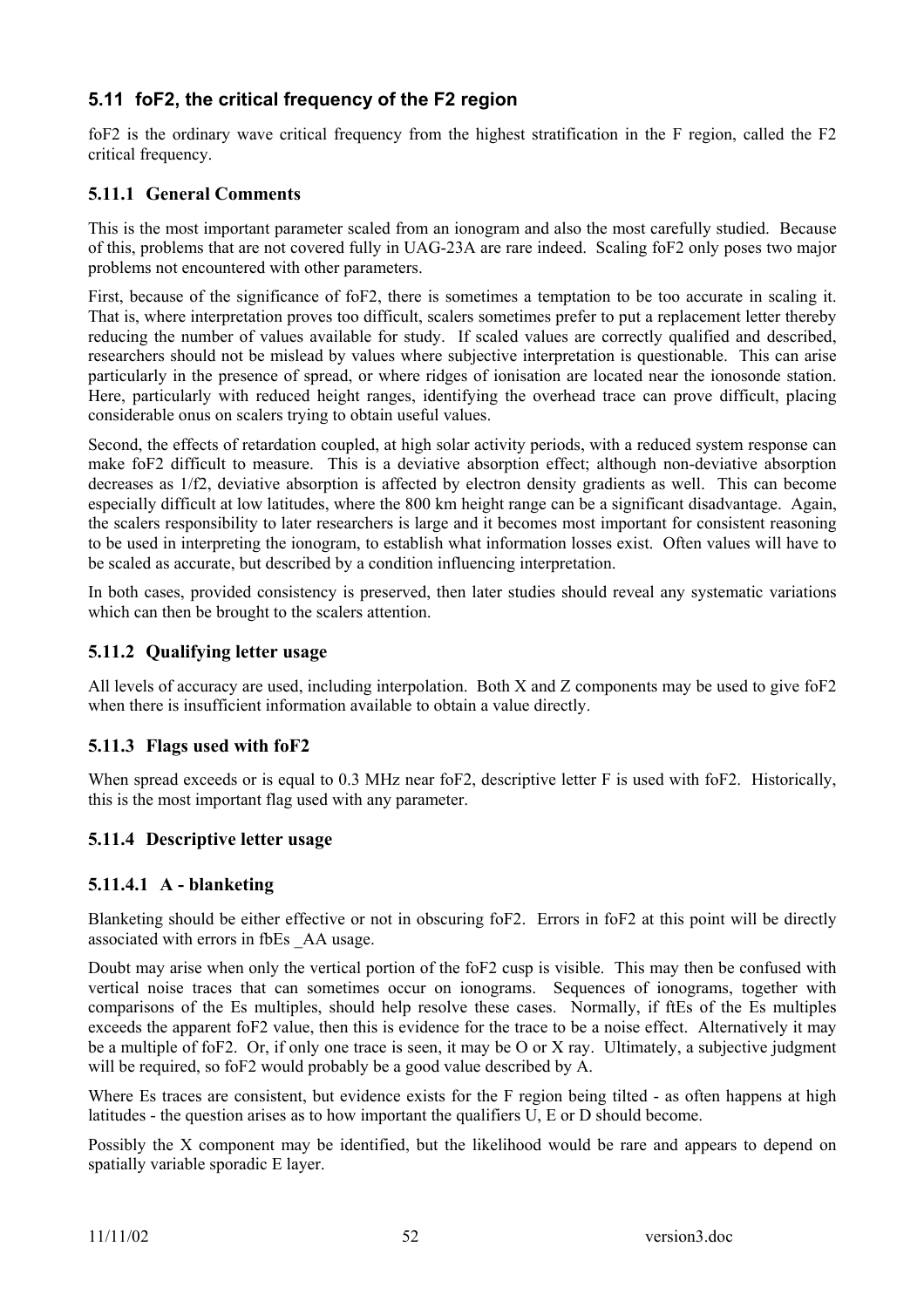### **5.11.4.2 B - non-deviation absorption**

Like blanketing, absorption will result in foF2 either being present or not. If a trace were weakened enough by absorption, then interpretation may become difficult, and it will probably be equally difficult to assign a level of accuracy to this. Descriptive letter B, in these cases, will show that interpretation has been affected.

Interpolation can only be used during fadeouts.

### **5.11.4.3 D - upper frequency limit of ionosonde**

If foF2 exceeds the upper limit of the ionosonde, then \_DD is always scaled rather than replacement D.

Both  $ZD$  and  $UD$  will be rare situations worth noting.

### **5.11.4.4 E - lower frequency limit of ionosonde**

Normally, interference limits the low frequency end of the ionosonde. IPS scale \_EE, instead of replacement E, in this case.

For Australian stations, JE would never be used because of the proximity of the lowest frequency sounded to the gyrofrequency.

### **5.11.4.5 F - spread flag**

Whenever spread on the F2 trace is equal to or exceeds 0.3 MHz, a descriptive letter F is attached to foF2.

Interpolation is allowed provided foF2 would not be replaced by F.

### **5.11.4.6 G - insufficient ionisation**

When foF2  $\le$  foF1, foF2 is scaled (foF1)EG. No other letter combinations are possible.

### **5.11.4.7 H - stratification or disturbance**

When foF2 shows stratified or forked traces, foF2 is measured from the top frequency for both H and V disturbances, according to UAG-23A. This is a convention and, in some circumstances, may not reflect the average conditions in the ionosphere - hence the descriptive letter H or V. When O and X traces differ by more than the bounds required for U (5%) then foF2 is qualified by U (another UAG-23A convention). For consistency, this should apply to both H and V.

Obviously disturbances moving north-south are more likely to result in a U scaling, following this rule, than those moving roughly east-west as north-south disturbances are more likely to show different effects on the two magnetoionic components. Such accuracy usage is inconsistent. It would be more appropriate to use accuracy qualifications dependent on the extent of the upper and low frequency separations associated with H or V. However, as disturbances are always producing errors (greater than 5%) in foF2, it is hardly worth worrying about.

Conditions where \_EH and \_DH occur are very severe, and are probably typical of the more exciting ionograms one occasionally scales where it is hard to decide which is the principal (overhead) return. Often, because of lack of information, the accuracy limits E or D must be applied, as circumstances dictate. Similar conditions are probably not possible for \_EV and \_DV, as the smaller V disturbances usually have less effect on foF2.

Replacement H is particularly severe and is used with caution. Although a tangle of traces can be hard to interpret, a limit value is still preferred to replacement H, which is an extreme circumstance. Every effort should be made to obtain a value if possible. There will be no occasion when replacement V is possible. UAG-23A suggests that severe tilts, such as illustrated by fig 3.34 p96, are the only case where Y is appropriate. In other words, severe means the F2 region is tilted enough for it to be obscured by the underlying ionisation.

Use of the X or Z modes to deduce foF2 in the presence of a disturbance can be hazardous as there is no doubt that O, X and Z components arise in different environments when the ionosphere is disturbed.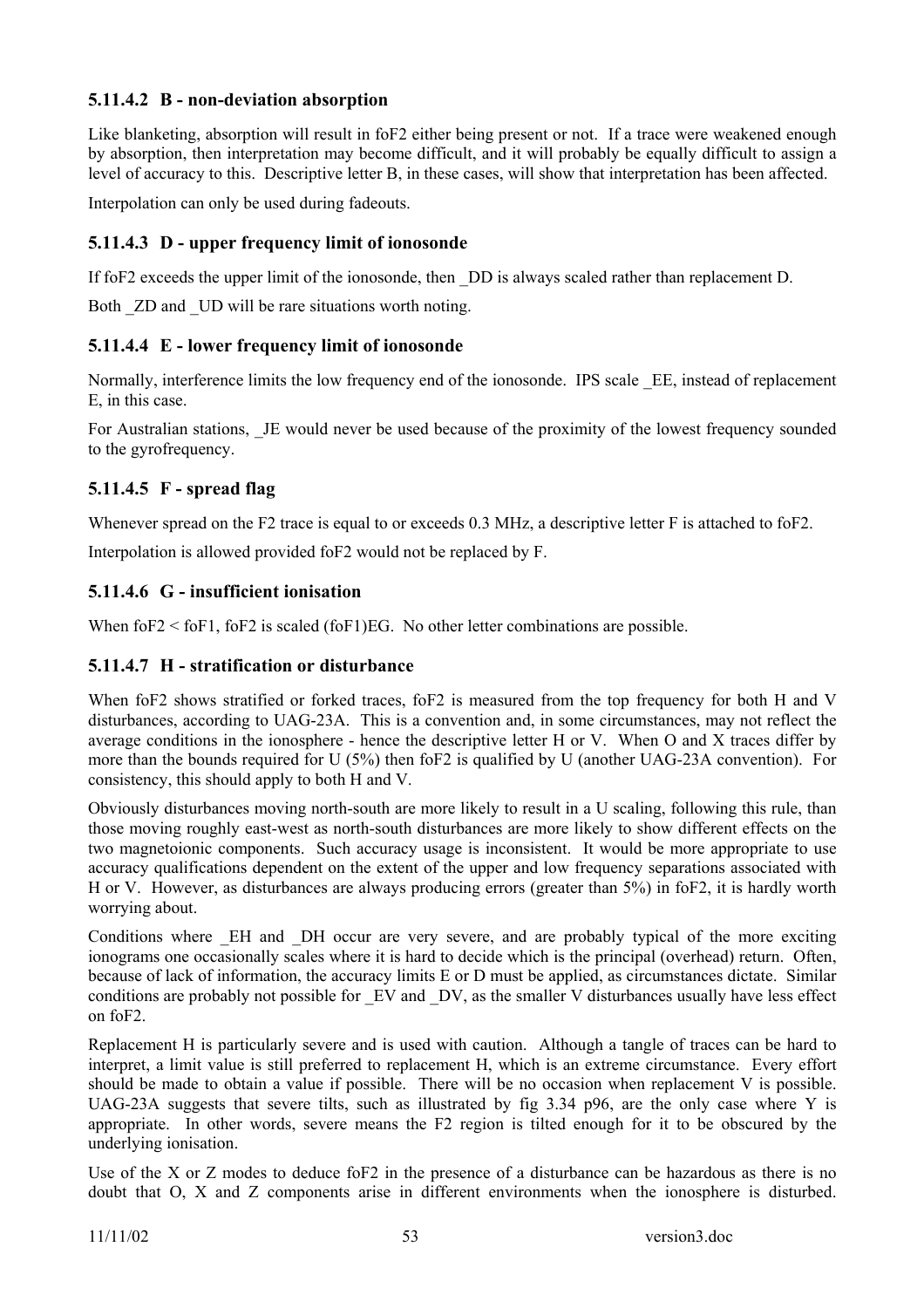However, when careful, a better estimate of foF2 may be possible - for instance, when the O component is forked, but the X trace shows no disturbance for several minutes, it will be reasonable to assume the X trace gives a better estimate of the undisturbed foF2.

Interpolation is allowed for both H and V provided the disturbance does not last for more than an hour or so. Because of the disturbed nature of the ionograms, it may be hard to interpolate satisfactorily, but if interpolation means replacement H is not needed, then it is preferable to use it. As replacement V is not considered possible, for accuracy reasons, interpolation will not be needed with V.

### **5.11.4.8 Q - measurement affected by range spread**

When range spread prevents a critical frequency from being determined replacement Q is appropriate. If any estimate of foF2 can be made, then Q is no longer appropriate. Generally this will be used at low geomagnetic latitudes where equatorial range spread is common, but it can occur at high latitudes also.

### **5.11.4.9 R - deviative absorption effects**

R is used to describe the condition where the trace weakens and eventually disappears. This is particularly common for the 4B ionosonde when foF2 exceeds 12 MHz; low equipment sensitivity and increasing deviative absorption results in the trace disappearing.

In such conditions, extrapolation, aided by overlays, can be used to deduce consistent foF2 values, and descriptive letter R is used although it could be argued that C is more appropriate. As the extrapolation becomes more ambiguous U, or D may be required. E is excluded.

Often, when DR is required, the ionosonde is too insensitive and DC may be more appropriate. It is a debatable point and should be remembered when checking data. Replacement R implies poor ionosonde operation.

UAG-23A suggests interpolation should be used whenever possible with retardation. However, experience shows retardation is usually effective for long periods of the day and for the same period of the day on successive days. If interpolation is used, it will need to be carried out with care.

Normally retardation will affect both magnetoionic components equally, but the X component may be stronger than the O at a particular station, dependent on aerial orientation. While the aerial might be altered to optimise on the O component, this will often be hard to do. The condition is accepted, thus \_JR may become common, and is certainly preferred to JC. This argument does not follow for the Z mode and ZR would be unusual.

### **5.11.4.10 V - forked trace**

This has been discussed in association with descriptive letter H.

### **5.11.4.11 W - upper height limit of ionosonde**

W may be required for two different conditions.

During disturbed periods retardation in the F region can be very high and (especially on the 4B ionograms, with an 800 km height range) foF2 can disappear completely (see p92 fig 3.30 in UAG-23A). In these conditions, care must be taken to discriminate between G and W conditions, as they affect the medians calculations differently.

At low latitudes, during daytime, the F2 region can be present, but the F2 trace does not become vertical within the height range of the ionogram. This condition is common and while a value for foF2 can usually be estimated, it can potentially be in error because there is no clear evidence on where the trace goes vertical. Such cases are described by W.

Only D and U can be used to qualify foF2, and for W to be recognized some F2 trace must be present.

A W condition will normally affect the O trace least, so \_JW and \_ZW will never be usable. No interpolation is allowed.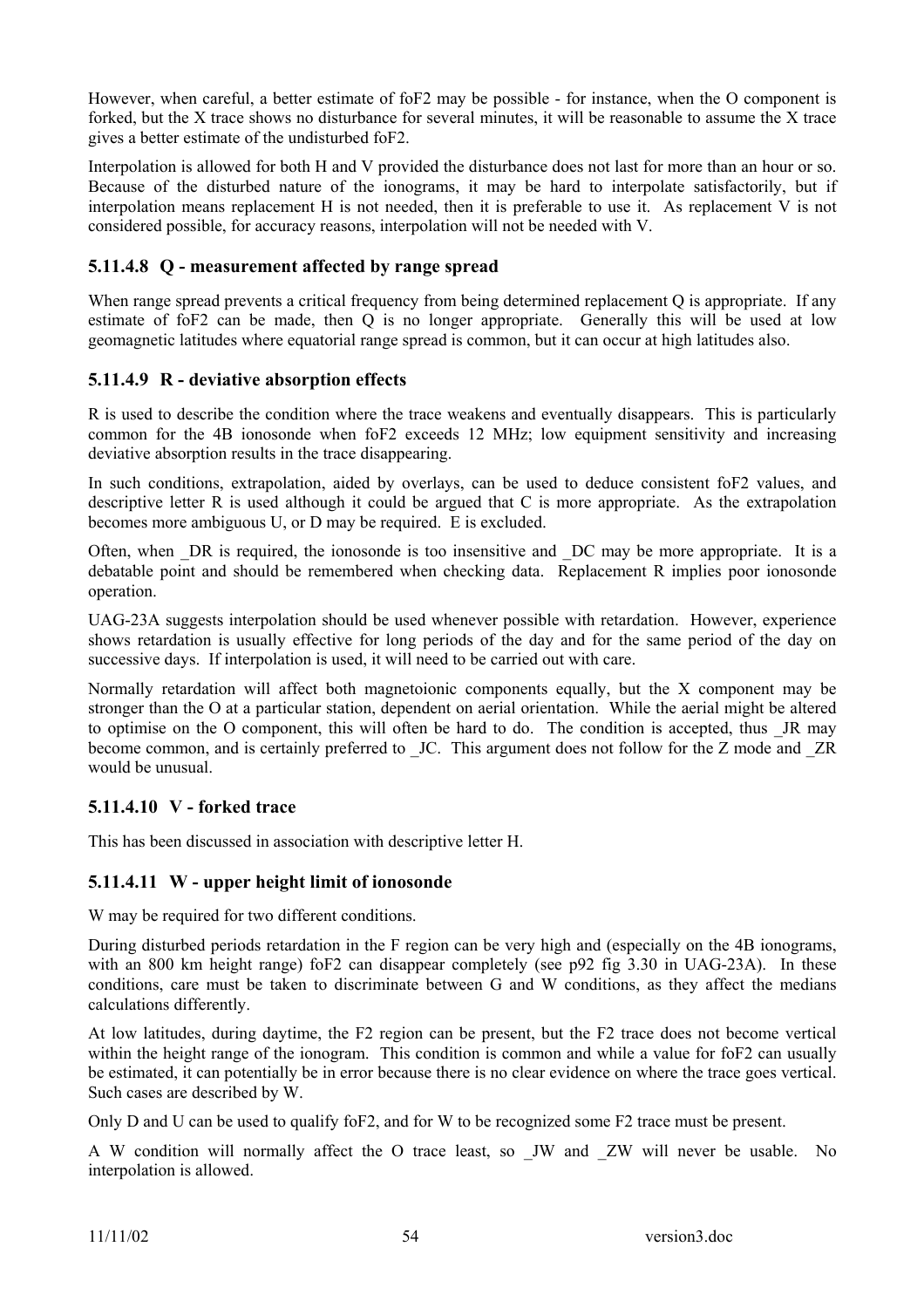### **5.11.4.12 Y - severe tilts affecting measurements**

Y, on foF2, will normally be restricted to conditions where severe tilts affect foF2 and then only scaling EY, is possible (see p95, UAG-23A). The condition, as described on p95, and by figure 3.34 on p96, is quite specific. Once less severe Y conditions appear, then H, V or R become appropriate.

Lacuna may also affect foF2, but it is unlikely. If foF2 is affected by lacuna, the condition is flagged on h'F2. Probably only replacement Y is appropriate here.

### **5.11.4.13 Z-mode observed for F2 region**

As discussed, descriptive letter Z is not now scaled on foF2, instead it is a flag on M(3000)F2.

### **5.12 fxI, highest frequency reflected from the F region**

fxI is the highest frequency on which reflections from the F region are recorded independent of whether they are reflected from overhead or obliquely.

### **5.12.1 General Comments**

#### *At IPS we always scale a value if possible for fxI*.

The following long discussion is of little value to a novice scaler and can be left until reasonable facility scaling all characteristics has been achieved.

fxI can be both the easiest parameter to scale and the hardest to define. As defined, UAG-23A p21 and pp. 99-103, fxI is the highest frequency on which reflections from the F region are recorded, independent of whether they are reflected overhead or at oblique incidence.

Normally the highest observed frequency will be an X mode return. If it is necessary to deduce the X mode from the O mode, the tabulated fxI value is qualified (by O), the reason for failing to observe or scale the X component being shown by the appropriate descriptive letter (if no spread is present, X supersedes this).

Originally, fxI was conceived to provide a convenient measure of the effects of F region spread and ridges on oblique propagation MUFs. While this purpose has been retained, it is now felt that fxI also offers significant scientific advantages.

For useful applications, using fxI in interpreting the MUF of a circuit, it is necessary to first deduce foI (by subtracting 0.5 fB from fxI). Consequently, it is logical that fxI should be scaled in such a way that it remains consistent with foI. However, while foI is the parameter required, fxI is actually much easier to scale.

#### **5.12.1.1 When fxI is not equal to (foI + 0.5 fB)...?**

For most purposes no conflict should arise and the conversion of fxI to foI should be straight-forward. Unfortunately cases arise where fxI is not equal to  $(fol + split)$  on an ionogram. There are several reasons for this.

- differential absorption between O and X modes can reduce the extent of fxI with respect to foI. This can occur either when absorption is high or when fxI is near the gyrofrequency. Extrapolation of the traces may improve agreement.
- different reflection coefficients between O and X modes may occur. The O mode is reflected at right angles to the earth's magnetic field and hence at right-angles to any field-aligned irregularities, whereas the X mode, being reflected roughly parallel to the earth's magnetic field, is likely to see a smaller target area for such irregularities. Spread-F evidently appears more on the O mode than the X mode and fxI, when measured from the X mode, will give too low an estimate of foI.
- spatial gradients located near the observing station can produce different O and X mode returns. This is because the O mode is deviated poleward of the station, and the X mode equatorwards, in the magnetic meridian through the station. The reflection regions can be different for the two modes thus producing inconsistencies between foI and foI deduced from fxI. A severe example of this occurs when a spur or ridge of ionisation approaches the station travelling along the magnetic meridian but oriented at right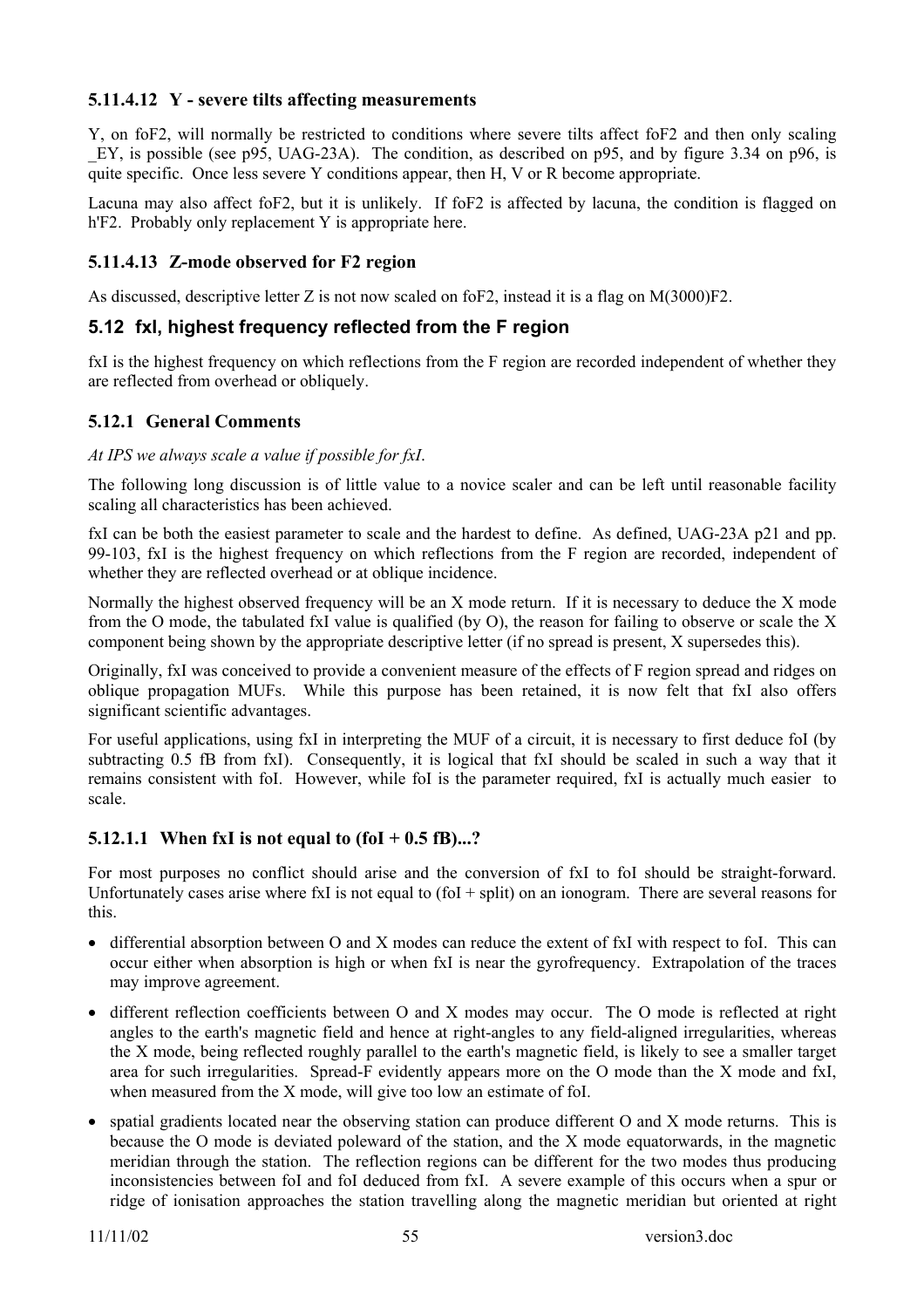angles to it. A less severe case is a travelling ionospheric disturbance, which can affect the modes differently, but usually on a smaller scale.

In all of these cases, the scaler must obtain a value of fxI which will later allow a consistent foI to be deduced. These cases will now be considered.

#### 5.12.1.1.1 Absorption

When absorption is observed to affect the X mode, fxI is obtained by scaling foI, and the magnetoionic split is added, giving fxI, which is then qualified by O and described by B. In other words excessive absorption forced this scaling to be used. If no spreading of the traces is seen, then the descriptive letter X would replace B in the tabulations because X has the highest priority of any scaling letter for use with fxI when no spread traces are observed, (as IPS use X for spread F flagging, B, although appropriate for accuracy purposes, is not tabulated because X supersedes it).

There will undoubtedly be occasions when high absorption occurs during particularly disturbed conditions and spreading of the F traces could occur. Even so, if no spreading is seen, the letter X is mandatory. It is normally bad practice to anticipate information, but it may be desirable in these cases to describe foF2 by B even though the measurement of foF2 is unaffected. The information, indirectly, may contribute to later interpretations.

### 5.12.1.1.2 Spatial differences

Reflection coefficient changes and spatial differences will often be difficult to resolve and for scaling purposes there will often be little reason to do so. However, it requires a clearly defined concept of fxI to obtain consistent results when such conditions exist.

Descriptive letters F or R could be used in preference to B although neither are ideal. As differences commonly occur when spread is present, descriptive letter F implies that some property of the spread is producing the observed effect. Alternatively, R might be used to show that deviative absorption is responsible for the observed differences. Both these usage are preferred to descriptive letter B which is reserved for non-deviative absorption effects.

#### **5.12.1.2 ....scale the larger**

#### 5.12.1.2.1 Keeping fxI consistent with foI

If fxI is used to estimate foI, it might be argued fxI should always be deduced from foI when there are inconsistencies between the O and X traces on an ionogram. If this convention were adopted there would be little point in ever scaling fxI, as there would be few complex cases left where foI would not automatically be scaled. However, as already stated, there are many situations where foI can be difficult to scale.

The basic problem in adhering closely to this approach is to define what is meant by "keeping fxI consistent with foI". The values of fxI and foI can never be completely consistent - they come from different parts of the ionosphere and differences between them can reflect real ionospheric differences.

#### 5.12.1.2.2 Just scale fxI

Alternatively, the original definition of fxI, as stated at the beginning of this discussion, may be tried - fxI is the highest frequency on which reflections from the F region are recorded (i.e. scale the X component usually). Although simpler to scale, this then allows our F region information to be biased by the lower ionosphere (absorption effects) and magnetoionic effects (O, X ray reflection parameter s). Such bias will compromise the consistency of foI deduced from fxI. It is easy to see many of inconsistencies when compared with the O component (and hence foI).

#### 5.12.1.2.3 Compare foI and (foI + 0.5 fB)

If the definition of fxI is applied in a more general sense, then the various inconsistencies should disappear. Rather than treat fxI as an estimate of the top reflection frequency on a particular ionogram, it should be treated as an estimate of the maximum of the full range of possible top frequencies observed near the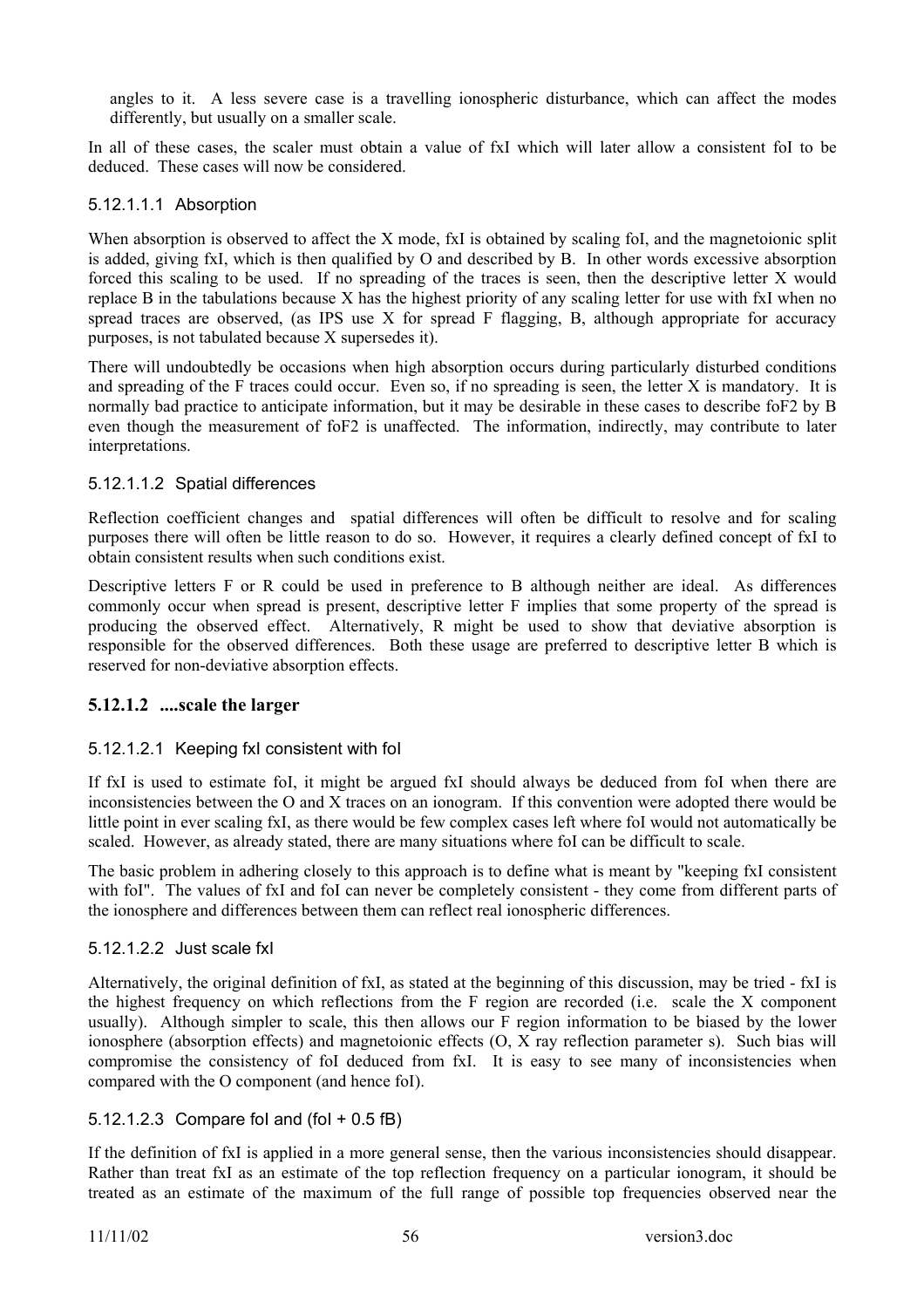ionospheric station. In other words, assuming differences between the observed foI and fxI are a result of gradients in the ionosphere, and that small movements of the ionosonde would have resulted in changes in these relationships, fxI is the best estimate of the maximum frequency of reflection near the ionosonde if;

fxI recorded = maximum of (observed foI + 0.5 fB) and (observed fxI)

The result is consistent when converted to foI, although it may not now be the foI seen on the ionogram. Special cases may still be found that are contradictory but these do not have the same significance as earlier problems mentioned. In addition, the full power of fxI is gained for estimating the maximum foI and hence maximum likely reflection frequency in the locality of the ionosonde, but not necessarily immediately below it. This seems to be the essential thrust of Piggott's comments INAG-23, p8.

## **5.12.1.3 fxI in the presence of TIDs**

Some general problems affect the scaling of fxI in the presence of TIDs. As first proposed, fxI was intended for use with large scale phenomena, and TIDs, being transient and generally small scale, were not considered. Although fxI will not be affected much by TIDs, compared to other ionospheric features, because inconsistencies can be introduced into the scaling philosophy, they are worth considering here.

For disturbances moving roughly east-west, both foF2 and fxI will be affected in similar fashion. If a stratification, or fork, appeared on the O component, one would also appear on the X component, foF2 and fxI being measured from the top frequency of the stratification in both cases. No problem exists.

However, for a similar disturbance moving north-south, only one component will show a stratification, or fork. If the fork were on the X component, then foF2 would be scaled from its normal position and fxI from the top frequency of the fork. Now, fxI and foI are inconsistent. The second option, with a fork on the O component, seems to cause even more problems. Now foF2 is scaled from the top frequency of the fork and fxI is calculated as (foF2 + 0.5 fB) and qualified by O.

While the changes in (fxI - foF2) might give some indication of the direction of propagation of TIDs affecting disturbances, the information is poorly preserved between scalers because of the combined scaling errors associated with foF2 and fxI.

### **5.12.1.4 Spurs and fxI**

Spurs, or ridges of ionisation, can approach a station and then move away without actually moving overhead. In this case the effect is usually only seen on one component (O or X). In the extreme case, only part of the spur is observed and it is not clearly connected to either component, i.e. it could be either component. Such extreme cases are always treated as if they were the X component, thereby introducing a potential error of 0.5 fB in the scaled values. This is the accepted convention and the flag for spurs, P, shows a possible error is present. As P is scaled on fxI irrespective of whether the spur is connected to the O or the X component. It would appear that this is an instance where the qualifier M could have been used to refine the available information and special conditions could have been introduced to allow for this when calculating median fxI values. Although the difference is likely to be small and not worth further attention.

### **5.12.1.5 fxI and interference**

Scaling fxI in the presence of interference bands could, at times, test the patience of a saint. There is often even more pressure on a scaler to obtain a value for fxI than foF2. This emphasis is generally to ensure values of fxI are scaled when spread-F is present. When no particularly interesting features exist, there is no problem. However, at night, in middle and low latitudes, interference can often obscure large parts of an ionogram.

This difficulty appears to be compounded by the example in UAG-23A, p102. It illustrates a common problem and complicates scaling difficulties. Part of the reason is that it assumes absolute accuracy - in other words, the bounds are objectively set by the ionogram and not by the scaler's powers of interpretation. Scalers, using the preferred IPS method of interpreting accuracy, as described earlier, find fig. 3.41 contradictory in many ways. It is quite clear to many scalers that by using normal scaling skills, useful foF2 values can be obtained and fxI deduced from these.

See the appended copy of figure in section 2 for further comments.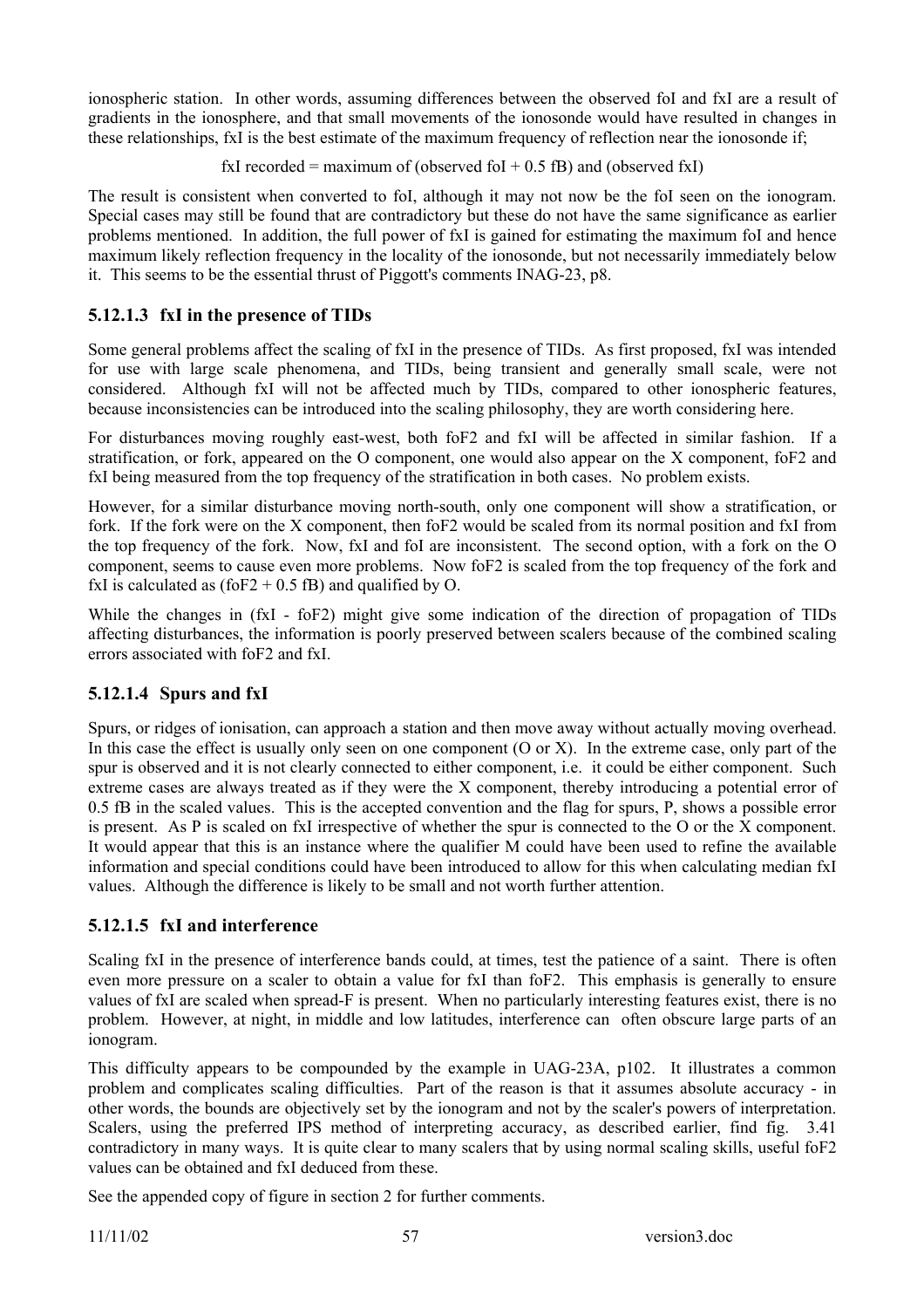### **5.12.1.6 Evaluation of fxI when approaching fB, the gyro frequency**

The X mode is weak or absent within 0.5 MHz of fB and is absent below fB, UAG-23A, p13. So fB appears to be a physical limit for fxI. However, foI continues to exist.

INAG has overcome this by the simple expedient of deducing an imaginary fxI consistent with the observed foI. Thus  $fxiI = (f0I + 0.5 fB)OB$ , the descriptive letter B indicating that absorption associated with the gyrofrequency has affected the measurement. This is consistent with the rules proposed for scaling fxI, but inconsistent with the physics of the ionogram.

### **5.12.2 Qualifying letter usage**

Normally, when scaling, the reason for an inaccurate measurement (U, E or D) can be shown using a descriptive letter. This almost becomes the exception with fxI because of the flags used.

While full accuracy is supported for fxI, X will normally supersede other descriptive letters which will only be used in rare circumstances. In the following sections the descriptive letters are discussed and weighted with this in mind. If flag X were not used with fxI, then the fxI lookup tables would require significant changes.

While E, D and U are all acceptable, as medians of fxI are intended to show enhanced ionisation (with respect to foF2) it may rarely be desirable to use E. Whenever any of the F region is present D is used. An argument for EA, when fbEs exceeds fxI, could be mounted, but for the problems associated with estimating what you cannot see.

Interpolation is not allowed with fxI. Although mid latitudes F and Es regions will usually be uncorrelated, this may not be true at high latitudes. Other examples can be devised, but with equipment failure and interference interpolation would seem reasonable. At IPS, interpolation is allowed for fxI, but with considerable reservation.

The O component will often be used to deduce fxI, as is evident from the discussion on fxI. However, the Z component will probably only be used when fxI and foF2 are missing for non-ionospheric reasons. The Z mode which is present when there is some spreading in the F region, does not show scatter, is not observed from oblique spurs and spread structures, but instead, in these conditions, is a good indicator of overhead conditions. Thus fxI will always be greater than or equal to  $(fxI + fB)$ . Qualifier Z, in these conditions, clearly shows an unknown error and may introduce enough bias to distort fxI medians.

### **5.12.3 Flags used with fxI**

Two flags are used with fxI, X for no scatter on F traces and P when a spur controls fxI. P has precedence over all other scaling letters on fxI and X is the next most important. As spurs are generally associated with spread, there will rarely be conflict between X and P.

While X is always scaled when no spread (or scatter) is seen on the F trace, if no F trace appears then X will be superseded by a replacement letter. However, where reasonable grounds exist for believing spread is not present, describe fxI by X. Thus, where retardation is large, or interference high, but no spread is seen and interpolation is possible, then a reasonable estimate can be made of whether X is appropriate.

From time to time INAG, and IPS, have toyed with the idea of scaling all spread types on fxI making the fxI descriptive letter a spread type table. Currently, IPS prefers to use a selection of spread flags, as described earlier, but there is some merit to this idea. It would, however require IPS to use spread type L.

Alternatively, using current spread flags, IPS could add an additional spread flag to fxI for the case when foI is greater than fxF2. If this were done, the IPS frequency spread classes 1,2 and 3 would all be scaled between foF2 and fxI. A suggested flag would be to use descriptive letter F on fxI in these cases. There is an unknown error as there is no way of knowing if fxI is greater than (foI + 0.5B) when foI > fxF2.

The presence of resolved or unresolved spread could also be flagged by introducing an alternate flag to F on foF2, say M or T, which would be used in the same way as F when discrete traces are present. IPS should experiment with these options and report to INAG although it is not clear that such experiments would have significant returns.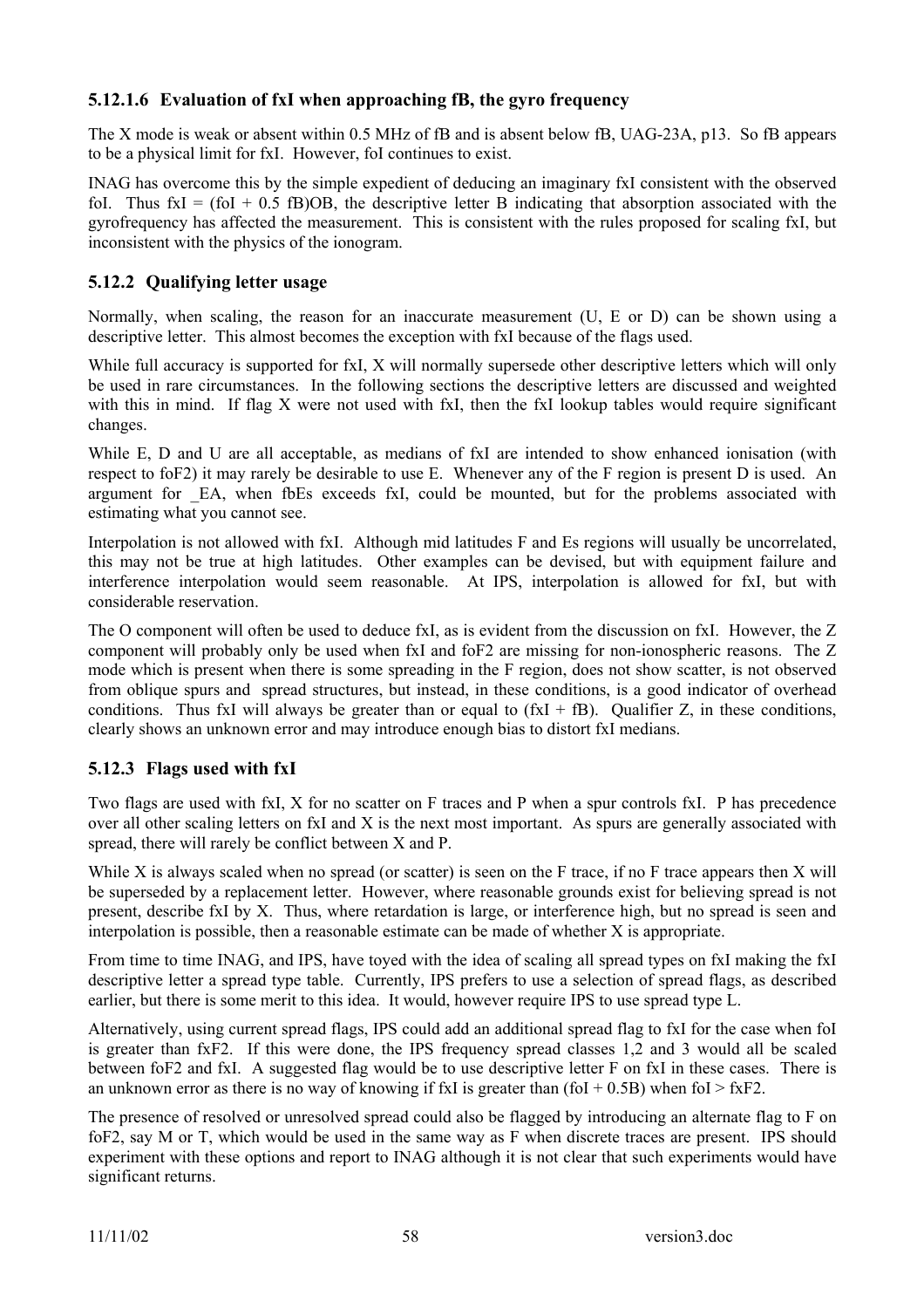### **5.12.4 Descriptive letter usage**

### **5.12.4.1 A - blanketing**

Comments made on foF2 are relevant here also. Blanketing is either effective or not. When a value is scaled with descriptive letter A, it implies spread is present so interpolation is disallowed. (Although 1 minute soundings may now make it possible to use interpolation, this is a special case.) Similarly, A will not be the cause of accuracy loss, although it may complicate things.

However, descriptive letter A is allowed to show possible subjective errors in interpretation of unknown magnitude. For instance, auroral Es is present and spreading occurs within both E and F regions. On normal ionograms it may be hard to decide which was which. Descriptive letter A is more appropriate than F.

### **5.12.4.2 B - non-deviative absorption**

When fxI approaches the gyrofrequency, fB, or during a fadeout, the extent of loss of accuracy can be assessed by UB and DB. However, no EB scaling is allowed. Interpolation should be allowed during SIDs.

### **5.12.4.3 D - upper frequency limit**

Occasional \_DD and, very rarely \_UD, will be possible for fxI. This condition will occur as a result of equatorial spread and possibly DQ is more appropriate. IPS uses DD in preference to replacement D.

### **5.12.4.4 E - lower frequency limit**

At IPS, it is unlikely that the X component will be seen to drop below the ionosonde lower limit as fB, the gyrofrequency, is greater than 1.0 MHz for all Australian stations, at virtually all heights.

However, in this case foI may be scaled EE, and fxI scaled with the same value.

If any fol is seen OB becomes appropriate.

#### **5.12.4.5 F - measurements affected by spread**

IPS would only use F on fxI if it affected the scaling accuracy of fxI. However, this is a bit unnatural for fxI, the upper limit of spread being more likely to be affected by the ionosonde gain (C?) or interference (S). Of these, S is usually the prime cause. I am unclear how you can interpret a lack of accuracy in fxI, a spread - F parameter, in terms of the spread. It seems to contradict the definition.

However, I prefer OF or OR instead of OB when fxI is much greater than fB, although OB is begrudgingly accepted. *As a local rule, IPS will scale \_OF where previously \_OB was used*. We should test its occurrence and report to INAG.

If  $f$ o $F$ 2  $\le$   $f$ o $F$ 1, and  $f$ o $F$ 1 shows spreading, then it could be useful to describe fxI with F if the spread exceeds 0.2 MHz. (See also comments in earlier section on using F with fxI as a flag.)

#### **5.12.4.6 G - insufficient ionisation**

As the F1 region is part of the F region as a whole, when foF2 < foF1, fxI is scaled (fxF1) with appropriate descriptive letters as required. IPS does not scale  $f x I = (f x F 1) EG$  in this case.

However, if fo $F1 <$  foE, then fxI = (fxE)EG would be appropriate because fxI is no longer measured from the F region. While this applies to the normal E region, it is not used for particle E. Particle E can be associated with tilted F layers and various other conditions making the limit value dubious. Furthermore, particle E is a sporadic E layer. For now, no EG usage is allowed as it seems too rare to contemplate as a real scaling. There is more information in the \_EG scaling than replacement letter, A.

### **5.12.4.7 H - disturbances**

Unless a disturbance is associated with spreading, H will normally be superseded by X.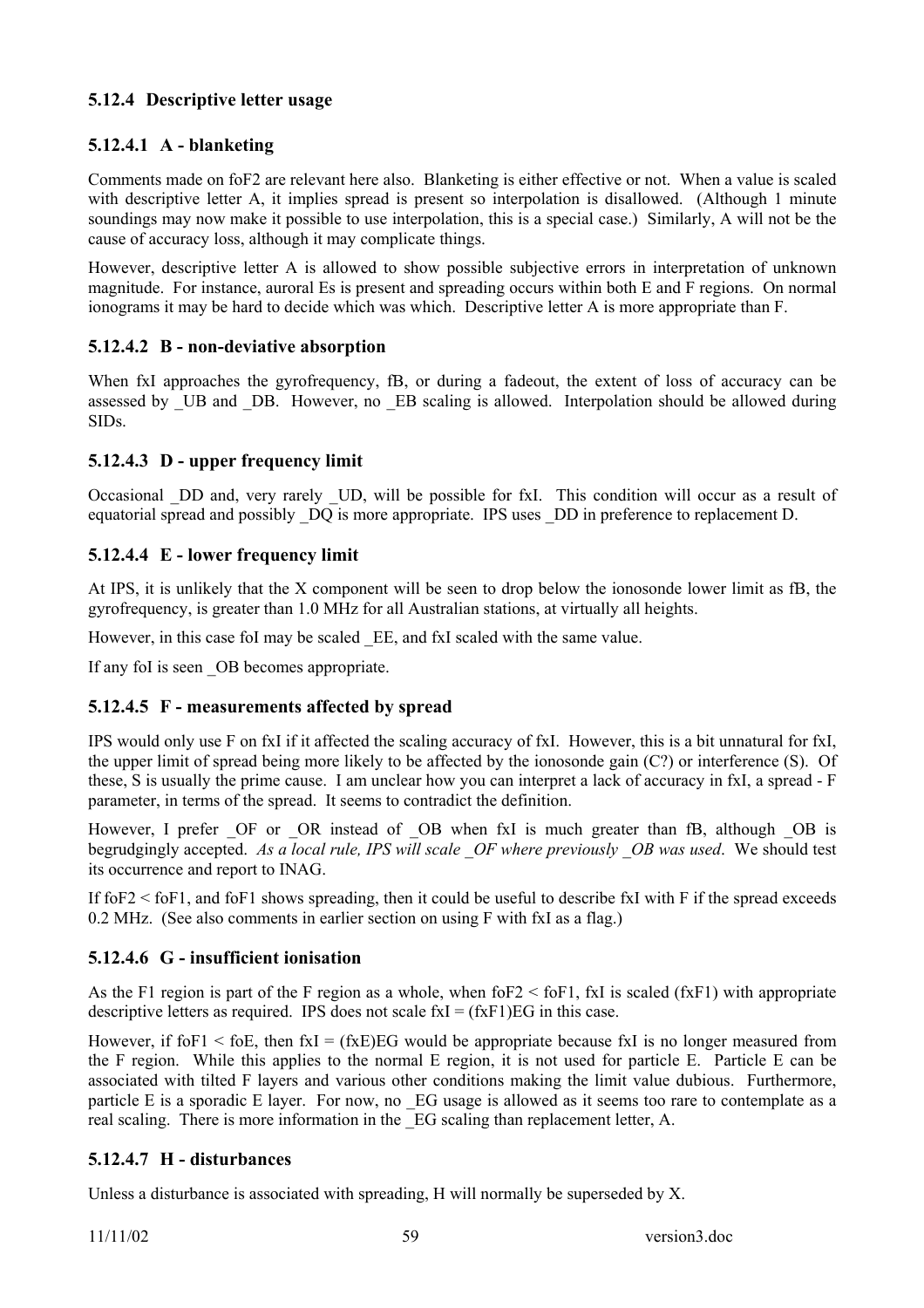In general, TIDs will not affect the accuracy of fxI in the same way that the accuracy of foF2 is affected. With foF2, the overhead echo is sought and a TID implies "oblique return". Hence the use of V, or H, warns that the F2 region is distorted and that foF2 may well not be measured from overhead. While rules exist for selecting the most likely position for foF2 in these circumstances, it is not hard to find exceptions, either theoretically, or in practice.

Like spreading, it is hard to give a sensible meaning to the loss of accuracy in fxI because of a disturbance. Only a descriptive letter H is allowed, together with \_OH.

For local convenience, when fxI is deduced from an X mode stratification, H is scaled on foF2, even if foF2 is not currently affected. When checking scaling consistency the difference between foF2 and fxI is tested. If no H appears on foF2 then it can appear that the two results are inconsistent.

### **5.12.4.8 P - spur controls fxI; a flag**

P has precedence over all other scaling letters.

### **5.12.4.9 Q - range spread**

When fxI is determined from a range spread trace, the descriptive letter Q is used with fxI. No precedence is quoted for Q in UAG-23A, but if it is to be useful it should always be used, having precedence over all letters other than P. UAG-23A describe P as an oblique return that, when overhead, is better scaled as F or  $\overline{O}$ .

No accuracy levels are used with Q as it will normally be expected that fxI will be ill-defined if measured from range spread. This is usually only useful for low latitude equatorial range spread.

### **5.12.4.10 R - deviative absorption**

Normally R would not affect fxI, as in conditions where R is relevant, X would supersede it.

As mentioned earlier, when  $f(x) < (f_0 + 0.5 fB)$  and  $f(x) > fB$ , the difference between fol and  $f(x)$  is hard to explain in terms of absorption, although the added effect of deviative absorption (R) may be sufficient. If spread is present I certainly favour OF. Thus, R is not used on fxI.

### **5.12.4.11 W - upper height limit of ionosonde**

While W may be relevant with fxI, usually it will be superseded by X.

Replacement W could probably occur, although unusual.

## **5.12.4.12 X - no spreading - a flag**

When the F trace shows no spreading, descriptive letter X is used with fxI. It is only superseded by P.

### **5.12.4.13 Y - lacuna**

If fxI cannot be scaled because of F2 region lacuna, then replacement Y is appropriate. However, if any trace is present, Y will not affect the accuracy of the measurement. Large tilts will not affect the accuracy of fxI for reasons similar to those given for H.

# **6. SCALING LETTER LOOKUP TABLES**

The IPS scaling stations contain lookup tables, based on the previous section, to check that scaling letters used with ionograms are reasonable. The letter combinations possible for each parameter have been given ranks, 0 to 6. The weights are described in the next section and then the weights for each of the major parameters follow in successive sections.

## **6.1 Internal Consistency Test for Scaling**

Using the rules set out in UAG-23A and as explained in this document, various computer tests are made to check for internal consistency of the scaled data. These tests fall broadly into two sections. First, the various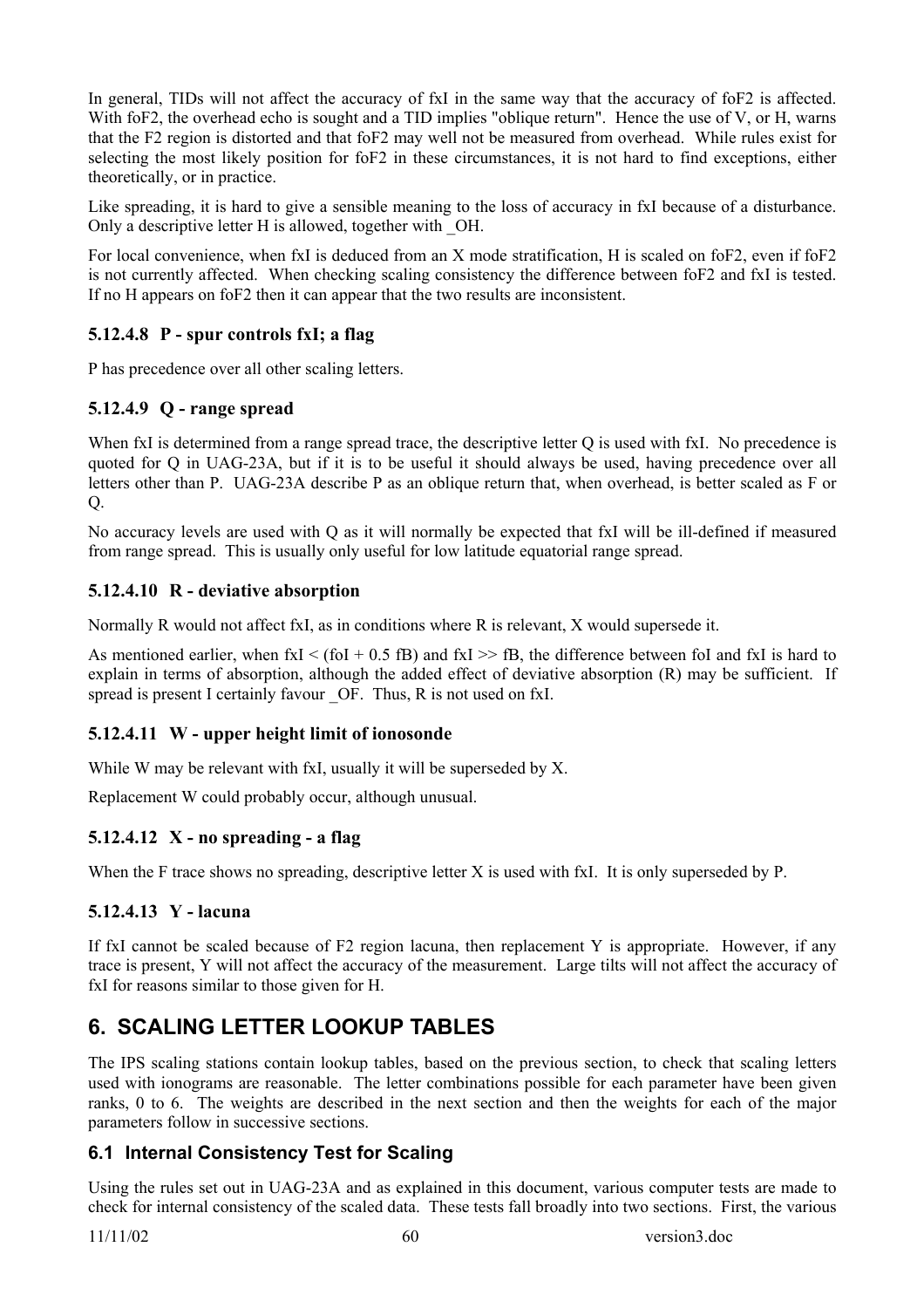allowed combinations of descriptive and qualifying letter pairs can be tested and non-standard, or unusual pairs, are noted. Second, the various scaled parameters can be compared for internal consistency. This section is concerned with the first option; establishing combinations of letters that may be used with each of the parameters scaled. These tests have been used in the IPS Head Office automatic data monitoring program for some years now.

Each parameter scaled is discussed in a separate subsection; the normal conventions associated with scaling and any special problems and local rules are *highlighted*. The normal accuracy conventions associated with each parameter are also explained. As mentioned in an earlier section, accurate values (i.e., no descriptive letter, only a descriptive letter, qualifying and descriptive letters and replacement letter) are assumed possible and general or specific limits are discussed in the appropriate place. A summary of flags used with each parameter is included along with an explanation of the hierarchy adopted where multiple flags are allowed.

### **6.1.1 Grading used for qualifying/descriptive letter pairs**

Six levels are used. Some levels result in the scaler being challenged about the scaling letter combinations if they are used.

### **6.1.1.1 Reject, Weight = 0**

Pairs of letters that seem impossible are given a zero grade. Should such a pair of letters be scaled, the scaler would be asked to re-scale the parameter. However, if the scaler insists, the rejected pair is accepted. These results would be checked again in Sydney and would either be changed - in which case the scaler would be notified why - or accepted - in which case the look up tables may be revised. In either case, the example would be noted as a possible example for INAG or for use in local training.

A novice scaler should understand why the lookup table has rejected a scaling. this report should give some guidance, otherwise, contact Sydney Head Office with the example.

### **6.1.1.2 Rare, Weight = 1**

Pairs of letters that seem most unlikely, but are conceivable, are considered rare and are given a weight of 1. These pairs are processed similar to a reject only now there is less onus on scalers to reconsider their scaling.

### **6.1.1.3 Unusual, Weight = 2**

These pairs are considered to occur infrequently at IPS mainland stations and are weighted 2. The system will automatically accept the scaling, but the scaler will be reminded that the scaling is unusual. Further inspection of the ionogram may result in a changed scaling, but such cases would normally be accepted.

### **6.1.1.4 Local Convention, Weight = 3**

Scaling letter combinations that are advocated by IPS, but appear to contradict normal URSI conventions, are weighted 3. It is intended that these results will be studied carefully at IPS and will be brought to INAG's attention for wider international discussion. Scalers are reminded that a particular usage is a *local convention*, so they can assess the ionogram involved to see if it is worth using as an example of a local convention. There aren't too many of these.

### **6.1.1.5 Accept provisionally, Weight = 4**

These results seem strange or unnecessary. Again, scalers will be able to think carefully about such results and may wish to keep a copy of the ionogram sequence in question for future discussion.

#### **6.1.1.6 Normal URSI standard usage, Weight = 5**

The bulk of scaling usage fall in this category.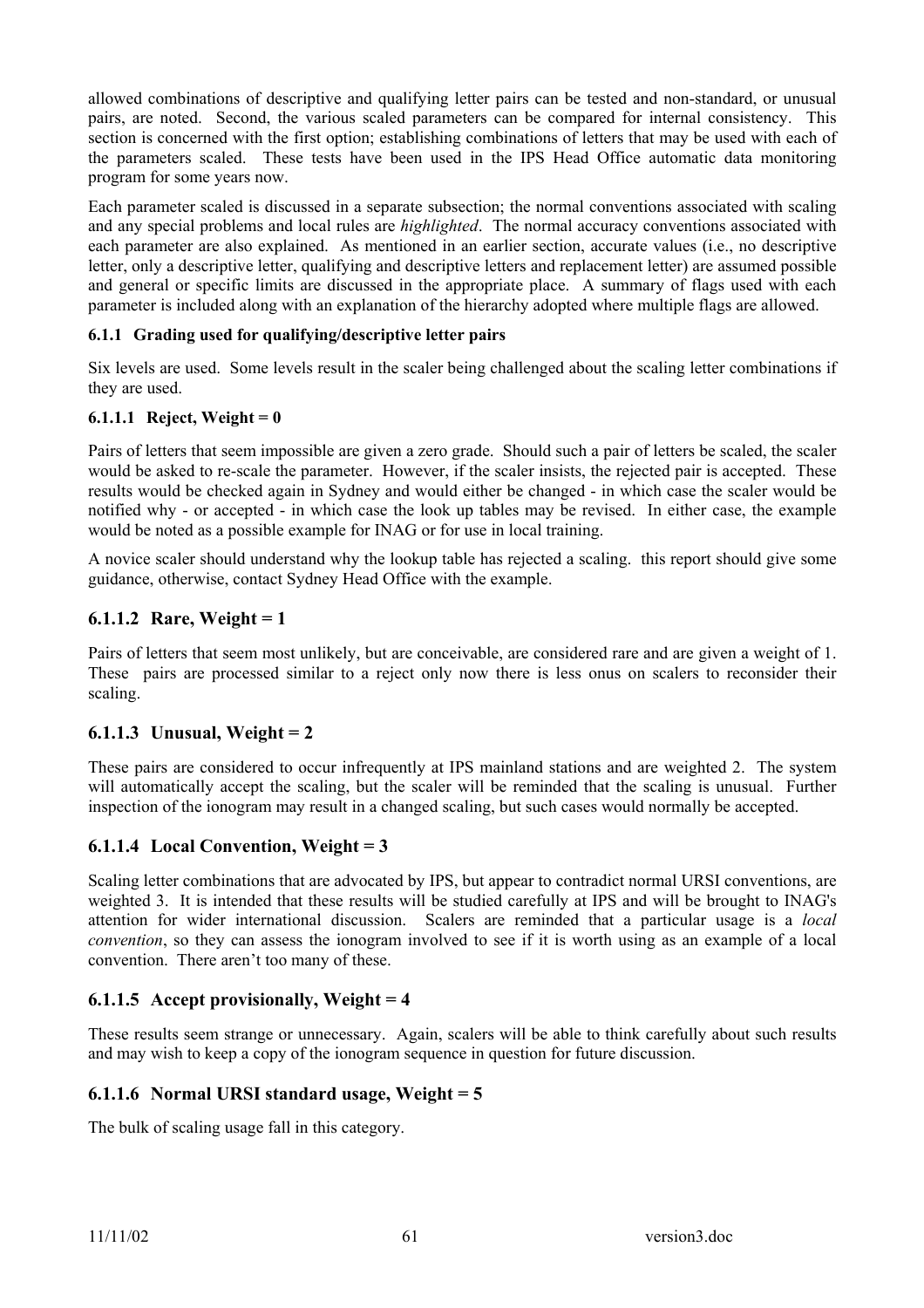### **6.1.1.7 Flag, Weight = 6**

Where a descriptive letter is being used as a flag, all letter pairs associated with the descriptive letter are given weight  $= 6$ . This will remind scalers that a flag is being used. This category includes both URSI flags and local flags.

#### **6.1.1.8 Discussion**

Alternative weightings might be used to tailor the scaling system to a particular location, in which case the letter pairs associated with different weights could vary. The weight/pair usage in this report probably represent mid-latitudes. However, significant changes would be possible if the tables were tailored for high or low latitudes. Changes are much more likely if different scaling philosophies are adopted.

Weights might also be used to train scalers by forcing them to look closely at ionograms. As yet, this has not been considered carefully.

The rest of this report is concerned with scaling conventions for the various parameters. Discussion is generally restricted to unexpected combinations of letters.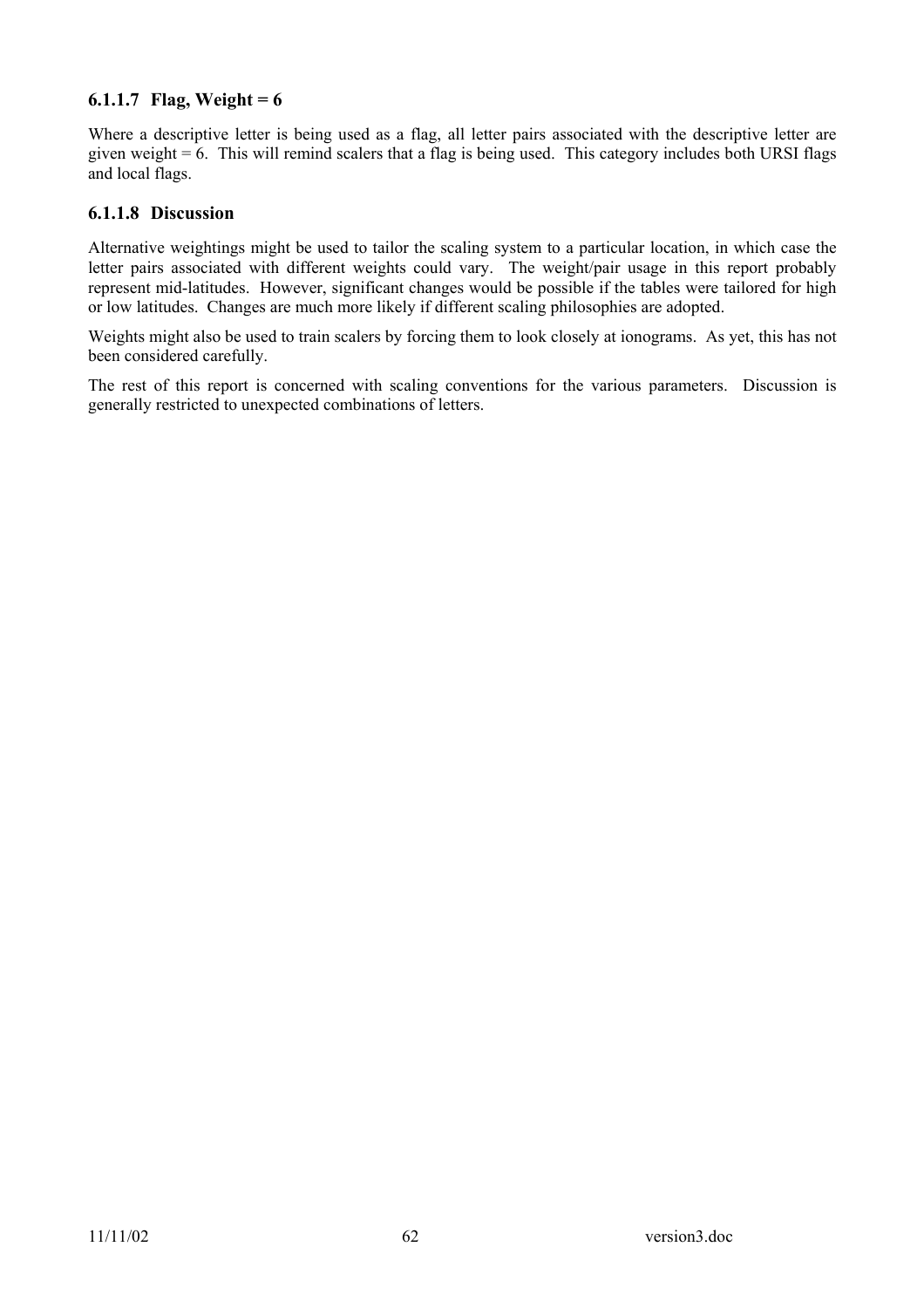## **6.2 fmin letter combinations**

|              | $\mathbf b$ | ${\bf A}$ | $\, {\bf B}$   | $\mathbf c$    | $\mathbf D$ | $\mathbf E$ | $\mathbf F$ | G | $\, {\bf H}$ | $\mathbf I$ | J | $\, {\bf K}$ | $\mathbf{L}$ | $\mathbf M$ | ${\bf N}$ | $\circ$ | ${\bf P}$ | Q | ${\bf R}$      | S              | т | $\mathtt U$ | $\mathbf{v}$ | W | $\mathbf x$ | Υ | ${\bf z}$ |
|--------------|-------------|-----------|----------------|----------------|-------------|-------------|-------------|---|--------------|-------------|---|--------------|--------------|-------------|-----------|---------|-----------|---|----------------|----------------|---|-------------|--------------|---|-------------|---|-----------|
| $\mathbf b$  | 5           |           | $\mathfrak{Z}$ | $\mathfrak{Z}$ |             |             |             |   |              |             |   |              |              |             |           |         |           |   | $\overline{3}$ | $\mathfrak{Z}$ |   |             |              |   |             |   | 6         |
| $\mathbf{A}$ |             |           |                |                |             |             |             |   |              |             |   |              |              |             |           |         |           |   |                |                |   |             |              |   |             |   |           |
| ${\bf z}$    |             |           |                |                |             |             |             |   |              |             |   |              |              |             |           |         |           |   |                |                |   |             |              |   |             |   |           |
| $\circ$      |             |           |                |                |             |             |             |   |              |             |   |              |              |             |           |         |           |   |                |                |   |             |              |   |             |   |           |
| J            |             |           |                |                |             |             |             |   |              |             |   |              |              |             |           |         |           |   |                |                |   |             |              |   |             |   |           |
| $\bf E$      |             |           |                | 5              |             | 5           |             |   |              |             |   |              |              |             |           |         |           |   | 5              |                |   |             |              |   |             |   | 6         |
| D            |             |           |                |                |             |             |             |   |              |             |   |              |              |             |           |         |           |   |                |                |   |             |              |   |             |   |           |
| U            |             |           |                |                |             |             |             |   |              |             |   |              |              |             |           |         |           |   | 5              |                |   |             |              |   |             |   | 6         |
| $\mathbf I$  |             |           |                |                |             |             |             |   |              |             |   |              |              |             |           |         |           |   |                |                |   |             |              |   |             |   |           |
| $\mathbf r$  |             |           | 5              | 5              |             |             |             |   |              |             |   |              |              |             |           |         |           |   | 5              |                |   |             |              |   |             |   |           |

Flags:

1. fmin scaled from the Z-mode

# **6.3 foE letter combinations**

|              | b | ${\bf A}$    | в            | $\mathbf C$ | D | $\mathbf E$    | $\mathbf F$  | G | $\, {\bf H}$   | $\mathbf I$ | J | K | L | M | N | $\circ$ | ${\bf P}$ | Q | $\mathbf R$    | $\mathbf{s}$ | т | U | $\mathbf v$ | W | $\mathbf x$ | Y | z |
|--------------|---|--------------|--------------|-------------|---|----------------|--------------|---|----------------|-------------|---|---|---|---|---|---------|-----------|---|----------------|--------------|---|---|-------------|---|-------------|---|---|
| b            | 5 | 5            | 5            | 5           |   |                | 5            |   | 5              |             |   | 5 |   |   |   |         |           |   | 5              | 5            |   |   |             |   |             | 6 | 6 |
| A            |   |              |              |             |   |                |              |   |                |             |   |   |   |   |   |         |           |   |                |              |   |   |             |   |             |   |   |
| $\mathbf{z}$ |   | 5            |              | 5           |   |                | 5            |   | 5              |             |   |   |   |   |   |         |           |   | 5              | 5            |   |   |             |   |             | 6 | 6 |
| $\circ$      |   |              |              |             |   |                |              |   |                |             |   |   |   |   |   |         |           |   |                |              |   |   |             |   |             |   |   |
| J            |   | $\mathbf{1}$ | $\mathbf{1}$ | 5           |   |                | 5            |   | 5              |             |   | 5 |   |   |   |         |           |   | $\overline{2}$ | 5            |   |   |             |   |             | 6 | 6 |
| E            |   | 5            | 5            | 5           |   | 5              | $\mathbf{1}$ |   | $\overline{2}$ |             |   | 5 |   |   |   |         |           |   | 5              | 5            |   |   |             |   |             | 6 | 6 |
| D            |   | 5            |              | 5           |   |                | $\mathbf{1}$ |   | $\overline{2}$ |             |   | 5 |   |   |   |         |           |   | 5              | 5            |   |   |             |   |             | 6 | 6 |
| U            |   | 5            | 5            | 5           |   | $\overline{2}$ | 5            |   | 5              |             |   | 5 |   |   |   |         |           |   | 5              | 5            |   |   |             |   |             | 6 | 6 |
| $\mathbf I$  |   | 5            | 5            | 5           |   |                |              |   | $\overline{2}$ |             |   |   |   |   |   |         |           |   | 5              | 5            |   |   |             |   |             | 6 | 6 |
| r            |   | 5            | 5            | 5           |   |                | 1            |   | $\overline{2}$ |             |   |   |   |   |   |         |           |   | 5              | 5            |   |   |             |   |             | 6 | 6 |

Flags:

- 1. Y Lacuna
- 2. Z z-mode observed in the E region
- 3. Y supercedes Z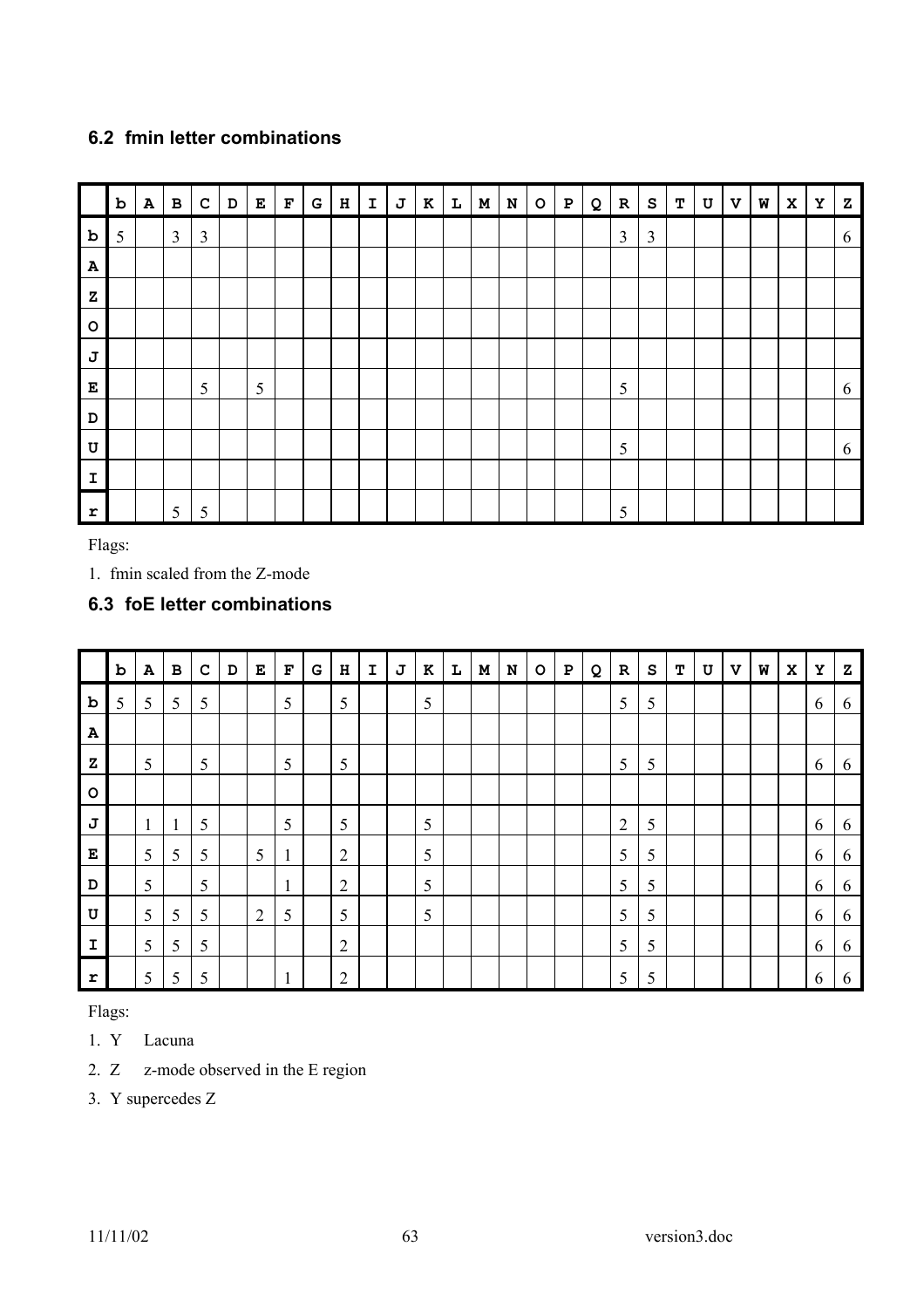## **6.4 h'E letter combinations**

|              | b | $\mathbf{A}$ | $\, {\bf B}$ | $\mathbf C$ | $\, {\bf D}$ | ${\bf E}$ | $\mathbf F$    | G | $\, {\bf H}$   | $\mathbf I$ | J | $\bf K$ | L | $\mathbf M$ | ${\bf N}$ | $\mathsf{o}$ | $\, {\bf P}$ | Q | ${\bf R}$ | S | т | U | V | W | $\mathbf x$ | Y | ${\bf z}$ |
|--------------|---|--------------|--------------|-------------|--------------|-----------|----------------|---|----------------|-------------|---|---------|---|-------------|-----------|--------------|--------------|---|-----------|---|---|---|---|---|-------------|---|-----------|
| b            | 5 | 5            | 5            | 5           |              |           | 5              |   | 5              |             |   | 5       |   |             |           |              |              | 6 |           | 5 |   |   |   |   |             |   | 6         |
| $\mathbf{A}$ |   |              |              |             |              |           |                |   |                |             |   |         |   |             |           |              |              |   |           |   |   |   |   |   |             |   |           |
| $\mathbf{z}$ |   |              |              |             |              |           |                |   |                |             |   |         |   |             |           |              |              |   |           |   |   |   |   |   |             |   |           |
| $\circ$      |   |              |              |             |              |           |                |   |                |             |   |         |   |             |           |              |              |   |           |   |   |   |   |   |             |   |           |
| J            |   |              |              |             |              |           |                |   |                |             |   |         |   |             |           |              |              |   |           |   |   |   |   |   |             |   |           |
| E            |   | 5            | 5            | 5           |              | 5         | $\overline{2}$ |   |                |             |   | 5       |   |             |           |              |              | 6 |           | 5 |   |   |   |   |             |   | 6         |
| D            |   |              |              |             |              |           |                |   |                |             |   |         |   |             |           |              |              |   |           |   |   |   |   |   |             |   |           |
| $\mathbf U$  |   | 5            | 5            | 5           |              | 5         | $\overline{2}$ |   | $\overline{2}$ |             |   | 5       |   |             |           |              |              | 6 |           | 5 |   |   |   |   |             |   | 6         |
| I            |   | 5            | 5            | 5           |              |           |                |   |                |             |   |         |   |             |           |              |              | 6 |           | 5 |   |   |   |   |             |   | 6         |
| $\mathbf r$  |   | 5            | 5            | 5           |              | 5         |                |   |                |             |   |         |   |             |           |              |              | 6 |           | 5 |   |   |   |   |             |   | 6         |

Flags:

- 1. Q Range spread exceeds 30 km in the E region
- 2. Z Z-mode in the E region and no spread observed
- 3. Q supersedes Z

## **6.5 foEs letter combinations**

|              | $\mathbf b$ | $\, {\bf A}$ | $\, {\bf B} \,$ | $\mathbf C$ | $\mathbf D$ | E            | $\mathbf{F}% _{0}$ | G | $\, {\bf H}$   | I | J | $\bf K$    | $\mathbf L$ | $\mathbf M$ | ${\bf N}$ | $\circ$ | $\mathbf P$ | Q | ${\bf R}$ | ${\tt s}$ | т | $\ensuremath{\mathbf{U}}$ | $\mathbf v$ | W | $\mathbf{x}$ | Υ | z |
|--------------|-------------|--------------|-----------------|-------------|-------------|--------------|--------------------|---|----------------|---|---|------------|-------------|-------------|-----------|---------|-------------|---|-----------|-----------|---|---------------------------|-------------|---|--------------|---|---|
| $\mathbf b$  | 5           |              | 5               | 5           |             |              |                    |   | 5              |   |   | 5          |             |             |           |         |             |   |           | 5         |   |                           |             |   |              |   | 6 |
| $\mathbf{A}$ |             |              |                 |             |             |              |                    |   |                |   |   |            |             |             |           |         |             |   |           |           |   |                           |             |   |              |   |   |
| $\mathbf{z}$ |             |              |                 |             |             |              |                    |   |                |   |   | 5          |             |             |           |         |             |   |           |           |   |                           |             |   |              |   | 6 |
| $\circ$      |             |              |                 |             |             |              |                    |   |                |   |   |            |             |             |           |         |             |   |           |           |   |                           |             |   |              |   |   |
| J            |             | 5            |                 | 5           |             | $\mathbf{1}$ |                    |   |                |   |   | $\sqrt{5}$ |             |             |           |         |             |   |           | 5         |   |                           |             |   |              |   | 6 |
| E            |             |              | 5               | 5           |             | 5            |                    | 5 |                |   |   | 5          |             |             |           |         |             |   |           | 5         |   |                           |             |   |              |   | 6 |
| D            |             |              |                 | 5           | 5           |              |                    |   |                |   |   | 5          |             |             |           |         |             |   |           | 5         |   |                           |             |   |              |   | 6 |
| U            |             |              |                 |             |             |              |                    |   | $\overline{2}$ |   |   | 5          |             |             |           |         |             |   |           | 5         |   |                           |             |   |              |   | 6 |
| $\mathbf I$  |             |              |                 |             |             |              |                    |   |                |   |   |            |             |             |           |         |             |   |           |           |   |                           |             |   |              |   |   |
| $\mathbf{r}$ |             |              |                 | 5           | 5           |              |                    | 5 |                |   |   |            |             |             |           |         |             |   |           | 5         |   |                           |             |   |              |   | 6 |

Flags:

## 1. Z Z-mode observed from the sporadic E layer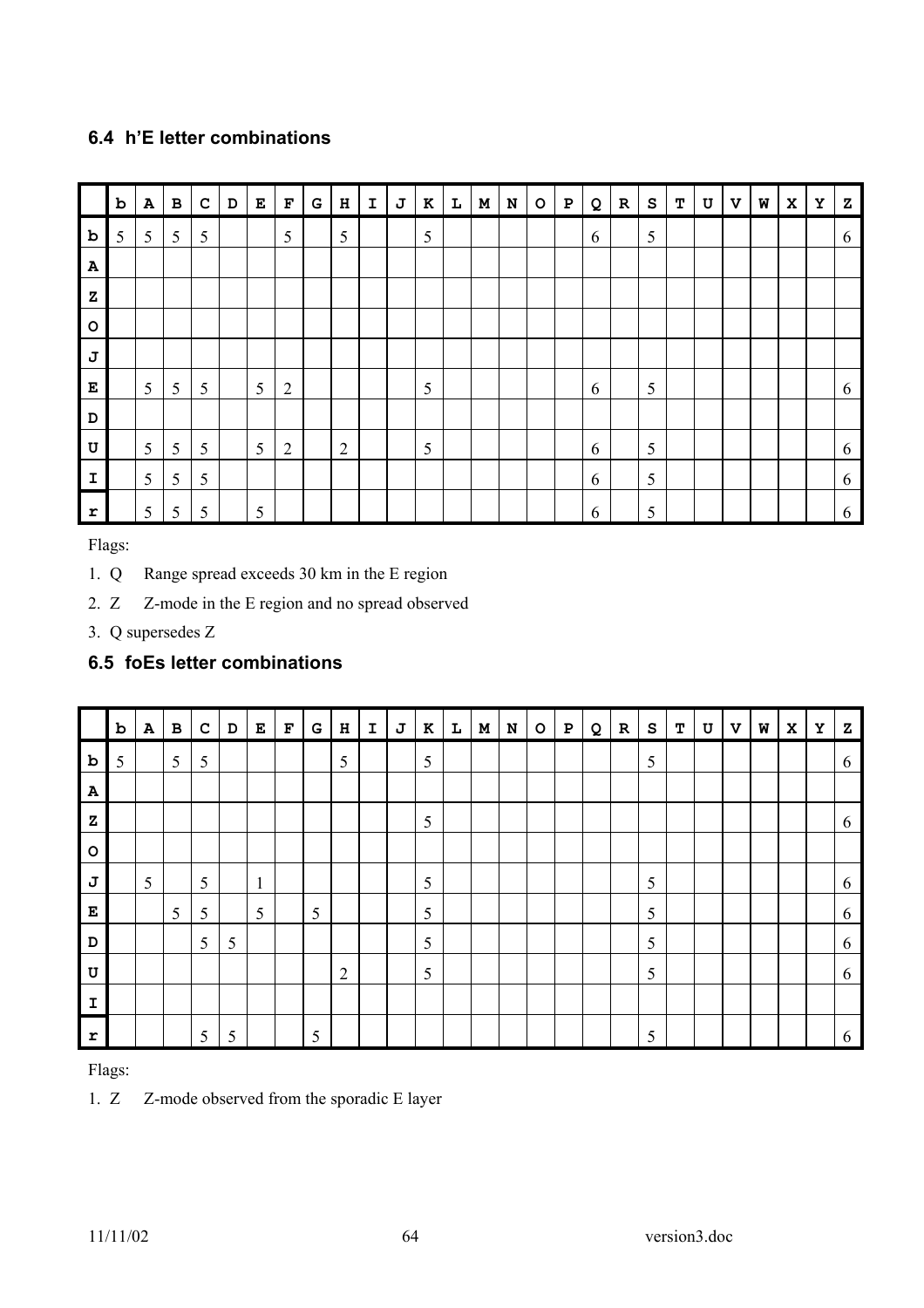## **6.6 fbEs letter combinations**

|              | $\, {\bf b}$ | ${\bf A}$      | $\, {\bf B} \,$ | $\mathbf C$  | $\, {\bf D}$ | E | $\mathbf F$ | G | $\, {\bf H}$   | $\mathbf I$ | $\bf J$ | $\bf K$ | L | $\mathbf M$ | ${\bf N}$ | $\circ$ | $\mathbf P$ | Q | $\mathbf R$    | ${\tt s}$      | т | $\mathbf U$ | $\mathbf{v}$ | W | $\mathbf x$ | Y | z |
|--------------|--------------|----------------|-----------------|--------------|--------------|---|-------------|---|----------------|-------------|---------|---------|---|-------------|-----------|---------|-------------|---|----------------|----------------|---|-------------|--------------|---|-------------|---|---|
| $\mathbf b$  | 5            | 5              | 5               | 5            |              |   | 5           | 5 | 5              |             |         | 5       |   |             |           |         |             |   | 5              | $\mathfrak{S}$ |   |             |              |   |             | 5 |   |
| $\mathbf A$  |              | 5              |                 |              |              |   |             |   |                |             |         |         |   |             |           |         |             |   |                |                |   |             |              |   |             |   |   |
| $\mathbf z$  |              |                |                 |              |              |   |             |   |                |             |         | 5       |   |             |           |         |             |   |                |                |   |             |              |   |             |   |   |
| $\circ$      |              |                |                 |              |              |   |             |   |                |             |         |         |   |             |           |         |             |   |                |                |   |             |              |   |             |   |   |
| J            |              |                |                 | $\mathbf{1}$ |              |   |             |   |                |             |         | 5       |   |             |           |         |             |   |                | $\mathbf{1}$   |   |             |              |   |             |   |   |
| E            |              | 5              | 5               | 5            |              | 5 | 5           | 5 | $\overline{2}$ |             |         | 5       |   |             |           |         |             |   | $\overline{3}$ | 5              |   |             |              |   |             | 5 |   |
| D            |              | 5              |                 | 5            |              |   |             | 5 |                |             |         | 5       |   |             |           |         |             |   |                | 5              |   |             |              |   |             |   |   |
| U            |              | 5              | $\overline{2}$  | 5            |              |   | 5           | 5 | 5              |             |         | 5       |   |             |           |         |             |   | $\overline{3}$ | 5              |   |             |              |   |             | 5 |   |
| $\mathbf{I}$ |              |                |                 |              |              |   |             |   |                |             |         |         |   |             |           |         |             |   |                |                |   |             |              |   |             |   |   |
| r            |              | $\overline{2}$ | 5               | 5            |              |   |             |   |                |             |         |         |   |             |           |         |             |   |                | 5              |   |             |              |   |             | 5 |   |

Flags:

1. No flags used on fbEs

## **6.7 h'Es letter combinations**

|              | $\mathbf b$ | $\mathbf{A}$ | $\, {\bf B} \,$ | ${\bf c}$ | D | $\mathbf{E}$ | $\mathbf F$    | G              | H            | $\mathbf I$ | $\mathbf J$ | $\kappa$ | L | $\mathbf M$ | ${\bf N}$ | $\circ$ | $\, {\bf P}$ | Q | $\mathbf R$ | ${\bf s}$ | т | U | $\mathbf v$ | W | $\mathbf x$ | Υ | ${\bf z}$ |
|--------------|-------------|--------------|-----------------|-----------|---|--------------|----------------|----------------|--------------|-------------|-------------|----------|---|-------------|-----------|---------|--------------|---|-------------|-----------|---|---|-------------|---|-------------|---|-----------|
| $\mathbf b$  | 5           | 5            | $\overline{2}$  | 5         |   |              | 3              | $\overline{2}$ | $\mathbf{1}$ |             |             | 5        |   |             |           |         |              | 6 |             | 5         |   |   |             |   |             |   |           |
| $\mathbf{A}$ |             |              |                 |           |   |              |                |                |              |             |             |          |   |             |           |         |              |   |             |           |   |   |             |   |             |   |           |
| $\mathbf{z}$ |             |              |                 |           |   |              |                |                |              |             |             |          |   |             |           |         |              |   |             |           |   |   |             |   |             |   |           |
| $\circ$      |             |              |                 |           |   |              |                |                |              |             |             |          |   |             |           |         |              |   |             |           |   |   |             |   |             |   |           |
| J            |             |              |                 |           |   |              |                |                |              |             |             |          |   |             |           |         |              |   |             |           |   |   |             |   |             |   |           |
| Е            |             |              |                 | 5         |   |              | $\overline{3}$ | 5              |              |             |             | 5        |   |             |           |         |              | 6 | 5           |           |   |   |             |   |             |   |           |
| D            |             |              |                 |           |   |              |                |                |              |             |             |          |   |             |           |         |              |   |             |           |   |   |             |   |             |   |           |
| $\mathbf U$  |             |              |                 | 5         |   |              | 3              | $\overline{2}$ |              |             |             | 5        |   |             |           |         |              | 6 | 5           |           |   |   |             |   |             |   |           |
| I            |             |              |                 |           |   |              |                |                |              |             |             |          |   |             |           |         |              |   |             |           |   |   |             |   |             |   |           |
| r            |             |              | 5               | 5         |   | 5            | $\mathfrak{Z}$ | 5              |              |             |             |          |   |             |           |         |              | 6 | 5           |           |   |   |             |   |             |   |           |

Flags:

1. Q range spread exceeds 30 km.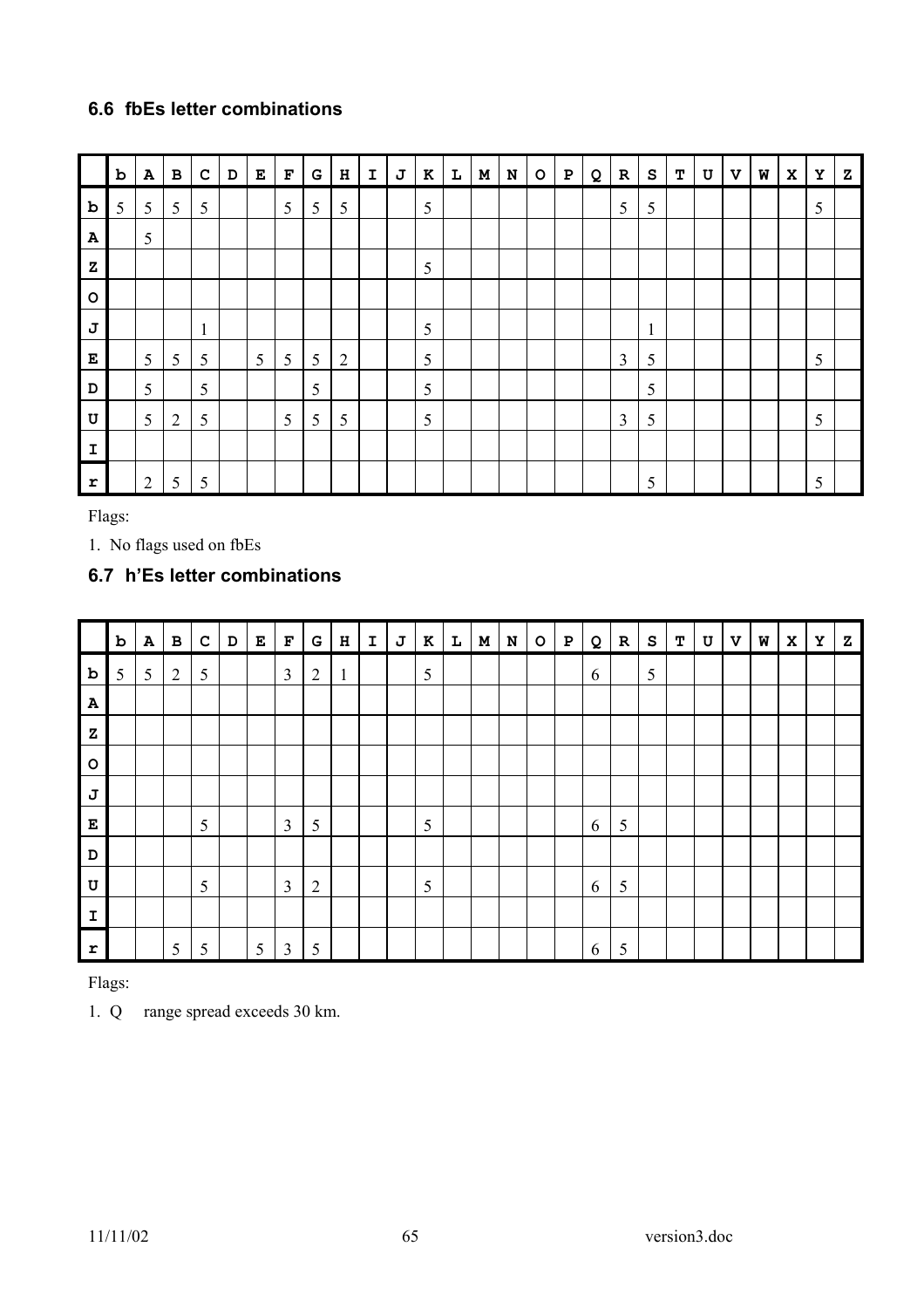## **6.8 foF1 letter combinations**

|             | $\mathbf b$ | $\, {\bf A}$   | $\, {\bf B}$ | $\mathbf C$ | D | E | $\mathbf F$ | ${\mathbf G}$ | $\, {\bf H}$ | $\mathbf I$ | J | $\bf K$ | $\mathbf L$    | M | ${\bf N}$ | $\mathsf{o}\,$ | ${\bf P}$ | Q | ${\bf R}$      | ${\tt s}$ | т | $\mathbf U$ | $\mathbf v$    | W              | $\mathbf x$ | Υ | Ζ |
|-------------|-------------|----------------|--------------|-------------|---|---|-------------|---------------|--------------|-------------|---|---------|----------------|---|-----------|----------------|-----------|---|----------------|-----------|---|-------------|----------------|----------------|-------------|---|---|
| $\mathbf b$ | 5           | 5              | 5            | 5           |   |   | 5           |               | 5            |             |   |         |                |   |           |                |           |   | 5              | 5         |   |             | $\overline{2}$ | $\overline{2}$ |             | 6 | 6 |
| A           |             |                |              |             |   |   |             |               |              |             |   |         |                |   |           |                |           |   |                |           |   |             |                |                |             |   |   |
| z           |             |                |              | 5           |   |   | 5           |               | 5            |             |   |         | $\mathbf{1}$   |   |           |                |           |   | 5              | 5         |   |             |                |                |             | 6 | 6 |
| $\circ$     |             |                |              |             |   |   |             |               |              |             |   |         |                |   |           |                |           |   |                |           |   |             |                |                |             |   |   |
| J           |             | $\overline{2}$ | 5            | 5           |   |   | 5           |               | 5            |             |   |         | $\mathbf{1}$   |   |           |                |           |   | 5              | 5         |   |             |                |                |             | 6 | 6 |
| Е           |             | 5              | 5            | 5           |   |   | 5           |               | 5            |             |   |         | $\overline{4}$ |   |           |                |           |   | 5              | 5         |   |             |                |                |             | 6 | 6 |
| D           |             |                |              |             |   |   | 5           |               | 5            |             |   |         |                |   |           |                |           |   | 5              | 5         |   |             |                | $\overline{2}$ |             | 6 | 6 |
| U           |             | 5              | 5            | 5           |   |   | 5           |               | 5            |             |   |         | 5              |   |           |                |           |   | 5              | 5         |   |             |                | 5              |             | 6 | 6 |
| $\mathbf I$ |             | 5              | 5            | 5           |   |   |             |               | 5            |             |   |         |                |   |           |                |           |   | $\overline{2}$ | 5         |   |             |                |                |             |   |   |
| r           |             | 5              | 5            | 5           |   |   | 5           |               | 5            |             |   |         | 5              |   |           |                |           |   | $\overline{2}$ | 5         |   |             |                | 1              |             | 6 | 6 |

Flags:

- 1. Y lacuna in the F1 region
- 2. Z Z-mode in the F1 region
- 3. Y supersedes Z

## **6.9 h'F2 letter combinations**

|              | $\mathbf b$ | ${\bf A}$ | $\, {\bf B}$ | $\mathbf C$ | D | Е | $\mathbf F$    | G | H | $\mathbf I$ | J | K | L              | $\mathbf M$ | ${\bf N}$ | $\circ$ | ${\bf P}$ | Q              | $\mathbf{R}$   | ${\tt S}$ | $\mathbf T$ | U | $\boldsymbol{\mathrm{v}}$ | W | $\mathbf x$ | Y | z |
|--------------|-------------|-----------|--------------|-------------|---|---|----------------|---|---|-------------|---|---|----------------|-------------|-----------|---------|-----------|----------------|----------------|-----------|-------------|---|---------------------------|---|-------------|---|---|
| $\mathbf b$  | 5           | 5         | 5            | 5           |   |   | 5              |   | 5 |             |   |   | 5              |             |           |         |           | $\overline{3}$ | $\overline{2}$ | 5         |             |   |                           | 5 |             |   |   |
| $\mathbf{A}$ |             |           |              |             |   |   |                |   |   |             |   |   |                |             |           |         |           |                |                |           |             |   |                           |   |             |   |   |
| $\mathbf z$  |             |           |              |             |   |   |                |   |   |             |   |   |                |             |           |         |           |                |                |           |             |   |                           |   |             |   |   |
| $\circ$      |             |           |              |             |   |   |                |   |   |             |   |   |                |             |           |         |           |                |                |           |             |   |                           |   |             |   |   |
| J            |             |           |              |             |   |   |                |   |   |             |   |   |                |             |           |         |           |                |                |           |             |   |                           |   |             |   |   |
| Е            |             | 5         | 5            | 5           |   |   | $\overline{2}$ |   | 5 |             |   |   |                |             |           |         |           | $\overline{3}$ |                | 5         |             |   |                           |   |             |   |   |
| D            |             |           |              |             |   |   |                |   |   |             |   |   |                |             |           |         |           |                |                |           |             |   |                           |   |             |   |   |
| $\mathbf U$  |             | 5         | 5            | 5           |   |   | $\overline{2}$ |   | 5 |             |   |   | $\overline{4}$ |             |           |         |           | $\overline{3}$ | $\overline{2}$ | 5         |             |   |                           |   |             |   |   |
| $\mathbf{I}$ |             | 5         | 5            | 5           |   |   |                |   | 5 |             |   |   |                |             |           |         |           | 3              |                | 5         |             |   |                           |   |             |   |   |
| r            |             | 5         | 5            | 5           |   |   |                | 5 | 5 |             |   |   | 5              |             |           |         |           | 3              |                | 5         |             |   |                           | 5 |             |   |   |

Flags:

- 1. No flags on h'F2
- 2. but one trial letter if daytime spread is observed.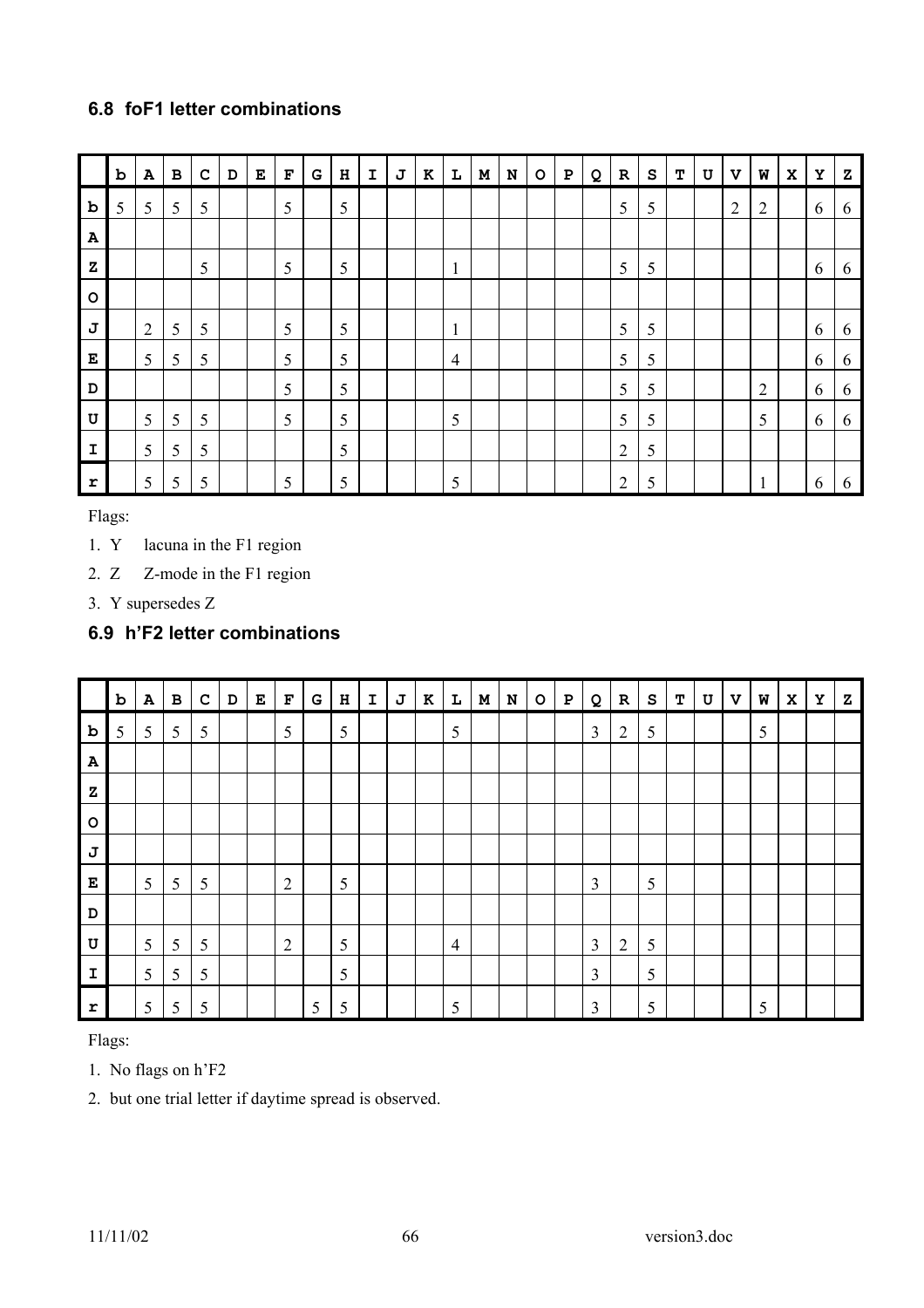## **6.10 h'F letter combinations**

|              | $\, {\bf b}$ | ${\bf A}$ | $\, {\bf B}$ | $\mathbf C$ | $\mathbf D$ | ${\bf E}$ | $\mathbf{F}% _{0}$ | G | $\, {\bf H}$            | $\mathbf I$ | J | $\bf K$ | L | $\mathbf M$ | ${\bf N}$ | $\circ$ | $\, {\bf P}$ | Q | ${\bf R}$      | ${\bf s}$ | т | $\mathbf U$ | $\boldsymbol{\mathrm{v}}$ | W            | $\mathbf x$ | Υ | ${\bf z}$ |
|--------------|--------------|-----------|--------------|-------------|-------------|-----------|--------------------|---|-------------------------|-------------|---|---------|---|-------------|-----------|---------|--------------|---|----------------|-----------|---|-------------|---------------------------|--------------|-------------|---|-----------|
| b            | 5            | 5         | 5            | 5           |             |           | 5                  |   | 5                       |             |   |         |   |             |           |         |              | 6 | $\overline{2}$ | 5         |   |             |                           |              |             | 5 | 6         |
| $\mathbf{A}$ |              |           |              |             |             |           |                    |   |                         |             |   |         |   |             |           |         |              |   |                |           |   |             |                           |              |             |   |           |
| ${\bf z}$    |              |           |              |             |             |           |                    |   |                         |             |   |         |   |             |           |         |              |   |                |           |   |             |                           |              |             |   |           |
| $\circ$      |              |           |              |             |             |           |                    |   |                         |             |   |         |   |             |           |         |              |   |                |           |   |             |                           |              |             |   |           |
| J            |              |           |              |             |             |           |                    |   |                         |             |   |         |   |             |           |         |              |   |                |           |   |             |                           |              |             |   |           |
| Е            |              | 5         | 5            | 5           |             | 5         | 5                  |   | 5                       |             |   |         |   |             |           |         |              | 6 |                | 5         |   |             |                           |              |             | 5 | 6         |
| D            |              |           |              |             |             |           |                    |   | $\mathbf{1}$<br>$\perp$ |             |   |         |   |             |           |         |              |   |                |           |   |             |                           |              |             |   |           |
| U            |              | 5         | 5            | 5           |             | 5         | 5                  |   | 5                       |             |   |         |   |             |           |         |              | 6 | $\overline{2}$ | 5         |   |             |                           |              |             | 5 | 6         |
| I            |              | 5         | 5            | 5           |             |           |                    |   | $\overline{2}$          |             |   |         |   |             |           |         |              |   |                | 5         |   |             |                           |              |             | 5 | 6         |
| r            |              | 5         | 5            | 5           |             | 5         |                    |   | $\overline{2}$          |             |   |         |   |             |           |         |              | 6 |                | 5         |   |             |                           | $\mathbf{1}$ |             | 5 | 6         |

Flags:

- 1. Q range spread exceeds 30 km
- 2. Z Z-mode observed in the F1 region and lacuna also observed in F1 region
- 3. Q supersedes Z

## **6.11 M(3000)F2 letter combinations**

|              | $\mathbf b$ | $\, {\bf A}$ | $\, {\bf B} \,$ | $\mathbf C$ | $\mathbf D$    | E              | $\mathbf{F}% _{0}$ | G | н              | I | J | $\bf K$ | L              | M | ${\bf N}$ | $\circ$ | $\, {\bf P}$ | Q | ${\bf R}$ | ${\tt S}$ | т | $\ensuremath{\mathbf{U}}$ | $\mathbf v$ | W | $\mathbf{x}$ | Y | z |
|--------------|-------------|--------------|-----------------|-------------|----------------|----------------|--------------------|---|----------------|---|---|---------|----------------|---|-----------|---------|--------------|---|-----------|-----------|---|---------------------------|-------------|---|--------------|---|---|
| $\mathbf b$  | 5           | 5            | 5               | 5           |                |                | 5                  | 5 | 5              |   |   |         | $\overline{4}$ |   |           |         |              |   | 5         | 5         |   |                           | 5           | 5 |              | 6 | 6 |
| A            |             |              |                 |             |                |                |                    |   |                |   |   |         |                |   |           |         |              |   |           |           |   |                           |             |   |              |   |   |
| $\mathbf{z}$ |             |              |                 |             |                |                |                    |   |                |   |   |         |                |   |           |         |              |   |           |           |   |                           |             |   |              |   |   |
| $\circ$      |             |              |                 |             |                |                |                    |   |                |   |   |         |                |   |           |         |              |   |           |           |   |                           |             |   |              |   |   |
| J            |             |              |                 |             |                |                |                    |   |                |   |   |         |                |   |           |         |              |   |           |           |   |                           |             |   |              |   |   |
| E            |             |              |                 | 5           | $\overline{2}$ |                | 5                  |   | $\overline{2}$ |   |   |         |                |   |           |         |              |   | 5         | 5         |   |                           |             | 5 |              | 6 | 6 |
| D            |             | 5            | 5               | 5           |                | $\overline{2}$ | 5                  |   | $\overline{2}$ |   |   |         |                |   |           |         |              |   |           | 5         |   |                           |             |   |              | 6 | 6 |
| U            |             | 5            | 5               | 5           | $\overline{2}$ | $\overline{2}$ | 5                  |   | 5              |   |   |         | $\overline{4}$ |   |           |         |              |   | 5         | 5         |   |                           | 5           | 5 |              | 6 | 6 |
| $\mathbf I$  |             | 5            | 5               | 5           |                |                |                    |   | $\mathbf{1}$   |   |   |         |                |   |           |         |              |   | 5         | 5         |   |                           |             |   |              | 6 | 6 |
| $\mathbf{r}$ |             | 5            | 5               | 5           | $\overline{2}$ | 5              | 5                  | 5 | 5              |   |   |         | $\overline{4}$ |   |           |         |              | 5 | 5         | 5         |   |                           |             | 5 |              | 6 | 6 |

Flags:

- 1. Z Z-mode observed in the F2 region
- 2. Y lacuna observed in the F2 region
- 3. Y supersedes Z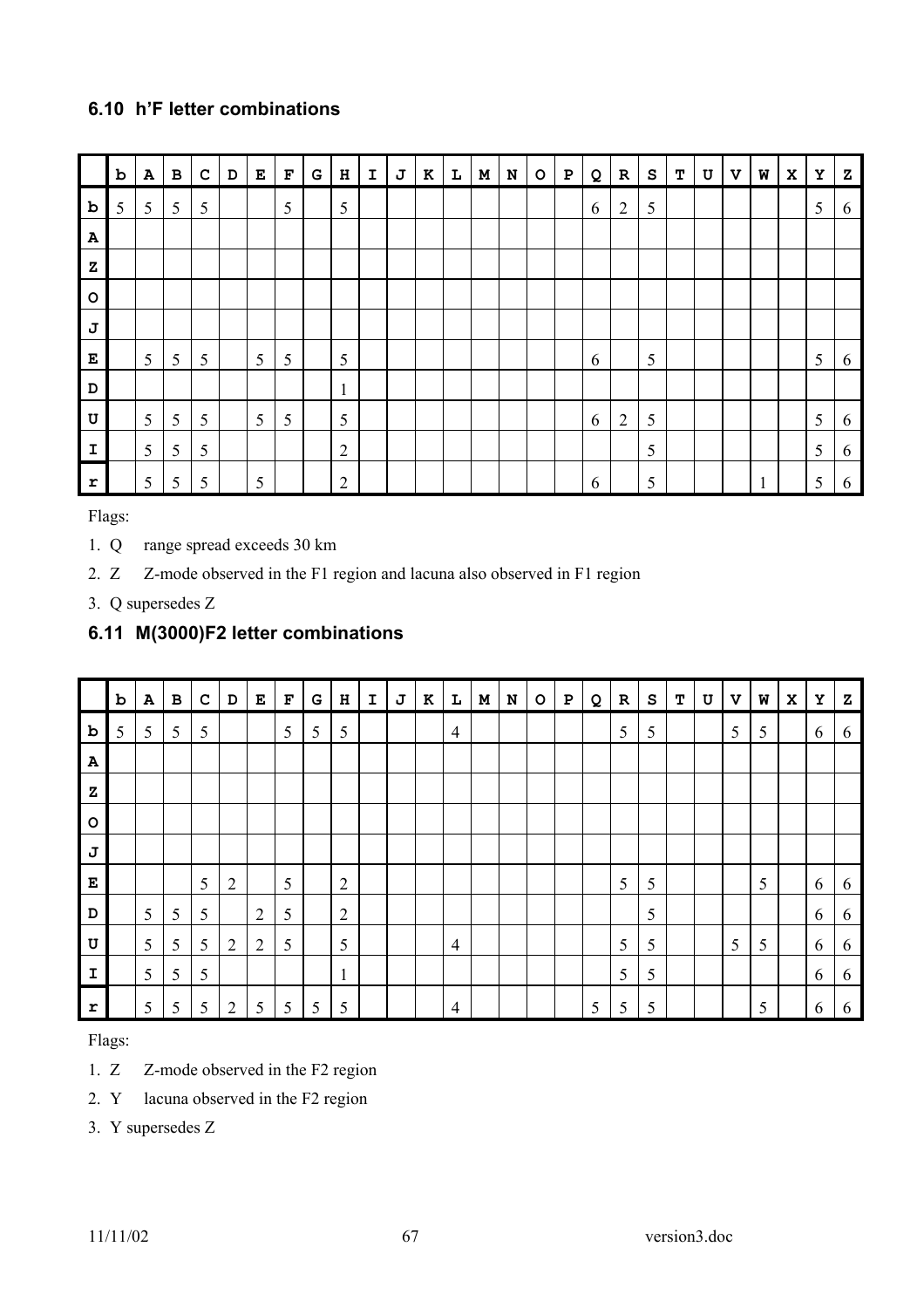## **6.12 foF2 letter combinations**

|              | $\mathbf b$ | $\, {\bf A}$   | $\, {\bf B}$   | $\mathbf C$ | D            | ${\bf E}$ | $\mathbf F$ | ${\mathbf G}$ | $\, {\bf H}$ | $\mathbf I$ | J | $\bf K$ | $\mathbf L$ | $\mathbf M$ | ${\bf N}$ | $\mathsf{o}$ | ${\bf P}$ | Q | $\mathbf R$    | ${\bf s}$ | т | U | $\mathbf v$ | W | $\mathbf x$ | Y | z |
|--------------|-------------|----------------|----------------|-------------|--------------|-----------|-------------|---------------|--------------|-------------|---|---------|-------------|-------------|-----------|--------------|-----------|---|----------------|-----------|---|---|-------------|---|-------------|---|---|
| $\mathbf b$  | 5           | $\overline{2}$ | $\overline{2}$ | 5           |              |           | 6           |               | 5            |             |   |         |             |             |           |              |           |   | 5              | 5         |   |   | 5           | 5 |             |   |   |
| $\mathbf{A}$ |             |                |                |             |              |           |             |               |              |             |   |         |             |             |           |              |           |   |                |           |   |   |             |   |             |   |   |
| $\mathbf{z}$ |             |                |                | 5           | $\mathbf{1}$ |           | 6           |               | 5            |             |   |         |             |             |           |              |           |   | $\overline{2}$ | 5         |   |   |             |   |             |   |   |
| $\circ$      |             |                |                |             |              |           |             |               |              |             |   |         |             |             |           |              |           |   |                |           |   |   |             |   |             |   |   |
| J            |             | $\overline{2}$ |                | 5           |              |           | 6           |               | 5            |             |   |         |             |             |           |              |           |   | 5              | 5         |   |   |             |   |             |   |   |
| E            |             |                |                | 5           |              |           | 6           | 5             | 5            |             |   |         |             |             |           |              |           |   |                | 5         |   |   |             |   |             | 5 |   |
| D            |             |                | $\overline{2}$ | 5           |              |           | 6           |               | 5            |             |   |         |             |             |           |              |           |   | 5              | 5         |   |   |             | 5 |             |   |   |
| U            |             | $\overline{2}$ | $\overline{2}$ | 5           |              |           | 6           |               | 5            |             |   |         |             |             |           |              |           |   | 5              | 5         |   |   | 5           | 5 |             |   |   |
| $\mathbf I$  |             | 5              | 5              | 5           |              |           | 6           |               | 5            |             |   |         |             |             |           |              |           |   | $\overline{2}$ | 5         |   |   |             |   |             | 5 |   |
| r            |             | 5              | 5              | 5           |              |           | 6           |               | 5            |             |   |         |             |             |           |              |           | 5 | $\overline{2}$ | 5         |   |   |             | 5 |             | 5 |   |

Flags:

1. F frequency spread exceeds 0.2 MHz.

## **6.13 fmin letter combinations**

|              | $\mathbf b$ | $\, {\bf A}$   | $\, {\bf B}$ | $\mathbf C$    | D            | ${\bf E}$ | $\mathbf F$    | ${\mathbf G}$ | $\, {\bf H}$   | $\mathbf I$ | J | $\bf K$ | L | $\mathbf M$ | ${\bf N}$ | $\circ$ | ${\bf P}$ | Q | ${\bf R}$ | ${\bf s}$      | т | $\ensuremath{\mathbf{U}}$ | $\mathbf v$ | W | $\mathbf x$ | $\mathbf Y$ | z |
|--------------|-------------|----------------|--------------|----------------|--------------|-----------|----------------|---------------|----------------|-------------|---|---------|---|-------------|-----------|---------|-----------|---|-----------|----------------|---|---------------------------|-------------|---|-------------|-------------|---|
| $\mathbf b$  | 5           | $\overline{2}$ | 5            | 5              |              |           | 5              |               | 2              |             |   |         |   |             |           |         | 6         | 5 |           | 5              |   |                           |             | 5 | 6           |             |   |
| $\mathbf{A}$ |             |                |              |                |              |           |                |               |                |             |   |         |   |             |           |         |           |   |           |                |   |                           |             |   |             |             |   |
| $\mathbf{z}$ |             |                |              | 5              |              |           |                |               |                |             |   |         |   |             |           |         |           |   |           | 5              |   |                           |             |   | 6           |             |   |
| $\circ$      |             |                | 5            | 5              |              |           | $\overline{3}$ |               | $\overline{2}$ |             |   |         |   |             |           |         | 6         |   |           | 5              |   |                           |             | 5 | 6           |             |   |
| J            |             |                |              |                |              |           |                |               |                |             |   |         |   |             |           |         |           |   |           |                |   |                           |             |   |             |             |   |
| E            |             |                |              | $\overline{2}$ |              | 5         |                |               |                |             |   |         |   |             |           |         |           |   |           | $\overline{2}$ |   |                           |             |   | 6           |             |   |
| D            |             |                | 5            | 5              | 5            |           |                |               |                |             |   |         |   |             |           |         | 6         |   |           | 5              |   |                           |             | 5 | 6           |             |   |
| U            |             |                | 5            | 5              | $\mathbf{1}$ |           |                |               |                |             |   |         |   |             |           |         | 6         |   |           | 5              |   |                           |             | 5 | 6           |             |   |
| $\mathbf I$  |             |                |              | $\overline{4}$ |              |           |                |               |                |             |   |         |   |             |           |         | 6         |   |           | $\overline{4}$ |   |                           |             |   | 6           |             |   |
| $\mathbf{r}$ |             | 5              | 5            | 5              |              |           |                |               |                |             |   |         |   |             |           |         | 6         |   |           | 5              |   |                           |             | 5 | 6           | 5           |   |

Flags:

- 1. X no frequency spread is observed on the F trace
- 2. P fxI is scaled from a spur
- 3. P supersedes X

# **7. TESTS CARRIED OUT ON DATA**

As well as checking all letter combinations, the scaling station has a number of other parameter checks built in. These check the values scaled and intercompare parameters. The complete list, as I know it, of tests, including tests using the R/S and F/S parameters are given below.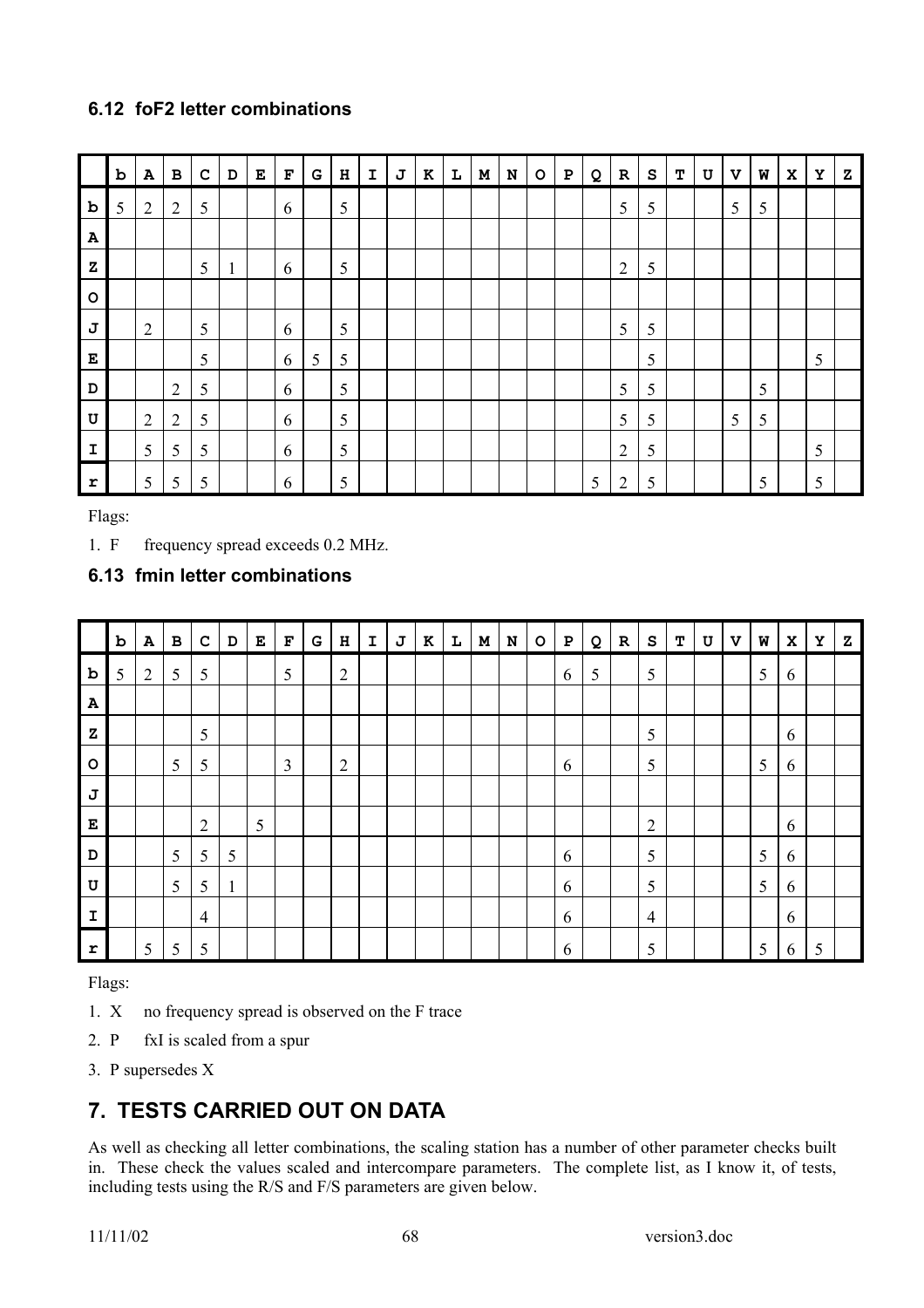### **7.1 THE HANDLING OF SCALING BY IPS DATA PROGRAMS**

This section describes how the ionogram paramet4ers are converted to correct units. The process is for the film scaling station and much of it is not used in scaling digital ionograms. However, it is retained here for completeness. This section still needs to be cleaned up.

#### **7.1.1 TO COMPUTE HEIGHTS -**

- [a] if height value  $\leq$  or  $=0$ ; no action.
- [b] calculate deskewed height coordinate, B; (0 < B < YY) *now redundant for graphical scaling but retained for film scaling*
- [c] interpolate value in 0-800 kms range  $800.*B/YY$ . (YY = frame width)
- [d] round off to the nearest 5 km IFIX(HT\*.2+.5)\*5. *This step is not now done, heights being kept accurate to 1 km.*

### **7.1.2 TO COMPUTE FREQUENCY -**

- [a] if frequency value  $\leq$  or  $=0$ ; no action.
- [b] calculate deskewed frequency coordinate, A; (0 < A < XX) *Not used with digital ionograms.*
- [c] interpolate value to a frequency channel number into range 0-255 and convert frequency channel to frequency value (Mhz).  $FR = 2.**(4.5*A/XX)$  (XX = frame height)
- [d] if computing foE or M(3000)F2, round the value to nearest 50 khz; *no rounding done.* IFIX(FR\*20.+.5)\*5 otherwise, round the value to the nearest 100 khz; IFIX(FR\*10.+.5)

Note:

- 1) if computing foF2, save A in AFOF2.
- 2) A, B, XX, YY are in bitpad units.

### **7.1.3 TO COMPUTE M(3000)F2 -**

- [a] if tangent point is not scaled; no action.
- [b] calculate deskewed values of A and B
- [c] compute heights, VAR of the tangent point.  $VAR = 800.*B/YY$
- [d] interpolate along the M(3000) transmission curve for frequency ANS.
- [e] convert ANS to frequency coordinates. ALOGIO (ANS/100.)\*XX/1.3546
- [f] if foF2 is qualified by J or Z, convert foF2 to frequency coordinate, AFOF2; otherwise use AFOF2 saved when fof2 scaled.
- [g] convert frequency coordinate on ionogram to frequency coordinate on M(3000)) transmission curve frequency sale. ANS-AFOF2+A
- [h] convert to frequency and round off to the nearest 50 khz.

### **7.2 TREATMENT OF PARAMETERS**

A series of parameter checks are carreid out. Specific tests are list in this section.

#### **7.2.1 fmin**

- [a] if fmin  $= 0$ ; all parameters are described by the scaled replacement letter.
- [b] if min is not  $= 0$ ; default Es values filled in Efmin#, Efmin#, #. (# is replaced by the descriptive letter on fmin if not B).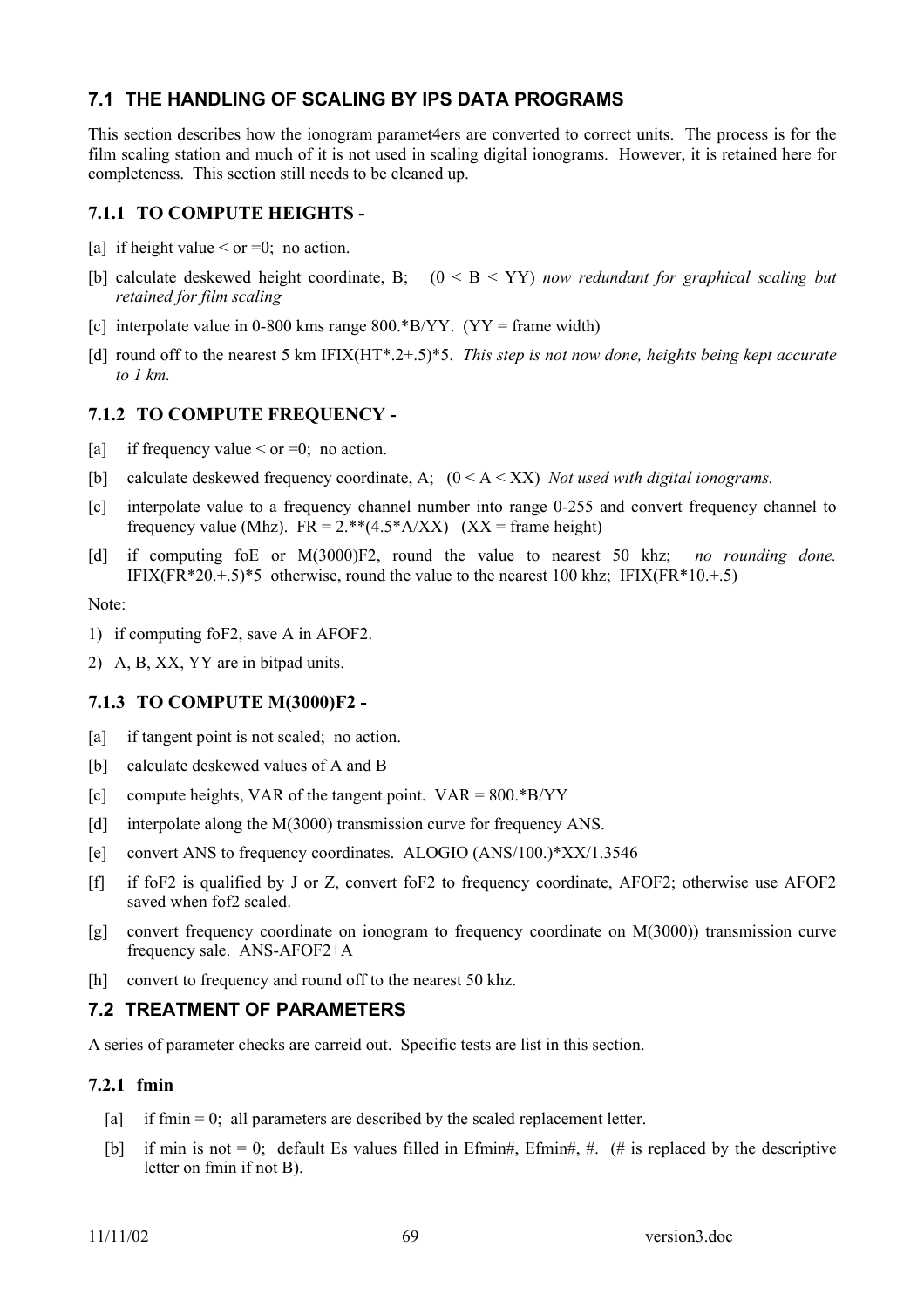#### **7.2.2 foE**

- [a] if fo $E = 0$ ; no action.
- [b] if foE qualified by J, split is subtracted from scaled value.
- [c] if Es scaled; no action otherwise default Es values filled in by EfoEG, EfoEG, G.

### **7.2.3 h'E - no action.**

### **7.2.4 Es type**

- [a] if Es type is K; default Es values filled in as EfoEK, EfoEK, K.
- [b] if foEs = 0; no action, except if Es type is L or S and foE is not equal to zero, default Es values filled in as EfoEg, EfoEG, G, otherwise if  $f_0 = 0$  default Es values filled in as EfminS, EfminS, S.

### **7.2.5 foEs**

- [a] if qualified by J; split is subtracted from the value scaled.
- [b] if foEs is greater than or equal to fmin; no action, otherwise, replace foEs with fmin, then replace fbEs by foEs.

### **7.2.6 fbEs**

- [a] if fbEs is not qualified by A; no action, otherwise, describe the remainder of the parameters (h'F-FS) by A, and fbEs is made equal to foEs if fbEs is greater than foEs.
- [b] if fbEs is not equal to 0 and fmin equals 0; no action.
- [c] if fbEs equals 0; replace fbEs by either EfoEG and update foEs if fbES is now greater than foEs, or, EfminB and update foEs if fbEs is now greater than foES and replace B by the descriptive letter on fmin if not equal to B.

#### **7.2.7 h'Es - no action.**

#### **7.2.8 foF1**

[a] if foF1 is qualified by J, then subtract the split from the value scaled.

### **7.2.9 h'F - no action.**

#### **7.2.10 foF2**

- [a] if foF2 is described by G; replace foF2 by foF1 value and qualify with E.
- [b] if foF2 is qualified by J; subtract the split from the value scaled.
- [c] if foF2 is qualified by Z; add the split to the value scaled.

### **7.2.11 fxI**

- [a] if fxI is qualified by O; add the split to the value scaled.
- [b] if fxI is qualified by O and described by X; add the split to the value scaled.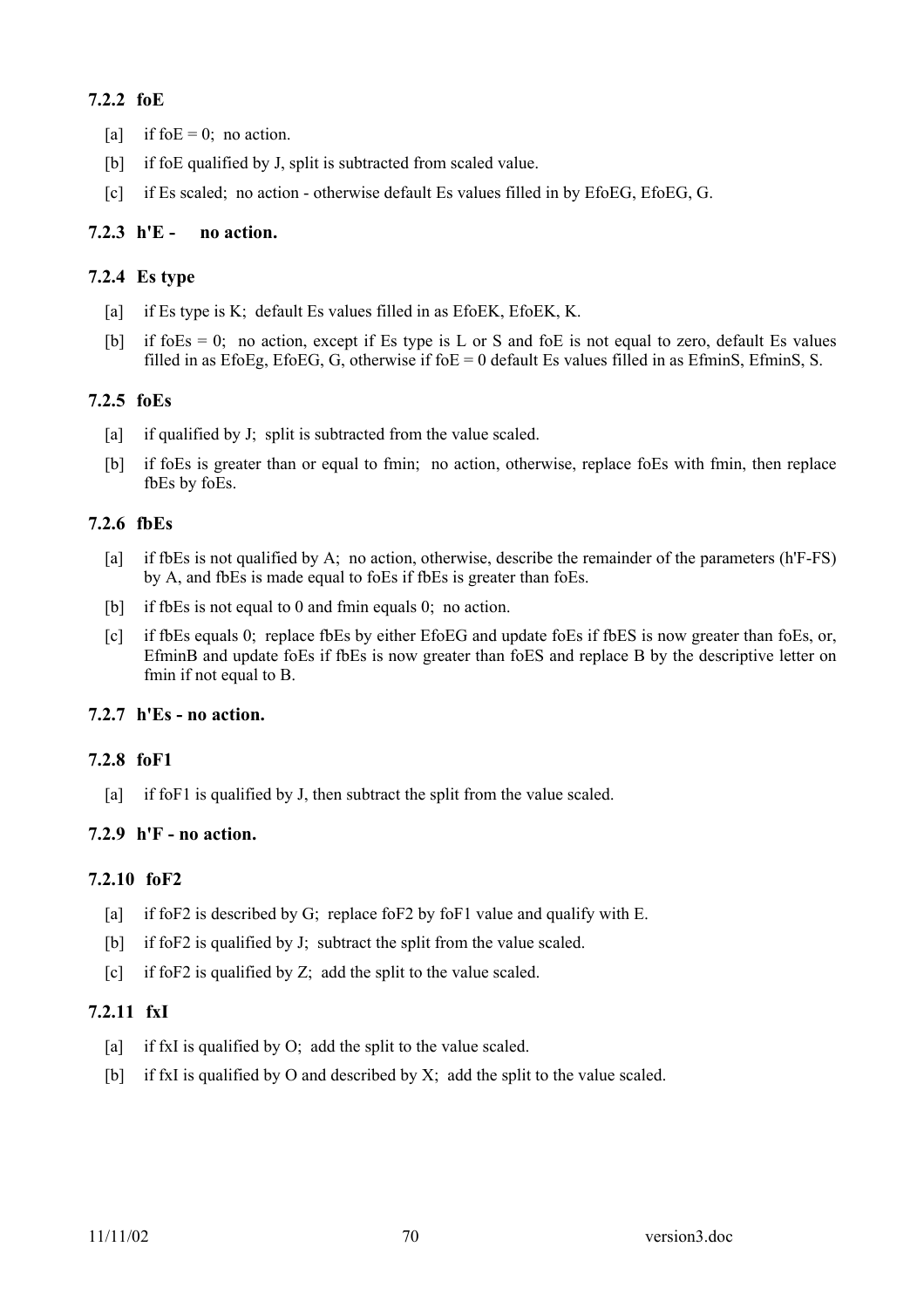### **7.2.12 h'F2 - no action.**

### **7.2.13 M(3000)F2**

[a] if foF2 is qualified by U and M(3000)F2 is not equal to 0; M(3000)F2 is also qualified by U, and described by the descriptive letter on foF2.

### **7.2.14 RS**

- [a] range spread can be either entered directly from the height scale, or the value of the maximum height of the F-layer can be entered; in the latter case, h'F is subtracted from the value entered.
- [b] if the descriptive letter, K or P, has been entered as a qualifying letter it is shifted to the descriptive letter position.

#### **7.2.15 FS**

- [a] frequency spread is entered anywhere in the frequency range using the height scale; 1, 2 and 3 values are produced from the height ranges 50-149, 150-249, 250-349 respectively.
- [b] if the descriptive letter, K or P, has been entered as a qualifying letter it is shifted to the descriptive letter position.

### **7.3 TESTS**

Finally, a number of tests are carreid out on all parameters.

- [1] all qualifying and descriptive letters are checked for validity.
- [2] all parameters are checked for use of valid letter combinations.
- [3] all parameters are checked for use of valid replacement letters.
- [4] all parameters that should have a value or a replacement letter scaled are checked for zero values.
- [5] foF2-fxI split checked; split +1 or -1 is accepted.
- [6] fxI should not be described by X if foF2 is described by F.
- [7] foEs should not be qualified by E if an Es type is present, except when Es type is L or S.
- [8] h'f2 should be scaled, or a replacement letter used, if foF1 is scaled, or a replacement letter is used.
- [9] h'F2 should be between 200 and 500 kms.
- [10] foEs should be equal to or greater than fbEs.
- [11] h'Es should be between 80 and 200 kms, except if h'Es equals zero.
- [12] h'E should be between 80 and 150 kms, except if h'E equals zero.
- [13] h'F should be between 180 and 400 kms, except if h'F equals zero.
- [14] M(3000)F2 should be between 200 and 400, except if M(3000)F2 equals zero.
- [15] foE should be between 100 and 500, except if foE equals zero, or is described by K.
- [16] h'E should be scaled, or a replacement letter used, when foE is scaled, or a replacement letter is used.
- [17] foE should be scaled, or a replacement letter used, when h'E is scaled, or a replacement letter is used.
- [18] Es type should be present if h'Es is not equal to zero.
- [19] foF1 should be between 30 and 70, except if foF1 equals zero.
- [20] foF1 should be scaled or a replacement letter used if h'F2 is scaled or a replacement letter is used.

\*\*\*\*\*\*\*\*\*\*\*\*\*\*\*\*\*\*\*\*\* end of tests for high latitude data \*\*\*\*\*\*\*\*\*\*\*\*\*\*\*\*\*\*\*\*

[1] foF2 should be described by F if FS equals 2 or 3.